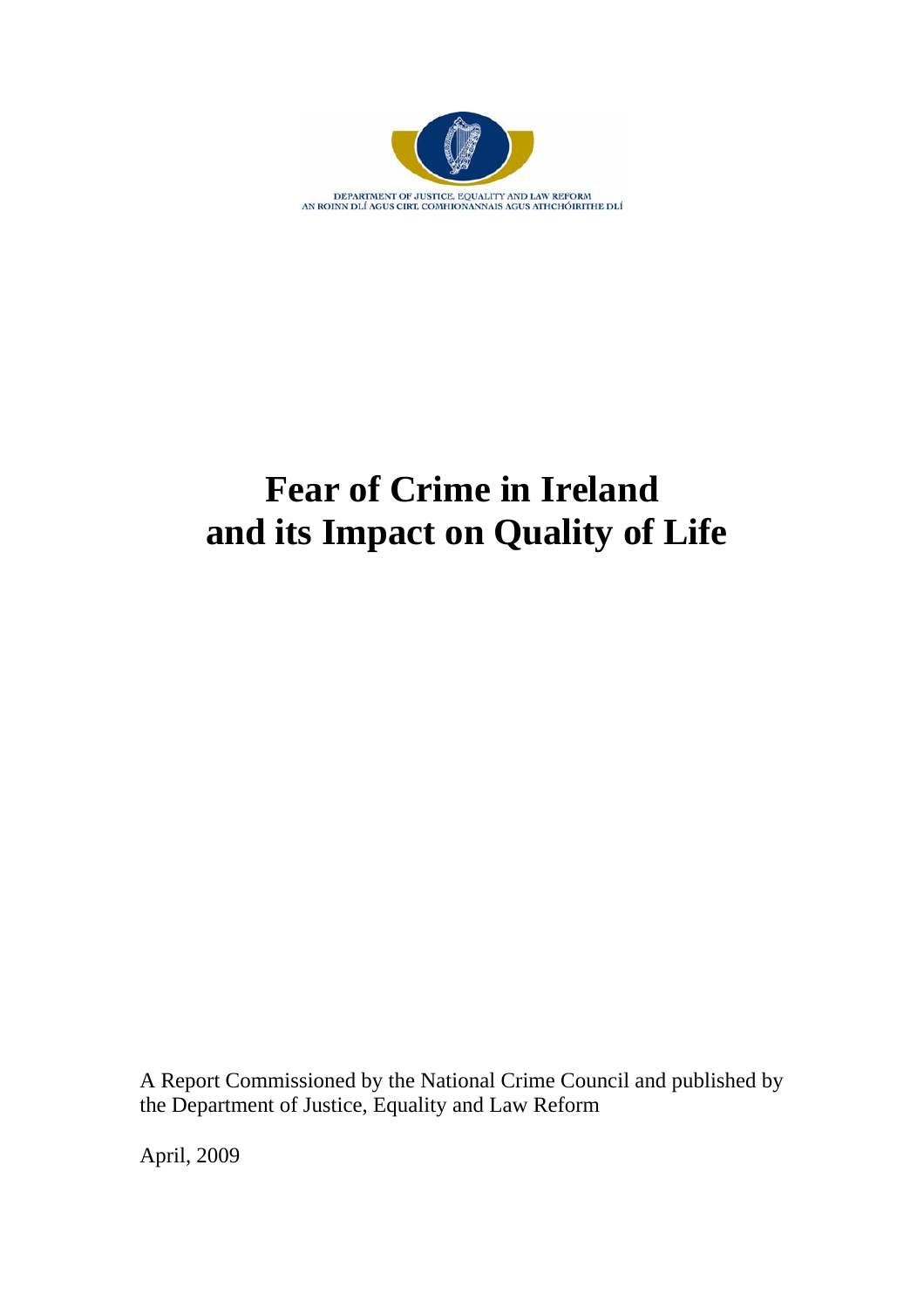### BAILE ÁTHA CLIATH ARNA FHOILSIÚ AG OIFIG AN tSOLÁTHAIR Le ceannach díreach ón OIFIG DHÍOLTA FOILSEACHÁN RIALTAIS, TEACH SUN ALLIANCE, SRÁID THEACH LAIGHEAN, BAILE ÁTHA CLIATH 2, nó tríd an bpost ó FOILSEACHÁIN RIALTAIS, AN RANNÓG POST-TRÁCHTA, AONAD 20 PÁIRC MIONDÍOLA COIS LOCHA,CLÁR CHLAINNE MHUIRIS, CONTAE MHAIGH EO (Teil: 01 – 6476834/37 nó 1890 213434; Fax 01 – 6476843 nó 094 - 9378964 ) nó trí aon díoltóir leabhar.

### DUBLIN

\_\_\_\_\_\_\_\_\_\_

PUBLISHED BY THE STATIONERY OFFICE To be purchased directly from the GOVERNMENT PUBLICATIONS SALE OFFICE SUN ALLIANCE HOUSE, MOLESWORTH STREET, DUBLIN 2, or by mail order from GOVERNMENT PUBLICATIONS, POSTAL TRADE SECTION, UNIT 20 LAKESIDE RETAIL PARK, CLAREMORRIS, CO. MAYO (Tel: 01 – 6476834/37 or 1890 213434; Fax: 01 – 6476843 or 094 - 9378964) or through any bookseller.

€5.00

ISBN : 9781406422528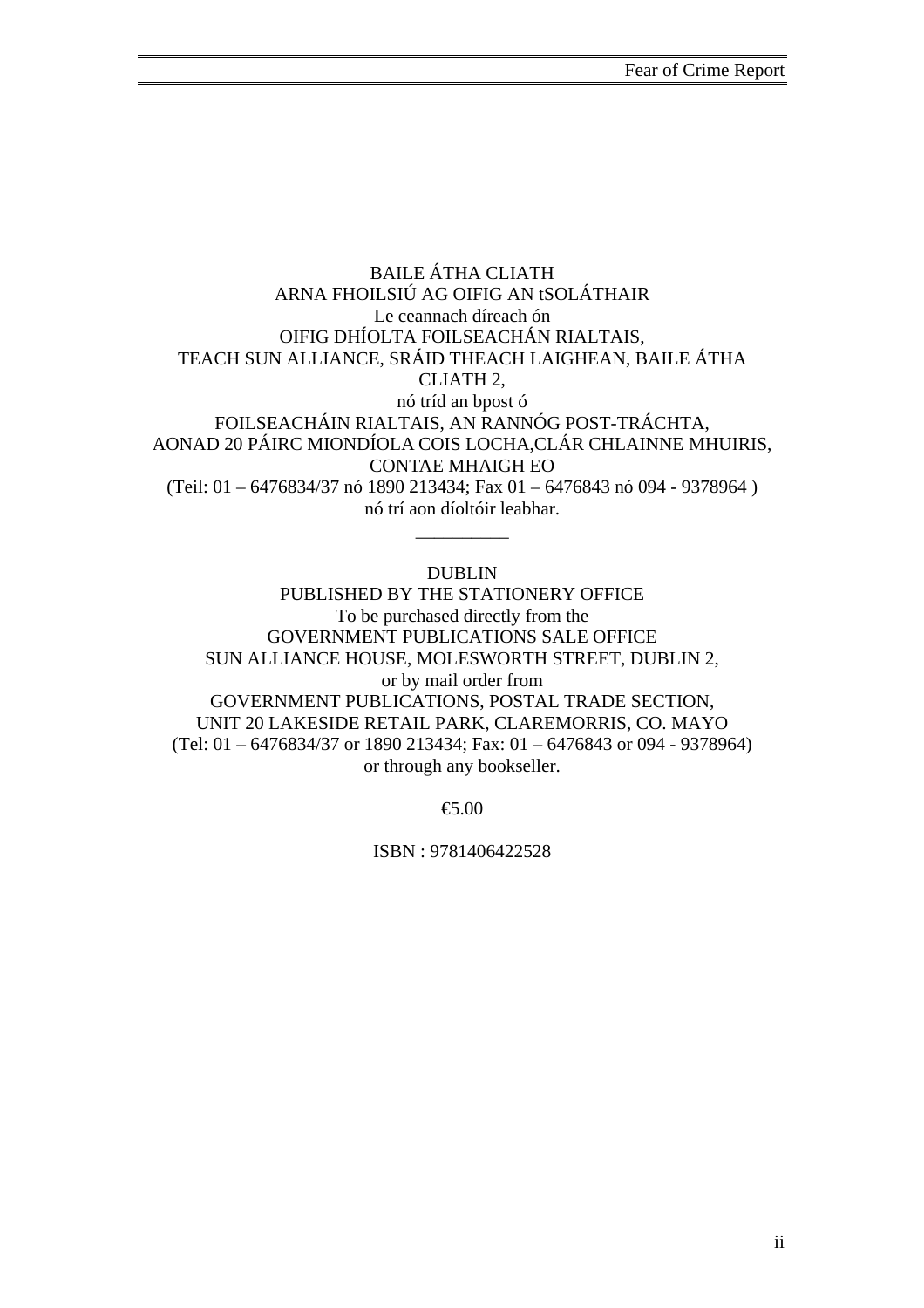## **Acknowledgements**

 $\overline{a}$ 

On behalf of the former National Crime Council, I would like to thank the many organisations and individuals who assisted the Council in completing this report  $<sup>1</sup>$  $<sup>1</sup>$  $<sup>1</sup>$ . In</sup> particular, I would like to thank An Garda Síochána and the Garda Research Unit for their support and assistance during this research. Special thanks are due to Superintendent Jack Nolan and Inspector Noel Carolan of Garda Headquarters for providing their support to this project and to Sergeant Paddy Kennedy and Garda Colm Browne of the Garda Research Unit for providing the raw data for the 2007 Garda Public Attitudes Survey.

Thanks are also due to the members of the subgroup of the Council for contributing their time, enthusiasm and knowledge on fear of crime to this research. In particular, we would like to thank Dr. Dorothy Watson of the Economic and Social Research Council whose research methodology expertise proved invaluable when completing the detailed statistical analysis required for this report.

Finally, I would also like to thank the research staff (Dr. Michelle Butler and Mr. Paul Cunningham) and Ms. Harriet McGarry, Administrative Assistant for their work in completing this project.

 Anne O'Gorman Director

<span id="page-2-0"></span><sup>1</sup> *Preparation of this report was at an advanced stage when the National Crime Council ceased operations in October, 2008. Arrangements were made for the personnel working on it at that time to complete it for publication.*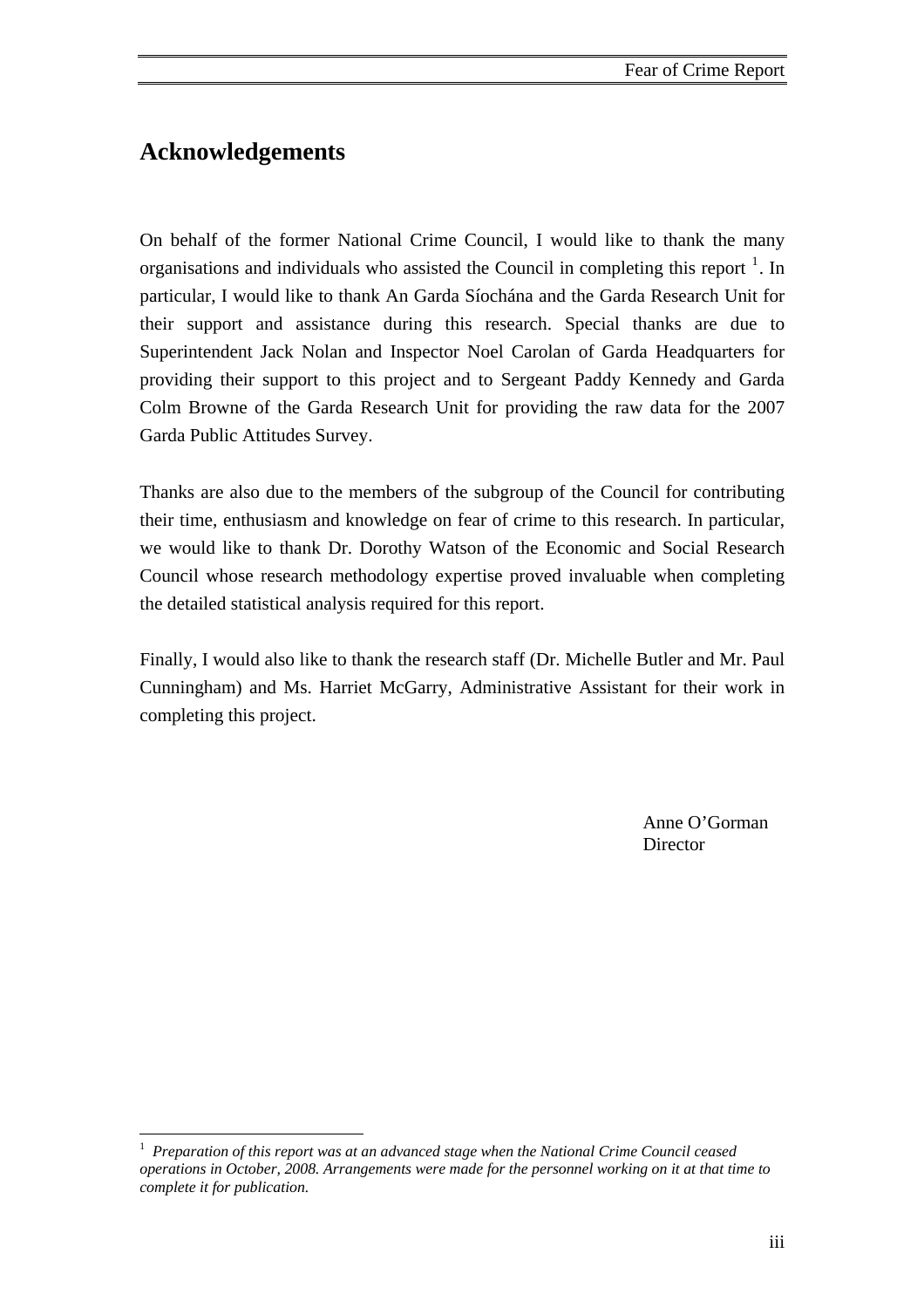## **Executive Summary**

In July 1999, the National Crime Council was established by the Minister for Justice, Equality and Law Reform as a non-statutory body in order to facilitate broadly based, informed discussion on crime issues and to aid policy formulation. It continued operating until 14 October 2008 when it ceased operations as a result of a Government decision to rationalise State Agencies in the context of Budget 2009 and against the background of the Minister's intention to initiate a process leading to a White Paper on Crime.

In establishing the Council, one of the priority areas of the Council was to examine fear of crime in Ireland. Fear of crime is a subjective phenomenon which has been defined as "an emotional response of dread or anxiety to crime or symbols that a person associates with crime" (Ferraro: 1995: 4). It incorporates not only an individual's emotional concerns about crime, and the consequences of criminal activity, but also their perceptions of risk and the role of the environment in eliciting fear. The purpose of this research was to investigate the level of fear of crime in Ireland and its impact on quality of life.

More specifically, the aims and objectives of this research were to:

- examine the extent to which individuals report a fear of crime in Ireland;
- ascertain the factors which influence stated levels of fear;
- **assess the reported impact of fear of crime on quality of life;**
- identify the factors influencing the effect of fear of crime on quality of life; and
- advance recommendations for the development of strategies and/or initiatives aimed at reducing fear of crime and its consequences.

Fear of crime includes many issues such as: fear of physical violence; fear of loss or damage to property; fear of invasion of one's home; differences in the level of fear reported by different demographic groups in the population; the role of the media and the relationship between fear of crime and victimisation. It is thought that a concern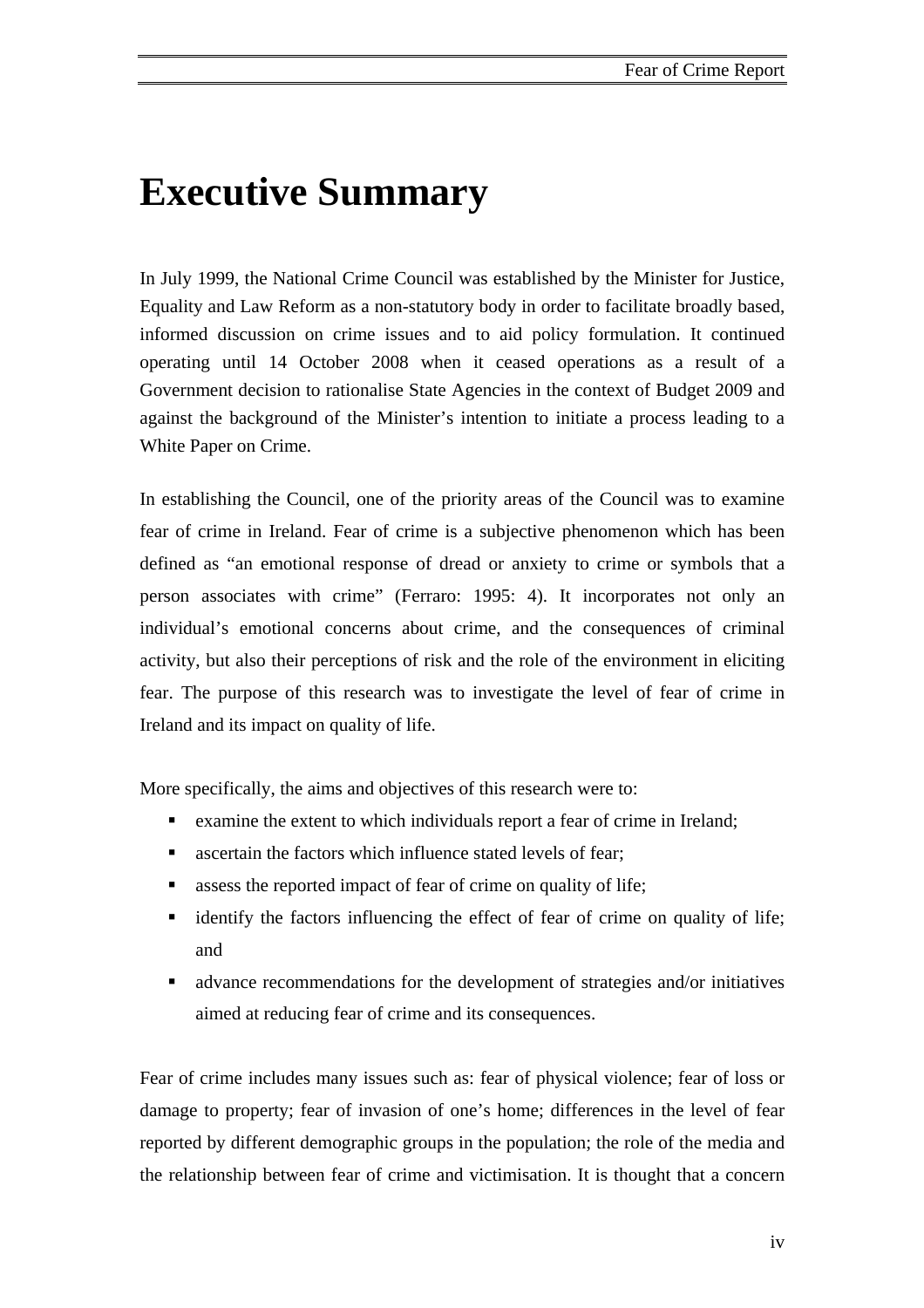about crime, feelings of vulnerability, the probability of being victimised, the consequences of victimisation and wider social and situational influences influence the level of fear individuals experience. However, the relationship between fear of crime and victimisation is not straightforward (see Agnew, 1985). Official crime statistics and survey results indicate that those most at risk of being victimised (i.e. young adult males) tend to be the least likely to report a fear of crime (see CSO, 1999, 2004, 2007; Watson, 2000). Instead, fear of crime appears to be more prevalent amongst those are the least likely to be victimised.

Fear of crime can also have a substantial (usually negative) effect on quality of life by prompting some individuals to severely restrict their movements and/or activities, thereby, reducing their physical, social and emotional well-being. It is therefore important to study fear of crime in order to identify the factors associated with individuals experiencing a reduction in their quality of life so as to lessen the negative impact of fear of crime on quality of life.

### **Methodology**

The data for the Garda Public Attitudes Survey 2007 was used to investigate the level of fear of crime in Ireland. The Garda Public Attitudes Surveys are commissioned annually by An Garda Síochána to investigate respondents' attitudes to and experiences of An Garda Síochána, crime, fear of crime and the Criminal Justice System more generally. At the request of the National Crime Council, a number of additional questions on fear of crime and its impact on quality of life were included in the 2006 and subsequent Garda Public Attitudes Surveys. The data from the 2007 Garda Public Attitudes Survey was the most recent data available at the time this research was commenced.

In 2007, the Garda Public Attitudes Survey consisted of a nationally representative sample of 10,067 respondents. Of these respondents, 4,916 (48.8 per cent) were male and 5,151 (51.2 per cent) were female. These respondents ranged in age from 18 to over 65 years, resided in both urban and rural locations, were predominantly Irish with a working or lower middle socio-economic status, had some form of secondary school education and were employed or in further education/training at the time of completing the survey.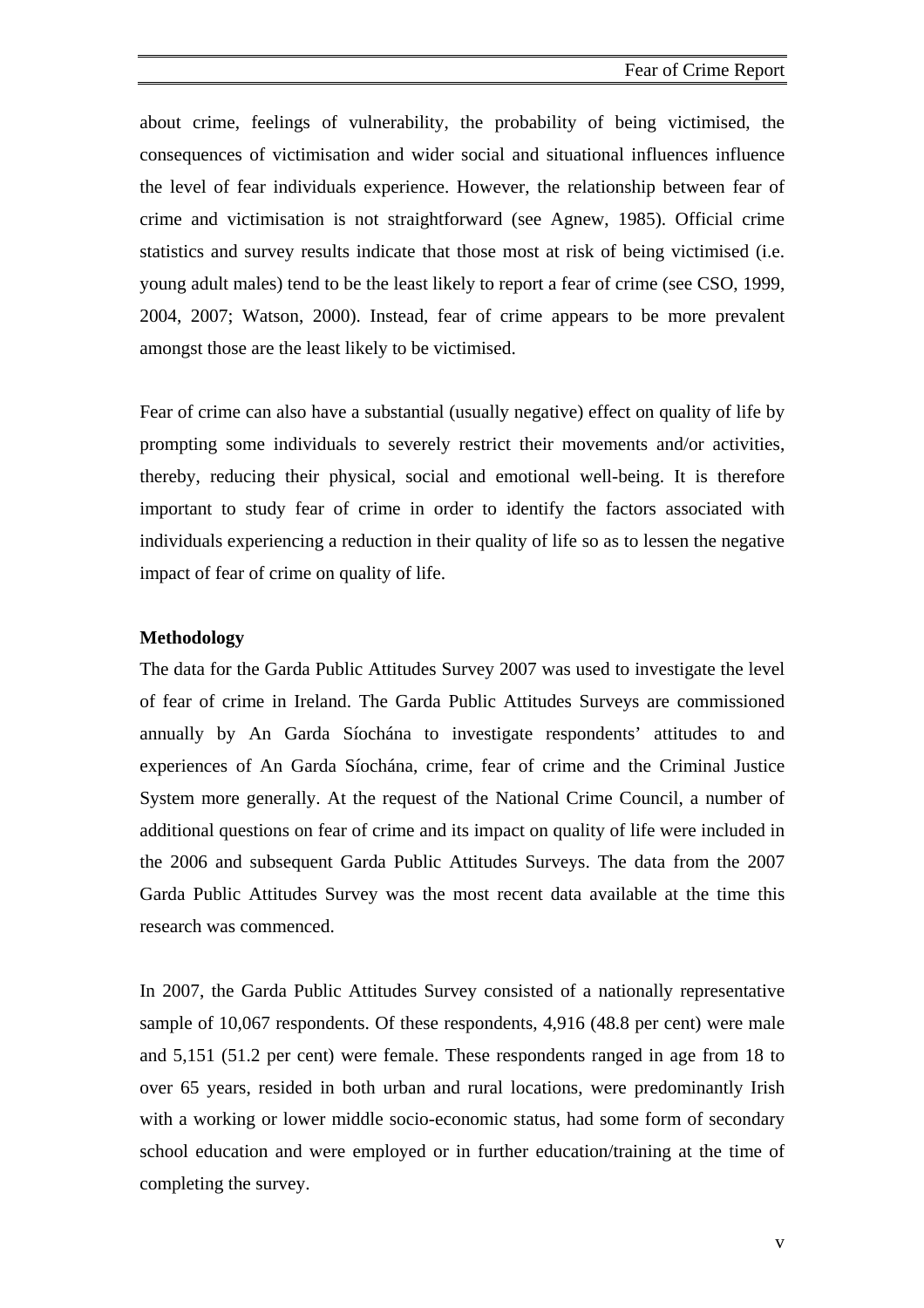Respondents' fear of crime was measured based on the extent to which they reported worry about becoming a victim of crime. Respondents who reported being worried about becoming a victim of crime were then asked to state which of the following crimes they were worried about: being mugged/robbed; raped; physically attacked by a stranger; being insulted/pestered: physically attacked due to religion/race/skin colour: burglary; car theft; having items stolen from their car; or having their property vandalised. Respondents were also asked to rate 'How much has your fear of crime affected your quality of life' on a five point Likert scale ranging from 'greatly reduced quality' to 'no effect on quality'.

Frequency and percentage tables were used to explore the extent to which respondents reported a fear of crime as well as the type of crimes they feared. In addition, regression analysis was used to investigate the factors influencing the level of fear individuals experience and the impact of this fear on their quality of life.

### **Worry About Crime and Its Impact on Quality of Life**

The extent to which respondents feared crime and its impact on quality of life was divided into three categories:

- 'Not Worried About Crime' Respondents who were not worried about becoming a victim of crime (63.5 per cent).
- 'Concerned About Crime' Respondents who worried about becoming a victim of crime but their fear of crime did not affect their quality of life or only reduced their quality of life a little (21.5 per cent)
- 'Fearful of Crime' Respondents who worried about becoming a victim of crime and their fear of crime significantly, moderately or greatly reduced their quality of life (15 per cent)

Of those respondents who were worried about crime, they tended to be worried about being burgled, mugged/robbed, having their property vandalised, being physically attacked by a stranger, having their car stolen and/or having items stolen from their car. More females than males were 'very worried' about rape, physical attacks by a stranger, burglary and being mugged/robbed. Older age groups were found to be more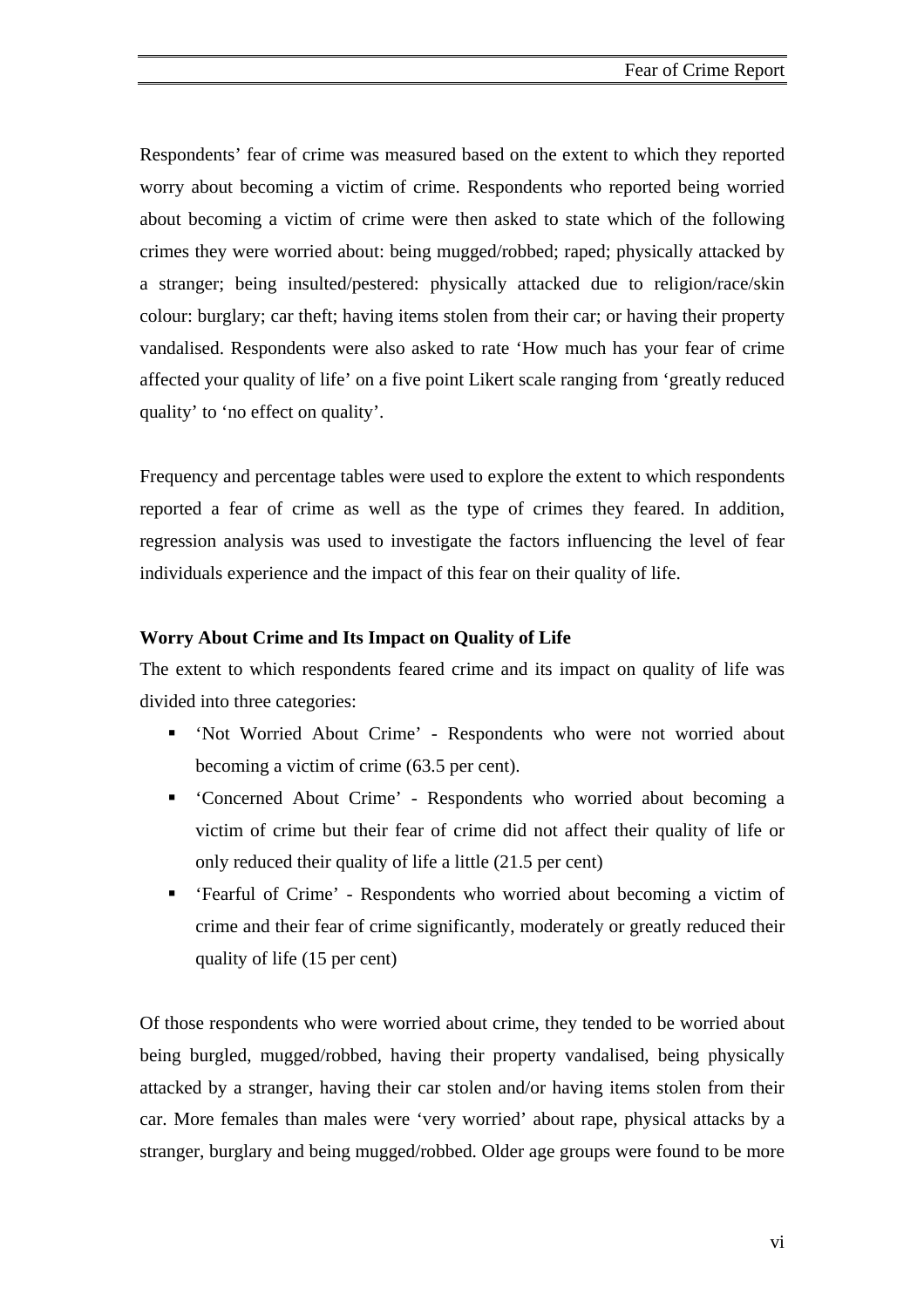concerned about property crime while younger age groups tended to be more worried about violent crime.

The results of the regression analysis also revealed that there are a number of factors which influenced the level of fear respondents experienced and the impact of this fear on their quality of life. These factors included: gender; age; nationality, socioeconomic status; marital status; education level; locality; official burglary crime rate by Garda Division; perceptions of crime in local area; prior experience of victimisation and satisfaction with An Garda Síochána.

Females, individuals aged 65 or above, those believing crime in their local area had increased, individuals with a prior history of victimisation and those who were dissatisfied with An Garda Síochána were more likely to fear crime. In particular, individuals who were widowed, with no formal/primary or lower secondary education, residing in a city other than Dublin, who were unemployed/not working or retired, repeat victims of crime (including both personal and household victimisation), victims of racist attacks and those who believed the level of crime was increasing in their local area were especially at risk of developing a fear of crime which reduced their quality of life. Individuals from an upper middle/middle socio-economic status were less likely to report that their quality of life was affected by their fear of crime. In contrast, individuals whose socio-economic status was unknown, residents of Dublin city and individuals living in an area with a higher official crime rate for burglary (once victimisation and perceptions of local crime were controlled for) were less likely to fear crime.

### **Perceptions of Crime and the Irish Criminal Justice System**

Respondents' perceptions of crime and the Irish Criminal Justice System were also explored to determine whether these perceptions varied depending on whether the respondents were 'not worried about crime', 'concerned about crime' or 'fearful of crime'. The level of fear respondents experienced was found to be related to their perceptions about crime, public safety, the Irish Criminal Justice System and Neighbourhood Watch and Community Alert schemes.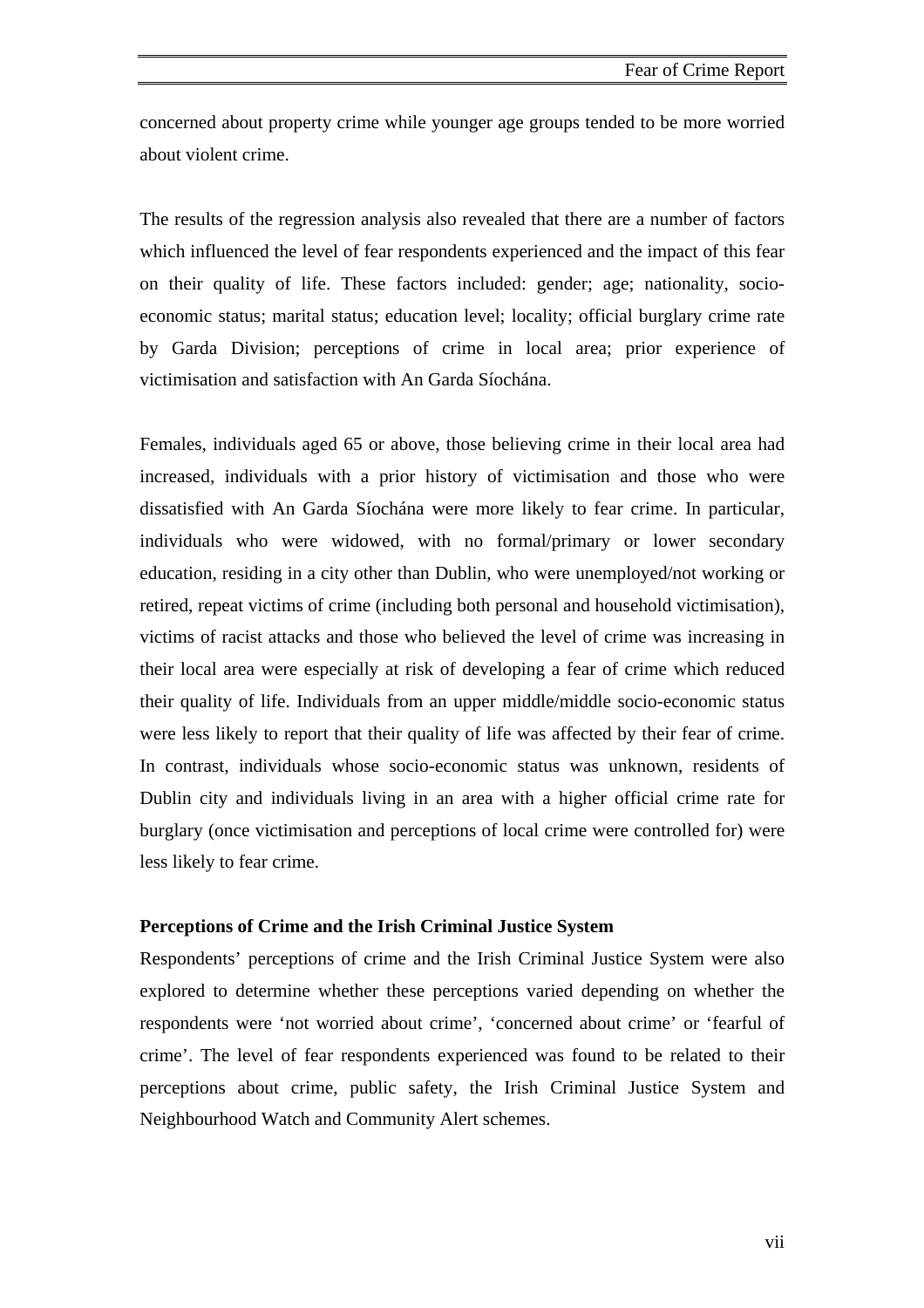Individuals who were 'concerned about crime' or 'fearful of crime' were more likely to perceive crime in Ireland to be a very serious problem. In addition, these individuals were more likely to worry about friends and family becoming a victim of crime as well as to feel unsafe walking around their neighbourhood alone at night and in their home alone after dark. These individuals were also more likely to state that offenders were treated leniently and less likely to state that offenders were dealt with properly or too harshly by the Criminal Justice System.

Furthermore, individuals who were 'fearful of crime' were more likely to agree with the statements that victims of crime 'get a raw deal from the courts' and that 'the better off you are, the better you are treated by the Criminal Justice System'. However, they were less likely to agree with the statement that An Garda Síochána was sensitive to the needs of vulnerable people. A higher proportion of those in the 'fearful of crime' group also tended to believe that patrolling, giving advice on crime, safety, security and crime prevention as well as dealing with vandalism and public annoyances should be a 'very high' priority for An Garda Síochána. No differences were found between those who feared crime and those who did not in their participation in Neighbourhood Watch and Community Alert schemes. However, a slightly higher proportion of individuals who were 'concerned about crime' and 'fearful of crime' stated that these schemes made 'no difference' in preventing crime.

While these findings indicate that the level of fear of crime individuals experience and their perceptions of crime, public safety, the Criminal Justice System and Neighbourhood Watch and Community Alert schemes are linked, the causal relationship between these perceptions and fear of crime remains unclear. Nevertheless, these findings suggest that, by addressing the underlying realities behind these perceptions, it may be possible to reduce an individual's fear of crime.

### **Conclusion and Recommendations**

The research findings indicate that, while fear of crime can significantly reduce the quality of life of some individuals, the majority of individuals either do not worry about becoming a victim of crime (63.5 per cent) or their fear of crime has a minimal (if any) effect on their quality of life (21.5 per cent). It seems therefore that, in comparison to a number of international countries surveyed, Irish citizens are less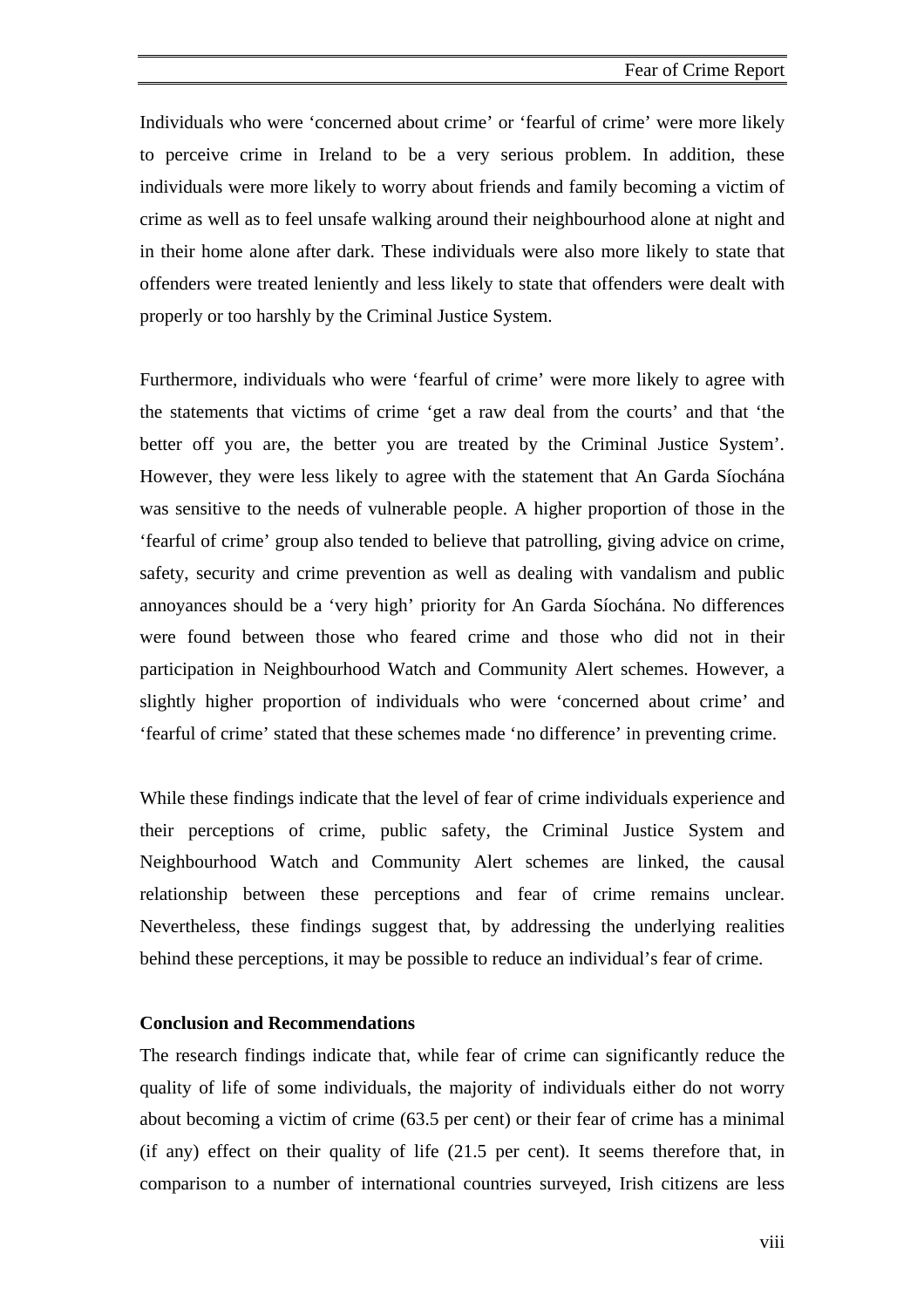worried about crime and their quality of life is less affected by fear of crime compared to individuals residing in Northern Ireland, England or Wales.

The research findings also suggest that there are three underlying processes which may influence the level of fear individuals experience and the impact of this fear on their quality of life. These include:

- **Prior history of victimisation:** An individual's prior history of victimisation was found to influence fear of crime, such that individuals who have been victimised are more likely to fear crime and for this fear to reduce their quality of life. In particular, repeat victims of crime (including both personal and household victimisation) are especially at risk of experiencing a reduced quality of life due to fear of crime.
- **Personal vulnerability:** Feelings of personal vulnerability also appeared to influence fear of crime and its impact on quality of life. Vulnerable individuals (such as older adults, females, widowed individuals, lower socio-economic status groups and retired individuals) were more likely to fear crime and for this fear to affect their quality of life.
- **Normalisation of crime:** Ironically, individuals living in an area with a higher crime rate for burglary seemed to be less likely to fear crime and to state that this fear reduced their quality of life. This suggests that individuals exposed to a relatively stable amount of crime or a certain type of criminal activity may begin to perceive that crime as a normal occurrence. Consequently, it is possible that living in an area with a high crime rate for burglary may lead to a normalisation of crime so long as the individual has not experienced personal and/or household victimisation or does not believe that the level of criminal activity in their locality has increased.

As the results of this research indicate that fear of crime and its impact on quality of life is not evenly distributed throughout society, the provision of services to deal with fear of crime should be targeted at those most at risk of experiencing a reduced quality of life. In particular, the findings indicate that strategies/initiatives should focus on repeat victims of crime, individuals who believe that the level of crime in their local area has increased, victims of racist attacks and females as these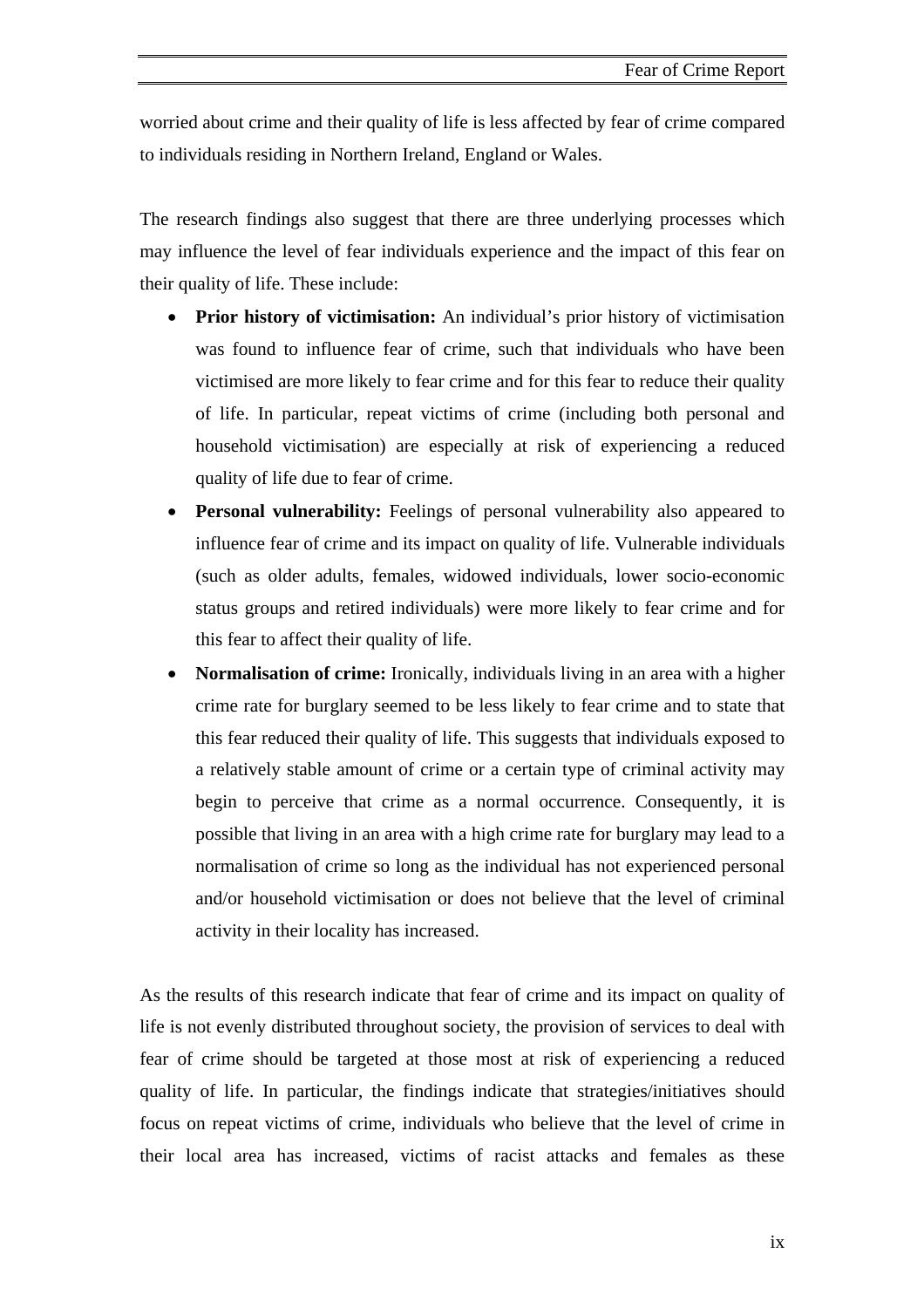individuals are between three and a half and two and a half times more likely to develop a fear of crime which reduces their quality of life. However, while individuals residing in high crime areas appeared to be less likely to fear crime, it is important that resources are targeted at high crime areas due to the need to reduce victimisation and provide services to those that have been victimised, are vulnerable and/or disadvantaged.

Further, as the fear of crime is a subjective and dynamic phenomenon, successful strategies and/or initiatives for reducing fear of crime and its impact on quality of life will vary from place to place depending on the demographic profile of the community, the amount of crime and victimisation in the community and local perceptions of local crime and policing. As such, while a general framework for tackling fear of crime can be developed from the present research findings, specific proposals to reduce fear of crime will need to be developed in partnership with local communities so as to accurately reflect their specific concerns and experiences.

The Garda Public Attitudes Surveys and crime mapping techniques can be used to identify areas in which individuals express a fear of crime which reduces their quality of life. However, it is recommended that a more detailed method of recording the respondents' locality and ethnicity is included in the Garda Public Attitudes Survey before it is used for this purpose. Once these areas have been identified, a detailed analysis of the demographic profile of the area, common types of crime and local perceptions of crime and policing can be conducted so as to determine the types of services and supports required to reduce fear of crime in that location. It is important to conduct such an analysis as the findings from this research indicate that the types of services and supports required to reduce fear of crime and its impact on quality of life will vary depending on the residents' prior history of victimisation, personal vulnerability and the prevalence of criminal activity in that locality. Hence, the specific strategies and/or initiatives employed to reduce fear of crime, and its impact, in different communities will vary depending on the characteristics of the individuals residing in that community and their concerns and experiences.

Nevertheless, based on the research findings a general framework for reducing fear of crime and its impact on quality of life should include:

x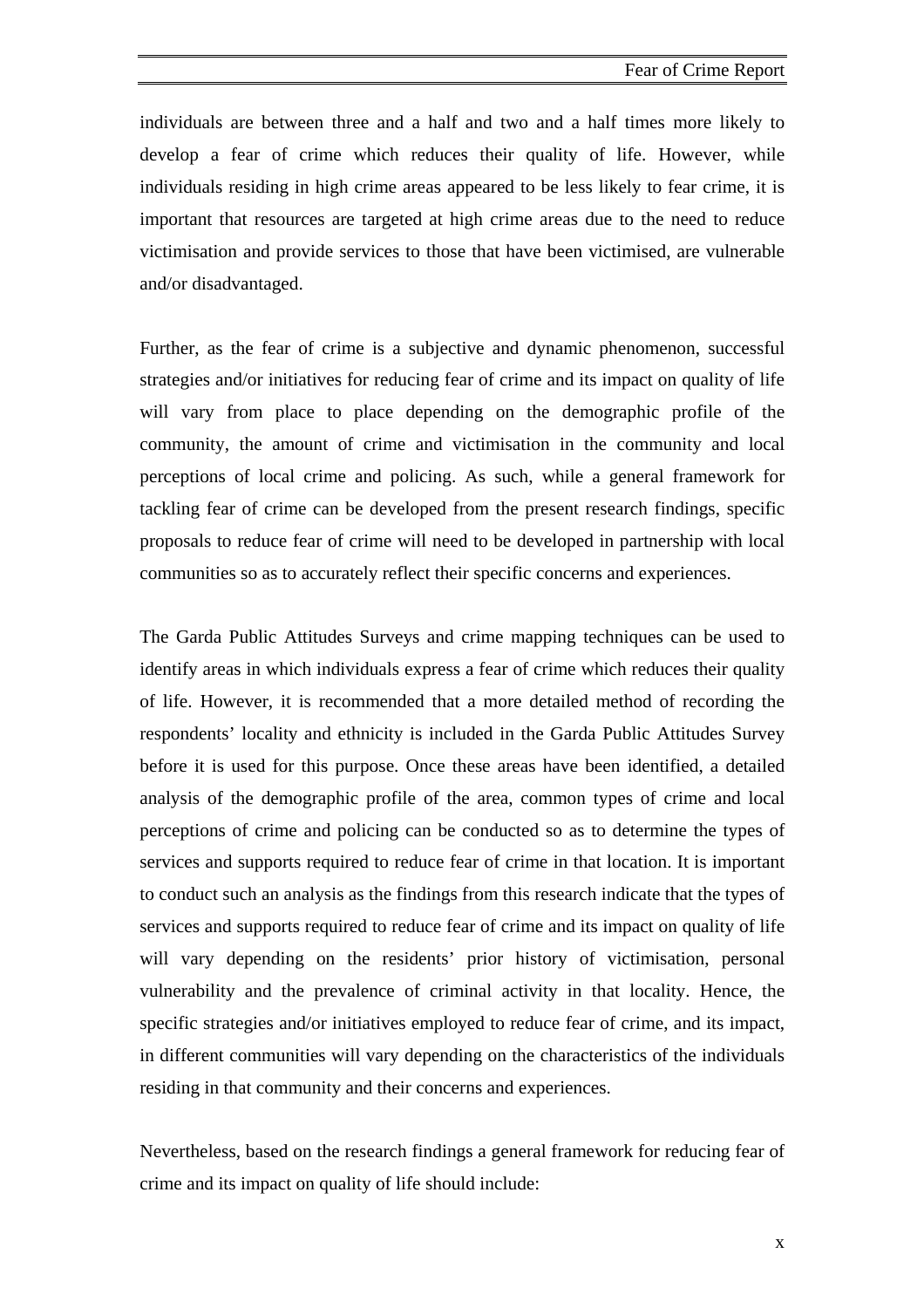- Reducing victimisation
- Improving services for victims of crime
- Providing supports for vulnerable and/or disadvantaged groups
- Addressing local perceptions of crime and policing

The media may also play an important role in influencing the public's perception of crime and policing and, consequently, their fear of crime and quality of life. By being aware that perceptions of crime can increase fear of crime and its effect on quality of life, the media should endeavour to ensure that stories of crime accurately reflect the nature and extent of their true occurrence. In this way, responsible journalism can inform and encourage individuals to engage in crime prevention measures without unnecessarily inflating fear of crime and affecting quality of life.

In conclusion, this research revealed that, as in other countries, some segments of the Irish population are more at risk of experiencing a fear of crime and reduced quality of life than others. Accordingly, by identifying those most at risk of experiencing a reduced quality of life, strategies and/or initiatives can be targeted at these individuals so as to lessen the impact of fear of crime on quality of life.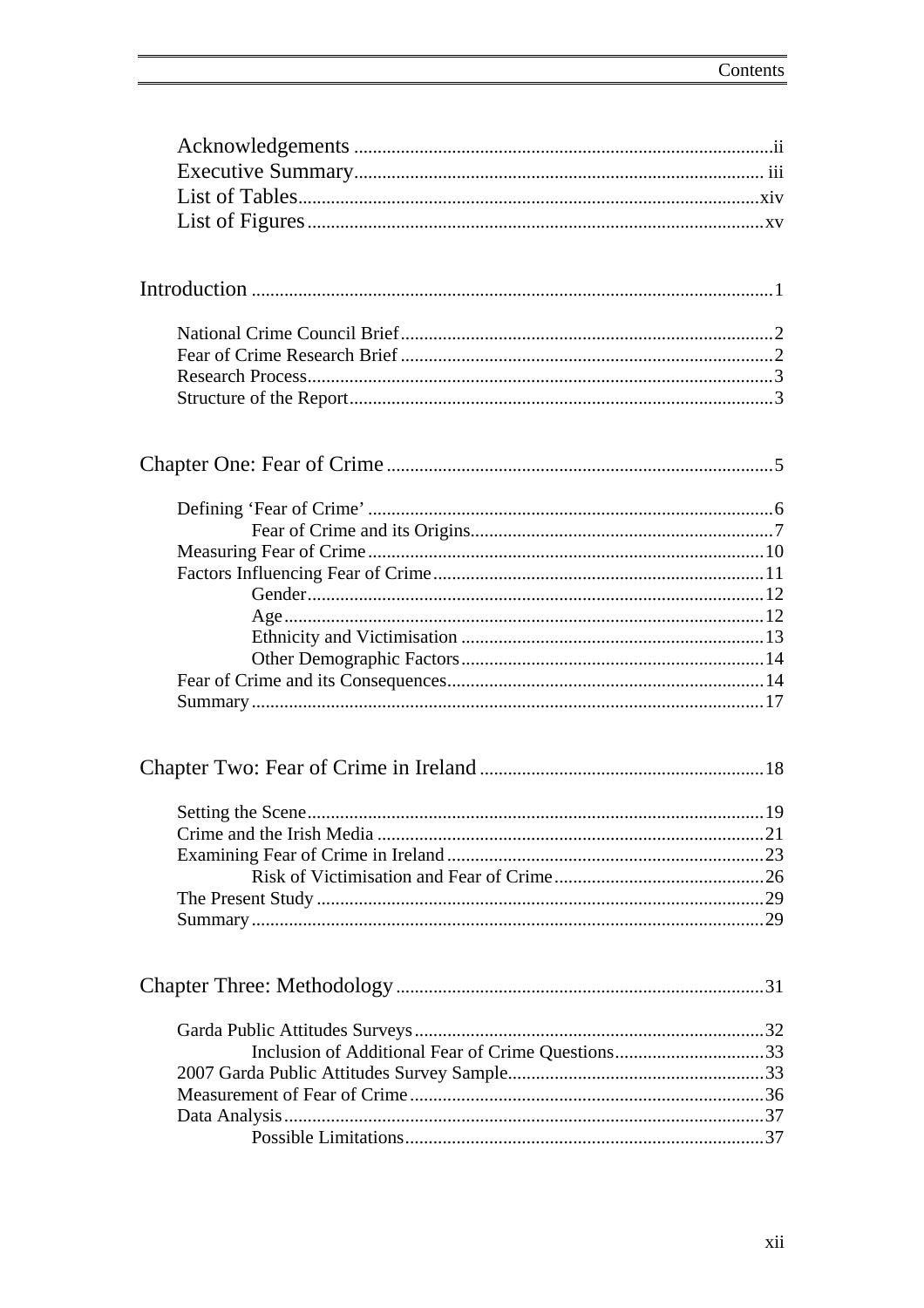| Factors Influencing Fear of Crime and a Reduction in Quality of Life46  |  |
|-------------------------------------------------------------------------|--|
|                                                                         |  |
|                                                                         |  |
|                                                                         |  |
|                                                                         |  |
|                                                                         |  |
|                                                                         |  |
| Chapter Five: Perceptions of Crime and the Criminal Justice System56    |  |
|                                                                         |  |
|                                                                         |  |
|                                                                         |  |
|                                                                         |  |
| Perceptions of Neighbourhood Watch and Community Alert Schemes 66       |  |
|                                                                         |  |
|                                                                         |  |
|                                                                         |  |
|                                                                         |  |
| Factors Associated with Fear of Crime and Quality of Life in Ireland 73 |  |
|                                                                         |  |
|                                                                         |  |
|                                                                         |  |
|                                                                         |  |
|                                                                         |  |

Chapter Four: Worry About Crime and Impact on Quality of Life ...........39

Prevalence of Worry About Crime ......................................................................40

| Appendix A - Garda Public Attitudes Survey 2007 Sampling Methodology 98 |  |
|-------------------------------------------------------------------------|--|
|                                                                         |  |
|                                                                         |  |

Next Steps ............................................................................................86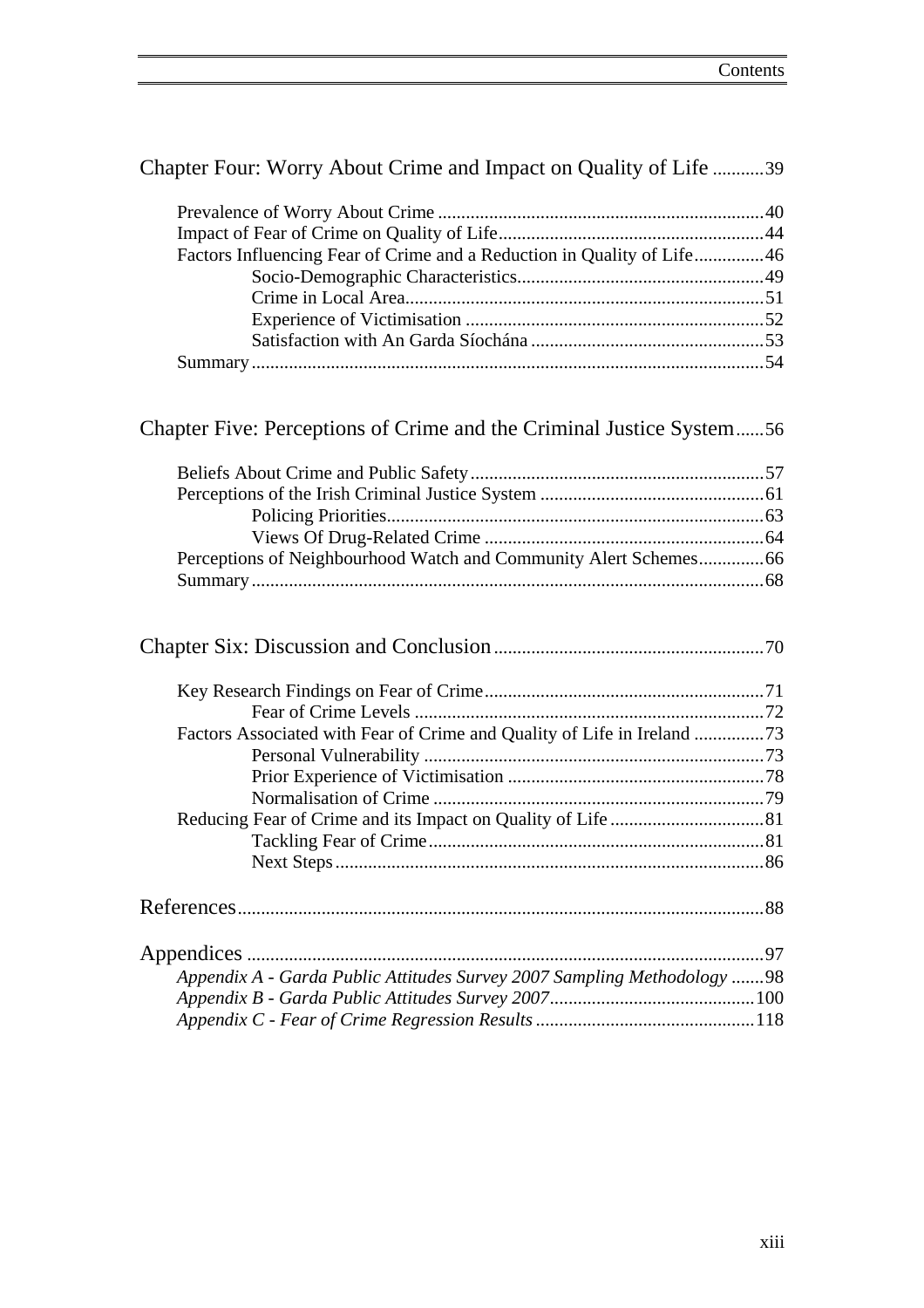### **List of Tables**

<span id="page-13-0"></span>

| Table 1: Garda Public Attitudes Survey 2007 Sample Demographics 34             |  |
|--------------------------------------------------------------------------------|--|
| Table 2: Garda Public Attitudes Survey 2007 Sample Demographics (Continued)35  |  |
| Table 3: International Comparison of Percentage of Respondents 'Very'/'Fairly' |  |
|                                                                                |  |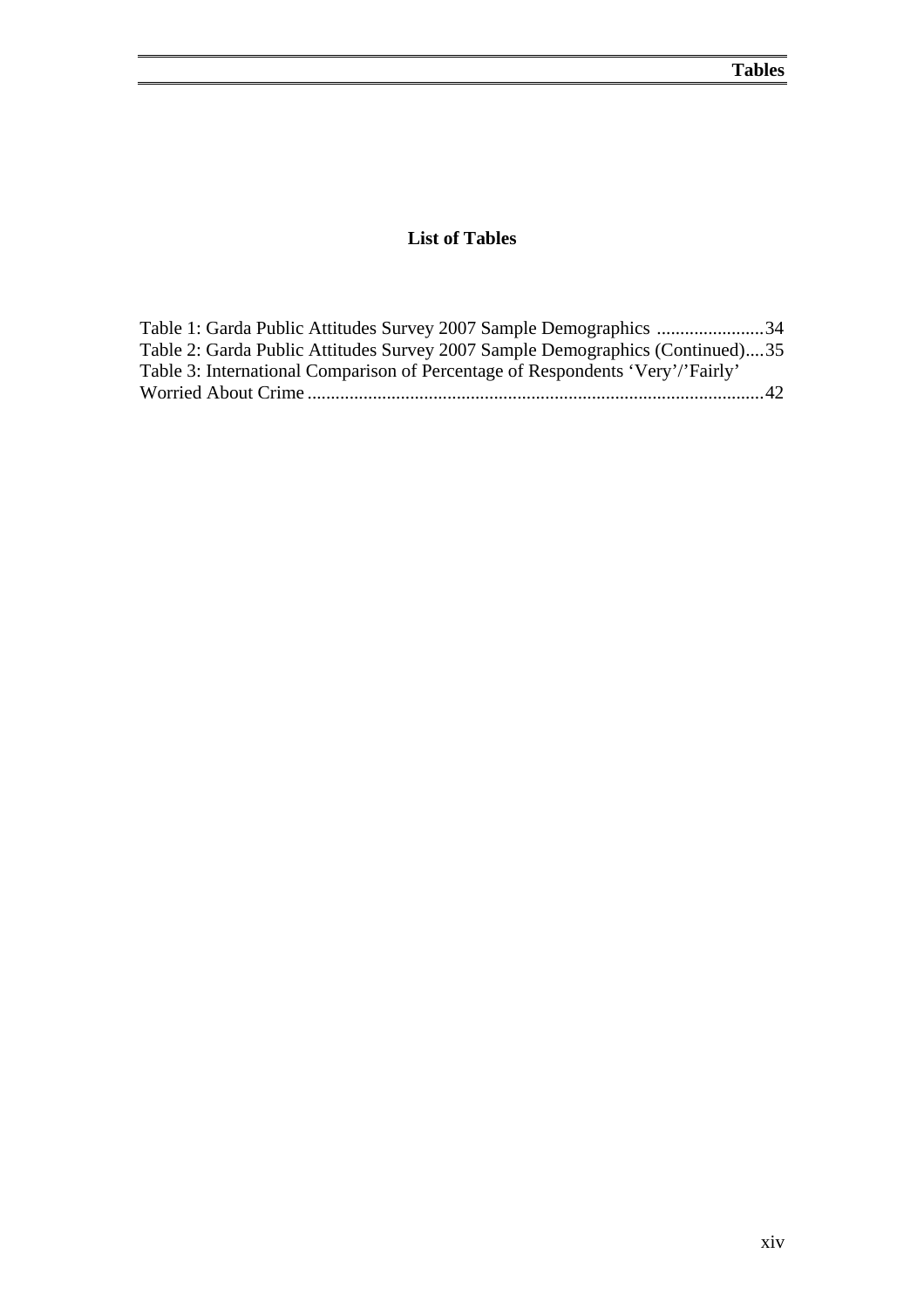### **List of Figures**

<span id="page-14-0"></span>

| Figure 4: Percentage 'Very' Worried by Gender and Crime Type43                     |     |
|------------------------------------------------------------------------------------|-----|
| Figure 5: Percentage 'Very' Worried by Age Group and Crime Type43                  |     |
| Figure 6: Percentage of Females 'Very' Worried by Age Group and Crime Type44       |     |
| Figure 7: Percentage of Males 'Very' Worried by Age Group and Crime Type 44        |     |
|                                                                                    |     |
| Figure 9: Percentage 'Very' Worried by Crime Type and Level of Fear of Crime46     |     |
| Figure 10: Change in Probability of Being 'Concerned About Crime' or 'Fearful of   |     |
|                                                                                    |     |
| Figure 11: Percentage Perceiving Crime to be a Serious Problem in Ireland by level |     |
|                                                                                    |     |
| Figure 12: Percentage Who Feel Safe Alone in Neighbourhood After Dark by level     |     |
|                                                                                    |     |
| Figure 13: Percentage Feeling More or Less Safe Out Walking in their Area Now      |     |
|                                                                                    |     |
| Figure 14: Percentage Feeling More or Less Safe Out Walking in their Area Now      |     |
|                                                                                    |     |
| Figure 15: Percentage Who Feel Safe at Home Alone at Night by level of Fear of     |     |
| Crime                                                                              |     |
| Figure 16: Percentage Worried About Family/Friends Becoming a Victim of Crime      |     |
|                                                                                    |     |
| Figure 17: Percentage Believing that the Criminal Justice System Deals             |     |
|                                                                                    |     |
| Figure 18: Percentage Perceiving Victims to 'Get a Raw Deal From the Courts' 62    |     |
| Figure 19: Percentage Perceiving that 'the Better Off You Are, the Better You Are  |     |
|                                                                                    |     |
| Figure 20: Policing Priorities Rated 'Very High' by level of Fear of Crime         |     |
| Figure 21: Percentage Perceiving An Garda Síochána to be 'Sensitive to the Needs   |     |
|                                                                                    |     |
| Figure 22: Percentage Believing that Penalties for 'Hard' and 'Soft' Drug          |     |
| Possession Should be the Same                                                      | .65 |
| Figure 23: Percentage Endorsing the Use of Punishment and/or Rehabilitation for    |     |
|                                                                                    |     |
| Figure 24: Percentage Endorsing the Use of Punishment and/or Rehabilitation for    |     |
|                                                                                    |     |
| Figure 25: Percentage Participating in Neighbourhood Watch and Community           |     |
|                                                                                    |     |
| Figure 26: Percentage Perceiving Neighbourhood Watch and Community Alert           |     |
|                                                                                    |     |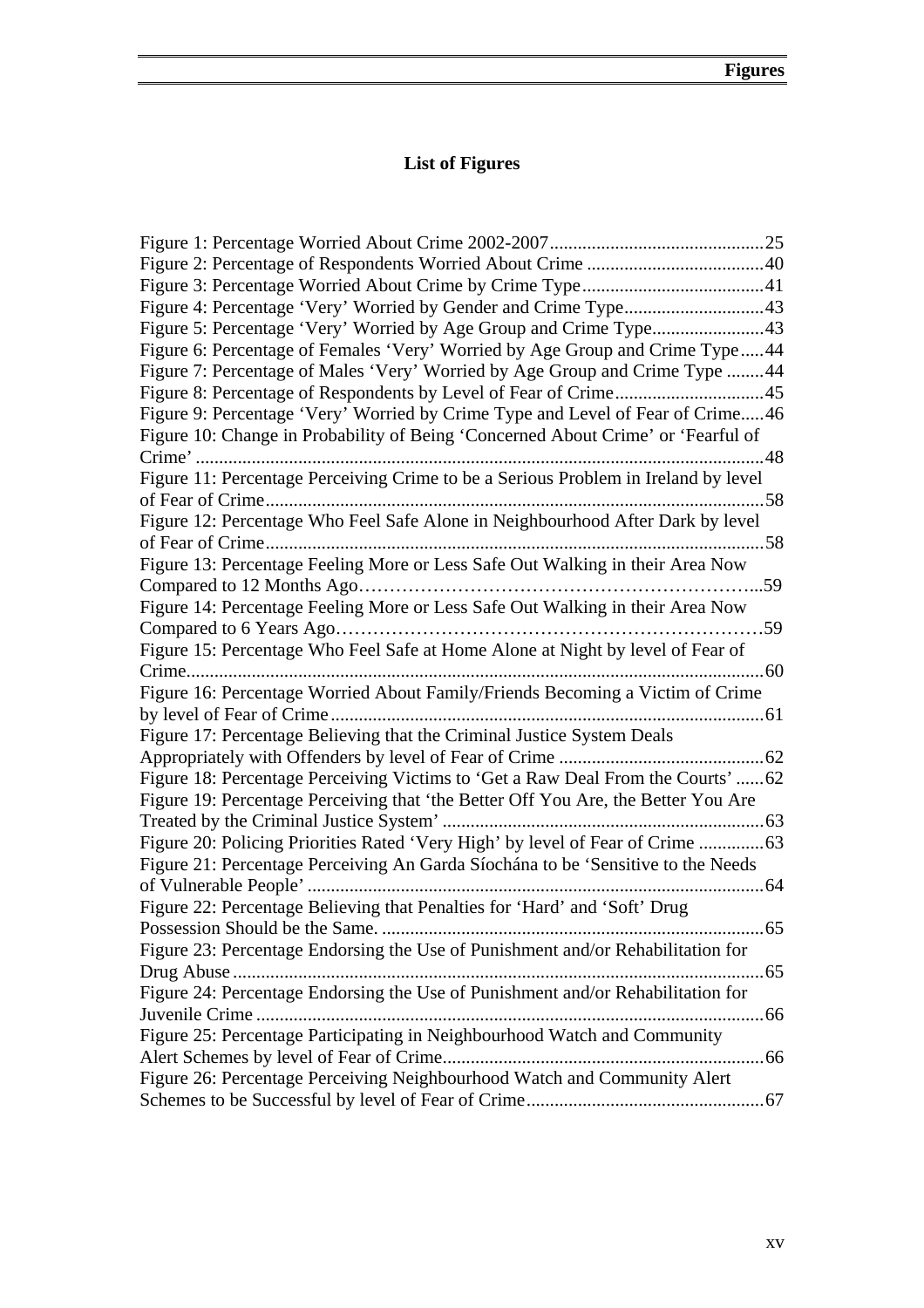# **Introduction**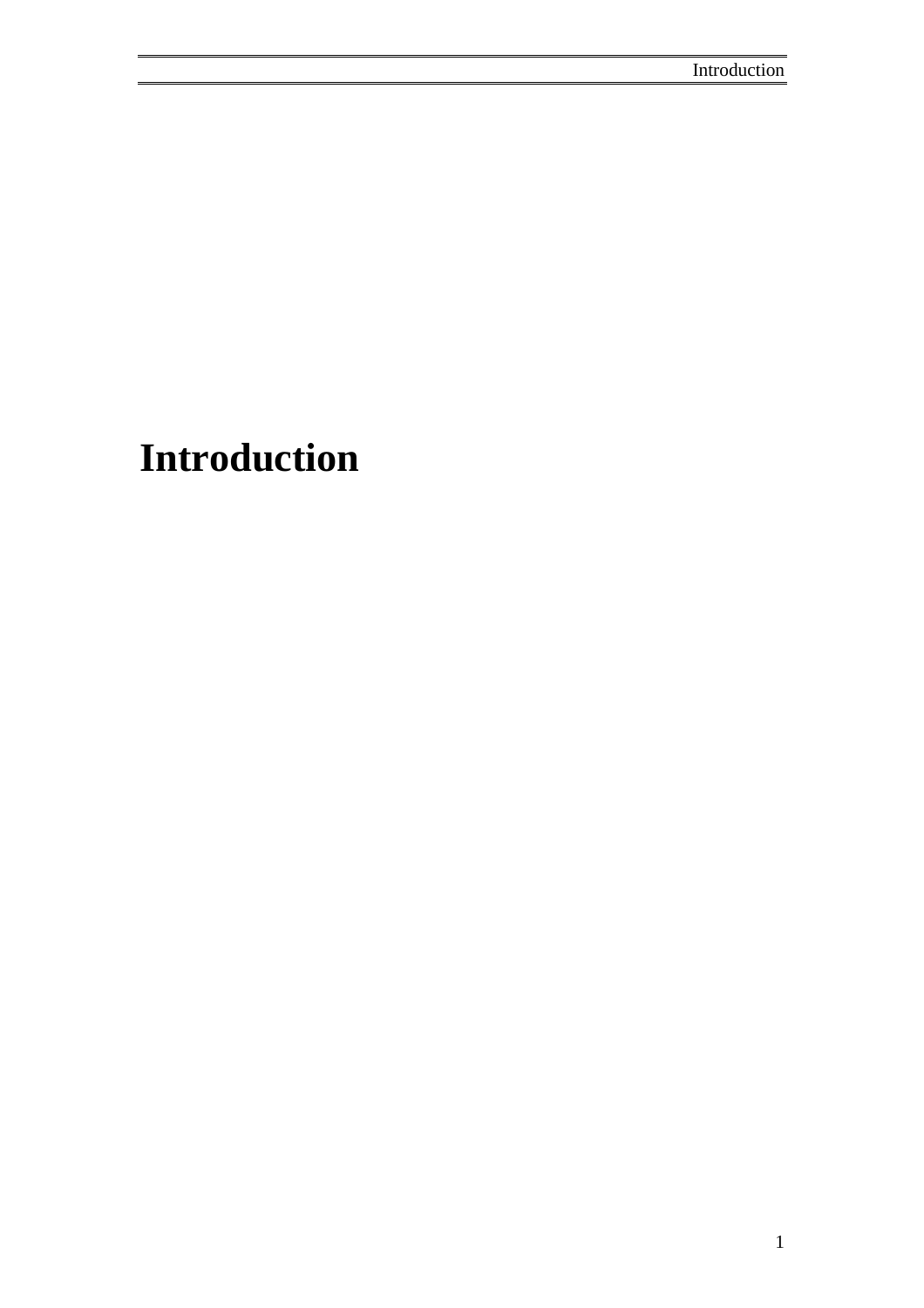### **National Crime Council Brief**

The National Crime Council was established in July, 1999 as a non-statutory body in order to facilitate broadly based, informed discussion on crime issues and to aid policy formulation. It ceased operations on 14 October 2008 as a result of a Government decision to rationalise State Agencies in the context of Budget 2009. In establishing the Council in 1999, the then Minister for Justice, Equality and Law Reform listed the priority areas on which it should focus as crime prevention and raising the awareness of crime. The key roles of the Council were to:

- focus on crime prevention, with particular emphasis on the underlying causes of crime and the development of partnerships and practical approaches which will be effective at community level;
- focus on raising public knowledge and awareness of crime;
- examine the 'fear of crime':
- undertake in-house research; and
- identify research priorities which could be commissioned by the Department of Justice, Equality and Law Reform.

The research on Fear of Crime was the main focus of the Council's work in the year leading up to its closure.

### **Fear of Crime Research Brief**

Fear of crime is a complex subject both in terms of defining what constitutes 'fear of crime' and how it should be measured. It includes many issues such as: fear of physical violence; fear of loss or damage to property; fear of invasion of one's home; fear accentuated by anti-social behaviour; differences in the level of fear reported by different demographic groups in the population; consideration of the role of the media and the relationship between fear of crime and victimisation.

The purpose of this research is to identify the factors associated with fear of crime in Ireland and the extent to which fear of crime can affect quality of life. More specifically, the Council aims to:

- examine the extent to which individuals report a fear of crime in Ireland;
- ascertain the factors which influence stated levels of fear;
- assess the reported impact of fear of crime on quality of life;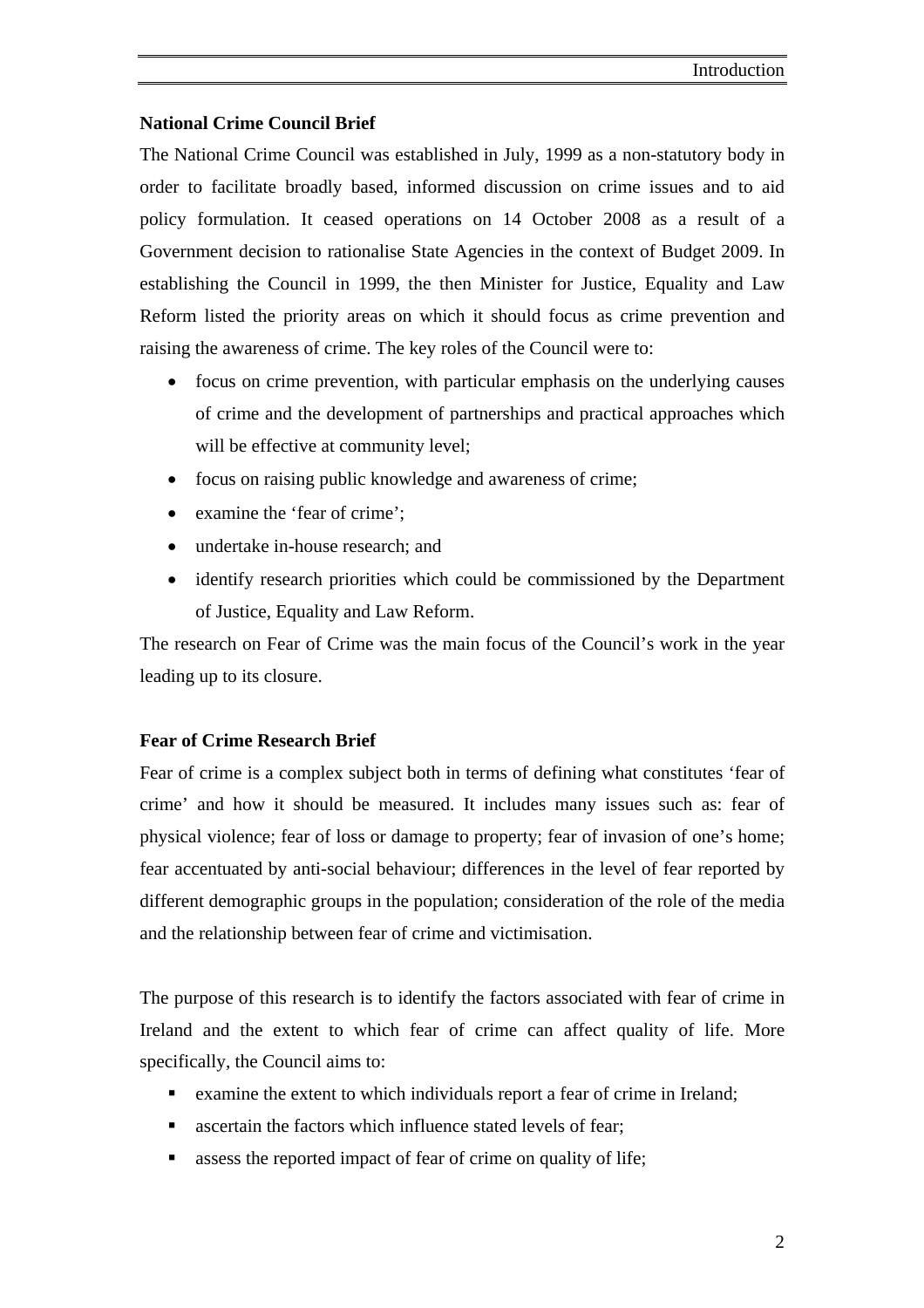- identify the factors influencing the extent to which fear of crime affects quality of life; and
- advance recommendations for the development of strategies and/or initiatives aimed at reducing fear of crime and its consequences.

### **Research Process**

An analysis of the data collected for the Garda Public Attitudes Surveys was conducted to examine the extent and nature of fear of crime in Ireland. This analysis consisted of two phases. The first phase involved an analysis of the raw data collected for the Garda Public Attitudes Surveys to determine whether the inclusion of additional questions on fear of crime would be beneficial. The Garda Public Attitudes Surveys are conducted annually and cover up to 10,000 respondents (400 in each of 25 Garda Divisions). At the request of the National Crime Council, a number of additional questions were added to the Garda Public Attitudes Survey in 2006. These questions related to fear of rape, physical attack by a stranger, being mugged or robbed, burglary of the home and the possible effect of fear of crime on quality of life.

In the second phase of the study, the data collected for the Garda Public Attitudes Survey in 2007 was examined to determine what factors influence reported fear of crime and the possible impact of this fear on quality of life. The raw data collected for the Garda Public Attitudes Survey in 2007 was analysed using SPSS (Statistical Package for the Social Sciences). SPSS is a statistical software package which is used to compute statistics as well as to identify trends, relationships and differences in quantitative data. Using SPSS, a number of statistical analyses were conducted to identify the factors associated with fear of crime, its impact on quality of life and the variables influencing the effect of fear of crime on quality of life.

#### **Structure of the Report**

The report is divided into seven chapters. Chapter One examines the concept of fear of crime and addresses issues such as what constitutes fear of crime; how it tends to be measured; factors thought to influence the extent to which people fear crime; and the possible consequences arising from fear of crime. Chapter Two examines fear of crime in Ireland. In this Chapter, issues such as the public perception of crime as a social problem, the relationship between fear of crime and victimisation levels and the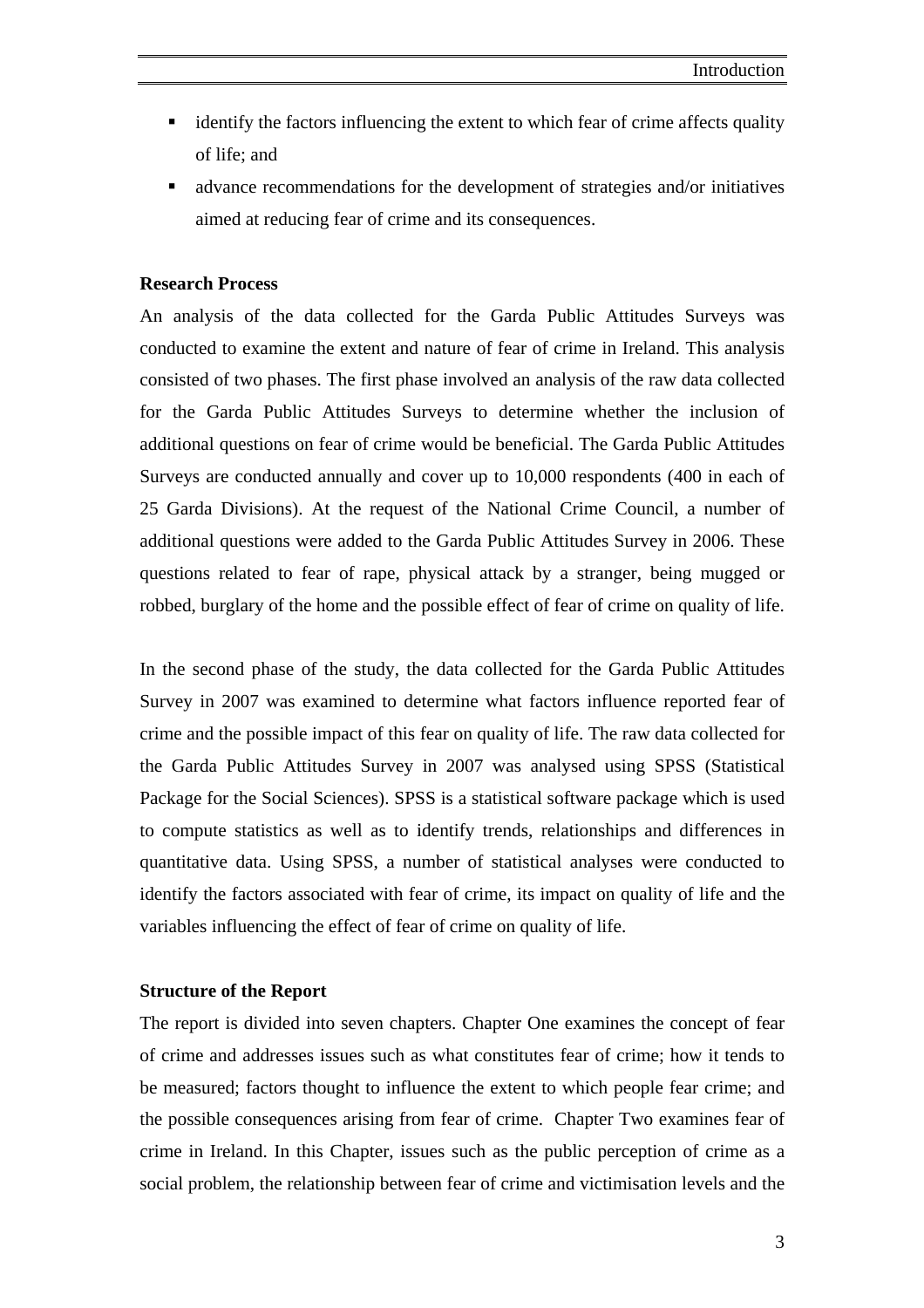measurement of fear of crime in Ireland are explored. Chapter Three explains the research methodology and describes the sample characteristics and statistical techniques employed. The research findings are presented in Chapters Four and Five. In Chapter Four, the extent of fear of crime in Ireland is investigated as well as the impact of fear of crime on quality of life and the factors influencing the level of fear individuals experience. In Chapter Five, the extent to which fear of crime and its impact on quality of life is related to wider perceptions of crime, the Irish Criminal Justice System and involvement in Neighbourhood Watch/Community Alert Schemes is examined. Lastly, the main research findings are drawn together in Chapter Six and recommendations regarding the development of strategies and/or initiatives aimed at reducing excessive or disproportionate fear of crime, and its impact, are suggested.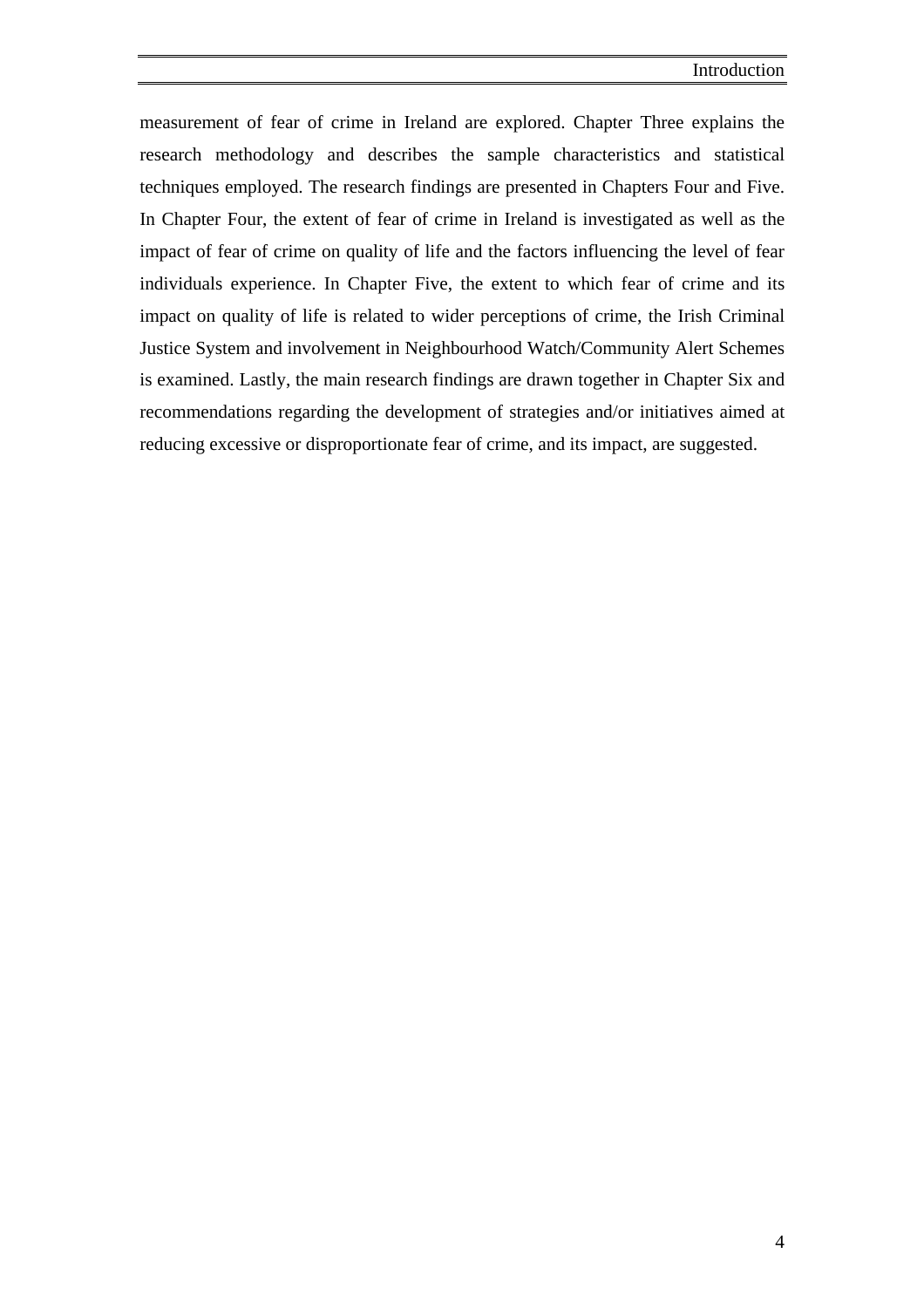# **Chapter One**

Fear of Crime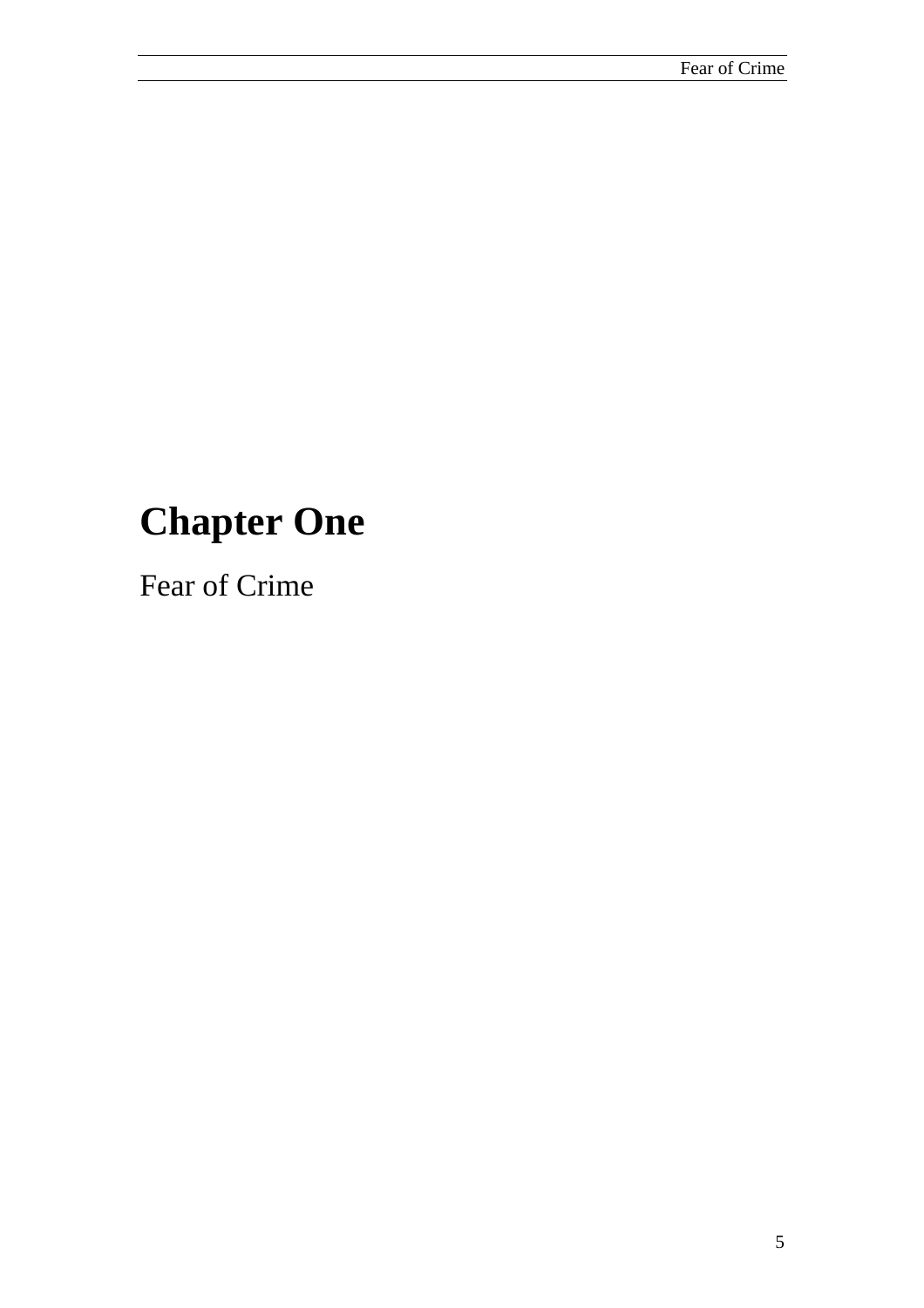Although individuals have been concerned about crime for centuries, 'fear of crime' is a relatively recent concept (see Emsley, 1987; Lee, 2007). The expression 'fear of crime' first began to appear in American newspapers during the 1930's and was used to explain the public's reaction to criminal behaviour. However, the term 'fear of crime' was not used in Europe until the early 1960's. It was during this time that the development of victim surveys and improvements in information gathering technologies made data collection more manageable and the measurement of fear of crime<sup>[2](#page-20-0)</sup> possible (see Lee, 2007). Yet, despite numerous studies examining the fear of crime, there remains a lack of clarity regarding what constitutes fear of crime and how it should be measured (Ferraro, 1995; Lee, 2007). In this chapter, the notion of 'fear of crime' is explored before moving on to discuss the challenges involved in its measurement. The factors associated with fear of crime are also examined as well as the possible impact of fear of crime on quality of life. The purpose of this chapter is to describe the concept of fear of crime and provide an overview of how it may affect quality of life.

### **Defining 'Fear of Crime'**

 $\overline{a}$ 

Fear of crime is difficult to define as it can refer to a range of thoughts, emotions and beliefs regarding an individual's vulnerability, that of their loved ones and the wider community (Ferraro, 1995). For example, fear of crime is usually taken to mean an individual's fear of becoming a victim of crime (Gabriel and Greve, 2003; John Howard Society of Alberta, 1999; Maxfield, 1984). However, it can also refer to an individual's concern about general crime levels, their beliefs regarding their risk of victimisation, and that of their loved ones, as well as an apprehension about the possible consequences of victimisation (Box, Hale and Andrews, 1988; Carrach and Mukherjee, 1999; Skogan, 1987; Warr, 1984). This diversity has resulted in fear of crime being defined as "an emotional response of dread or anxiety to crime or symbols that a person associates with crime" (Ferraro: 1995: 4). Consequently, fear of crime is a subjective phenomenon incorporating not only an individual's emotional

<span id="page-20-0"></span> $2<sup>2</sup>$  It is important to note that any measurement of fear of crime depends on an individual accurately remembering and reporting his or her fears. As such, these measurements tend to assess an individual's reported fear of crime and may not take account of unconscious feelings of fear or fear which the individual does not wish to acknowledge. For this reason, the use of the term 'fear of crime' in this report refers to an individual's acknowledged and reported fear of crime.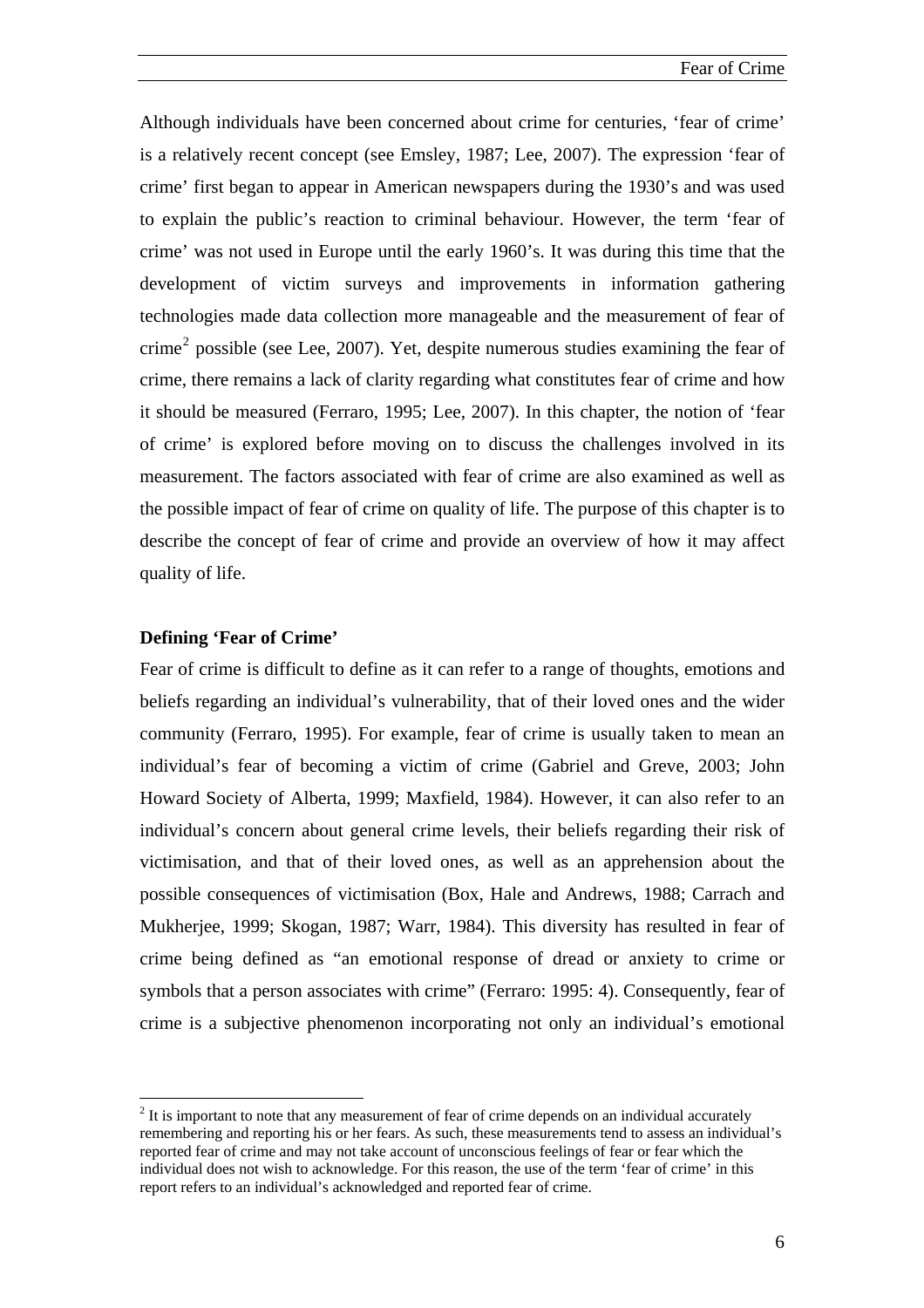concerns about crime, and the possible consequences of criminal activity, but also their perceptions of risk and the role of the environment in eliciting fear.

### *Fear of Crime and its Origins*

There are many factors which are believed to contribute to a fear of crime (see Ferraro, 1995; Hale, 1996; Lee, 2007). These include personal attributes, prior experience of victimisation, characteristics of the environment and wider social influences such as the media.

In particular, the subjective nature of fear of crime suggests that personal characteristics may play a role in influencing the extent to which individuals fear crime. For instance, an individual's knowledge and beliefs regarding the prevalence of crime may influence the level of fear they report (Ferraro, 1995; Warr and Stafford, 1983). Perceptions of crime as a frequent occurrence may result in fear as individuals believe they are 'at risk' of being victimised. In contrast, those who perceive crime to be an infrequent phenomenon may be less likely to experience fear as they do not consider themselves to be 'at risk'. Judgements regarding their attractiveness as a potential target and their ability to deal with the threats, assaults or the consequences associated with criminal activity may also influence fear of crime (Ferraro, 1995; van der Wurff, van Staalduinen and Stringer, 1989). For instance, an individual's belief that he/she is an attractive target for criminal activity may lead to feelings of fear as he/she believes there is a higher probability that he/she will be victimised. Similarly, doubt about one's ability to deal with the consequences of criminal activity can increase feelings of fear as the potential impact of criminal behaviour may become more serious. In this way, variations in an individual's thoughts, emotions and beliefs (both about their own capacities and vulnerability and their views about crime) may explain differences in their reported fear of crime.

An individual's prior experience of victimisation may also result in feelings of fear. Individuals with a past experience of victimisation may be more likely to fear being a victim of crime than those who have not been victimised (Box et al. 1988; Skogan, 1987). However, the relationship between fear of crime and victimisation is not straightforward (see Agnew, 1985). Instead, fear of crime is thought to depend on an individual's beliefs regarding their probability of being a victim of crime and the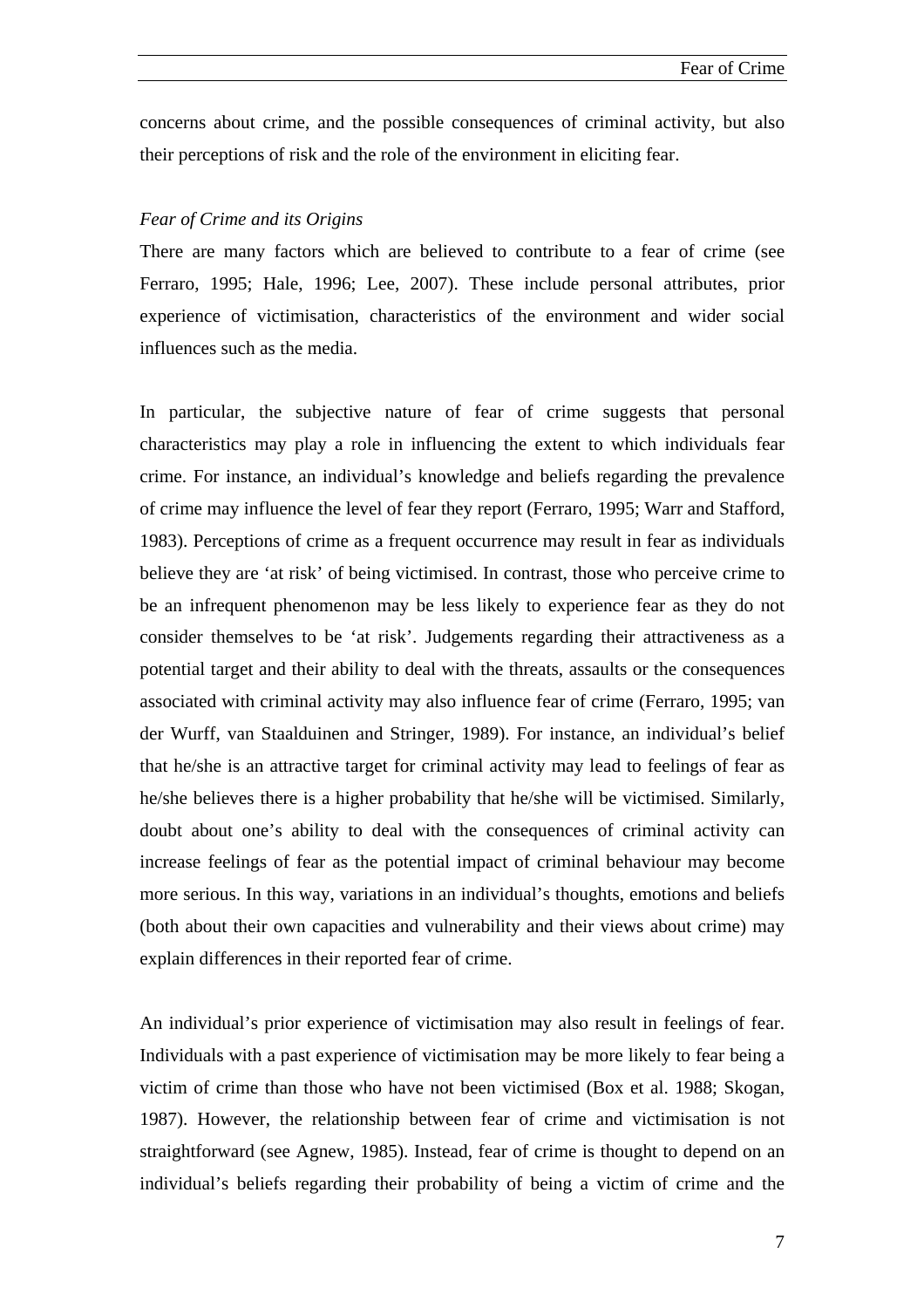potential seriousness of victimisation. Research by Winkel (1998) suggests that victimisation can increase an individual's belief that they are at risk of being victimised but it may also reduce the perceived seriousness of victimisation. In this way, previous experience of victimisation can increase perceptions of risk while also decreasing the perceived negative impact of crime. Accordingly, an individual's knowledge about crime, past experiences of being victimised and perceived vulnerabilities may influence the extent to which they report fearing crime.

In addition, characteristics of the environment can play a role in eliciting fear. For instance, fear of crime may be more prevalent in an environment which has gained a reputation for being crime prone (Ferraro, 1995). Skogan (1986; 1990) suggests that a location's reputation for crime proneness depends on the amount of criminal activity in that area and on the 'signs of crime'. Signs of crime are features of the physical environment which prompt individuals to believe their risk of victimisation is heightened (Skogan, 1990; Skogan and Maxfield, 1981). Broken windows, graffiti, burned-out houses and/or cars, homelessness, beggars and 'rowdy' young people can act as signs of crime (Ferraro, 1995; Wilson, 1968; Wilson and Kelling, 1985). These signs of crime are believed to indirectly influence an individual's fear of crime by heightening their perceived risk of being victimised (LaGrange, Ferraro and Supancic, 1992). A community in which instability is common, due to the transient nature of its residents, is also thought to influence fear of crime as residents are unfamiliar with their neighbours and community cohesion is low (Ferraro, 1995; Skogan, 1986). The presence of unknown others, combined with area disinvestment, demolition and deindustrialisation, is thought to increase feelings of fear by contributing to a perception of community decline and/or destabilisation (Skogan, 1986). Consequently, an environment in which criminal activity is frequent, community cohesiveness is low and signs of crime are common can increase fear as individuals feel unsafe and judge their risk of victimisation to be increased.

Further, wider social processes can shape an individual's perceptions regarding crime, vulnerability and the potential impact of criminal behaviour. For instance, many researchers have been interested in the possible effect of the media on fear of crime (Heath and Petraitis, 1987; Liska and Baccaglini, 1990; O'Connell, 1999, 2002; Williams and Dickinson, 1993). While the relationship between the media and fear of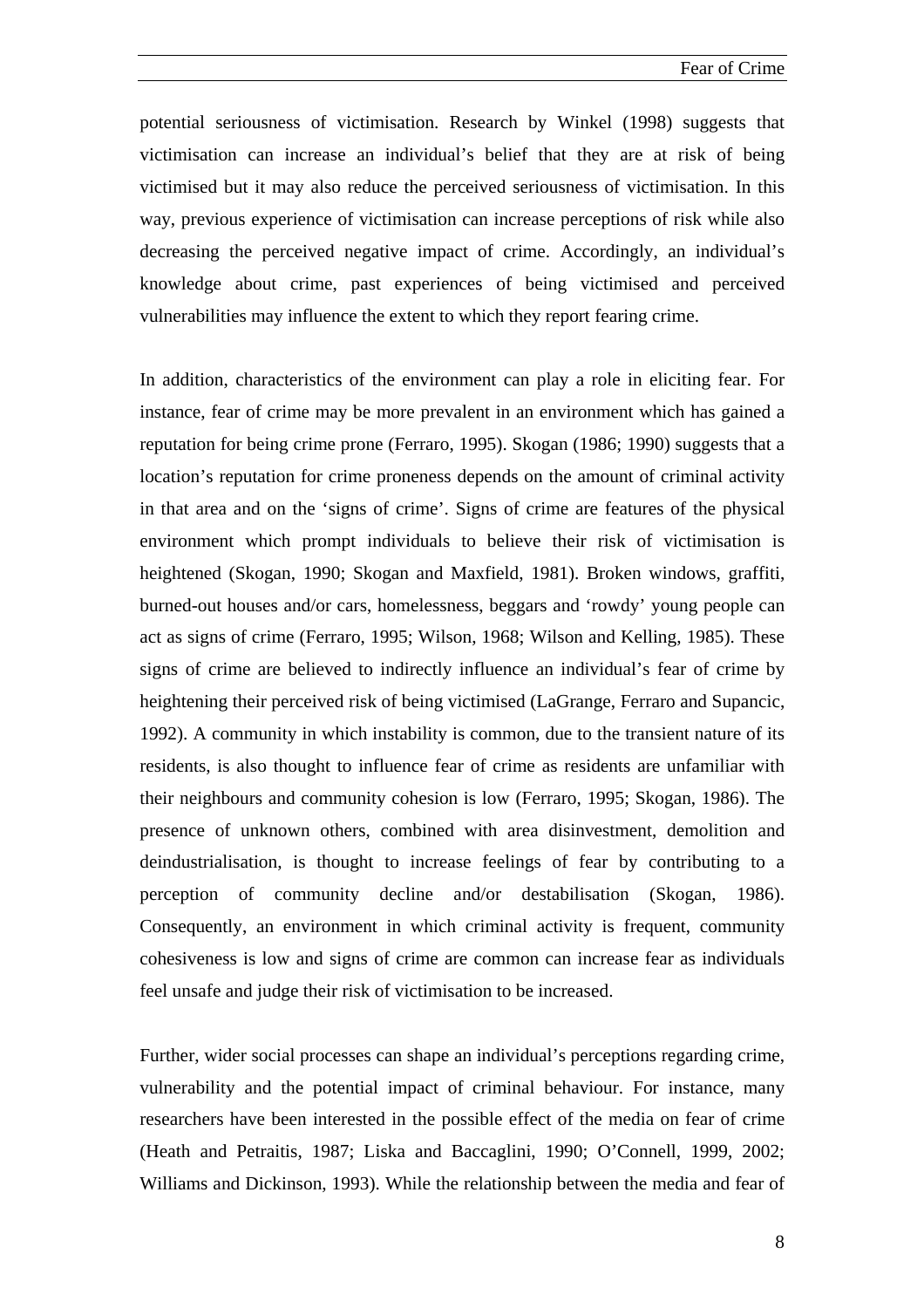crime remains unclear, the tendency of the media to over-represent serious violent and/or sexual crimes in its reporting has led some researchers to suggest that the media's portrayal of crime has biased the public's view of the prevalence and frequency of criminal activities (O'Connell, 2002; Williams and Dickinson, 1993). However, others have argued that individuals interpret the media in accordance with their own interpretations and perceptions in such a way as to detect sensationalism or bias and/or selectively reinforce their own views regarding crime (Ditton, Chadee, Farrall, Gilchrist and Bannister 2004; Sacco, 1995; Skogan and Maxfield, 1981). Yet, others have suggested that the media may indirectly influence fear of crime by shaping wider ideological views about crime and its solution rather than narrow attitudinal concerns about personal safety (see Sacco, 1995). Sacco (1995) states that, by restricting the terms of discussion regarding crime, the media give the impression that there is a consensus on how to deal with crime, narrowing the search for alternative ways of conceptualising crime and its solution. It seems, therefore, that while the degree of influence of the media on fear of crime remains unclear, the growth in media technologies has led to a greater awareness of crime and the consequences of criminal activity amongst the general population.

While the growth of the media and information gathering technologies has contributed to a greater awareness of crime, researchers have also argued that it has led to a greater consciousness of 'risk' among the public (Beck, 1992; Furedi, 2002; Lyng, 2005). It is suggested that this public awareness of being 'at risk' has contributed to a culture of fear which encourages feelings of uncertainty and anxiety (see Furedi, 2002). As a result, fear of crime appears to be located within, and linked to wider fears about employment, the family, security, health, finances, the state of the government, etc. (Ewald, 2000; Taylor, 1996; Tulloch and Lupton, 2003; Walklate and Mythen, 2008). Indeed, as many of the crimes which people express fear about involve an identifiable victim and offender, these concerns may seem more manageable than fears about health, employment, decline of community values, etc. Consequently, Hollway and Jefferson (1997) suggest that some individuals may project their fears about wider, more difficult to control issues onto crime as crime appears actionable and potentially controllable. In this way, individuals may displace feelings of anxiety about wider, more uncontrollable issues onto crime and take action and/or demand action to reduce their probability of being victimised. This implies that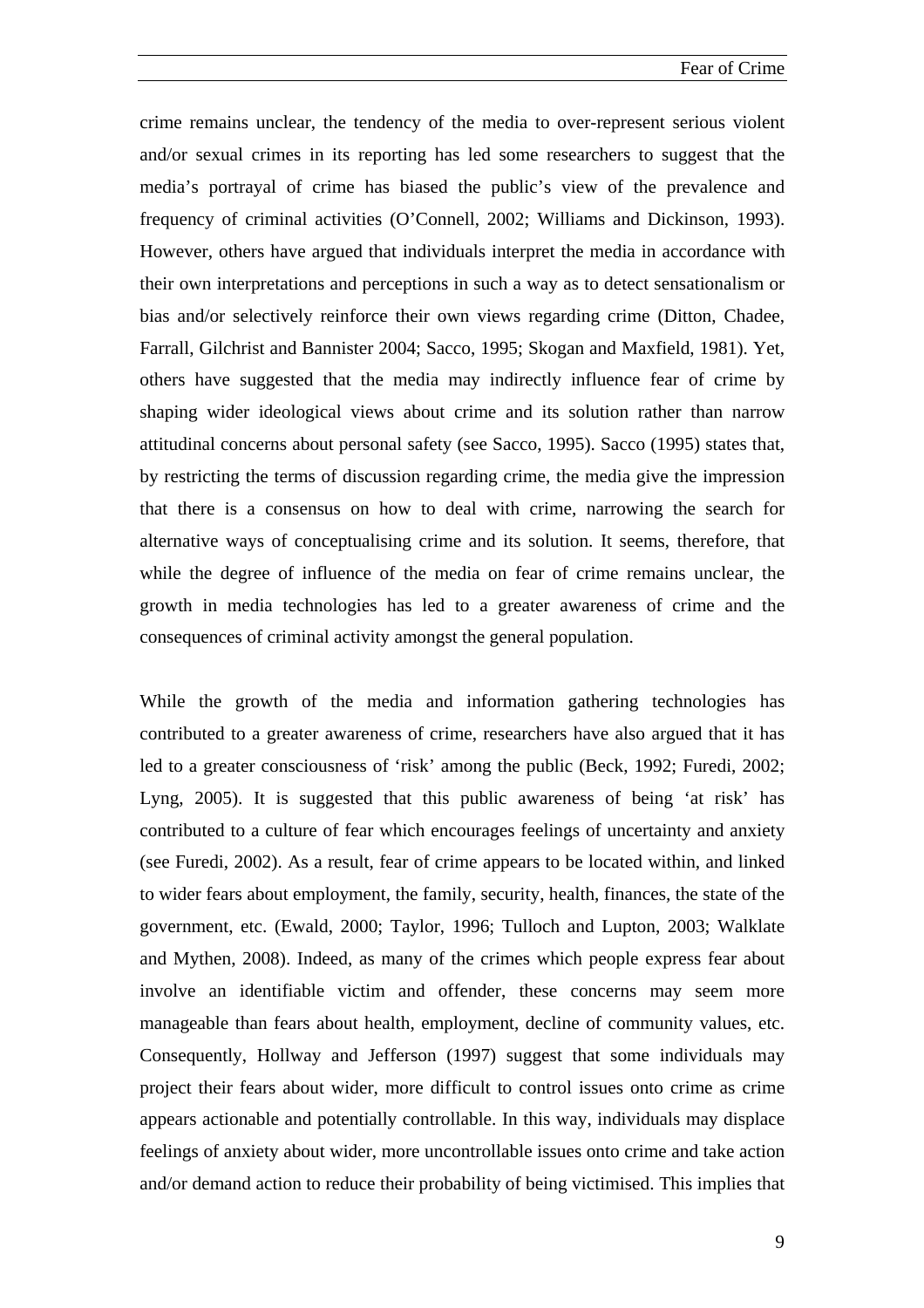some individuals may experience a fear of crime which appears to be disproportionate to their environment and/or risk of victimisation. Hence, this focus on 'risk' may lead some individuals to report a fear of crime which stems from wider anxieties and/or feelings of vulnerability rather than their probability of being victimised or their prior experience of victimisation.

Thus, fear of crime is a subjective phenomenon which is thought to arise from a concern about crime, the consequences of victimisation, the probability of being victimised, feelings of vulnerability and wider social and situational influences. In this way, fear of crime is a dynamic process as the extent to which an individual may fear crime can change depending on their thoughts, emotions and beliefs as well as their wider social circumstances and physical location.

### **Measuring Fear of Crime**

The extent to which people report a fear of crime is usually measured through survey research. Examples include the International Crime and Victimisation Survey, the British Crime Survey, the Northern Ireland Crime Survey, the Irish Garda Public Attitudes Survey and the European Social Survey. In these surveys, questions such as 'How safe do you feel walking around your neighbourhood after dark?' are frequently used to assess fear of crime.

Recent research, however, suggests that the survey methodology used to measure fear of crime may distort and, perhaps, overestimate the level of fear expressed by the general population (see Farrall and Gadd, 2003). In particular, some researchers have questioned the ability of questions such as 'How safe do you/would you feel in your neighbourhood after dark?' to reliably measure fear of crime (Fattah, 1993; Farrall, Bannister, Ditton and Gilchrist, 1997; Ferraro and LaGrange, 1987). These questions have been criticised for their failure to distinguish between fear of crime, risk of victimisation and general fears and/or anxieties which may not be related to fear of crime. For example, questions such as 'How safe do you/would you feel in your neighbourhood after dark?' can lead older people to report feeling 'unsafe' while out at night due to concerns about their ability to obtain help should they fall rather than a fear of crime per se. As such, these questions may be measuring respondent's feelings of risk which does not necessarily equate to feelings of fear or a fear of crime (Ferraro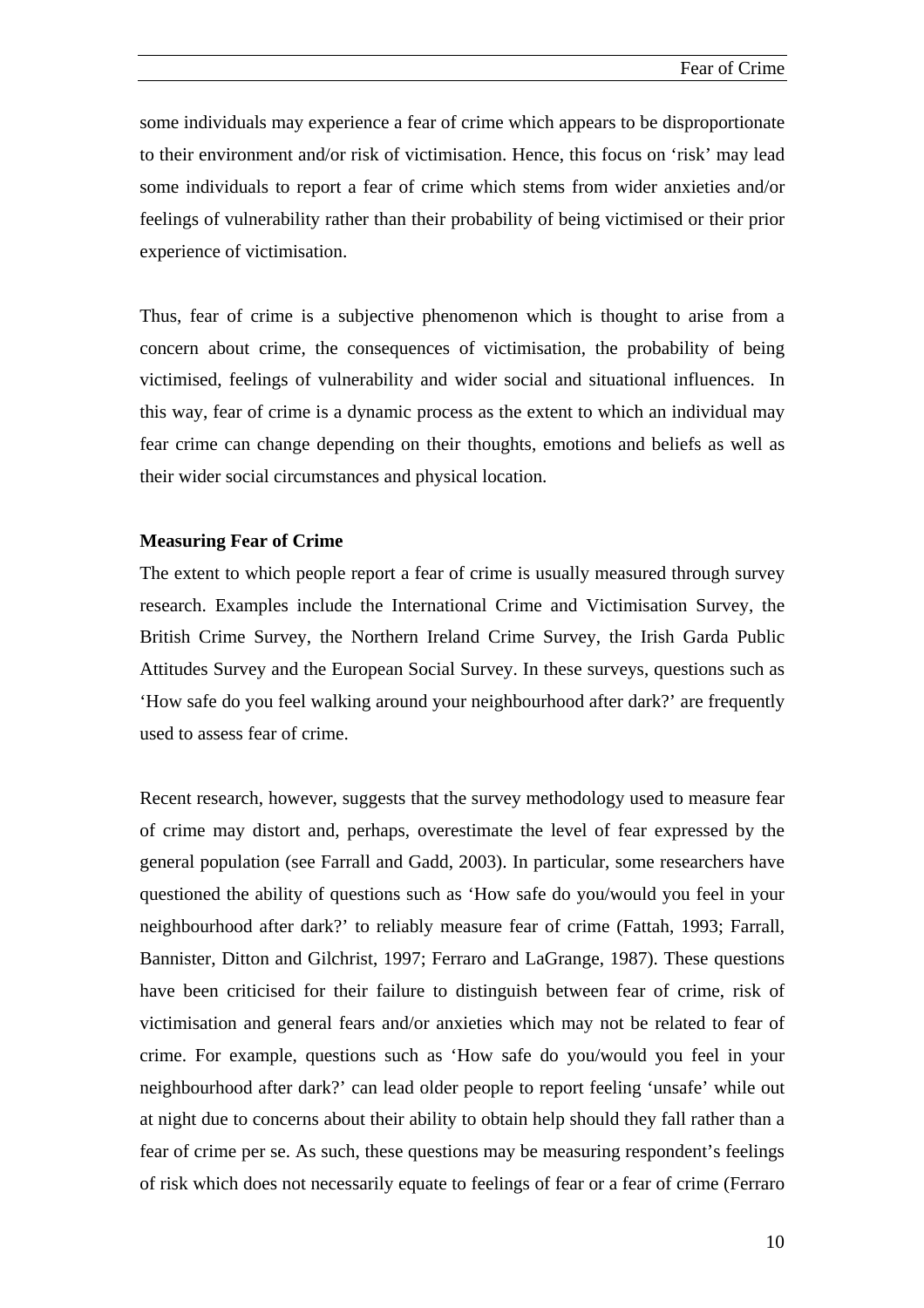and LaGrange, 1987). Indeed, some researchers have stated that the wording of these questions can exaggerate fear of crime as it evokes an atmosphere of foreboding which can lead respondents to presume that they should be afraid (Farrall and Gadd, 2003). In this way, the ambiguity of the questions used to measure fear of crime may inflate reported levels of fear by measuring generalised feelings of anxiety and worry rather than distinct feelings about particular crimes (see Farrall et al. 1997).

These questions have also been criticised for failing to take account of the situations in which fear of crime occurs, its frequency and its intensity (see Farrall and Gadd, 2004). They do not explore when, where and with whom fear of crime occurs nor do they explore how often respondents report experiencing fear (see Bannister, 1993; Farrall and Gadd, 2003). The use of closed questions to capture how people feel about crime has also led some researchers to question the ability of these surveys to capture the wide array of personal experiences and feelings relating to crime (Farrall et al. 1997; Fattah, 1993). Other researchers have also expressed concerns about the ability of respondents to accurately recall and report their fear of crime (Block and Block, 1984; Fattah, 1993; Hale, 1996; Zauberman, 1985). In particular, the possibility that male respondents may downplay their fears about crime in order to adhere to social pressures to appear strong and confident has been highlighted (see Sutton and Farrall, 2005). As a result, some researchers suggest that fear of crime is partially dependent on how it is measured and acknowledged and, as such, is not a true reflection of the prevalence of fear of crime (see Farrall et al. 1997; Farrall and Gadd, 2003).

Despite these criticisms, fear of crime surveys remain an important source of information as they allow for the identification of trends in reported levels of fear of crime and facilitate international comparisons. Consequently, when repeated, fear of crime surveys allow trends over time and increases and decreases in reported fear of crime in different locations to be identified.

### **Factors Influencing Fear of Crime**

Numerous studies investigating fear of crime indicate that particular groups of the population tend to report a greater fear of crime than others (Box et al. 1988; Ferraro, 1995; Hale, 1996). Most notably, women and the elderly tend to report more fear than men or younger age groups (French and Campbell, 2002; Hale, 1996; Mirrlees-Black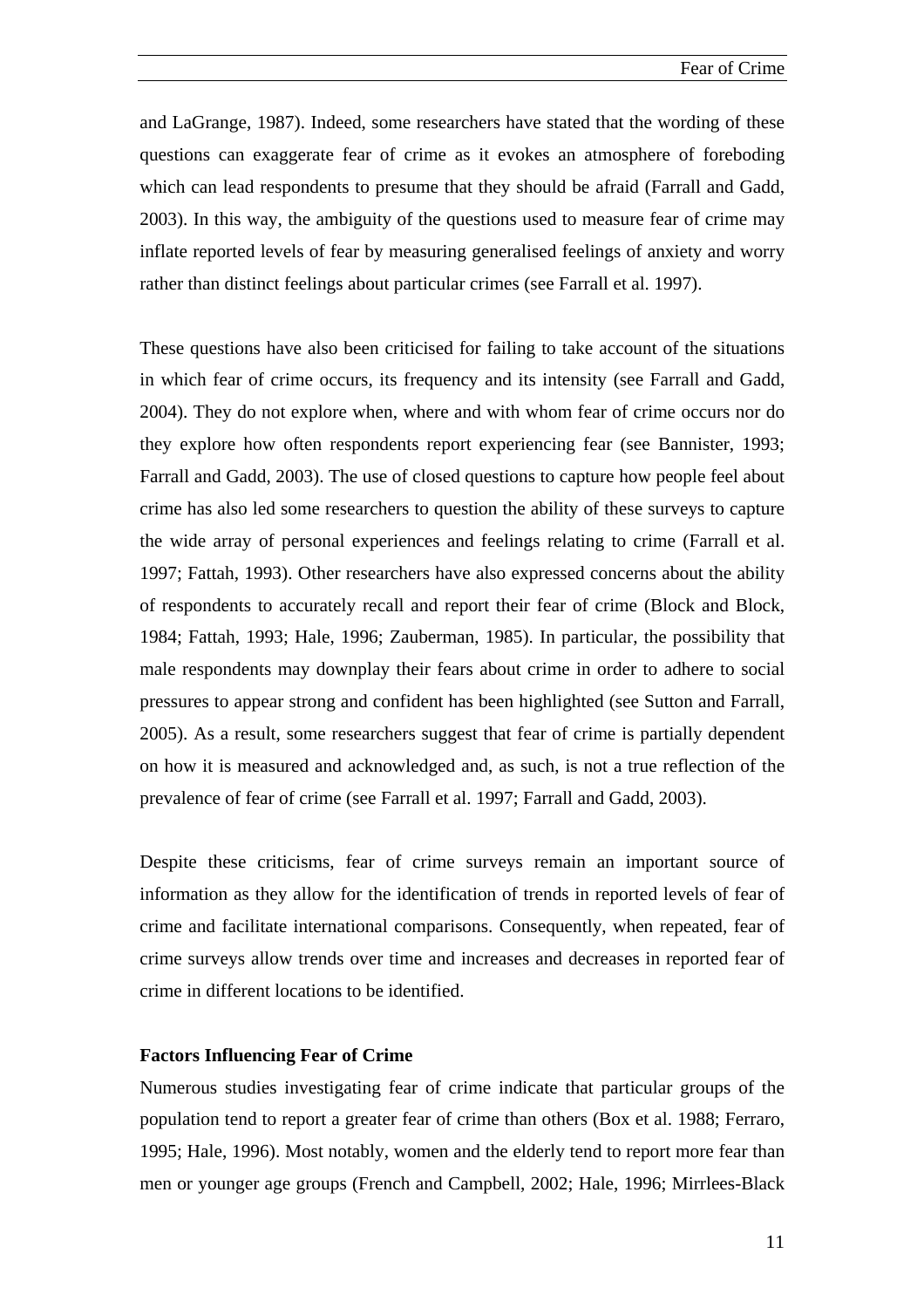and Allen, 1998). In addition, ethnicity, past experiences of crime and geographical location have also been linked to fear of crime (Box, et al. 1988; John Howard Society of Alberta, 1999; Salisbury and Upson, 2004; Skogan, 1987). It is, therefore, important to understand how some groups come to experience a greater fear of crime than others.

### *Gender*

Studies indicate that women tend to express a greater fear of crime than males despite statistics suggesting that men are more likely to be victims of all types of crime except sexual offences and/or domestic abuse (Ferraro and LaGrange, 1992; Hale, 1996; Liska, Sanchirico and Reed, 1988; Warr, 1984). Explanations for this include females' concerns about being sexually assaulted and/or abused by significant others as well as feelings of vulnerability (Ferraro, 1996; Killias, 1990; Stanko, 1990; Warr, 1985). In particular, females' concerns about being sexually assaulted and/or abused are believed to heighten their fears of other types of crimes by decreasing feelings of safety (Ferraro, 1996; Stanko, 1990). Indeed, when the fear of sexual assault was taken into consideration, the gender difference observed between men and women on their fear of personal crime was either eliminated or reversed (see Ferraro, 1996). Perceptions regarding their perceived risk of crime (including sexual offences and/or abuse), the seriousness of the consequences and their ability to deal with these consequences can also lead females to feel vulnerable to crime and, for this reason, to report a higher fear of crime than men (see Campbell, 2005; Killias, 1990; Stanko, 1997). However, it is important to note that recent research suggests that men may under-report their fear of crime due to a reluctance to appear 'unmanly' by acknowledging feelings of fear and/or vulnerability (see Goodey, 1997; Sutton and Farrall, 2005). Consequently, the higher prevalence of sexual assault and domestic abuse experienced by women, combined with feelings of vulnerability and an underreporting of fear by men, may explain some of the gender differences observed in fear of crime research.

### *Age*

Older adults have also been found to report a higher fear of crime than younger age groups despite a lower risk of victimisation (Box et al. 1988; Clemente and Kleiman, 1976; Hale, 1996). This has become known as the fear/risk paradox as most crime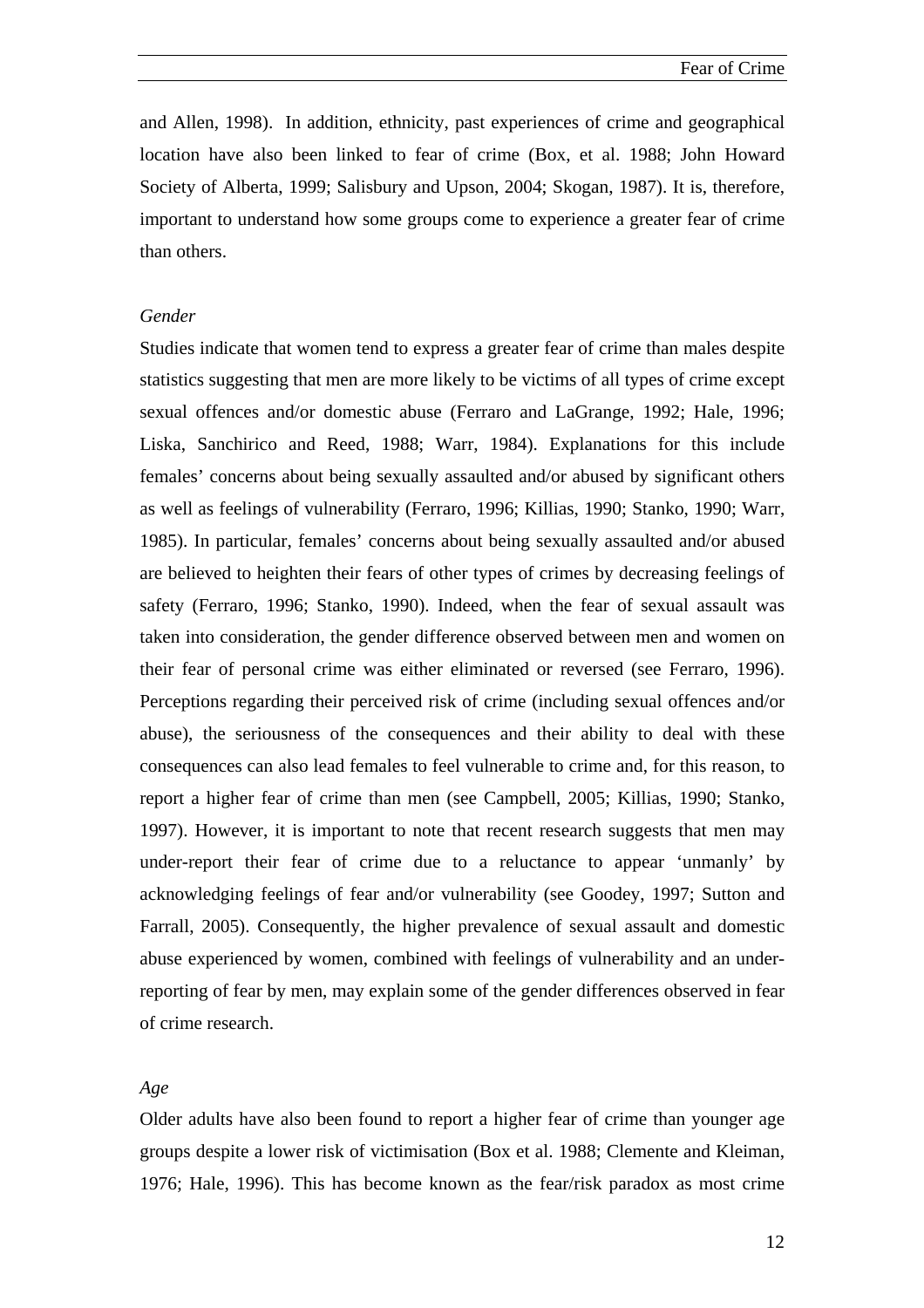statistics indicate that younger individuals, particularly male teenagers and young adults, are most at risk of being a victim of crime (Cook and Cook, 1976; Ferraro, 1995; Lindquist and Duke, 1982). Indeed, this has led some researchers to question the 'rationality' of this fear, implying that the fear of crime is more of a 'problem' for older adults than crime itself (Clemente and Kleiman, 1976, 1977; Jaycox, 1978; Lindquist and Duke, 1982). Nevertheless, as previously mentioned, recent studies suggest that the manner in which fear of crime is measured has resulted in an inflation of measured fear levels amongst the elderly (see Chadee and Ditton, 2003; Ferraro, 1995; LaGrange and Ferraro, 1987; Moore and Shepherd, 2007). For instance, questions such as 'How safe do you feel walking around your neighbourhood after dark?' are believed to prompt fearful responses by implying that respondents should be afraid. In addition, these questions do not refer solely to crime but can be related to respondents' general fears about the dark and their feelings of vulnerability such as their health and/or coping abilities (see Ferraro, 1995; Moore and Shepherd, 2007; Ross, 1993;). When respondents are asked about specific types of crime, older people do not appear to be more fearful of crime than younger age groups (Ferarro, 1995; Moore and Shepherd, 2007; Tulloch, 2000). Instead, there appears to be an inverted ushaped relationship between fear of crime and age, with fear of personal harm (e.g. violence) peaking in the early to mid 20's and fears of personal loss (e.g. burglary/robbery) peaking in the mid 40's (Moore and Shepherd, 2007). Accordingly, how fear of crime is measured and general anxieties about health etc. may explain the apparent higher prevalence of fear of crime amongst older individuals.

#### *Ethnicity and Victimisation*

Different ethnic groups have also been found to report differences in the extent to which they fear crime (Hough, 1995; John Howard Society of Alberta, 1999; Salisbury and Upson, 2004). Studies indicate that black and Asian ethnic groups tend to report more fear of crime than white ethnic groups (see Hough, 1995; Walker, 1994). Similarly, Salisbury and Upson (2004) report higher levels of fear of crime amongst black and minority ethnic groups despite controlling for the type of area in which they live and prior experiences of victimisation. As previously stated, the relationship between an individual's prior experience of victimisation and their fear of crime is not straightforward. Previous experience of being a victim of crime can amplify fear of crime by increasing an individual's perceived risk of victimisation.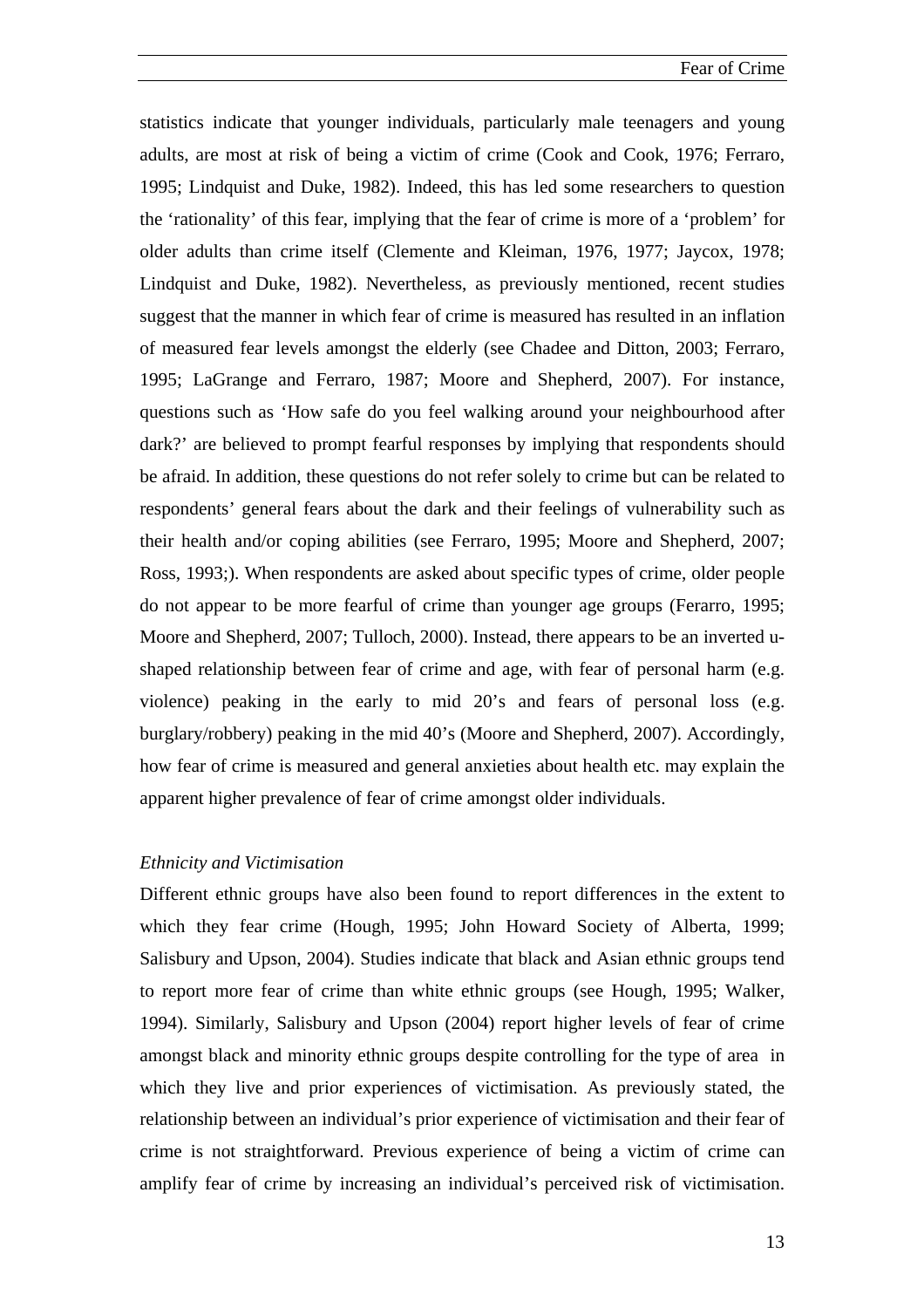Alternatively, fear of crime may decrease or remain the same as the perceived seriousness of the consequences arising from victimisation is reduced (see Winkel, 1998). Accordingly, black and minority ethnic groups tend to report a higher fear of crime than white ethnic groups while the impact of prior victimisation on fear of crime depends on the perceived risk and the potential seriousness of the consequences associated with crime.

### *Other Demographic Factors*

Other factors which have been found to be linked to fear of crime include geographical location and socio-economic status. Research suggests that individuals living in urban settings tend to fear crime more so than individuals living in rural locations (Clemente and Kleiman, 1976; Kennedy and Browne, 2007; Mirrlees-Black and Allen, 1998). Similarly, individuals living in areas in which social cohesion is low, instability is common and graffiti, broken windows, burned-out houses and/or cars, etc. are visible can also lead to a higher reported fear of crime (see Ferraro, 1995; Skogan, 1986). Further, socio-economic status, income and education may also have a small effect on fear of crime with individuals with a lower socio-economic status, income and education level reporting a greater fear of crime (Clemente and Kleiman, 1977; John Howard Society of Alberta, 1999; Pantazis, 2000).

It seems, therefore, that females, older adults, ethnic minority groups and individuals from urban locations tend to report a greater fear of crime than others. However, the manner in which fear of crime is measured, as well as more general feelings of physical, emotional, economic and/or social vulnerability may explain some of the differences observed in the level of fear reported by these different groups (see Ferraro, 1995; Pantazis, 2000; Sutton and Farrall, 2005).

#### **Fear of Crime and its Consequences**

Fear of crime is reported as having a substantial (usually negative) effect on quality of life for women, older adults, individuals with a disability and those exposed to a higher risk of victimisation (see Mirrlees-Black and Allen, 1998; Stafford, Chandola and Marmot, 2007; Stiles, Halim and Kaplan, 2003). However, not all individuals state that fear of crime affects their quality of life (see Mirrless-Black and Allen, 1998). According to the British Crime Survey, fear of crime moderately or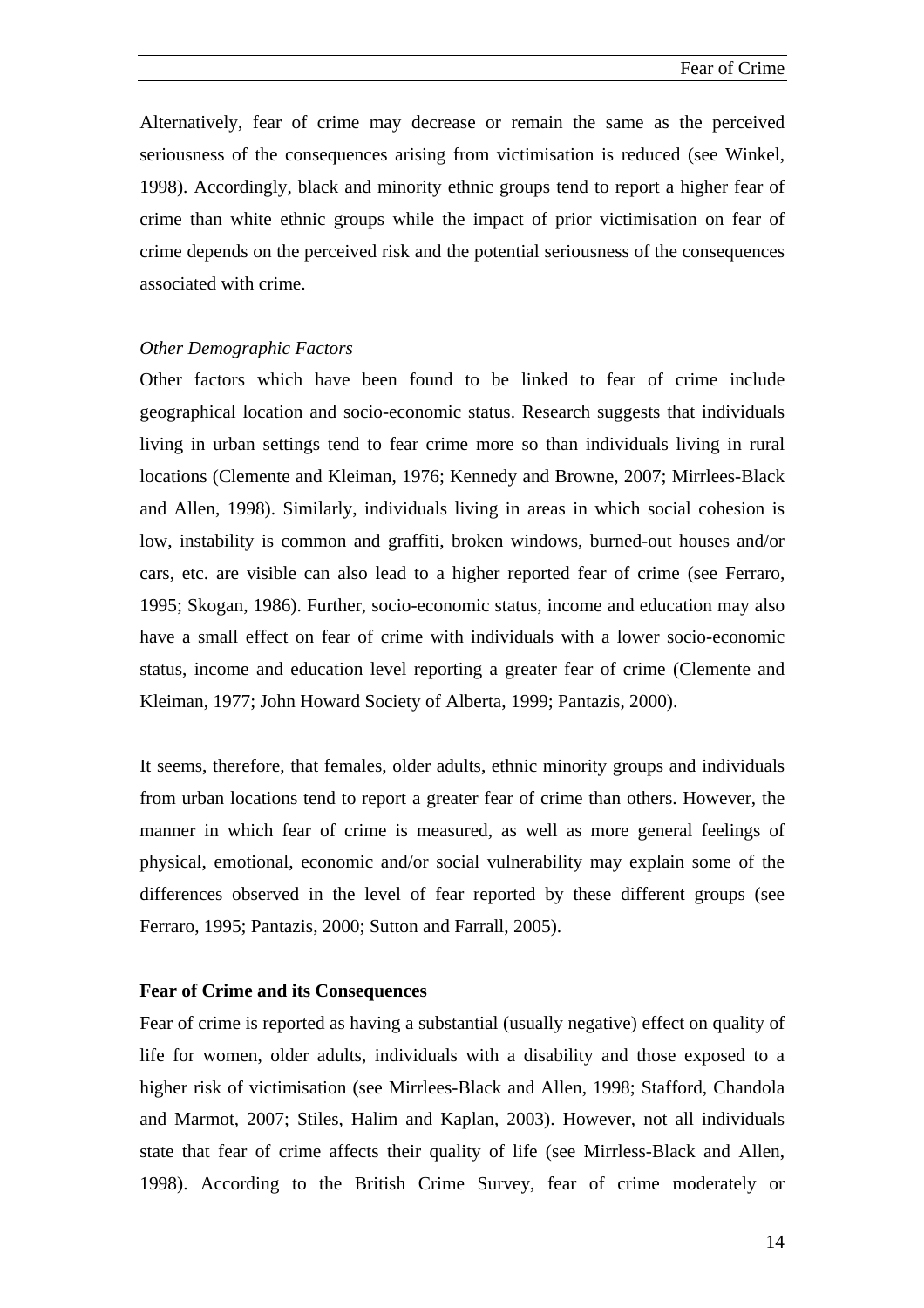substantially affected the quality of life of approximately 50 per cent of respondents while either no effect or a minimum effect was reported in the remaining cases (see Mirrlees-Black and Allen, 1998). This implies that, although fear of crime may affect the quality of life of a number of individuals, it does not affect the quality of life of all individuals equally.

The possible consequences arising from fear of crime are many and varied, including both positive and negative effects (see DuBow, McCabe and Kaplan, 1979; Garofalo, 1981; Miethe, 1995). These can include behaviours such as engaging in a range of protective strategies, insurance, communication, participation, information seeking and avoidance behaviours which can impact both positively and negatively on quality of life (see Dubow et al. 1979; Garofalo, 1981). Protective behaviours refer to actions which attempt to increase an individual's resistance to victimisation by protecting the individual and/or their home from crime. Examples include learning self-defence, carrying mace, having a watchdog, adding locks, improving outside lighting and having an alarm (see Ferraro, 1995). Similarly, insurance strategies involve actions which seek to minimise the cost of victimisation or in some way alter the consequences of victimisation. For example, having home insurance and/or personal insurance may lessen the economic cost of being a victim of crime. Other consequences arising from a fear of crime include engaging in communicative, participation and information seeking behaviours (see DuBow et al. 1979; Garofalo, 1981). These activities focus on sharing information and emotions related to crime, scanning the environment for information related to a threat of danger and engaging in activities with others to reduce the risk of being victimised. In this way, fear of crime can potentially have a positive effect on quality of life as it may encourage individuals to engage in behaviours which attempt to increase their resistance to victimisation and/or minimise the potential consequences arising from victimisation.

Nevertheless, fear of crime may also negatively affect an individual's quality of life when they experience an excessive or disproportionate fear of crime (see Holloway and Jefferson, 1997; Patsios, 1999; Seefelt, Malina and Clark, 2002). In particular, avoidance behaviours have been associated with a reduction in quality of life as individuals restrict their movements and/or withdraw from social life out of a fear of being victimised (Miethe, 1995; Patsios, 1999; Razencroft, Uzzell and Leach, 2002;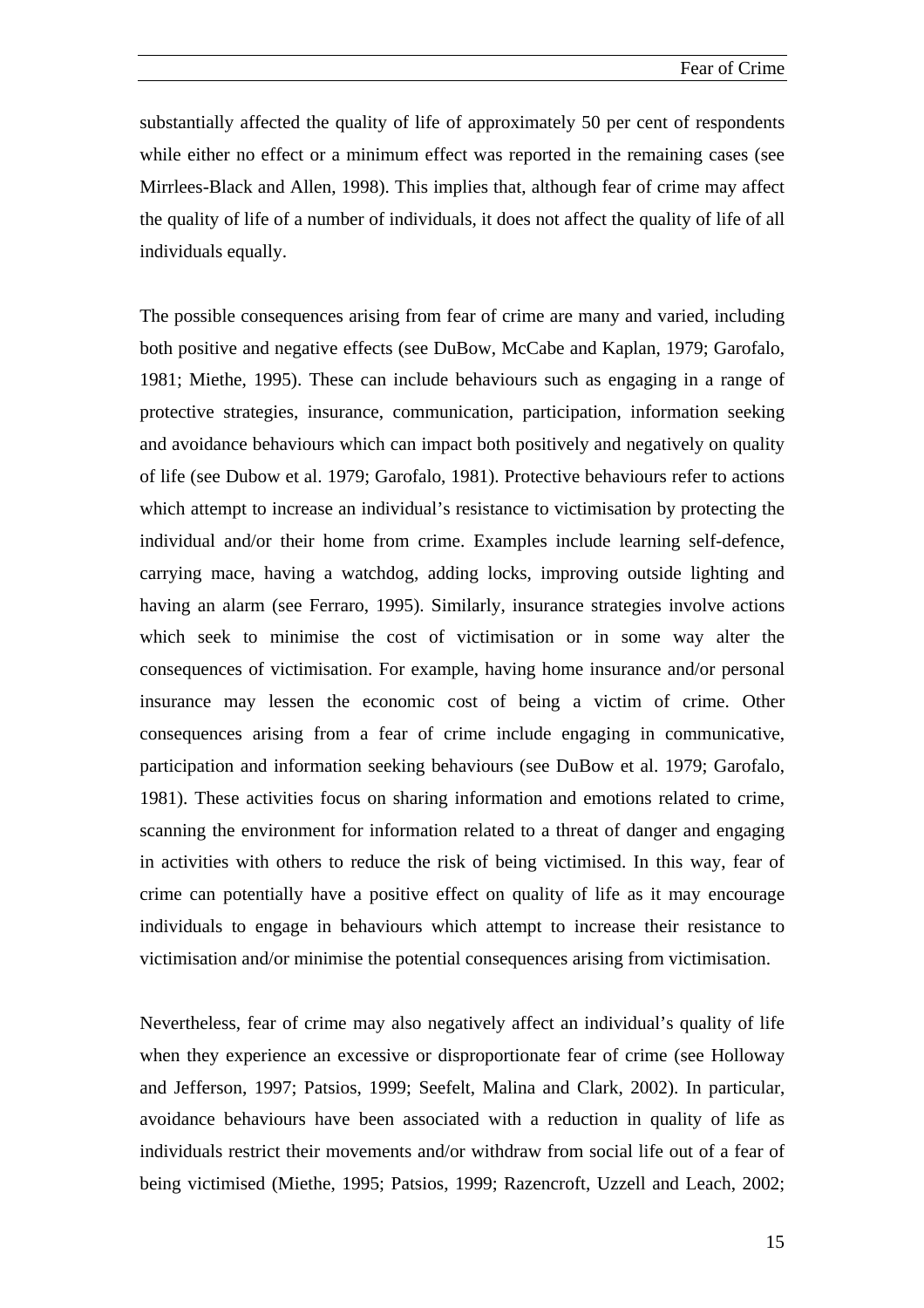Fear of Crime

Seefelt et al. 2002). Avoidance behaviours involve actions which are designed to decrease an individual's exposure to crime and/or risk of crime by removing or distancing themselves from 'risky' situations. As a result, avoidance behaviours can be positive as they may reduce an individual's exposure to the threat of victimisation. However, these behaviours may also negatively affect quality of life if they result in severe restrictions on an individual's movements and/or activities. More specifically, fear of crime is believed to indirectly affect quality of life by decreasing an individual's sense of control over their life (see Adams and Serpe, 2000). Hence, fear of crime can result in poorer mental health, reduced physical functioning and lower quality of life as it can hinder the ability of some individuals to participate in health promoting physical and social activities (see Stafford et al. 2007).

The potential impact of fear of crime on quality of life can also vary depending on an individual's age, gender and social circumstances (see Garofalo, 1981; Ferraro, 1995). Research suggests that women and older adults tend to engage in more precautionary measures, such as avoiding potentially dangerous areas, than men or younger age groups (see Ferraro, 1995; Kleinman and David, 1973; Skogan and Maxfield, 1981). According to Hindelang and colleagues, these precautionary measures usually take the form of subtle modifications rather than drastic changes to their daily routine: "rather than making substantial changes in what they do, people tend to change the ways in which they do things" (1978: 224).

In addition, fear of crime can have consequences beyond the individual experiencing it. A growing awareness of fear of crime as a social issue has led to the establishment of various initiatives, crime prevention programmes and 'tough on crime' legislation in an attempt to reduce these fears (see Lee, 2007; Walklate and Mythen, 2008). Examples of these initiatives include Neighbourhood Watch schemes, Community Alert programmes and joint policing initiatives. Consequently, while fear of crime may not be an important issue for all individuals, it can have a substantial effect on the quality of life of some segments of the population and can lead to the introduction of criminal justice programmes and legislation.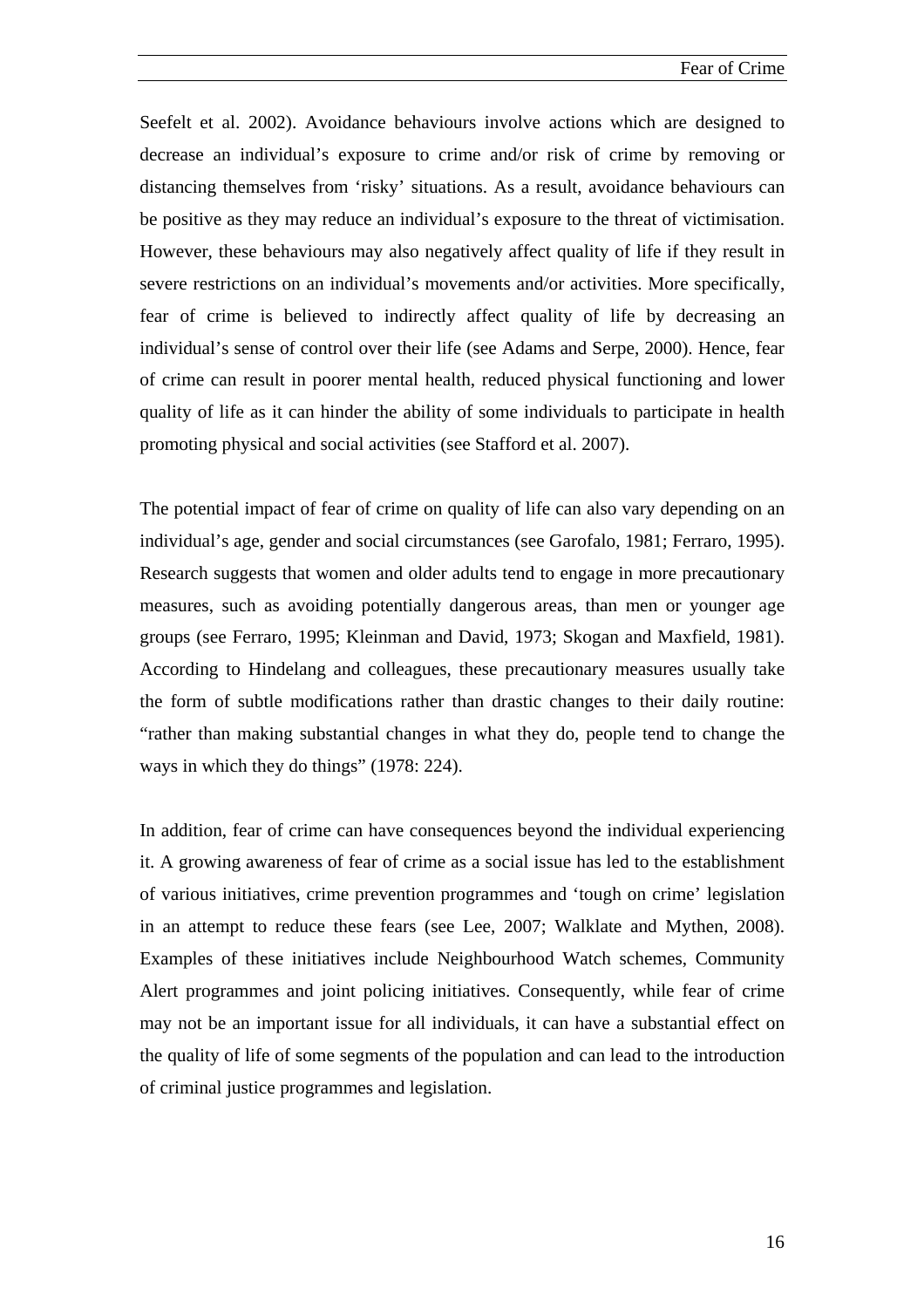### **Summary**

Fear of crime is a subjective phenomenon which has been defined as "an emotional response of dread or anxiety to crime or symbols that a person associates with crime" (Ferraro: 1995: 4). It incorporates not only an individual's emotional concerns about crime, and the consequences of criminal activity, but also their perceptions of risk and the role of the environment in eliciting fear. Fear of crime is usually measured through survey research as it allows trends over time and across different locations and characteristics of individuals to be identified. However, caution is required when interpreting the results of these surveys as they may be open to bias and distortion due to the assumption that respondents accurately report and acknowledge their fear of crime. Based on these survey results, it seems that some members of the population tend to report a higher fear of crime than others. In particular, females, older adults, ethnic minority groups and individuals from urban locations tend to report more fear of crime than others. The extent to which individuals report a fear of crime can also affect their quality of life. Fear of crime can potentially result in a number of consequences which can both positively and negatively affect quality of life. Positive consequences include encouraging individuals to engage in behaviours which attempt to reduce their risk of victimisation, increase their resistance to being victimised and minimise the potential costs of victimisation. In contrast, an excessive or disproportionate fear of crime may negatively affect quality of life by prompting individuals to severely restrict their movements and/or activities, potentially reducing their physical, social and emotional well-being.

In the following chapters, the context within which fear of crime became an area of concern in Ireland is reviewed, before moving on to describe the methods used in this research and the research findings. Concern about crime, crime control and the impact of crime in Ireland is explored in Chapter Two while Chapter Three describes the research methodology. The research findings are presented in Chapters Four and Five. In Chapter Four, the level of fear of crime in Ireland, its impact on quality of life and the factors influencing the effect of fear of crime on quality of life are examined. Next, the relationship between fear of crime and perceptions of crime and the Criminal Justice System is explored in Chapter Five. The main research findings are then drawn together in Chapter Six and recommendations for reducing excessive or disproportionate fear of crime are suggested.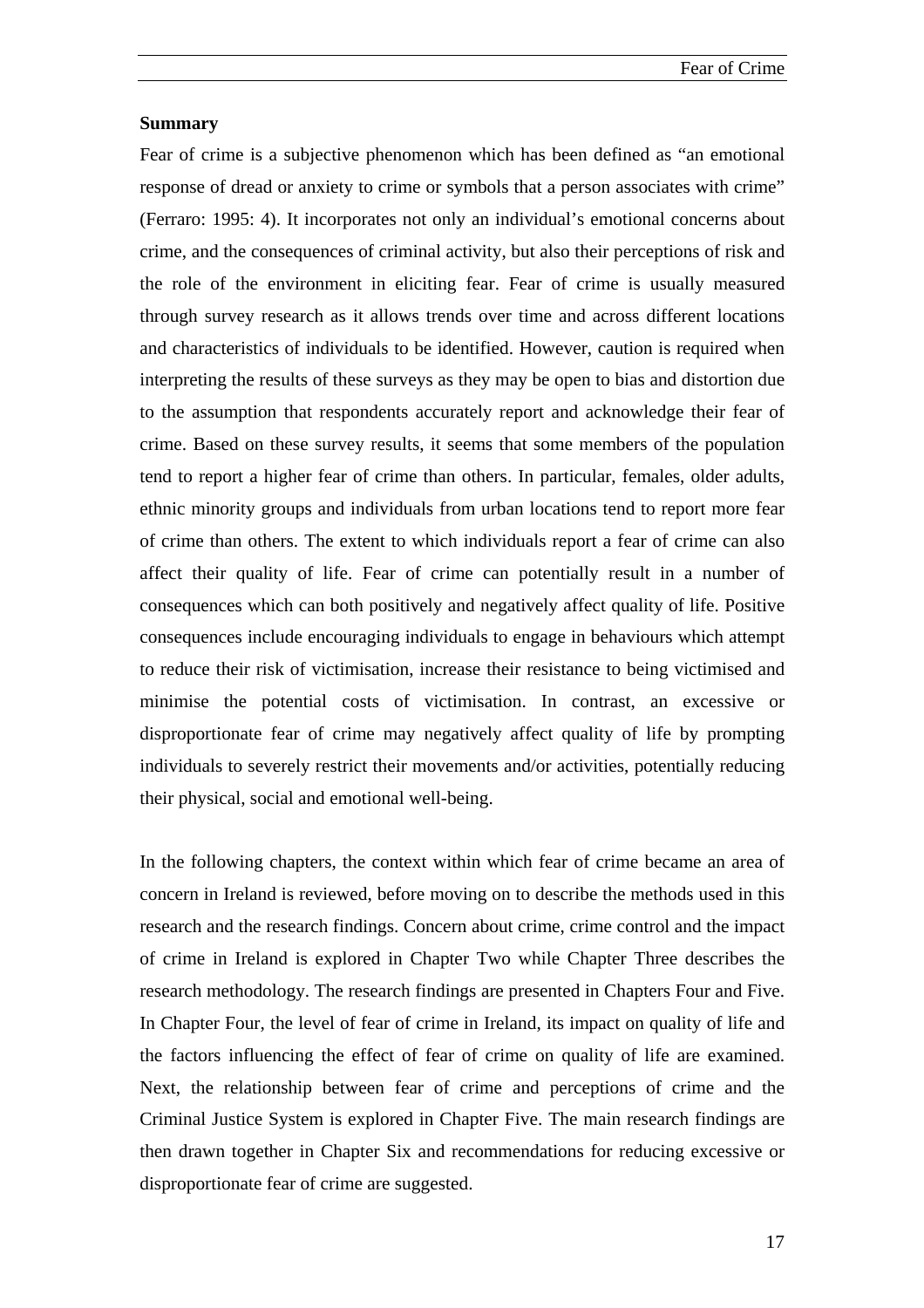# **Chapter Two**

Fear of Crime in Ireland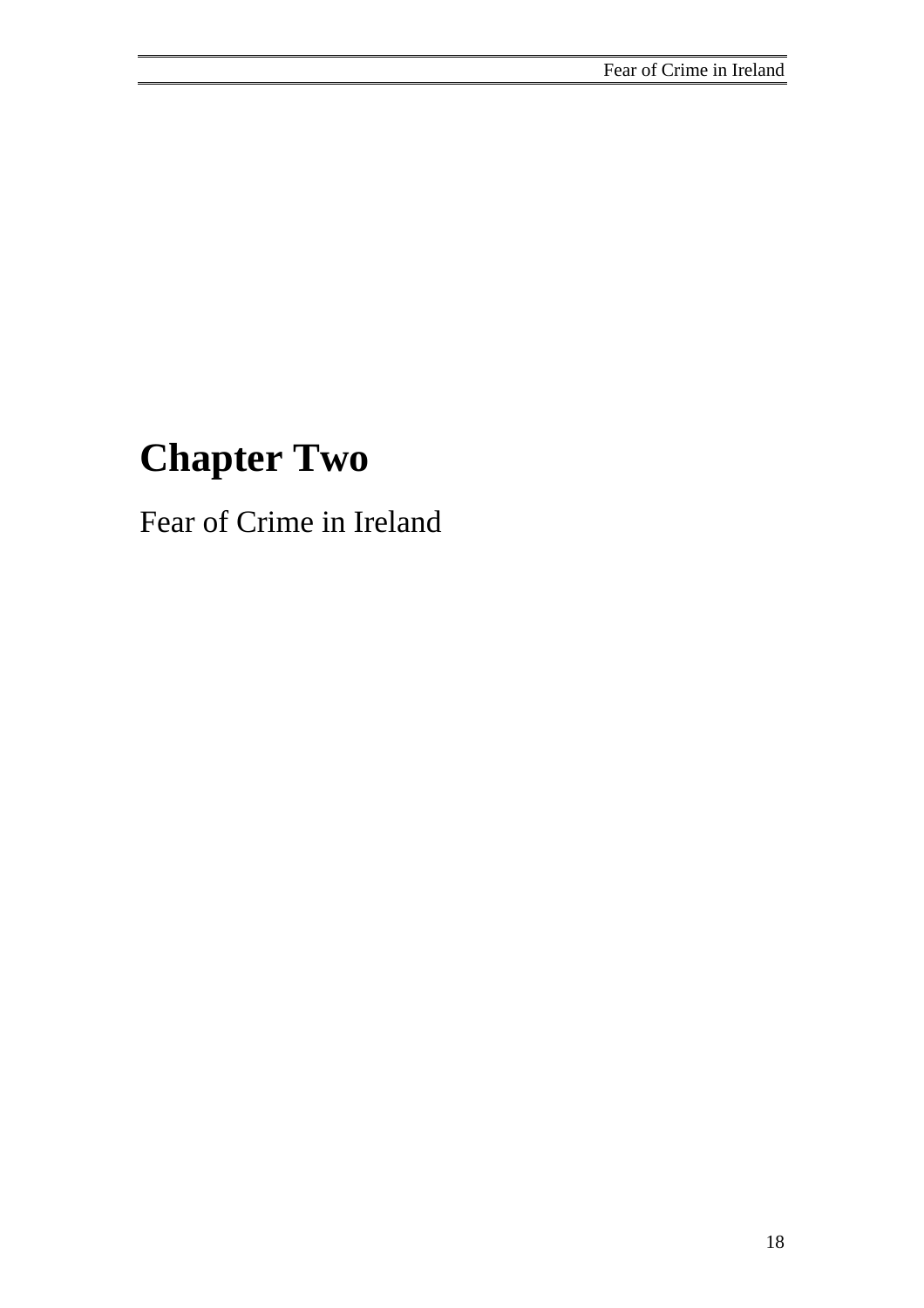In recent decades, increasing attention has been paid to crime and the impact of crime on Irish citizens. This in turn has prompted a greater awareness of crime and its effect amongst the general population (see Kilcommins, O'Donnell, O'Sullivan and Vaughan, 2004). In particular, a combination of factors in the mid 1990's provided the catalyst for widespread public anxiety about crime and crime control matters, which resulted in a greater attentiveness to issues such as fear of crime and its impact on quality of life. In this chapter, some of the factors behind this growth in public anxiety about crime are explored before moving on to examine the portrayal of crime in the Irish media. How fear of crime is measured in Ireland is described as well as the potential relationship between risk of victimisation and fear of crime. Following on from this, an outline of the aims and objectives of the present study are provided. The purpose of this chapter is to provide an overview of the context within which fear of crime became an area of concern in Ireland and to outline the aims of the current research.

### **Setting the Scene**

Ireland is a small country with a population of approximately 4.2 million people, with roughly 11 per cent aged 65 years or above and 22 per cent aged between 45 and 64 years (Central Statistics Office, 2007). Based on the Central Statistics Office's (CSO) 2006 Census, the population consists of a roughly even mixture of males and females and has grown by over one million people since 1971 (CSO, 2007a). In comparison to previous decades, the 2006 population experienced lower levels of unemployment, a greater level of educational attainment and a growth in the number of foreign nationals living and working in Ireland (see CSO, 2007a). This changing demographic profile reflected wider changes in Ireland's social and economic development which, in combination with other factors, influenced the priority placed on crime and crime control issues (see O'Donnell, 2007)

In the early 1980's, Ireland experienced an economic recession which contributed to high levels of unemployment, emigration and poverty (see Laver, Mair and Sinnott, 1987). During this time, the economic recession, combined with the 'Troubles' in Northern Ireland, prompted individuals to be more concerned with unemployment, inflation and Northern Ireland than domestic crime and crime control, despite rising crime figures (see Kilcommins et al. 2004). This led some commentators to state that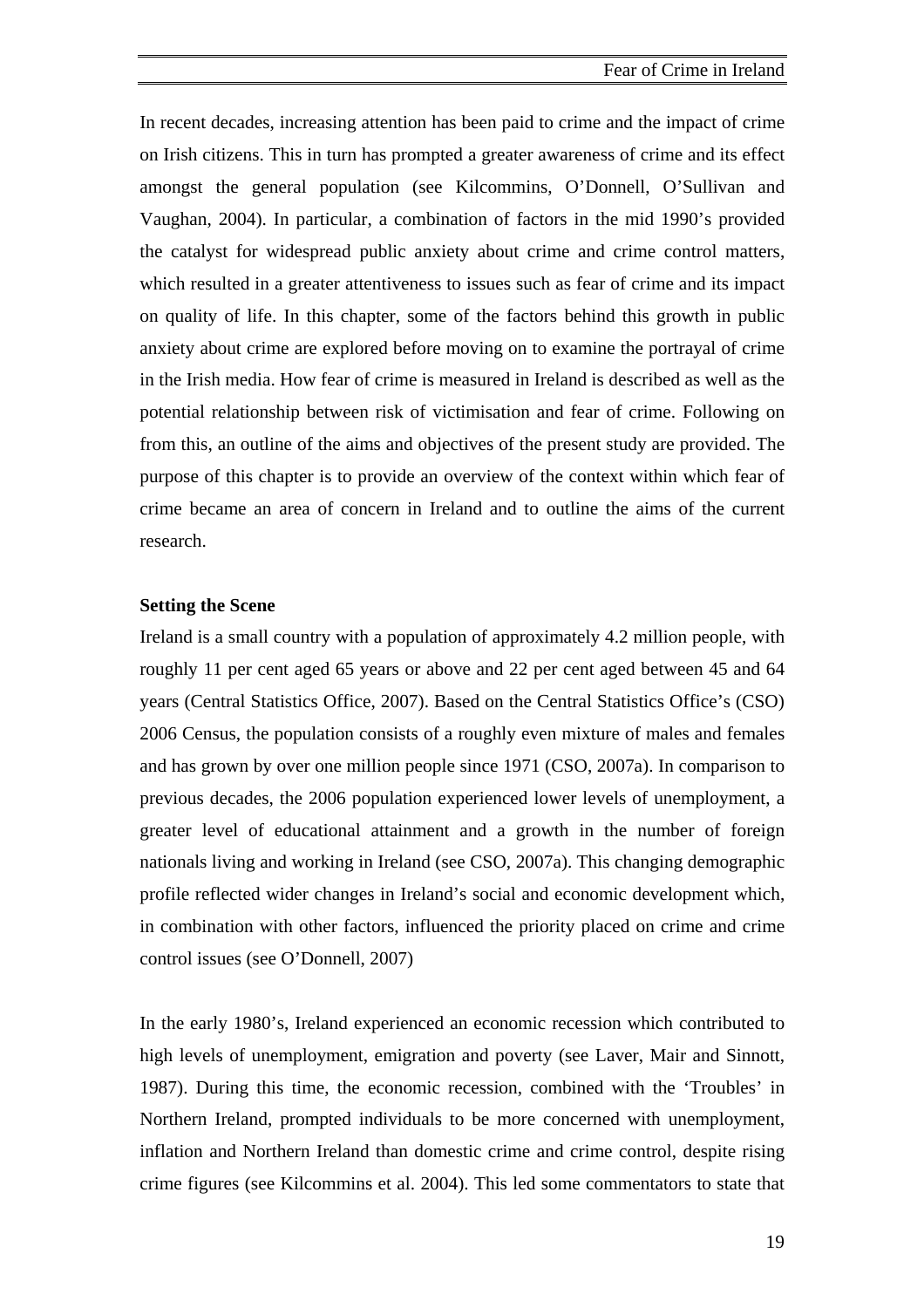Ireland remained a nation "curiously unconcerned" by crime in spite of an unprecedented rise in official recorded crime statistics (O'Donnell and O'Sullivan, 2003). A survey conducted for the Sunday Post in 1994 revealed that only 3 per cent of individuals believed crime was the most important issue facing the country while employment, inflation, emigration and the Troubles in Northern Ireland were most frequently mentioned by those polled (see O'Donnell, 2007). Accordingly, the perception of crime as a social problem appeared to be particularly influenced by the Irish economy, as well as Northern Ireland, as individuals were more concerned with making a living and providing for their families than they were about crime.

Indeed, the Irish public seemed to remain unconcerned about crime until a series of events in the mid 1990's. While only 3 per cent of those polled stated that crime was the most important issue facing the country in 1994, this had changed to 41 per cent in 1997 despite falling crime rates (see Kilcommins et al. 2004). This anxiety appeared to arise due to a lifting of the economic recession during the 1990's and feelings of disquiet and unease about an increase in drug use and the criminal activities associated with the supply and demand of drugs.

During the late 1970's and 1980's, Ireland experienced a rise in the number of people using drugs, especially heroin, to such an extent that Dublin was believed to be experiencing an 'opiate epidemic' (see Dean, O'Hare, O'Connor, Kelly and Kelly, 1985; O'Mahony, 1993). Official crime statistics indicate that the number of burglaries, robberies and thefts increased significantly during this period and commentators suggested that these increases were associated with the growing number of drug addicts in Ireland and their need to fund their habit (see Charleton, 1995; O'Mahony and Guilmore, 1983). Feelings of disquiet in disadvantaged urban locations were also being expressed about the harm caused by drug use as well as the lavish lifestyles of criminals involved in supplying drugs (Kilcommins et al. 2004; Lyder, 2005; O'Connell, 2007). This led to a number of protest marches in which individuals demanded that drug dealers leave their local communities (see Charleton, 1995; Lyder, 2005). It was this anxiety about drugs, combined with the easing of the economic recession, which provided the background against which events in 1996 led to a greater priority being placed on crime control and the public's perception of crime.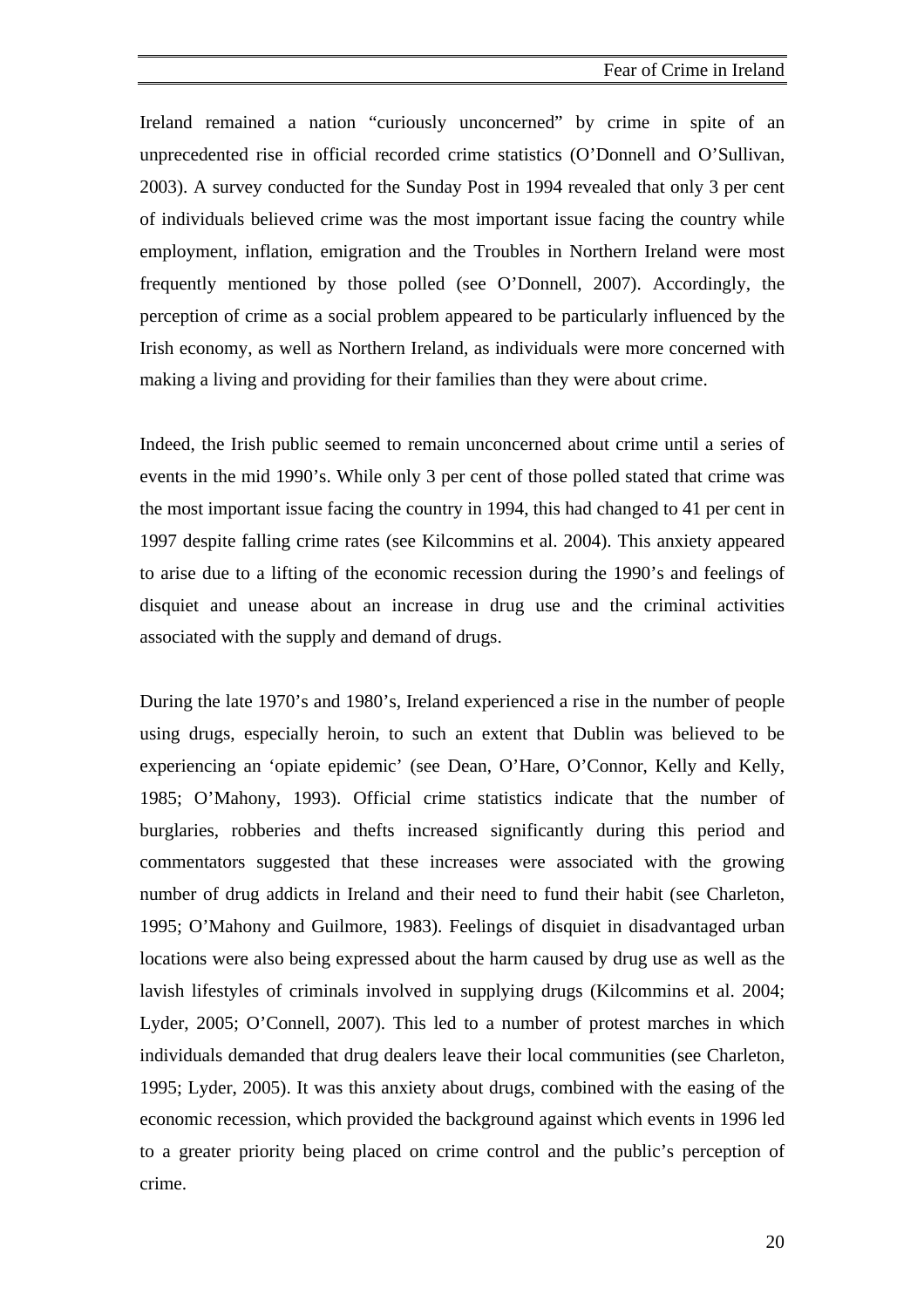In 1996, there were a number of high profile killings which served as a catalyst for widespread concern about lawlessness (Kilcommins et al. 2004; O'Donnell, 2007). This happened in the context of a relatively small number of murders in the Republic of Ireland, with annual figures ranging from 14 in 1986 to 38 in 1999. In January 1996, three rural killings occurred which demonstrated that crime was not only a problem for deprived urban areas but also for rural locations (see Kilcommins et al. 2004; McCullagh, 1999). An elderly farmer from Killarney, County Kerry was found dead at the bottom of a disused well in or about 18 January 1996. A pensioner from Oranmore, County Galway was killed by intruders in his home sometime between 15 January and 23 January 1996 and a shopkeeper was reported missing on 23 January only to be found dead two days later. In addition, on 7 June 1996, Detective Garda Jerry McCabe was shot dead during an attempted robbery in Adare, County Limerick while two weeks later Veronica Guerin, an investigative journalist with the Sunday Independent, was murdered on the Naas Road in County Dublin. These killings prompted a public outcry and served to trigger widespread media coverage about crime and the effects of crime (see Coulter, 7 July 2008; Kilcommins et al. 2004; O'Donnell, 2007).

It was in this context that issues of crime and the public's fear of crime began to receive special attention (see Coulter, 7 July 2008; Kilcommins et al. 2004; O'Donnell, 2007).

### **Crime and the Irish Media**

Following these killings, the media coverage of crime and the impact of crime became more widespread and intense which served to reflect and reinforce the public's concern about criminal activities (Coulter, 2008; Kilcommins et al. 2004). In particular, the murder of Veronica Guerin led to the writing of numerous books, newspapers articles and a movie detailing the events leading up to and surrounding her death (e.g. Mooney, 2001; O'Reilly, 1998; Williams, 2003). These stories provided more colourful descriptions of criminal behaviour than had been provided in previous decades and led some to suggest that these media stories contributed to an impression that crime had risen significantly over the previous decade (see Coulter, 2008; O'Connell, 1999; O'Donnell and O'Sullivan, 2003). Indeed, some journalists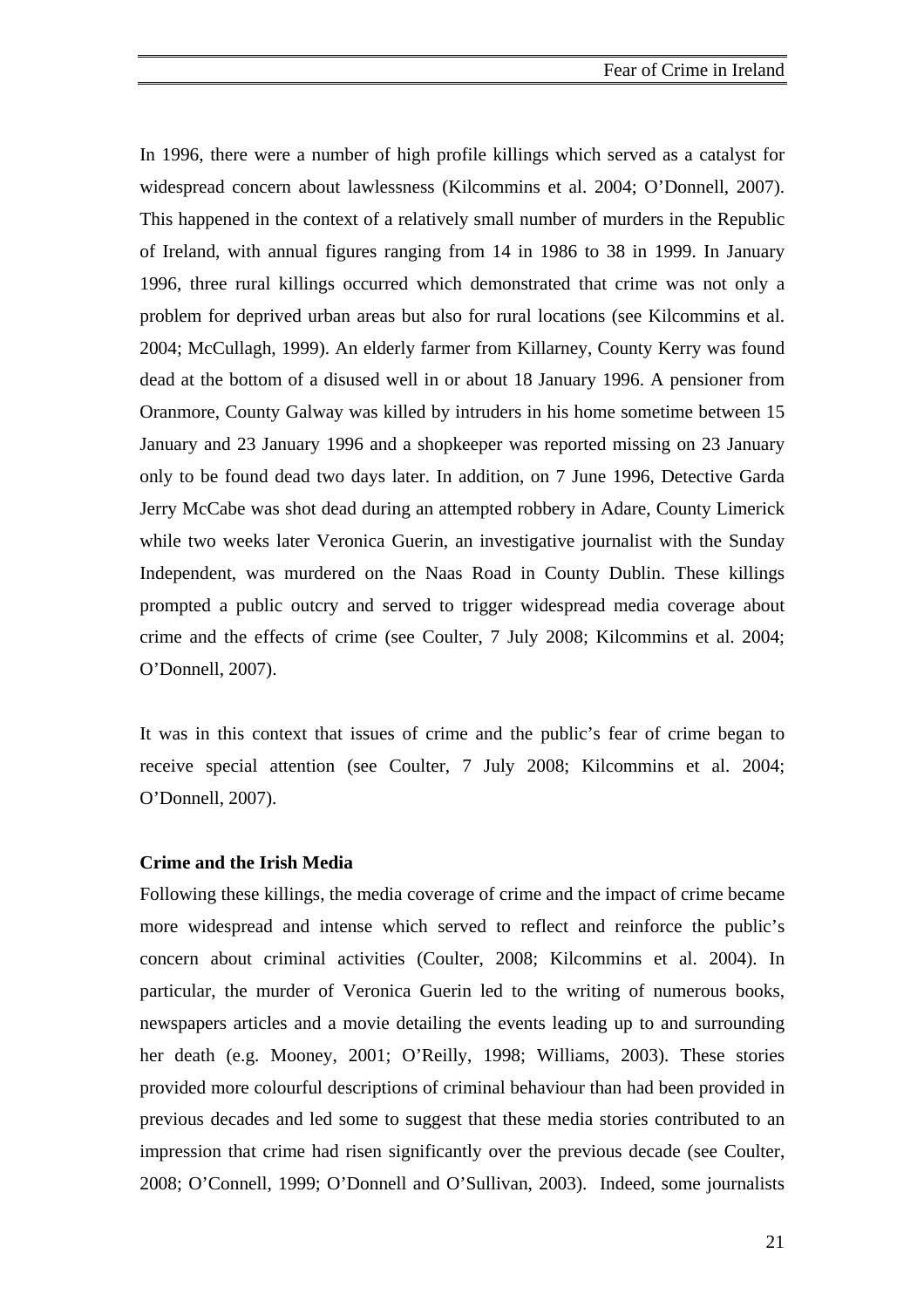have criticised the Irish media for their 'sensationalist' coverage of crime and argue that this coverage may distort the public's views regarding the frequency and seriousness of criminal behaviour in Ireland (see Brown, 24 February 2008; Brown, 7 November 2007; Coulter, 7 July 2008; Kerrigan and Shaw, 18 April 1985).

Research by O'Connell (1999; 2002) indicates that how crime is portrayed in the media can influence the public's perception of crime and criminal activities. He states that there are four main ways in which the press can 'skew' the representation of crime. These include: a bias towards reporting extreme and violent offences in terms of frequency; a bias towards reporting extreme and violent offences in terms of newspaper space; a bias towards reporting stories involving a vulnerable victim and 'invulnerable' offender; and a bias towards providing pessimistic accounts of the criminal justice system more generally. O'Connell argues that, if the press focus disproportionately on extreme and violent crimes while rarely focusing on other types of crime, then the Irish public will overestimate the frequency of violent crime and underestimate the frequency of other types of crime. He suggests that this will skew public opinion about crime and contribute to a fear of crime in spite of overall low crime rates. McCullagh also argues that "media coverage gives a higher level of coverage to crime than it warrants and tends to emphasize crimes of violence rather than the more common crimes against property. As a result, levels of fear of crime are higher than they should be" (1996: 10).

According to Coulter (7 July 2008), time and space restrictions limit the ability of the media to explain the complexities involved in criminal justice matters, resulting in an oversimplification, and sometimes inaccurate, representation of crime in Ireland. While the public are not passive receptors of media stories, these stories may nonetheless shape and/or reinforce the public's views on crime and how it should be managed. Research by O'Connell and Whelan (1996) indicates that the Irish public's perceptions of the prevalence of crime were not linked to official crime statistics but were, instead, associated with age, sex and newspaper readership. They found that there was a match between the sensationalist view of crime held by a newspaper readership and the editorial style of that newspaper. In this way, "minor but noticeable differences in editorial views between newspapers […] are responsible for the small but significant differences in the perspectives of the readers" (O'Connell, 2002: 252).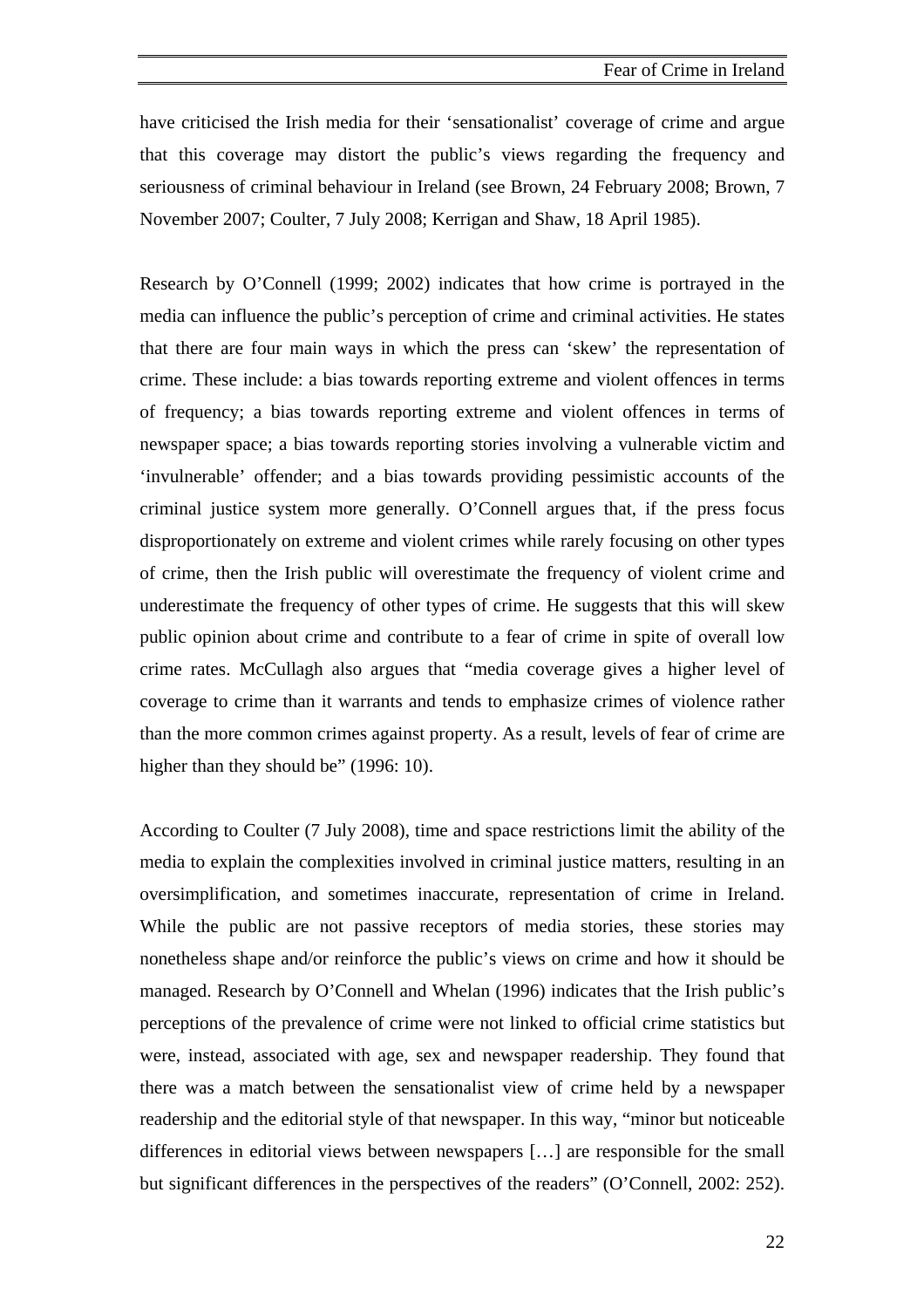<span id="page-37-0"></span>Consequently, sensationalist crime stories may contribute to and/or reinforce an individual's fear of crime by shaping their perceptions of crime and their beliefs regarding their probability of being victimised.

While it is not argued that the Irish media deliberately distort public opinion, O'Connell (2002) states that, by attempting to entertain the public with stories of crime, certain consequences follow. In particular, media stories describing local, uncontrollable or random crimes are believed to be especially likely to contribute to a fear of crime due to their proximity and perceived uncontrollability (see Heath, 1984; O'Connell, 2002). In this way, the manner in which crime is presented in the media may shape the public's perception of crime as a serious social problem which may, in turn, influence their fear of crime (see McCullagh, 1996; O'Connell, 2002; O'Connell and Whelan, 1996).

Nevertheless, the media can also play an important role in reassuring the public by accurately informing them of the nature and frequency of criminal activity in their area and conveying their concerns to Government. For example, the widespread public anxiety about crime and crime control matters, evident in the media coverage of the events in 1996, prompted the Government to increase the priority it placed on crime and crime control matters as well as reassuring the public of their safety (see Government Progress Report, 2004; Kilcommins et al. 2003; O'Donnell, 2007). By highlighting the public's concern about criminal activity, the media encouraged the Government to focus on criminal justice matters which subsequently led to the establishment of the National Crime Council to research issues, such as fear of crime, in 1999 and, more recently, the inclusion of a specific focus on fear of crime in the Annual Policing Plan for 2001 of An Garda Síochána<sup>[3](#page-37-0)</sup>.

### **Examining Fear of Crime in Ireland**

This focus on criminal justice issues also promoted a number of national surveys to examine the nature and extent of crime, victimisation and fear of crime in Ireland (e.g. CSO, 1999, 2004, 2007b; Kennedy and Browne, 2006, 2007; Watson, 2000).

 $\overline{a}$ 

<sup>&</sup>lt;sup>3</sup> An Garda Síochána is the Irish police force.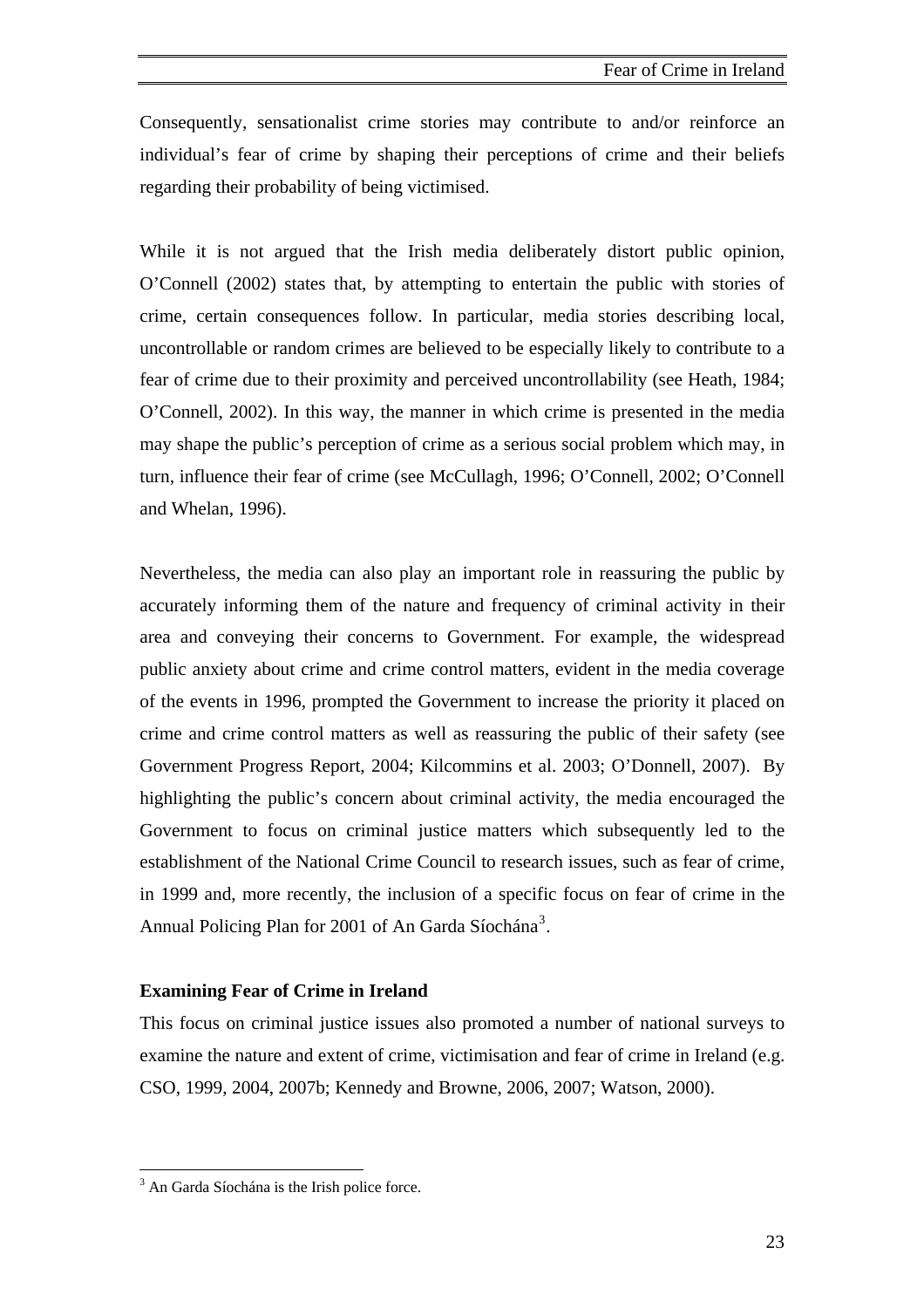Beginning in 1996, the Economic and Social Research Institute carried out a survey of victims of recorded crime for the Garda Research Unit (see Watson, 2000). This survey revealed that 12 per cent of victims felt 'very unsafe' walking around their neighbourhood alone at night and 3 per cent felt 'very unsafe' in their home alone at night (Watson, 2000). In particular, women, and older age groups tended to report a greater fear of crime than males or respondents from younger age categories. Respondents also tended to believe that they were 'very likely' or 'likely' to be victimised again in the coming year. However, while there was a tendency for victims to believe that they would experience the same crime again, this was not limited to one particular crime but appeared to raise their feelings of being at risk of various different criminal activities (see Watson, 2000). The results, therefore, indicate that some victims of crime are very worried about their safety and are concerned about the possibility of future victimisation (see Watson, 2000).

Figures from the CSO's (2007b) Crime and Victimisation Survey indicate that levels of fear amongst the Irish public have remained relatively stable in the previous decade, with approximately 75 per cent stating they feel 'safe' or 'very safe' in their neighbourhood after dark and 93 per cent reporting feeling 'safe' or 'very safe' home alone after dark. Roughly, 5 per cent reported feeling 'very unsafe' walking alone in their neighbourhood after dark and 1 per cent reported feeling 'very unsafe' home alone at night (see CSO, 2007b). The Crime and Victimisation Survey is conducted by the CSO as part of the Quarterly National Household Survey (see CSO, 1999). The Quarterly National Household Survey is a large scale nationwide survey examining 39,000 Irish households and is conducted annually to produce official measures of employment and unemployment. It also includes special modules designed to investigate different social topics. In 1998, 2003 and 2006, the Quarterly National Household Survey included a special module on Crime and Victimisation to investigate the Irish public's experience of crime, risk of victimisation and feelings of safety (see CSO, 2008a). Based on the results of this survey, approximately 25 per cent of the Irish public reported feeling 'unsafe' or 'very unsafe' walking alone in their neighbourhood after dark while 7 per cent felt 'unsafe' or 'very unsafe' at home alone at night.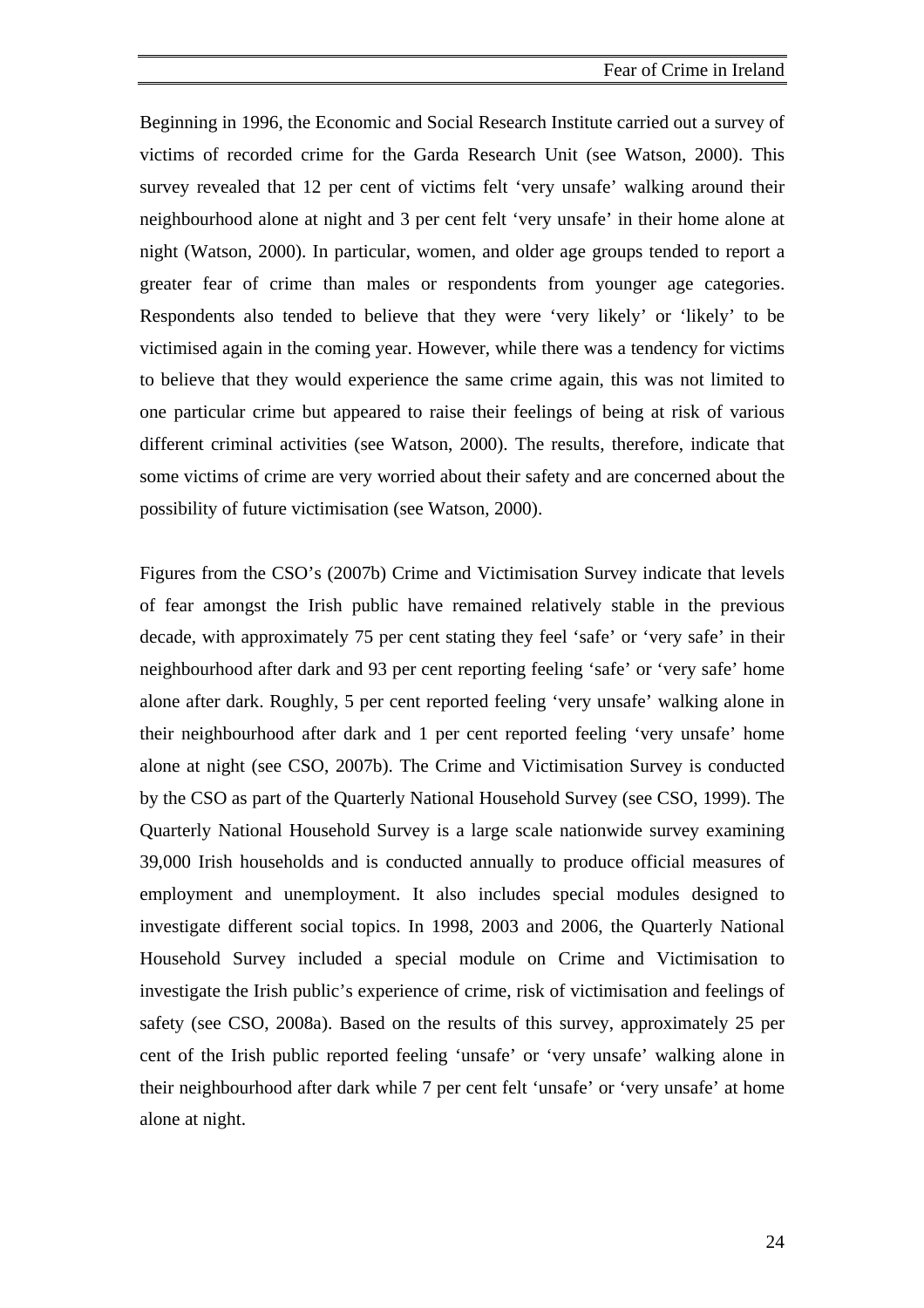<span id="page-39-0"></span>The Garda Public Attitudes Surveys also measure fear of crime. The Garda Public Attitudes Surveys are nationwide surveys investigating respondents' attitudes and experiences of An Garda Síochána, crime, fear of crime and the Criminal Justice System more generally. Since 2002, the Garda Public Attitudes Surveys have been conducted annually and, from 2005 onwards, have consisted of a nationally representative sample of approximately 10,000 respondents (see Kennedy and Browne, 2006, 2007; O'Dwyer, Kennedy and Ryan, 2005).

Similar to the Crime and Victimisation Surveys, figures from the Garda Public Attitudes Surveys for 2002-2007 indicate that between 7 and 16 per cent of respondents reported feeling 'unsafe' or 'very unsafe' alone in their home at night<sup>[4](#page-39-0)</sup> while 24-30 per cent felt 'unsafe' or 'very unsafe' walking alone in their neighbourhood after dark (see Garda Research Unit, 2002; Kennedy and Browne, 2006, 2007; O'Dwyer et al. 2005; Sarma, 2003; Sarma and O'Dwyer, 2004). As in other countries, the results of the Garda Public Attitudes Surveys indicate that females, older age groups and ethnic minorities tend to report feeling less safe (e.g. Kennedy and Browne, 2006, 2007; Walker, 2007). Respondents from urban areas (other than Dublin) also tended to report lower feelings of safety walking alone in their neighbourhood after dark than those from more rural locations. Furthermore, between 37 and 54 per cent of respondents reported being worried about becoming a victim of crime while 44-69 per cent reported being worried about a family or friend becoming a victim of crime (see Figure 1).



Figure 1: Percentage Worried About Crime 2002-2007

 $\overline{a}$ 

<sup>&</sup>lt;sup>4</sup> This range of figures is somewhat higher than those observed in the CSO's Crime and Victimisation Surveys (1999, 2004, 2007), with a higher percentage of respondents tending to report feeling unsafe in their home alone at night from 2005 onwards.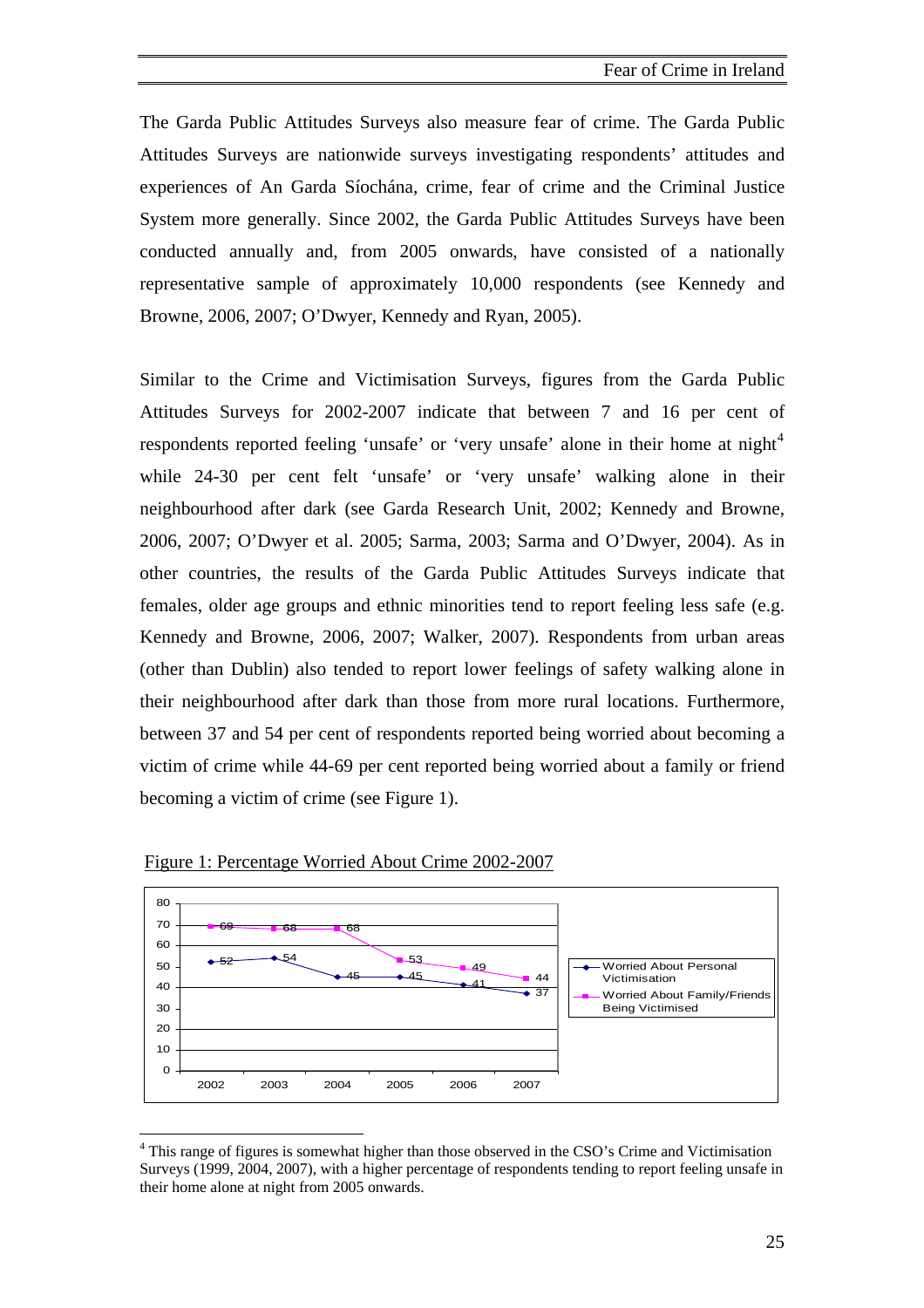These figures compare favourably with feelings of safety and fear of crime internationally (see Van Dijk, Manchin, Van Kesteren, Nevala and Hideg, 2006; Van Dijk, Van Kesteren and Smit, 2007). The EU International Crime Survey (2005) found that Ireland's fear of crime, as measured by how safe respondents reported feeling walking alone in their neighbourhood after dark, was below average amongst the EU countries surveyed. However, Ireland was just above the EU average for respondents believing that their house was likely to be burgled in the coming 12 months (see Van Dijk et al. 2006). Similarly, based on the number of respondents reporting feeling unsafe walking alone in their neighbourhood after dark, the International Crime and Victimisation Survey ranked Ireland  $15<sup>th</sup>$  out of a possible 30 countries (see Van Dijk et al. 2007). In other studies, the Irish public appear to be less fearful than their Northern Irish, English and Welsh counterparts (see Kennedy and Browne, 2007; French and Freel, 2008; Jannson, 2007). These studies indicate that, while there is a proportion of the Irish population who fear crime, the Irish public tend not to be as fearful as respondents of other countries (see Van Dijk et al. 2006; Van Dijk et al. 2007).

Interestingly, while recent international surveys have found the Irish public's fear of crime to be about average, the Irish public's risk of victimisation was found to be higher than most countries surveyed (see Van Dijk et al. 2006; Van Dijk et al. 2007). This suggests, as stated in Chapter One, that the relationship between the risk of victimisation and fear of crime is not straightforward.

#### *Risk of Victimisation and Fear of Crime*

Research in Ireland indicates that approximately 6 per cent of respondents aged 18 or over have been a victim of crime in the previous year (see Kennedy and Browne, 2007). These victims were predominately male and in the 25-44 age category (Kennedy and Browne, 2007). The majority (84 per cent) were the victim of one crime, with domestic burglary, criminal damage and physical assault - excluding domestic and/or sexual assault - being the most common (Kennedy and Browne, 2007). There is also some evidence to suggest that victimisation rates may be higher amongst ethnic minorities (Walker, 2007). Nevertheless, those most at risk of victimisation appear to be the least concerned about becoming a victim of crime.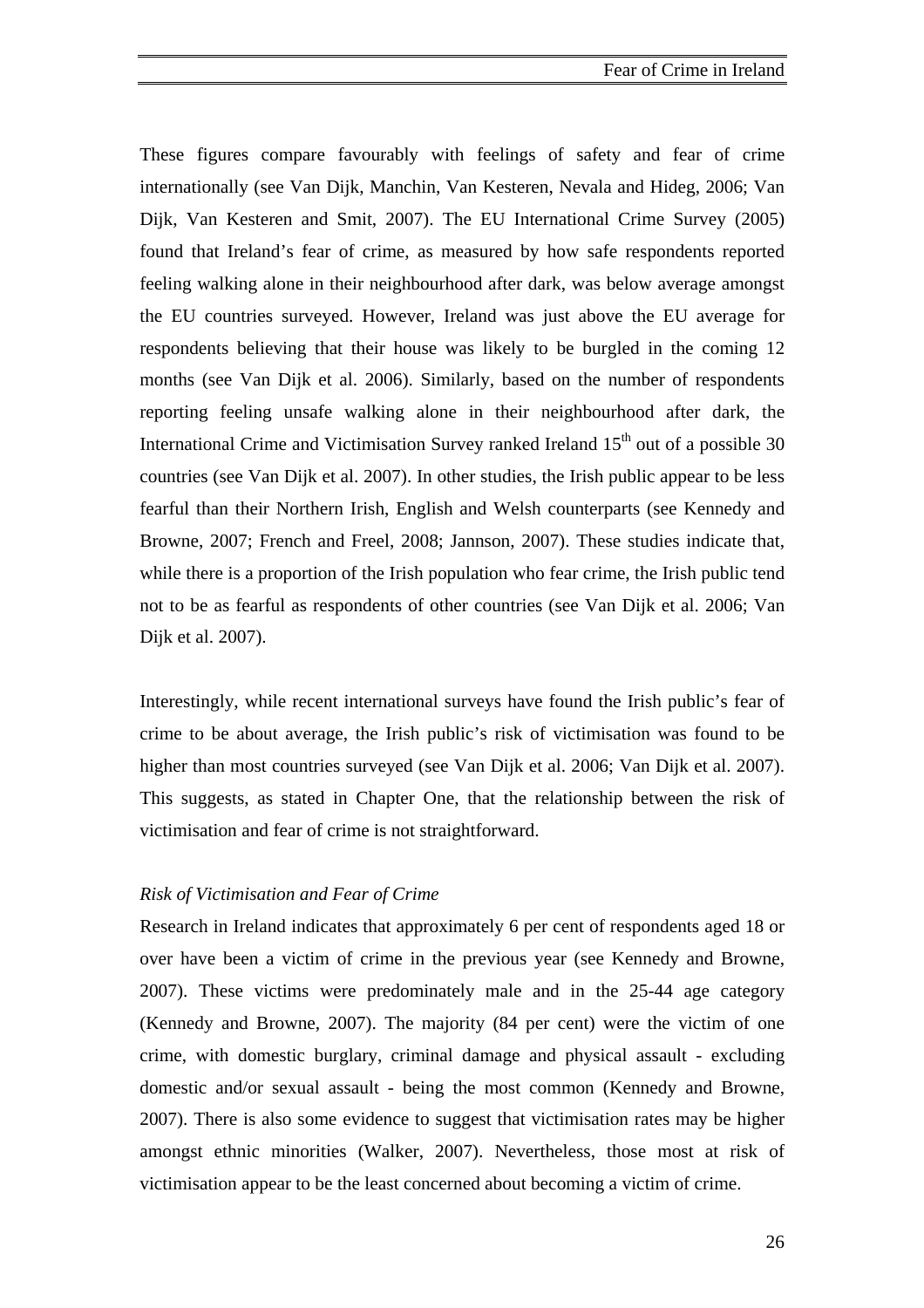Figures from the CSO's Crime and Victimisation Surveys indicate that those who are most at risk of crime (i.e. young adult males) tend to be the least likely to report a fear of crime. Instead, women and older age groups tend to acknowledge a greater fear of crime than males or respondents from younger age categories, despite their apparent lower risk of victimisation (see CSO, 2007b; Watson, 2000). This may be due to the limitations involved in the use of survey research to measure fear of crime (outlined in Chapter One) and/or a reluctance by male respondents to appear 'unmanly' by admitting feelings of vulnerability (see Sutton and Farrall, 2005). However, it is also possible that a fear of crime may reduce an individual's probability of becoming a victim of crime by encouraging individuals to avoid risky situations (see Dubow et al. 1979; Ferraro, 1995; Watson, 2000; Young, 1994). Research by Boroorah and Carcarch (1997) suggests that individuals who experience a greater fear of crime tend to adopt a constrained lifestyle which leads them to reduce their probability of being victimised. Having said this, it is unclear whether individuals who fear crime experience less victimisation due to the constrained lifestyles they adopt or whether they are the least likely to be victimised regardless of their lifestyle.

In Ireland, an examination of the effects of victimisation suggests that being a recent victim of crime in the previous year is associated with reduced feelings of safety (see CSO, 1999, 2004, 2007b; Watson, 2000). In particular, being a recent victim of certain crimes is believed to be associated with a dramatic reduction in feelings of safety. For instance, amongst victims of aggravated burglary, 36 per cent reported feeling 'very unsafe' walking alone in their neighbourhood after dark compared to 12 per cent of all victims surveyed and approximately 5 per cent of the general population (see Watson, 2000). Similarly, 28 per cent of victims of aggravated burglary reported feeling 'very unsafe' in their home alone at night compared to 3 per cent of all victims surveyed and 1 per cent of the general population (see Watson, 2000). This suggests that being a victim of crime in the previous year, in particular violent crime, may lead to a reduction in feelings of safety.

In her research, Watson (2000) found that being a victim of crime can result in a number of physical, financial and psychological effects. According to Watson, while the majority of criminal incidents do not result in physical injury to the victim, 3 per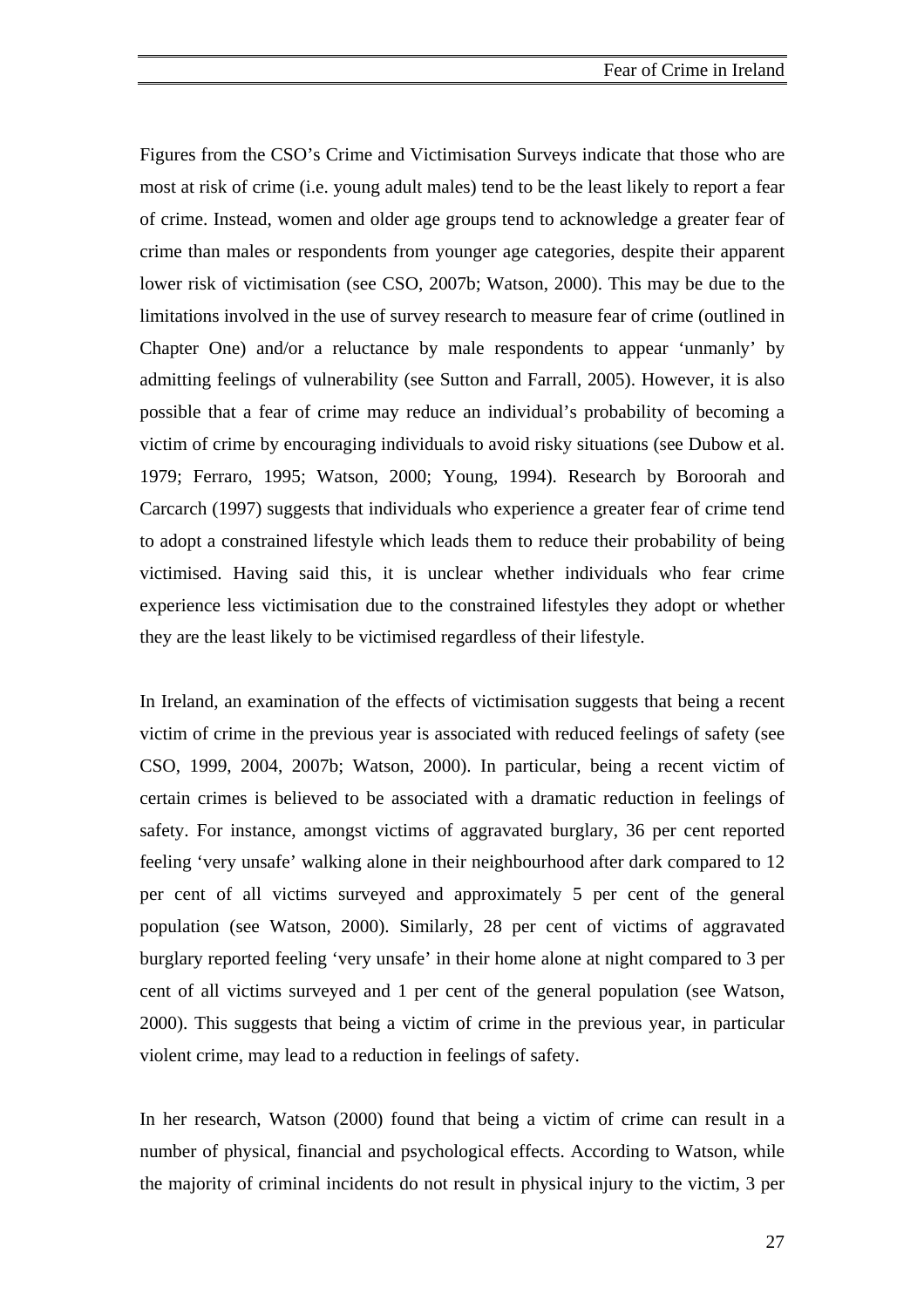cent of reported crimes against individuals resulted in a permanent or recurring physical injury. In addition, approximately, 50 per cent of reported crimes involved a financial loss of IR£300 (in 1996) or more while over 25 per cent of victims experienced psychological distress for up to two years after their victimisation. More specifically, she notes that the experience of victimisation can result in increased feelings of anxiety, loss of sleep, difficulty in concentrating as well as the individual restricting their activities (see Watson, 2000). According to her, victims of violent crimes, in particular female victims, were especially likely to experience psychological distress and to restrict their activities. There was also some evidence to suggest that elderly victims may be especially likely to restrict their activities in response to a crime. Being a victim of crime may, therefore, not only decrease feelings of safety but also lead to a reduction in quality of life as individuals attempt to restrict their activities in order to reduce their probability of being victimised.

Being a victim of crime may also influence an individual's perception of crime as a social problem. Watson (2000) states that victims tended to perceive the level of crime to be greater than the general population. However, the majority of victims did not feel that crime was worse in their local area compared to other parts of Ireland. In comparison to the general population, victims were more likely to perceive teenagers hanging around in the streets, rubbish, litter and drug use to be very common problems (see Watson, 2000). Exposure to drug related problems has also been associated with a fear of crime, such that individuals exposed to drug related problems tend to report a greater fear of crime (see Van Dijk et al. 2007). Hence, the experience of victimisation may lead to a greater awareness of crime and community problems amongst victims, however, it is also possible that victims may live in more crimeprone areas and their perceptions accurately reflect the level of crime and/or risk they experience.

It seems, therefore, that, while individuals most at risk of victimisation tend not to report a fear of crime, being a victim of crime can lead individuals to be concerned about crime and attempt to modify their behaviour to reduce their risk of victimisation. However, the relationship between victimisation and fear of crime remains to be clarified as it is still possible that a fear of crime may encourage individuals to avoid risky situations.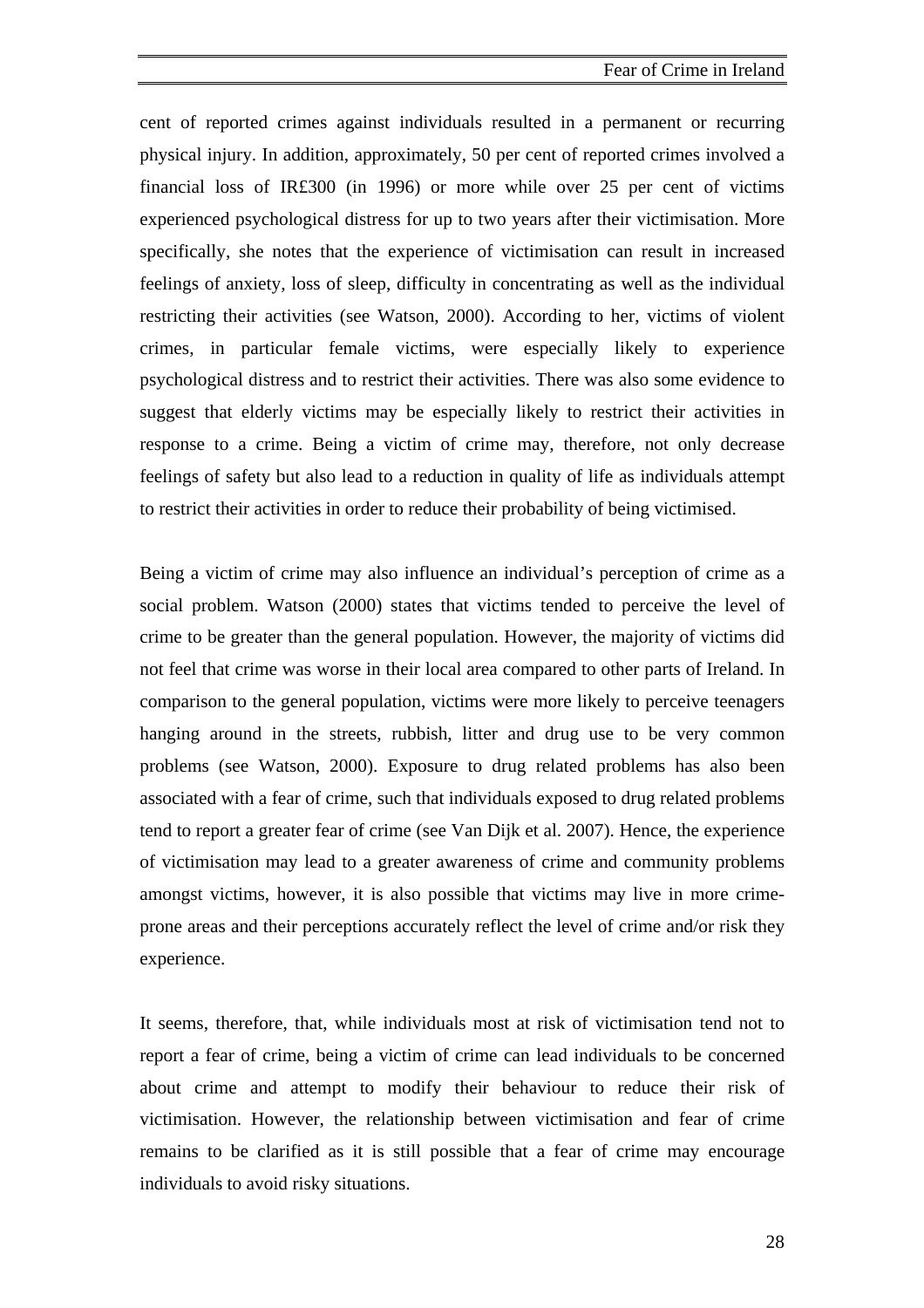## **The Present Study**

The current research investigates the level of fear of crime in Ireland and its impact on quality of life (see the Introduction). More specifically, the aims and objectives of this research are to:

- examine the extent to which individuals report a fear of crime in Ireland;
- ascertain the factors which influence stated levels of fear;
- assess the reported impact of fear of crime on quality of life;
- identify the factors influencing the effect of fear of crime on quality of life; and
- advance recommendations for the development of strategies and/or initiatives aimed at reducing fear of crime and its consequences.

#### **Summary**

Ireland has undergone significant social and economic changes which have influenced the priority placed on crime and crime control matters. Indeed, the Irish public did not appear to be especially concerned about crime and crime control until a series of events in the mid 1990's. In the mid 1990's, a series of murders, combined with the lifting of the economic recession and public unease about an increase in drug use and the criminal activities associated with the supply and demand of drugs, triggered widespread concern about lawlessness. During this time, the media coverage of crime became more widespread and intense, providing more colourful descriptions of criminal behaviour. This led some to suggest that the media's portrayal of crime encouraged a fear of crime by contributing to an impression that crime had risen significantly. Indeed, research suggests that the Irish public's perceptions of crime are not linked to official crime statistics but are instead associated with age, sex and newspaper readership. Approximately 25 per cent of the Irish public report feeling 'unsafe' or 'very unsafe' walking alone in their neighbourhood after dark and 7 per cent feel 'unsafe' or 'very unsafe' at home alone at night. The Garda Public Attitudes Surveys for 2002-2007 also reveal that 37-54 per cent of respondents are worried about becoming a victim of crime while 44-69 per cent are worried about a family or friend being victimised. These figures compare favourably with feelings of safety and fear of crime internationally and, similar to other countries, research on victimisation in Ireland indicate that those most at risk of being victimised (i.e. young adult males)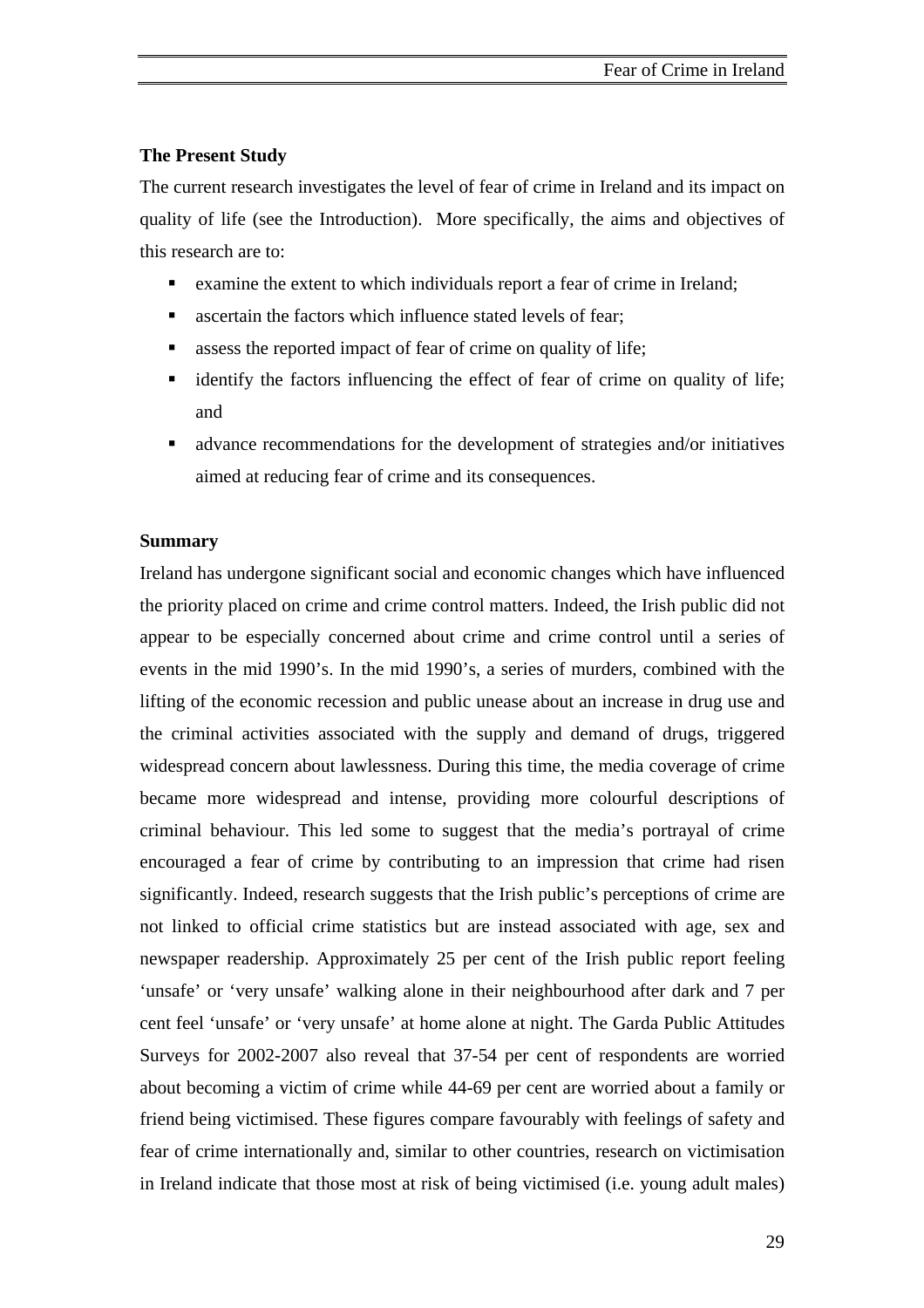tend to be the least likely to report a fear of crime. In Ireland, being a victim of crime has been associated with reduced feelings of safety and a number of physical, financial and psychological effects. In particular, violent victimisation has been associated with increased feelings of anxiety, loss of sleep, difficulty in concentrating and a restriction in the victim's activities. In this research, the level of fear of crime in Ireland is examined as well as its impact on quality of life. More specifically, the factors associated with fear of crime and a reduction in quality of life are identified, paying particular attention to issues such as age, gender, ethnicity and victimisation. The methods used to investigate fear of crime in Ireland, and its impact on quality of life, are described in the following chapter.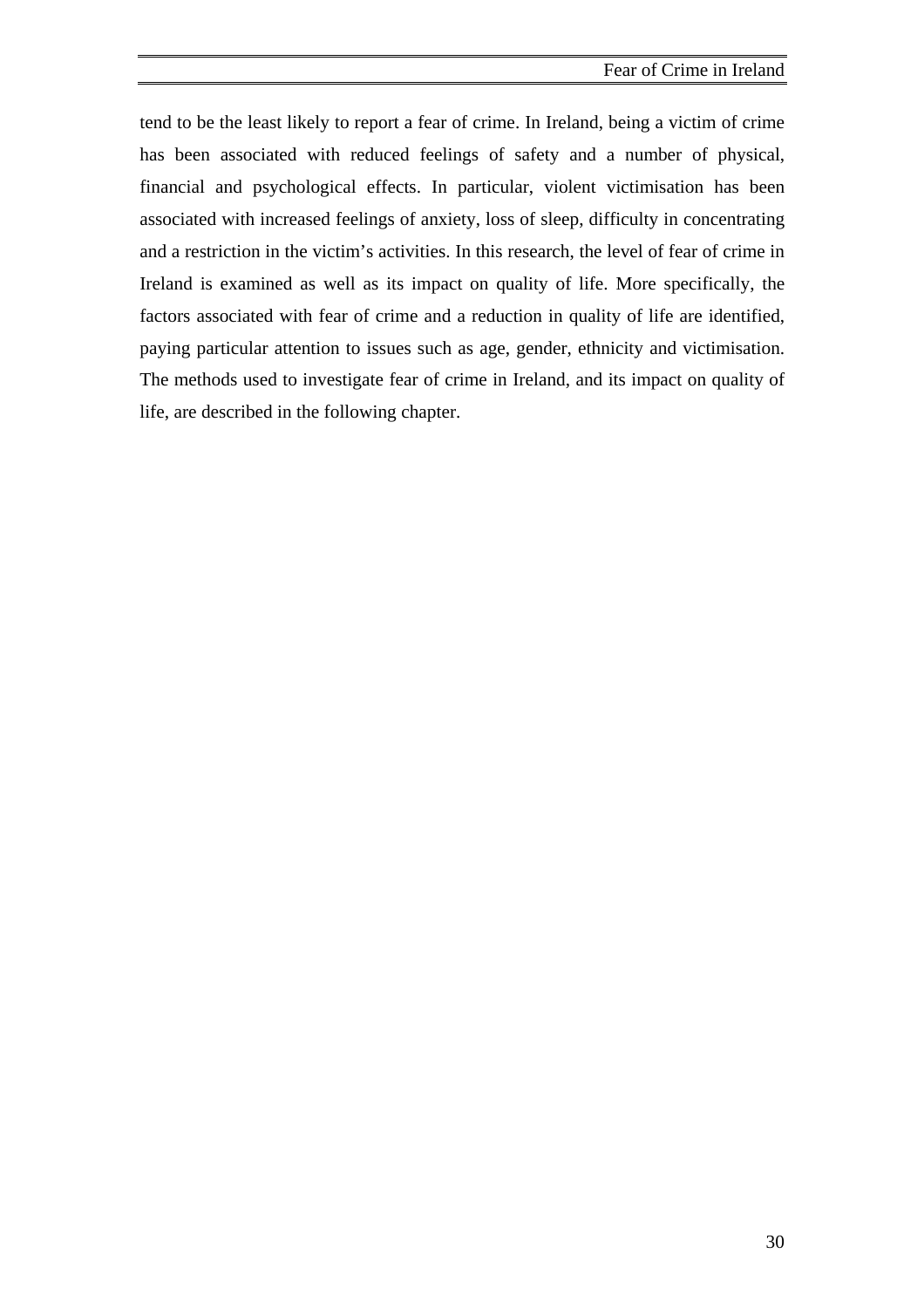# **Chapter Three**

Methodology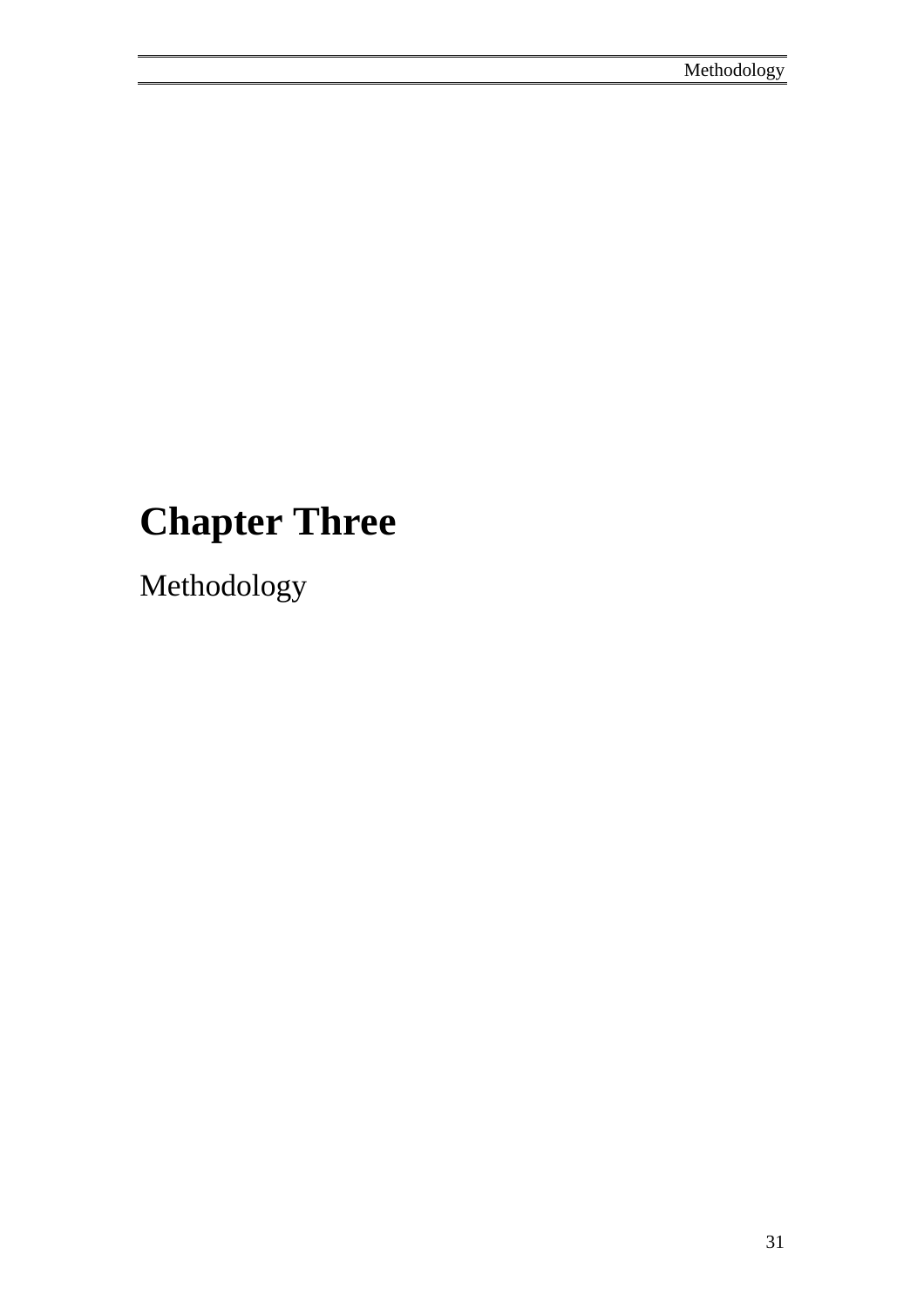The extent to which individuals fear crime in Ireland is measured both in the Garda Public Attitudes Survey (GPAS) and the Central Statistics Office (CSO) Crime and Victimisation Surveys. The Garda Public Attitudes Surveys are conducted annually while the Crime and Victimisation Surveys are conducted less often. For this reason, it was decided to focus on the raw data for the GPAS, of which the 2007 survey was the most recently available. In this chapter, a description of the GPAS, the inclusion of additional questions on fear of crime and the characteristics of the 2007 survey sample is provided. Following on from this, the measurement of fear of crime from the responses to questions in the GPAS is discussed and the possible limitations of this data are explored. The purpose of this chapter is to provide a detailed account of how the raw data for the GPAS 2007 was collected and analysed during this research.

## **Garda Public Attitudes Surveys**

The Garda Public Attitudes Surveys are commissioned annually by An Garda Síochána and investigate respondents' attitudes to and experiences of An Garda Síochána, crime, fear of crime and the Criminal Justice System more generally. Since 2005, the Garda Public Attitudes Surveys have consisted of a nationally representative sample of approximately 10,000 respondents randomly recruited from each Garda District (see Appendix A for a description of the sampling method used).

Similar to other surveys (see the British Crime Survey and the Northern Ireland Crime Survey), feelings of safety and fear of crime are measured in the Garda Public Attitudes Survey by asking respondents to rate how safe they feel in the following situations:

- How safe do you feel walking in your neighbourhood after dark?
- How safe do you feel alone in your home at night?

Respondents are also asked to answer yes or no to the following questions:

- Do you worry that you might become a victim of crime?
- Do you worry that a family member or friend might become a victim of crime?

A copy of the Garda Public Attitude Survey 2007 questionnaire is available in Appendix B.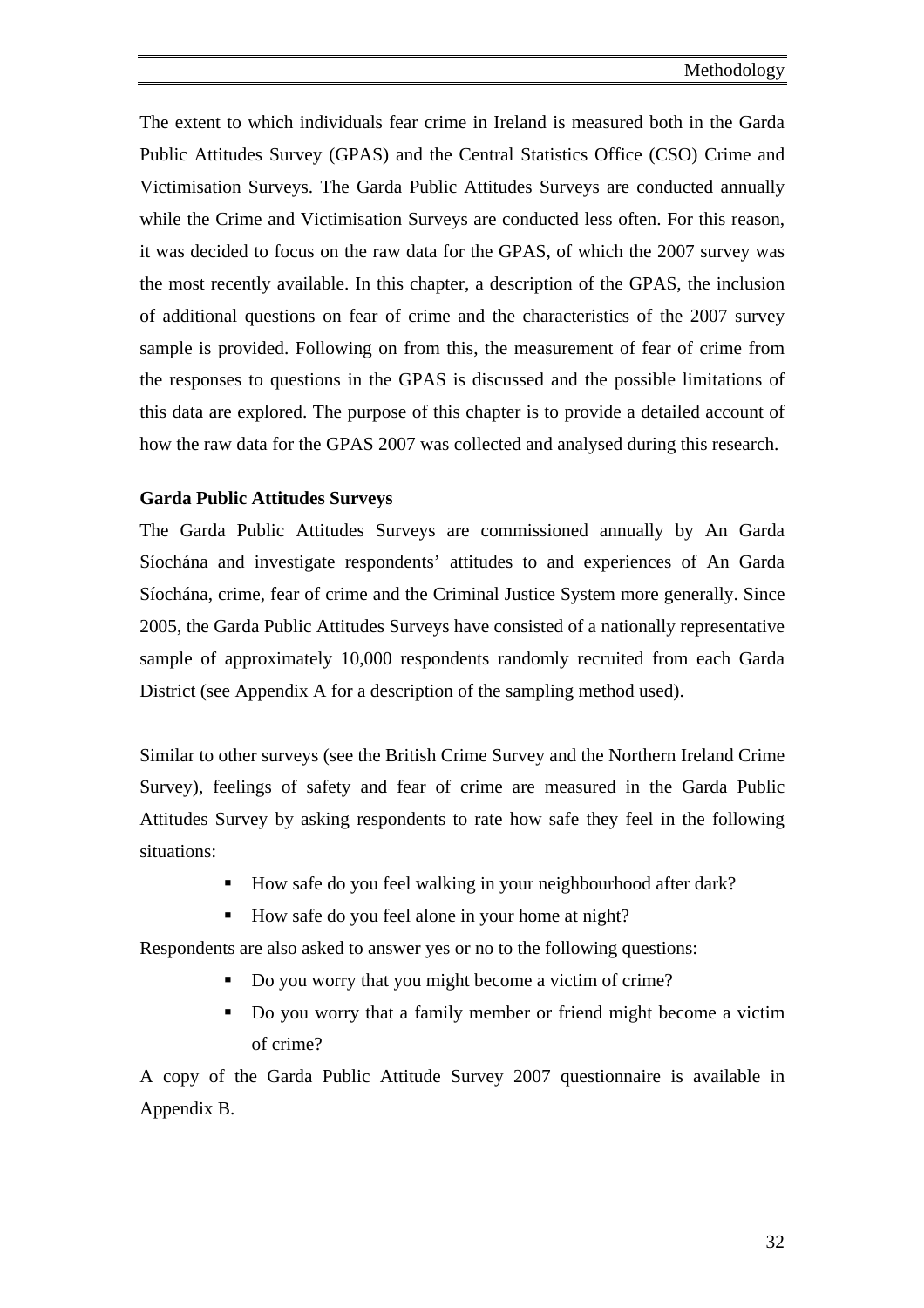## <span id="page-47-0"></span>*Inclusion of Additional Fear of Crime Questions*

The first phase of the National Crime Council's research on fear of crime involved an analysis of previously conducted Garda Public Attitudes Surveys to determine whether the inclusion of additional questions on fear of crime would be beneficial.

Based on this analysis, the National Crime Council requested the inclusion of a number of extra questions examining respondents' fears about specific crimes and the impact of fear of crime on their quality of life. More specifically, respondents were asked to rate how worried they were about the following occurrences:

- 1. Being mugged or robbed.
- 2. Being raped.
- 3. Being physically attacked by a stranger.
- 4. Being insulted or pestered in public places.
- 5. Being subjected to physical attack because of religion/race/skin colour.
- 6. Having their home broken into and something stolen.
- 7. Having their car stolen.
- 8. Having things stolen from their car.
- 9. Having their property vandalised.

Respondents were also asked to rate 'How much their fear of crime affected their quality of life' on a five point Likert<sup>[5](#page-47-0)</sup> scale ranging from 'greatly reduced quality', 'significantly reduced quality', 'moderately reduced quality', 'reduced quality a little' and 'no effect on quality'.

These additional questions were included in the Garda Public Attitudes Survey 2006 and subsequent surveys. The inclusion of these questions allowed the extent to which individuals fear specific crimes and the impact of fear of crime on quality of life to be identified.

## **2007 Garda Public Attitudes Survey Sample**

 $\overline{a}$ 

In 2007, the Garda Public Attitudes Survey consisted of a nationally representative sample of 10,067 respondents. Of these respondents, 4,916 (48.8 per cent) were male and 5,151 (51.2 per cent) were female. All respondents ranged in age from 18 years to

<sup>&</sup>lt;sup>5</sup> A Likert scale is used to measure an individual's attitudes, preferences, beliefs and/or experiences and requires respondents to rate their satisfaction/agreement with a particular statement on a scale.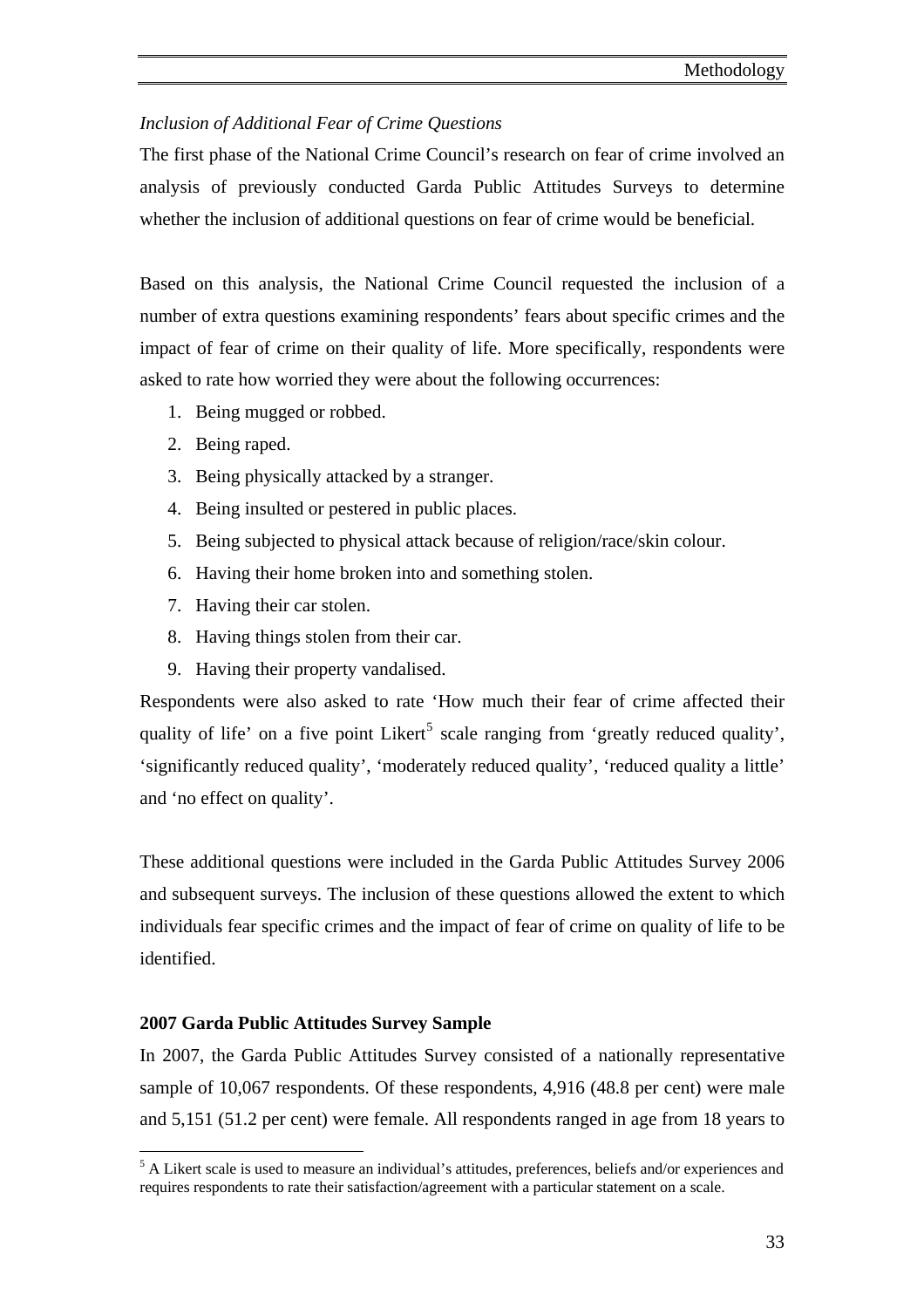over 65 years. The majority were Irish. However, a small proportion of foreign nationals were also included in the sample. Over half were married and/or co-habiting while a third had never been married. The level of education of the respondents also varied, ranging from those with no formal education to those with a postgraduate qualification (see Table 1).

|                            | Garda Public Attitudes<br>Survey Sample 2007 |            | 2006 Population Census |                   |
|----------------------------|----------------------------------------------|------------|------------------------|-------------------|
| Demographics               | <b>Number</b>                                | Percentage | Number                 | Percentage        |
| Gender:                    |                                              |            |                        |                   |
| Male                       | 4,916                                        | 48.8       | 2,121,171              | 50.0              |
| Female                     | 5,151                                        | 51.2       | 2,118,677              | 50.0              |
| Age Group:                 |                                              |            |                        |                   |
| $18-24$ yrs                | 1,402                                        | 13.9       | 461,147                | 14.4              |
| 25-44yrs                   | 4,154                                        | 41.3       | 1,345,873              | 42.0              |
| 45-64yrs                   | 3,045                                        | 30.2       | 928,868                | 29.0              |
| $65 + yrs$                 | 1,458                                        | 14.5       | 467,926                | 14.6              |
| Unknown                    | 8                                            | 0.1        |                        |                   |
| Nationality:               |                                              |            |                        |                   |
| <b>Irish</b>               | 9,225                                        | 91.6       | 2,909,402 <sup>a</sup> | $90.8^{b}$        |
| English/British            | 286                                          | 2.8        | 96,897                 | 3.0               |
| Other EU                   | 304                                          | 3.0        | 150,183                | 4.7               |
| Non EU                     | 238                                          | 2.4        | 119,523                | 3.7               |
| Unknown                    | 14                                           | 0.1        | 34,882                 | 1.1               |
| <b>Marital Status:</b>     |                                              |            |                        |                   |
| Single/Never Married       | 3,307                                        | 33.0       | 1,281,942              | 40.0              |
| Married/Co-habiting        | 5,726                                        | 57.1       | 1,564,544              | 48.8              |
| Separated/Widowed/         | 1,002                                        | 10.0       | 357,091                | 11.1              |
| Divorced                   |                                              |            |                        |                   |
| Unknown                    | 32                                           | 0.3        |                        |                   |
| Education:                 |                                              |            |                        |                   |
| No Formal Qualification/   | 933                                          |            | $514,085^{\circ}$      | 16.0 <sup>b</sup> |
| <b>Primary Education</b>   |                                              |            |                        |                   |
| <b>Secondary Education</b> | 6,157                                        | 61.1       | 1,376,909              | 43.0              |
| Non-Degree Qualification   | 842                                          | 8.4        | 301,327                | 9.4               |
| Primary Degree or Higher   | 2,005                                        | 19.9       | 527,775                | 16.5              |
| Unknown                    | 130                                          | 1.3        | 130,237                | 4.1               |

| Table 1: Garda Public Attitudes Survey 2007 Sample Demographics |
|-----------------------------------------------------------------|
|-----------------------------------------------------------------|

a. This figure includes those aged 15+

b. This figure is based on those aged 18+

In addition, the majority of respondents were either from a working or lower middle socio-economic status and over half stated that they were working full-time at the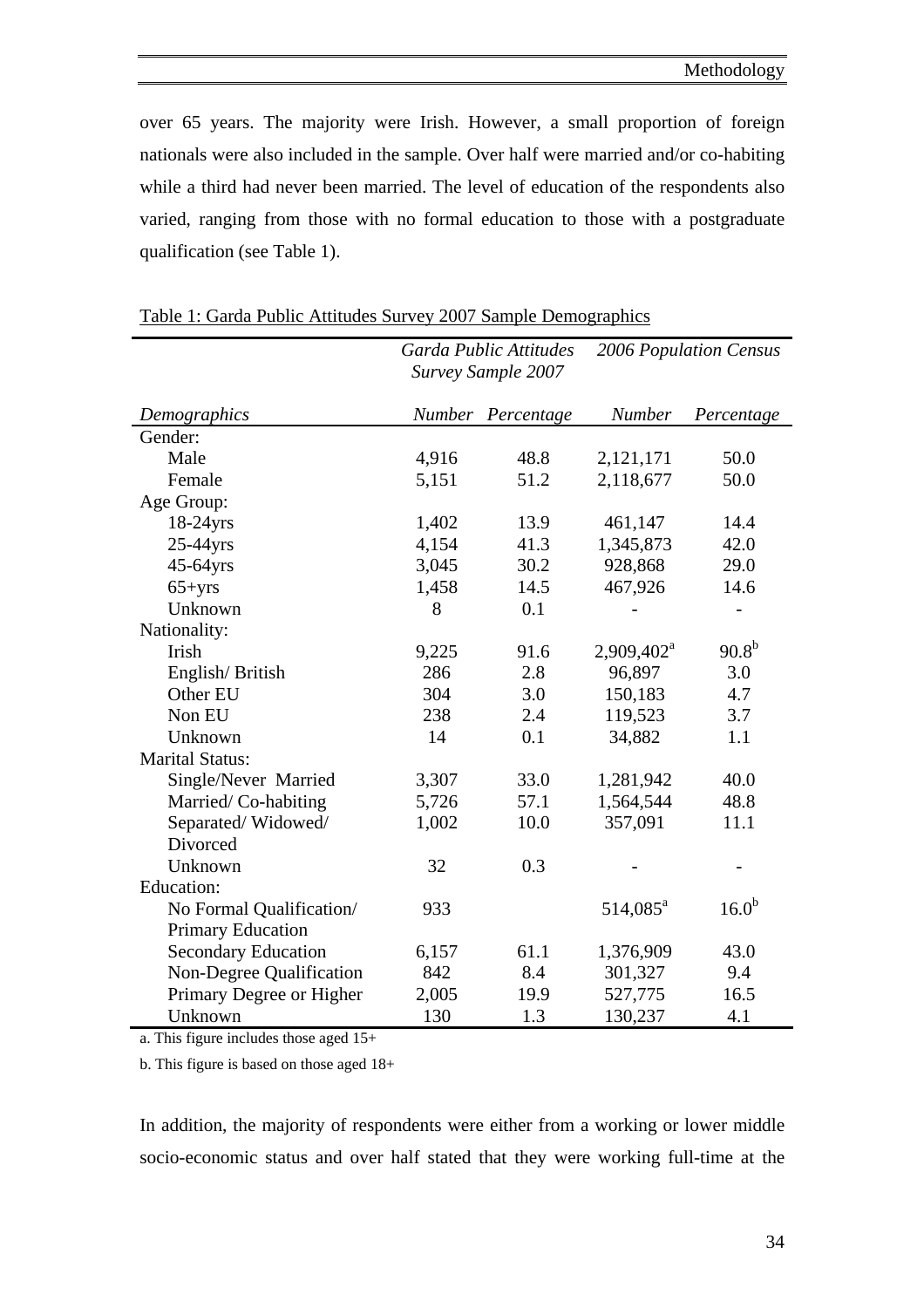*2006 Population Census* 

<span id="page-49-0"></span>time of completing the survey. Respondents were drawn from all Garda regions including a range of both urban and rural locations (see Table 2).

*Garda Public Attitudes* 

|                                      | Survey Sample 2007 |                   |                   |               |
|--------------------------------------|--------------------|-------------------|-------------------|---------------|
| Demographics                         |                    | Number Percentage | <b>Number</b>     | Percentage    |
| Socio-economic Status <sup>6</sup> : |                    |                   |                   |               |
| <b>Upper Middle/ Middle Class</b>    | 805                | 8.0               |                   |               |
| <b>Lower Middle Class</b>            | 3,051              | 30.3              |                   |               |
| <b>Skilled Working Class</b>         | 2,277              | 22.6              |                   |               |
| <b>Other Working Class</b>           | 2,191              | 21.8              |                   |               |
| Lowest subsistence level             | 105                | 1.0               | $\overline{a}$    |               |
| Farmer > 50 acres                    | 554                | 5.5               |                   |               |
| Farmer $<$ 50 acres                  | 230                | 2.3               |                   |               |
| Unknown                              | 855                | 8.4               |                   |               |
| <b>Employment Status:</b>            |                    |                   |                   |               |
| Unemployed/Not Working               | 582                | 5.8               | $179,456^{\circ}$ | $5.6^{\rm b}$ |
| <b>Domestic Duties</b>               | 1,244              | 12.4              | 387,014           | 12.1          |
| Further Education/Training           | 601                | 6.0               | $349,596^{\circ}$ | 11.0          |
| Working Full/Part-time               | 6,279              | 62.3              | 1,930,042         | 60.2          |
| Retired                              | 1,267              | 12.6              | 377,927           | 11.8          |
| Unknown                              | 94                 | 0.9               |                   |               |
| Garda Region:                        |                    |                   |                   |               |
| Dublin                               | 2,430              | 24.1              | 1,187,176         | 28.0          |
| Eastern                              | 1,600              | 15.9              | 762,446           | 18.0          |
| Northern                             | 1,216              | 12.1              | 357,108           | 8.4           |
| South-Eastern                        | 1,226              | 12.2              | 602,706           | 14.2          |
| Southern                             | 1,998              | 19.8              | 805,185           | 19.0          |
| Western                              | 1,597              | 15.9              | 525,227           | 12.4          |
| Locality:                            |                    |                   |                   |               |
| Dublin City                          | 2,035              | 20.2              |                   |               |
| Other City (Cork, Galway,            | 935                | 9.3               |                   |               |
| Limerick, Waterford)                 |                    |                   |                   |               |
| Town $(10,000 - 40,000$ pop)         | 1,112              | 11.0              |                   |               |
| Town $(1,000 - 10,000$ pop.)         | 1,636              | 16.3              |                   |               |
| Village/Rural/Open                   | 3,901              | 38.8              |                   |               |
| Country                              |                    |                   |                   |               |
| Unknown                              | 448                | 4.5               |                   |               |

Table 2: Garda Public Attitudes Survey 2007 Sample Demographics (Continued)

a. Includes those aged 15+

b. Based on those aged 18+

 $\overline{a}$ 

c. Classified as 'students' in the 2006 census and includes those aged 15+

<sup>&</sup>lt;sup>6</sup> The measure of socio-economic status used in the GPAS differs from that used in the CSO's (2006) Population Census. The measure used in the GPAS is based on the ABC scale used by market research companies. A detailed description of this scale can be found in Appendix 3 of the 2007 GPAS.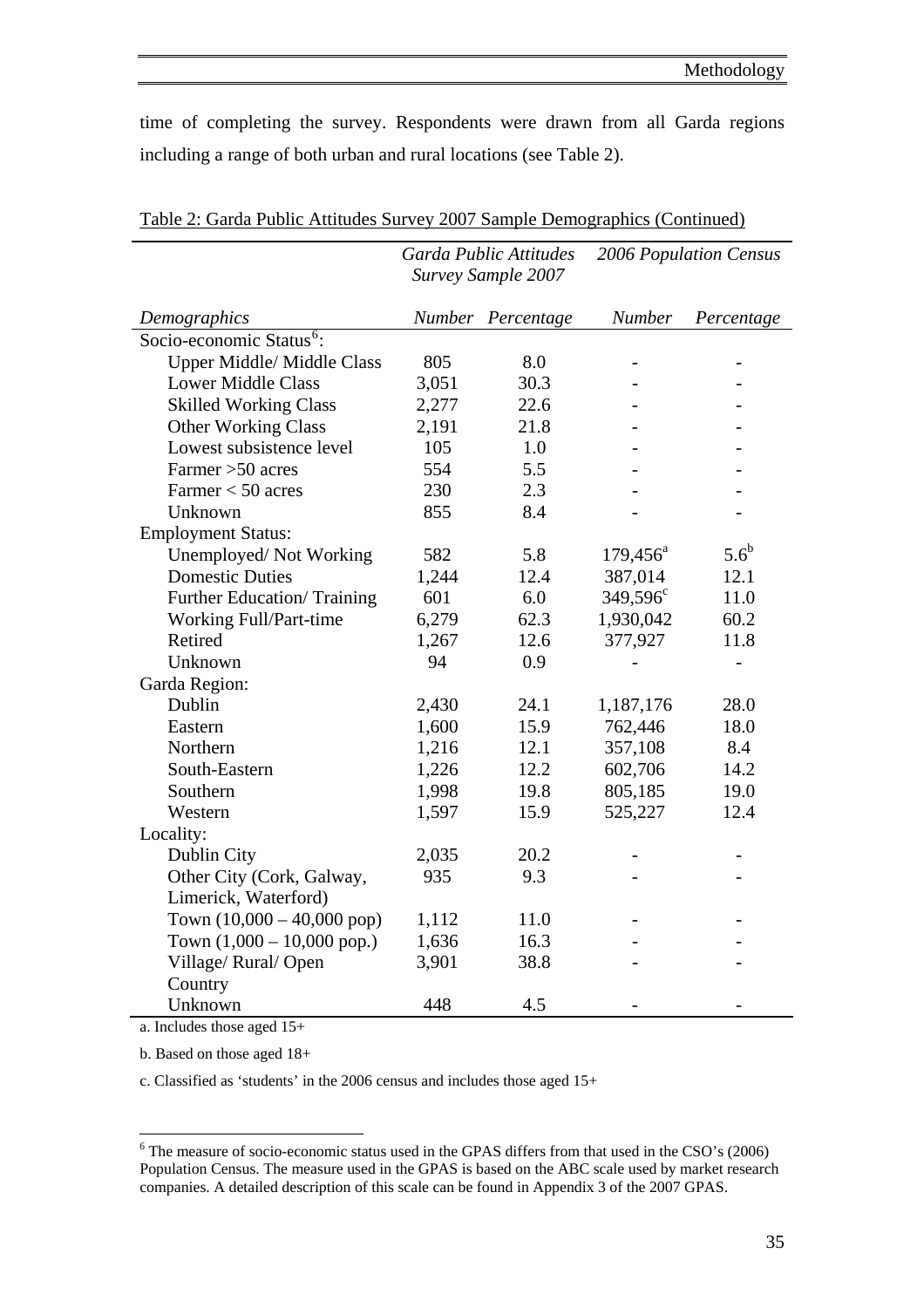Compared to the figures from the 2006 Population Census, the data from the Garda Public Attitudes Survey 2007 provide a reasonably close match to the population as measured in terms of age, gender, socio-economic status and region. However, residents of the Dublin region are slightly under-represented in the 2007 Garda Public Attitudes Survey compared to the 2006 Population Census (24 per cent compared to 28 per cent). While those engaged in further education/training may also appear to be under-represented in the 2007 Garda Public Attitudes Survey compared to the 2006 Census, it is important to highlight that the Census figure includes those aged 15 and above while the Garda Public Attitudes Survey is based on individuals aged 18 or over.

The 2007 Garda Public Attitudes Survey sample, therefore, consisted of a roughly even mixture of men and women from both urban and rural locations, ranging in age from 18-64 years. The respondents were predominantly Irish with a working or lower middle socio-economic status, some form of secondary school education and were employed or in further education/training at the time of completing the survey.

## **Measurement of Fear of Crime**

As discussed in Chapter One, questions such as 'How safe do you feel at home alone at night?' and/or 'How safe do you feel in your neighbourhood after dark?' have been criticised for inflating the level of fear respondents' experience. For this reason, respondents' fear of crime was measured solely on the extent to which they reported a fear of becoming a victim of crime. This was done in an attempt to avoid ambiguity and the possible overestimation of fear of crime amongst the respondents. Respondents were asked to answer 'Yes' or 'No' to the question 'Do you worry about becoming a victim of crime?'. Those who responded 'Yes' were then asked to state which of the following crimes they were worried about: being mugged/robbed; raped; physically attacked by a stranger; being insulted/pestered: physically attacked due to religion/race/skin colour: burglary; car theft; having items stolen from their car; or having their property vandalised.

The impact of this fear on their quality of life was then assessed based on their responses to the question 'How much has your fear of crime affected your quality of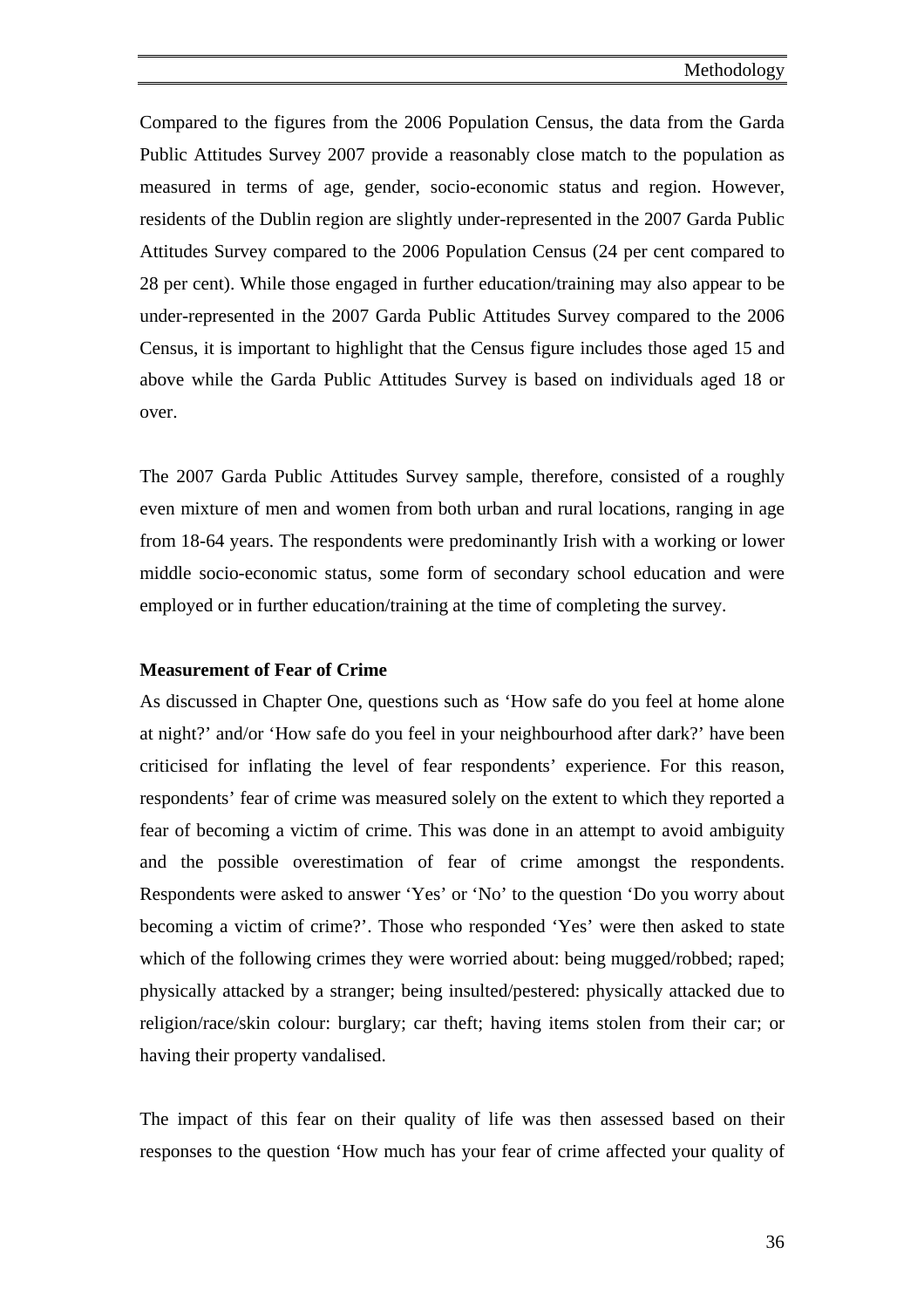<span id="page-51-0"></span>life'. Responses were measured on a five point Likert scale ranging from 'greatly reduced quality' to 'no effect on quality'.

#### **Data Analysis**

Frequency and percentage tables were used to explore the extent to which respondents reported a fear of crime as well as the type of crimes they feared.

Following on from this, multinomial logistic regression analysis<sup>[7](#page-51-0)</sup> was used to investigate the factors associated with individuals reporting a fear of crime and the impact of this fear on their quality of life. The extent to which respondents feared crime and its impact on quality of life was divided into three categories: 'not worried about crime' as these respondents did not fear becoming a victim of crime (63.5 per cent); 'concerned about crime' as these individuals feared becoming a victim of crime but this fear did not affect their quality of life (21.5 per cent); and 'fearful of crime' as these individuals experienced a fear of crime which moderately, significantly or greatly reduced their quality of life (15 per cent). In the regression analysis, the impact of the following factors was explored: demographic and socio-economic characteristics; official burglary crime rates by Garda Division<sup>[8](#page-51-0)</sup>; perceptions of crime in local area; prior experience of victimisation; and satisfaction with An Garda Síochána.

### *Possible Limitations*

 $\overline{a}$ 

As previously outlined in Chapter One, there are a number of possible limitations which must be borne in mind when using survey methodology to examine fear of crime. For example, the possibility that individuals may not accurately recall or report their fear of crime due to concerns about appearing 'weak' or 'vulnerable' are relevant. Similarly, concerns have also been expressed about the ability of survey research to explore the types of situations in which fear of crime occurs as well as its

 $<sup>7</sup>$  Multinomial logistic regression analysis is a statistical tool used to examine the ability of one or more</sup> variables to predict another variable. Multinomial logistic regression analysis is used when the variable that is being predicted is grouped into three or more categories which are not ranked in any particular order.

<sup>&</sup>lt;sup>8</sup> In 2007, there were 25 different Garda Divisions within An Garda Síochána. The official crime rates for a number of different crimes were highly correlated  $(r = 0.7$  and above) and, for this reason, only the crime rate for burglary is included in the analysis as an objective measure of official crime rates. The crime rate per 1,000 population for burglary was obtained from the Central Statistics Office (2008b) Garda Recorded Crime Statistics.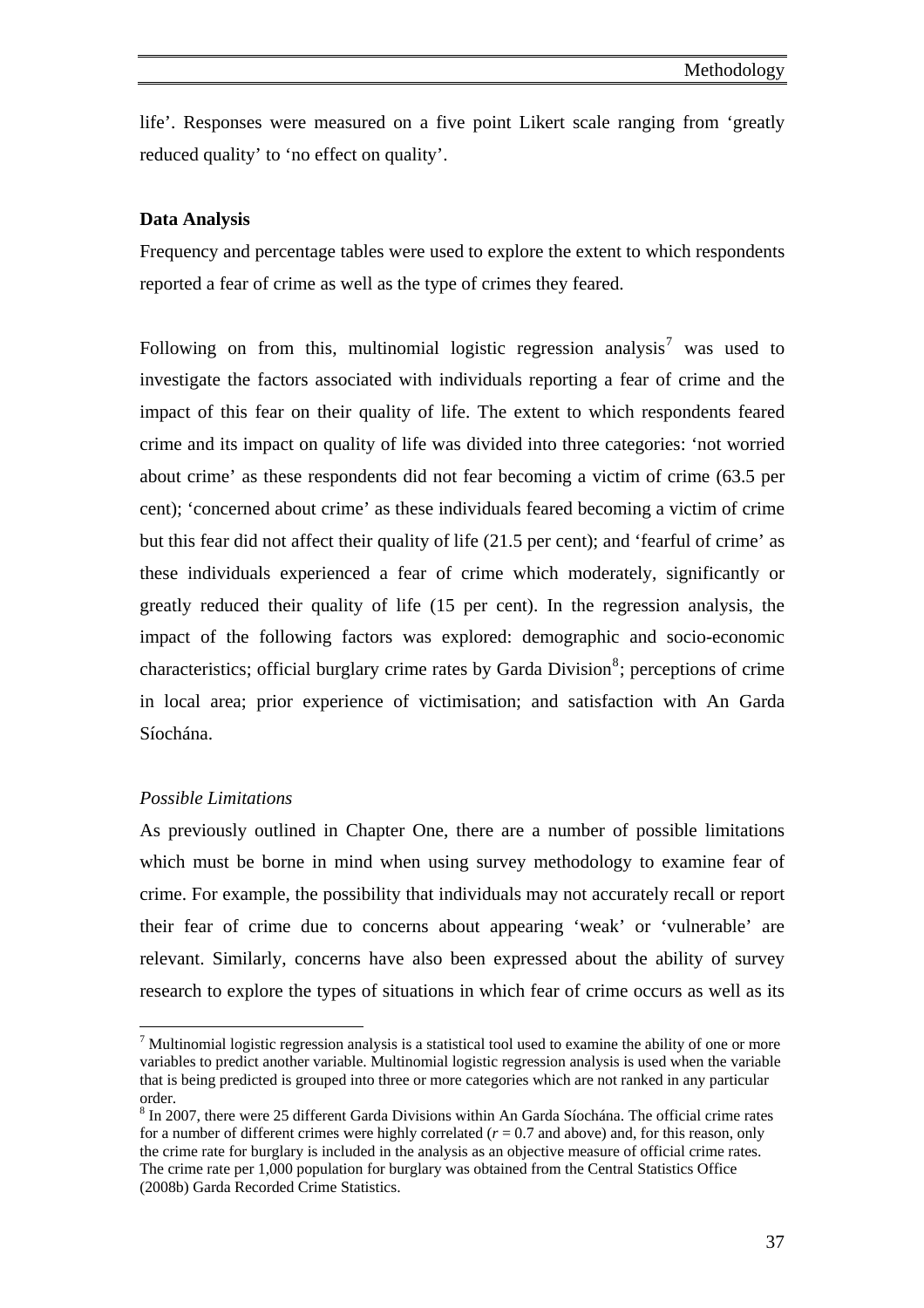frequency and its intensity. These limitations should be borne in mine when interpreting the research findings.

The research findings are presented in the following chapters.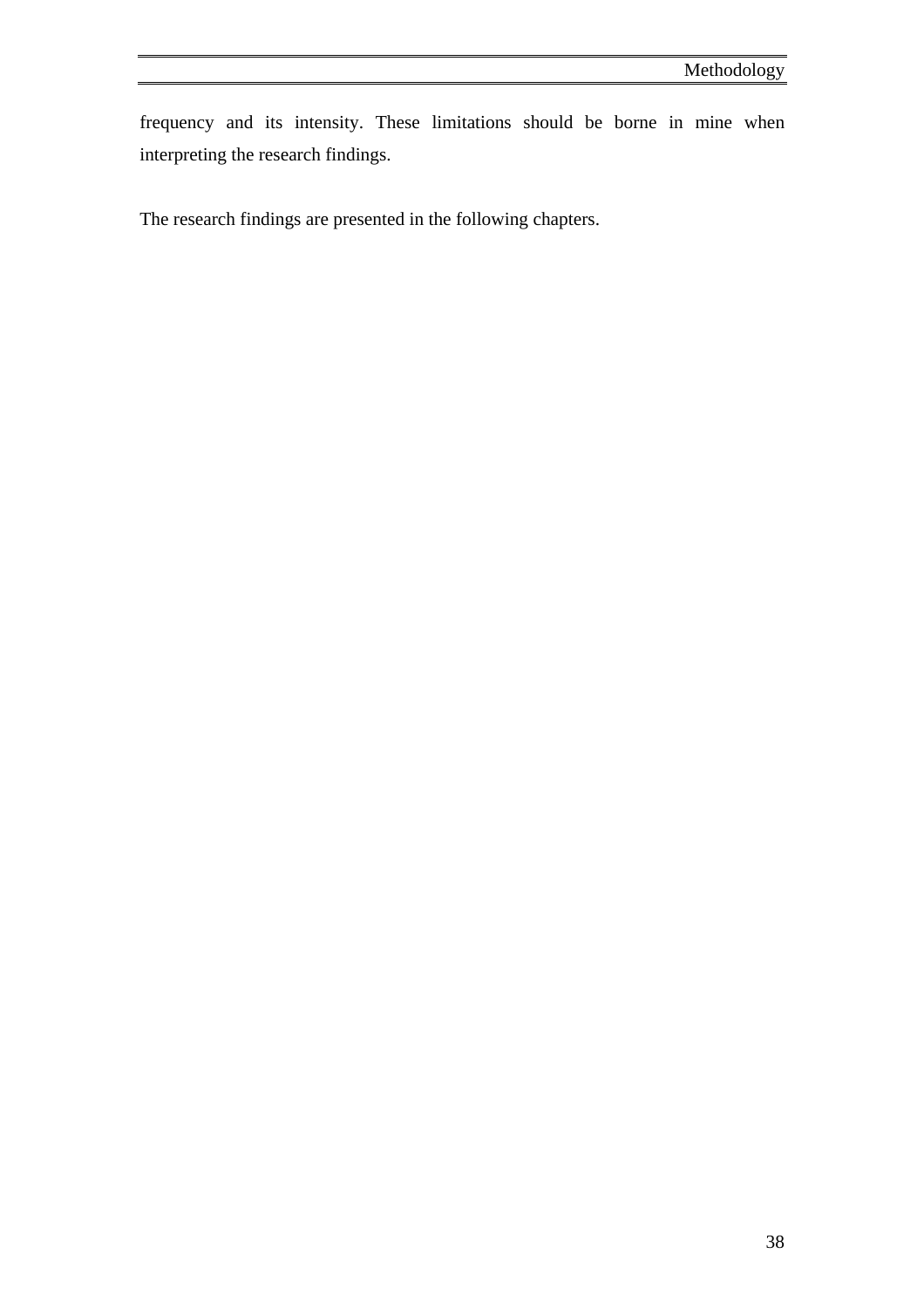# **Chapter Four**

Worry about Crime and Impact on Quality of Life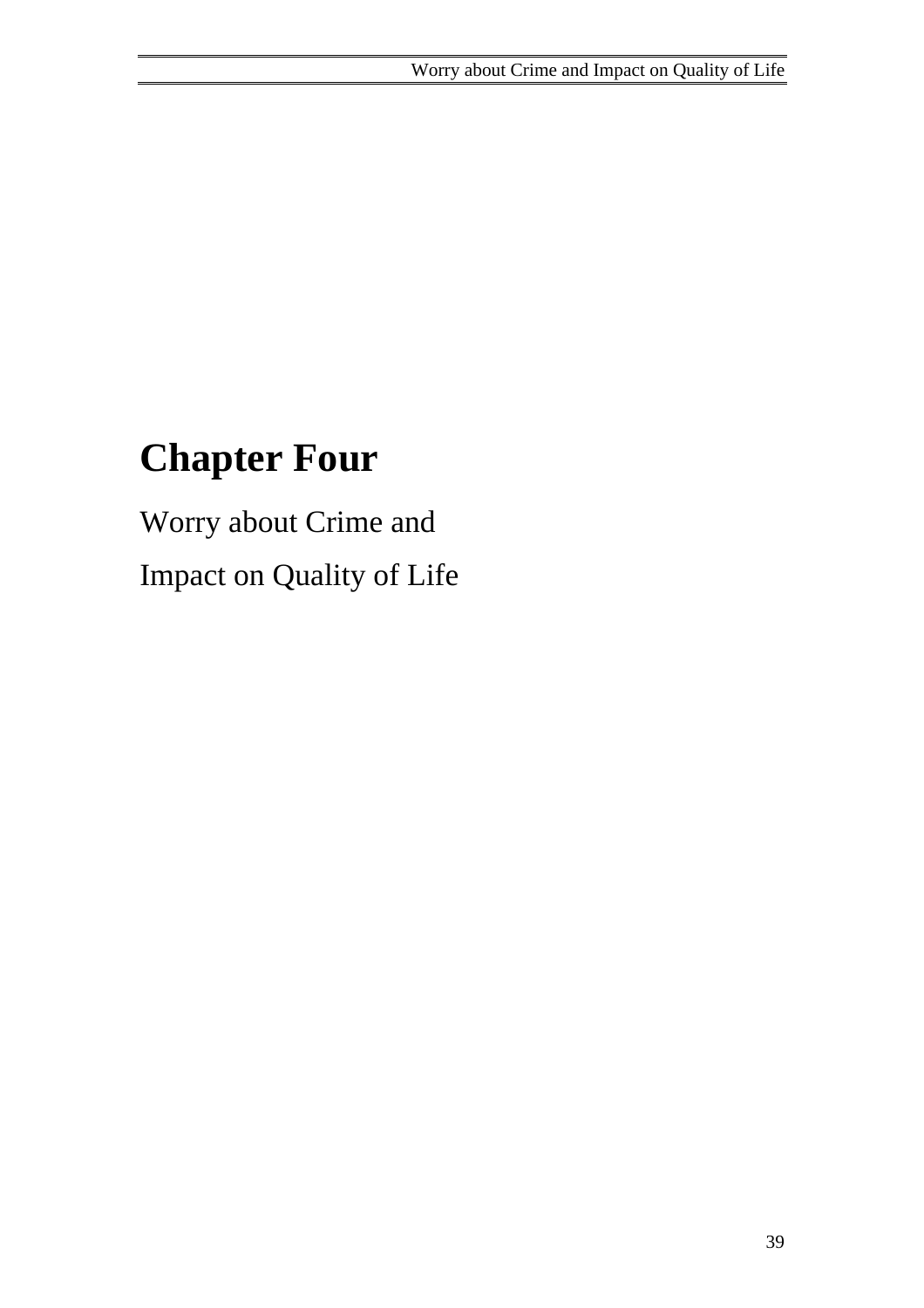## Worry about Crime and Impact on Quality of Life

The purpose of this chapter is to explore the extent of fear of crime in Ireland, its impact on quality of life and the factors influencing the level of fear respondents' experience. In order to avoid an inflated measure of fear, which confounds concerns with physical vulnerability and concerns with crime, fear of crime is assessed based on participants' responses to the question 'Do you worry that you might become a victim of crime?' (see Chapter Three). Replies to this question are analysed to determine the extent to which individuals fear crime as well as the types of crime they fear. Following on from this, responses to the question 'How much has your fear of crime affected your quality of life' are investigated to examine the impact of fear of crime on quality of life. Based on these responses, two different degrees of 'fear' are distinguished. Individuals who are worried about becoming a victim of crime but whose quality of life is not affected or only slightly reduced are referred to as being 'concerned about crime'. In contrast, those who are worried about becoming a victim of crime and whose quality of life is moderately, significantly, or greatly reduced are referred to as being 'fearful of crime'. Lastly, the factors influencing both 'concern about crime' and 'fearfulness of crime' are also explored. By quantifying the level of fear of crime in Ireland, it is hoped that recommendations can be developed to address this fear and lessen its impact on quality of life.

## **Prevalence of Worry about Crime**

An examination of the participants' responses to the question 'Do you worry that you might become a victim of crime?' indicates that 36.5 per cent of respondents worry about crime (see Figure 2).



Figure 2: Percentage of Respondents Worried About Crime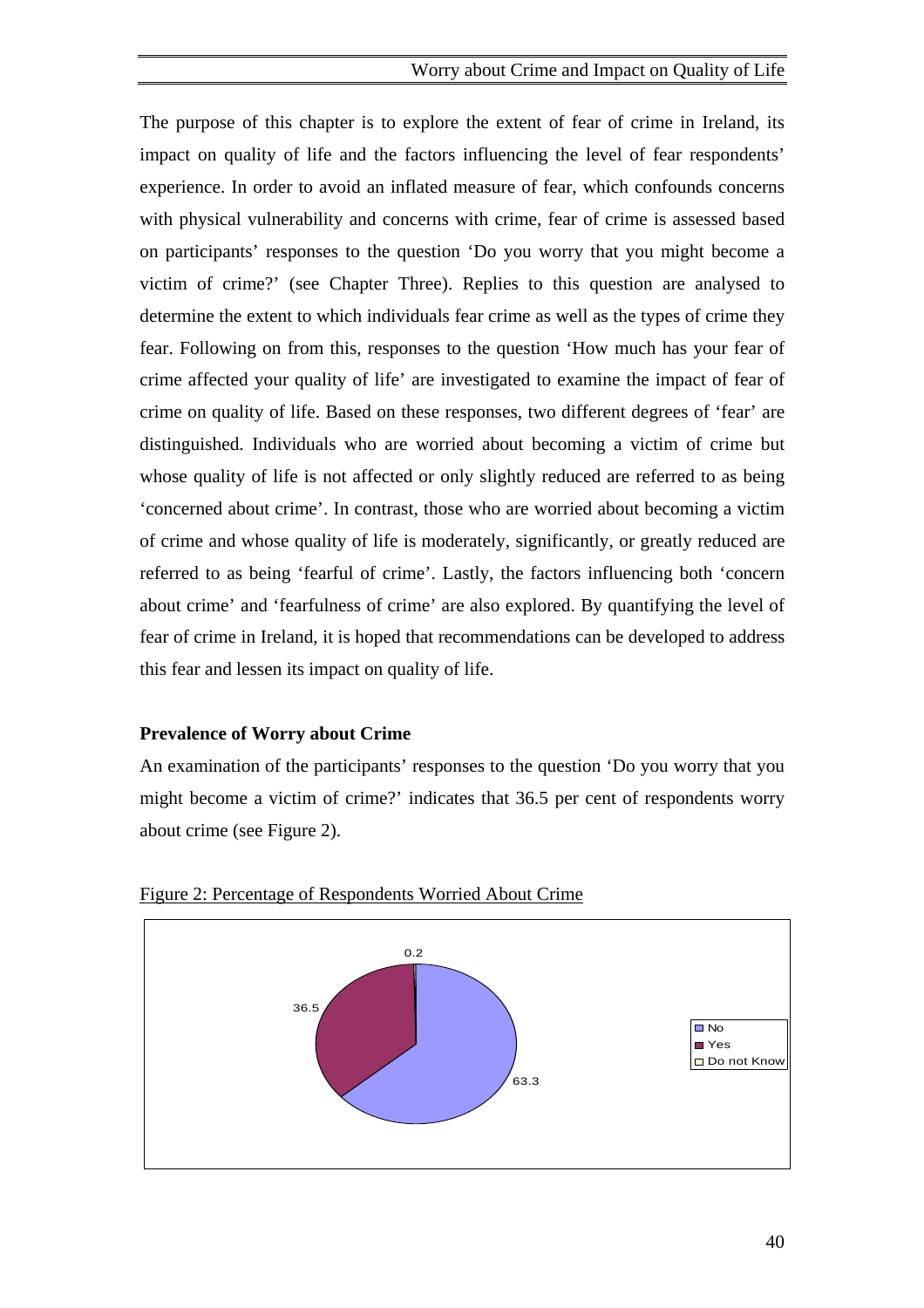<span id="page-55-0"></span>Of these respondents, roughly 77 per cent stated that they were worried about personal injury and property theft/damage; 13 per cent were worried about property theft/damage only and 9 per cent were worried about personal injury only.

In particular, respondents were worried about being burgled, being mugged/robbed, having their property vandalised, being physically attacked by a stranger, having their car stolen and having items stolen from their car<sup>[9](#page-55-0)</sup> (see Figure 3).



Figure 3: Percentage Worried About Crime<sup>[10](#page-55-0)</sup> by Crime Type

It is notable that respondents were especially concerned about both property crime (burglary, vandalism, car theft) and crime against the person (physical attack by a stranger)<sup>[11](#page-55-0)</sup>. The lower level of worry about racist attacks observed in this study is undoubtedly due to the fact that the majority of respondents were Irish nationals. As such, they may be less likely to experience a racist attack and, as a result, be less concerned about racist incidents. Exploring non-Irish and non-British respondents' fear of crime revealed that 54 per cent reported a fear of racist attacks<sup>[12](#page-55-0)</sup>. Accordingly,

 $\overline{a}$ 

 $9<sup>9</sup>$  As it was not possible to differentiate between car owners and non-car owners in the 2007 GPAS, it is possible that these figures may underestimate the concerns of car owners as all respondents (not just car owners) are included in the analysis.

<sup>&</sup>lt;sup>10</sup> These figures include respondents who stated they were 'very' and 'fairly' worried about these crimes.

<sup>&</sup>lt;sup>11</sup> Mugging/Robbery involves elements of both personal attack and property theft.

<sup>&</sup>lt;sup>12</sup> Respondents' ethnicity was not recorded in the 2007 GPAS and therefore it was not possible to explore fear of crime by ethnicity. For this reason, nationality is used as a proxy measure of ethnicity.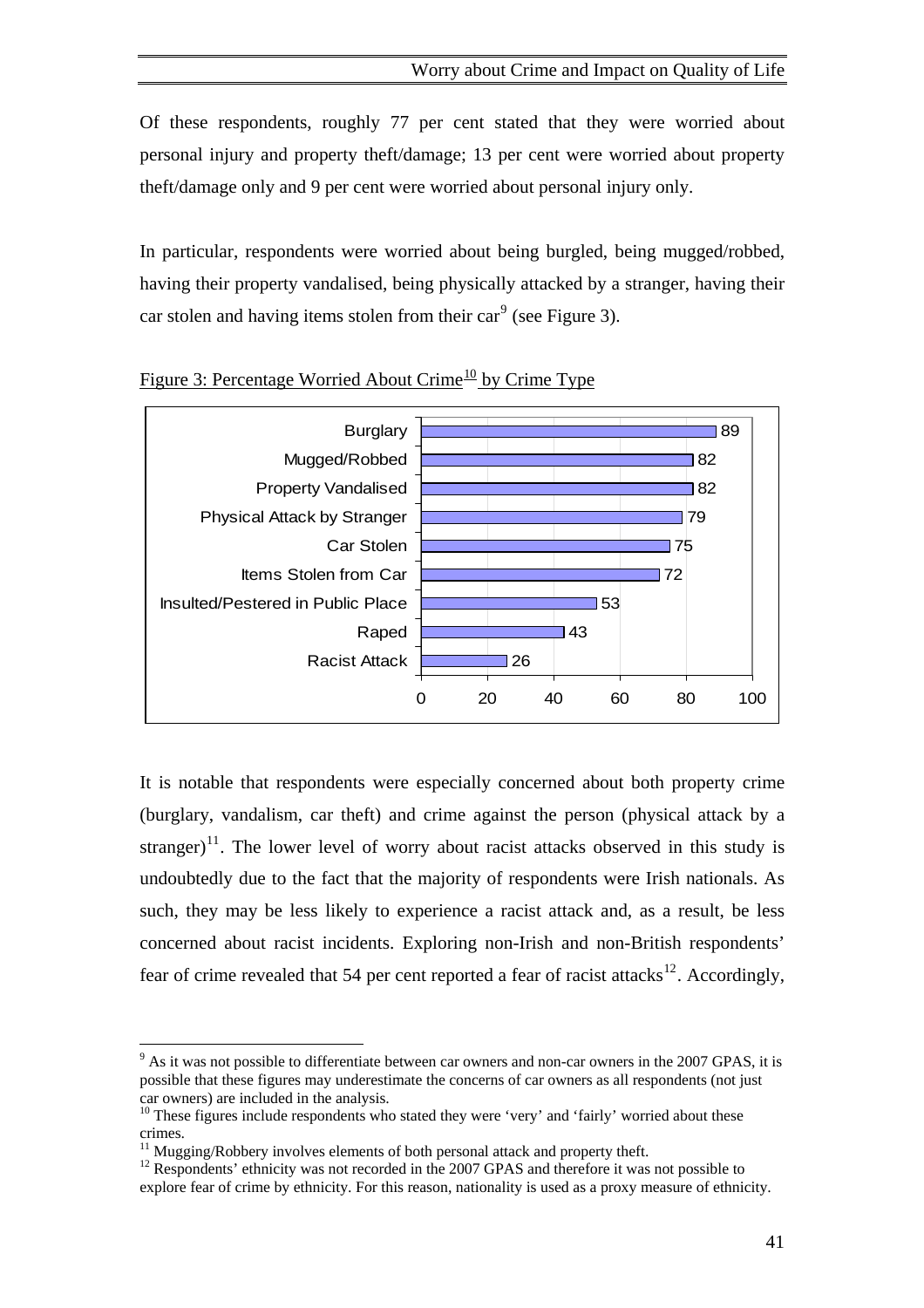<span id="page-56-0"></span>these figures may underestimate minority communities concerns about racist attacks and, in particular, the concerns of Irish ethnic minority communities.

Comparing Irish citizens concerns about crime to respondents in other countries revealed that Irish citizens did not appear to be as worried about crime as their English, Welsh, Northern Irish or Scottish counterparts (see Table 3).

| Crime                | Garda Public<br><i>Attitudes</i> | <b>Northern</b><br><i>Ireland Crime</i> | Scottish<br>Crime and | <b>British</b><br>Crime |
|----------------------|----------------------------------|-----------------------------------------|-----------------------|-------------------------|
|                      | Survey $2007^{13}$               | Survey 06/07                            | Victimisation         | <i>Survey</i>           |
|                      |                                  |                                         | <i>Survey</i> 06/07   | 06/07                   |
| <b>Burglary</b>      | 29                               | 56                                      | 41                    | 45                      |
| Mugged/Robbed        | 26                               | 42                                      | 37                    | 37                      |
| Physical Attack by a | 25                               | 39                                      | 37                    | 36                      |
| Stranger             |                                  |                                         |                       |                         |
| Theft of Car         | 24                               | 51                                      | 33                    | 41                      |
| Theft from Car       | 23                               | 44                                      | 35                    | 41                      |
| Rape                 | 14                               | 30                                      | 22                    | 24                      |
| <b>Racist Attack</b> | 8                                | 22                                      | 13                    | 14                      |

Table 3: International Comparison of Percentage of Respondents 'Very'/ 'Fairly' Worried About Crime

Examining these fears by gender also revealed some noticeable differences between men and women, with more females reporting being very worried about rape, physical attack by a stranger, burglary and being mugged/robbed than males (see Figure 4).

 $\overline{a}$ 

<sup>&</sup>lt;sup>13</sup> Surveys in England, Wales, Northern Ireland and Scotland tend to ask all respondents about their fears regarding specific crimes. However, the Garda Public Attitudes Surveys only asked those respondents who stated that they were worried about becoming a victim of crime about their fears regarding specific crimes. While only asking those who were worried about becoming a victim of crime about their fears regarding specific crimes may underestimate the prevalence of these fear, this concern can be minimised by focusing on those individuals who stated that they were 'fairly' or 'very' worried about crime. The figures presented for the Garda Public Attitudes Survey 2007 are based on the entire Garda Public Attitudes Survey 2007 sample.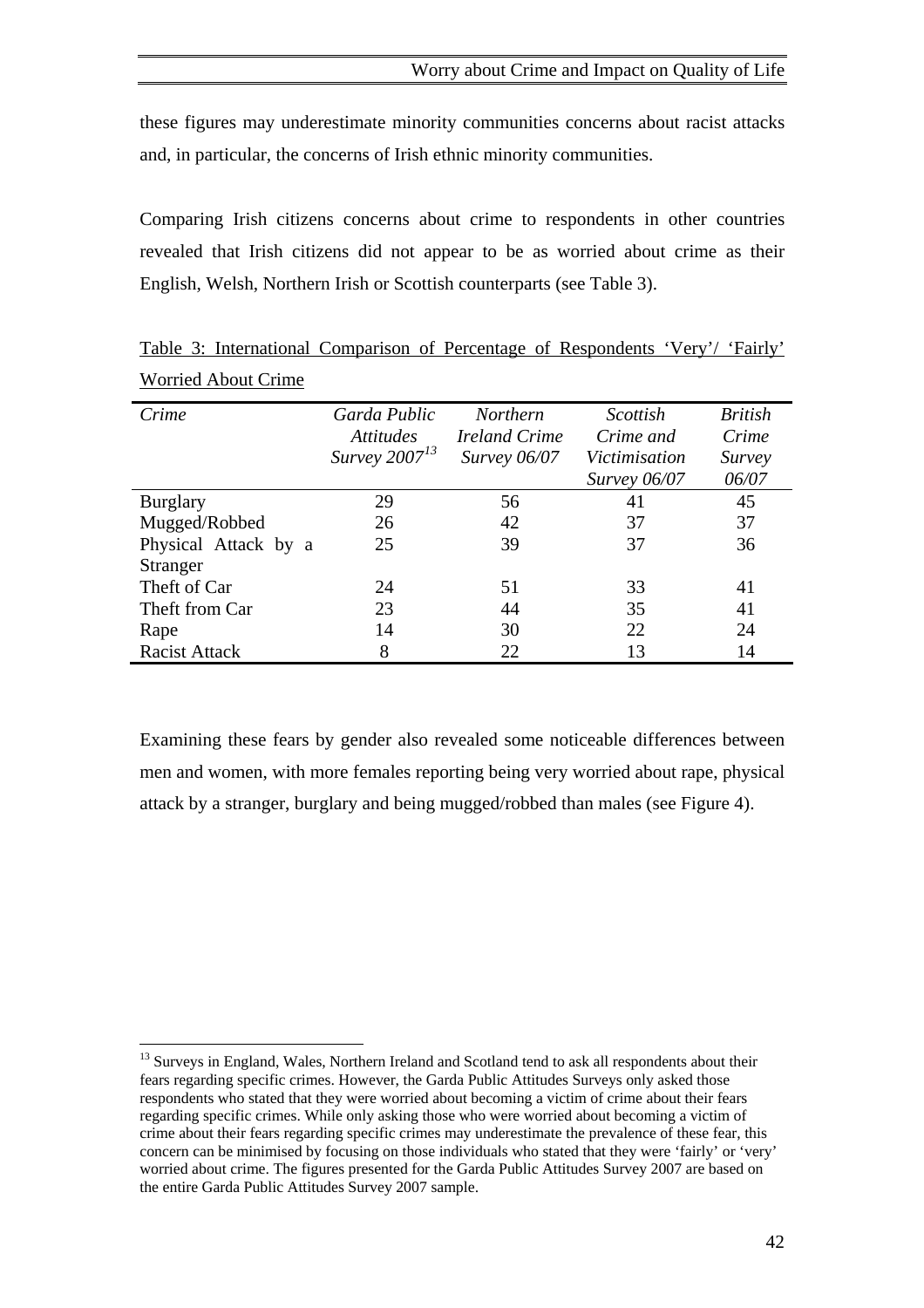

Figure 4: Percentage 'Very' Worried by Gender and Crime Type

Differences were also observed when the types of crimes about which respondents worried were examined by age group as older age groups were more worried about property crime while younger age groups were more worried about violent crime (see Figure 5)

Figure 5: Percentage 'Very' Worried by Age Group and Crime Type



In particular, younger women seemed to be especially worried about rape and physical attack by a stranger while older women were more apprehensive about burglary and/or having their property vandalised (see Figure 6).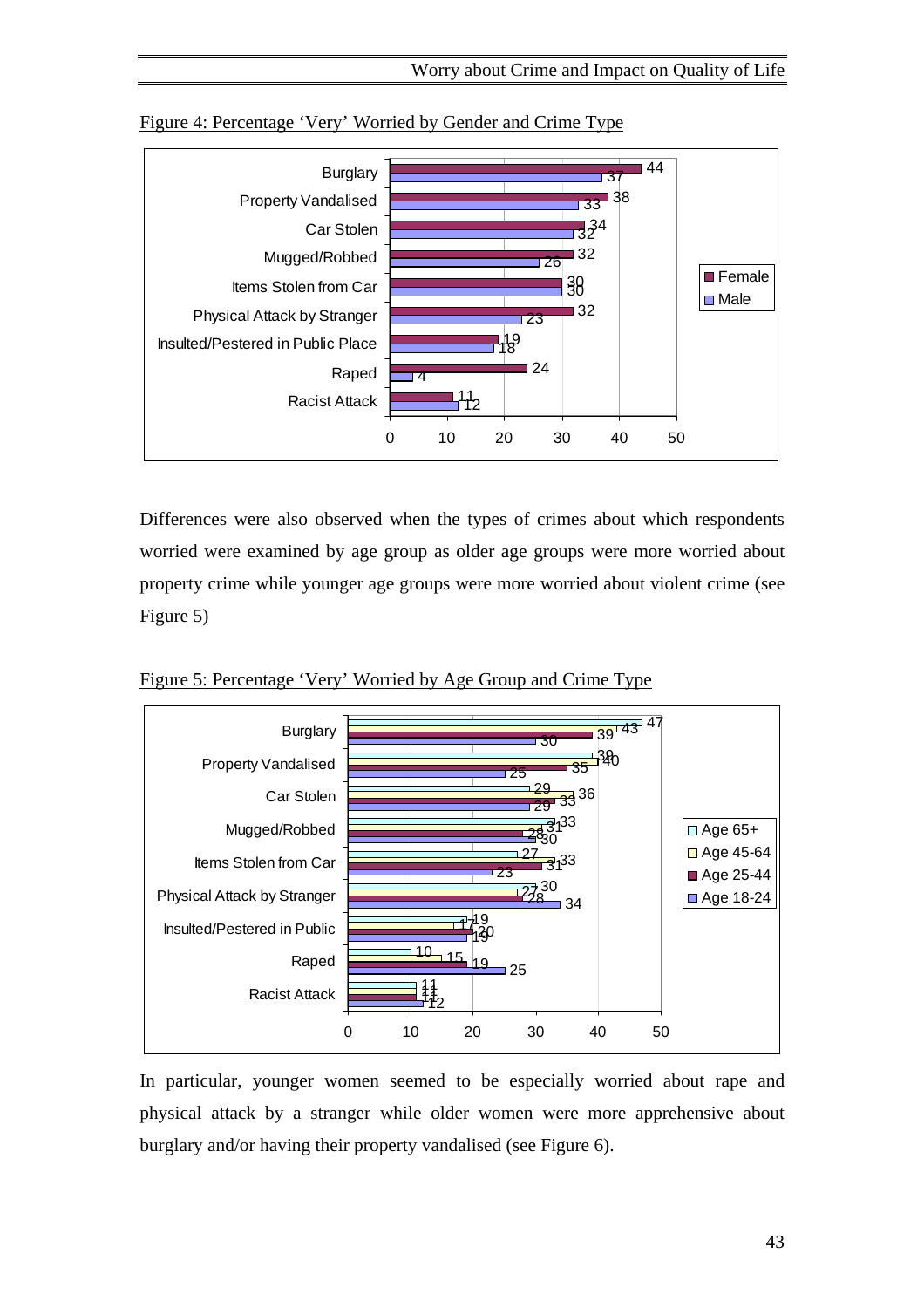

Figure 6: Percentage of Females 'Very' Worried by Age Group and Crime Type

Similarly, older men seemed to be more worried about burglary and having their property vandalised than younger men (see Figure 7).



Figure 7: Percentage of Males 'Very' Worried by Age Group and Crime Type

This implies that variables such as age and gender may influence the extent to which individuals fear crime in Ireland as well as the types of crime they fear.

## **Impact of Fear of Crime on Quality of Life**

Of those who reported being worried about crime, over half stated that their fear of crime did not affect their quality of life or only reduced their quality of life a little. In contrast, 41.1 per cent stated that their fear of crime moderately, significantly or greatly reduced their quality of life. Accordingly, respondents were categorised into one of three groups: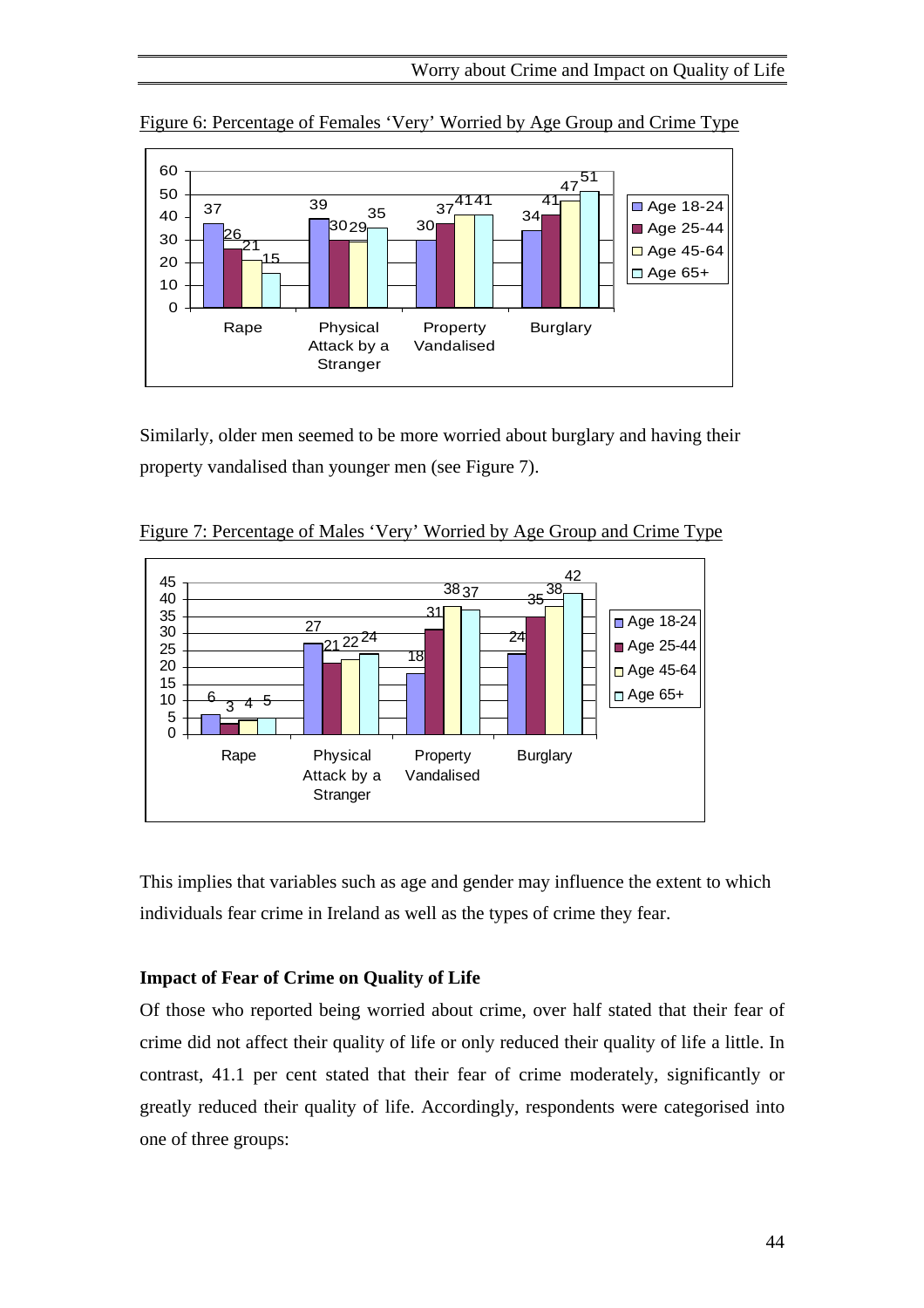- 'Not Worried About Crime' Respondents who were not worried about becoming a victim of crime.
- 'Concerned About Crime' Respondents who worried about becoming a victim of crime but their fear of crime did not affect their quality of life or only reduced their quality of life a little.
- 'Fearful of Crime' Respondents who worried about becoming a victim of crime and their fear of crime significantly, moderately or significantly reduced their quality of life.

Of the entire sample, almost two-thirds (63.5 per cent) of respondents stated that they were 'not worried about crime' while 21.5 per cent were 'concerned about crime' and 15 per cent were 'fearful of crime' (see Figure 8).



Figure 8: Percentage of Respondents by Level of Fear of Crime

Amongst the 'fearful of crime' group, almost twice as many individuals reported being 'very worried' about each of the different types of crime compared to those who were 'concerned about crime' (see Figure 9).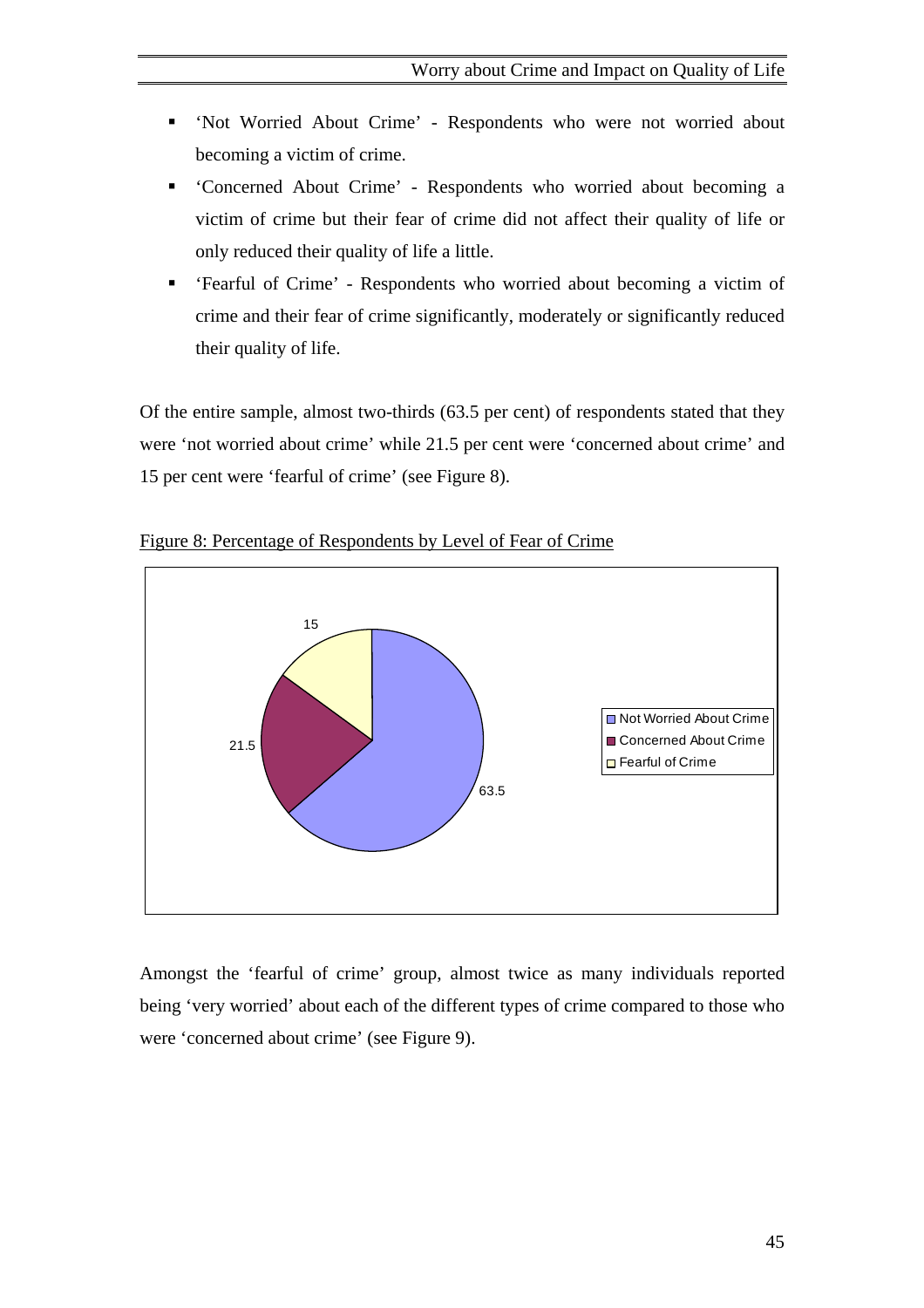

<span id="page-60-0"></span>Figure 9: Percentage 'Very' Worried by Crime Type and Level of Fear of Crime

## **Factors Influencing Fear of Crime and a Reduction in Quality of Life**

In order to identify the factors influencing the extent to which individuals fear crime and the effect of this fear on their quality of life, a series of hierarchical multinomial logistic regression analyses were used. A hierarchical regression analysis<sup>[14](#page-60-0)</sup> was used as it allows for a systematic and sequential investigation of the effect of different variables on fear of crime. The relevant factors were divided into different groups and these groups were entered into the regression analysis in the following order: demographic information; official crime rate by Garda Division and perceptions of local crime; experience of victimisation; and satisfaction with An Garda Síochána<sup>[15](#page-60-0)</sup>. The results presented in this section are based on the final regression model which was found to significantly predict fear of crime and its impact on quality of life  $(p<.001)^{16}$  $(p<.001)^{16}$  $(p<.001)^{16}$  and in which all non-significant variables have been removed<sup>[17](#page-60-0)</sup>.

 $\overline{a}$ 

<sup>&</sup>lt;sup>14</sup> Hierarchical regression is a form of regression analysis which allows the researcher to decide on the order of entry of the variables being examined.

<sup>&</sup>lt;sup>15</sup> In line with international research on fear of crime, perceptions of local crime and satisfaction with An Garda Síochána were included as independent variables in the regression model. While there may be some ambiguity as to the direction of causality between fear of crime and perceptions of local crime and policing, international research tends to include these variables as independent variables in their fear of crime regression models.

<sup>&</sup>lt;sup>16</sup> The final regression model had a sample size of 10,067, a -2 Log Likelihood of 15,735.34 and a Nagelkerke R-squared of 20.2 per cent. This suggests that the final regression model fits the data well. <sup>17</sup> See Appendix C for a detailed breakdown of the regression results at each stage of the analysis.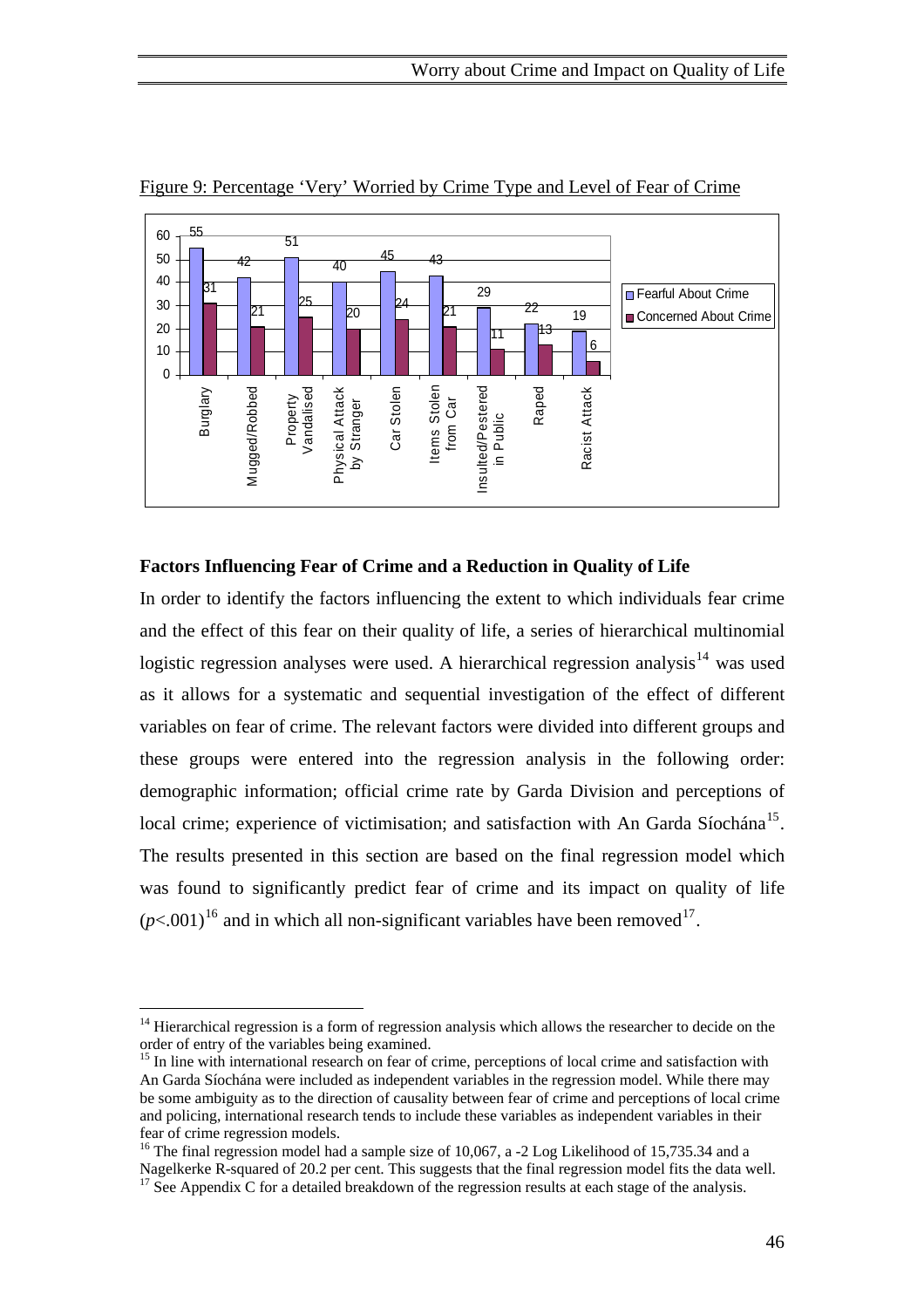The reference group for the multinomial logistic regression analysis was the 'not worried about crime' group. As such, the figures presented in Tables 3 and 4 are based on the per cent change in the probability of being in the 'concerned about crime' group or the 'fearful of crime' group compared to the 'not worried about crime' group.

Based on the regression results, a number of factors were found to significantly predict fear of crime and its impact on quality of life (see Figure 10).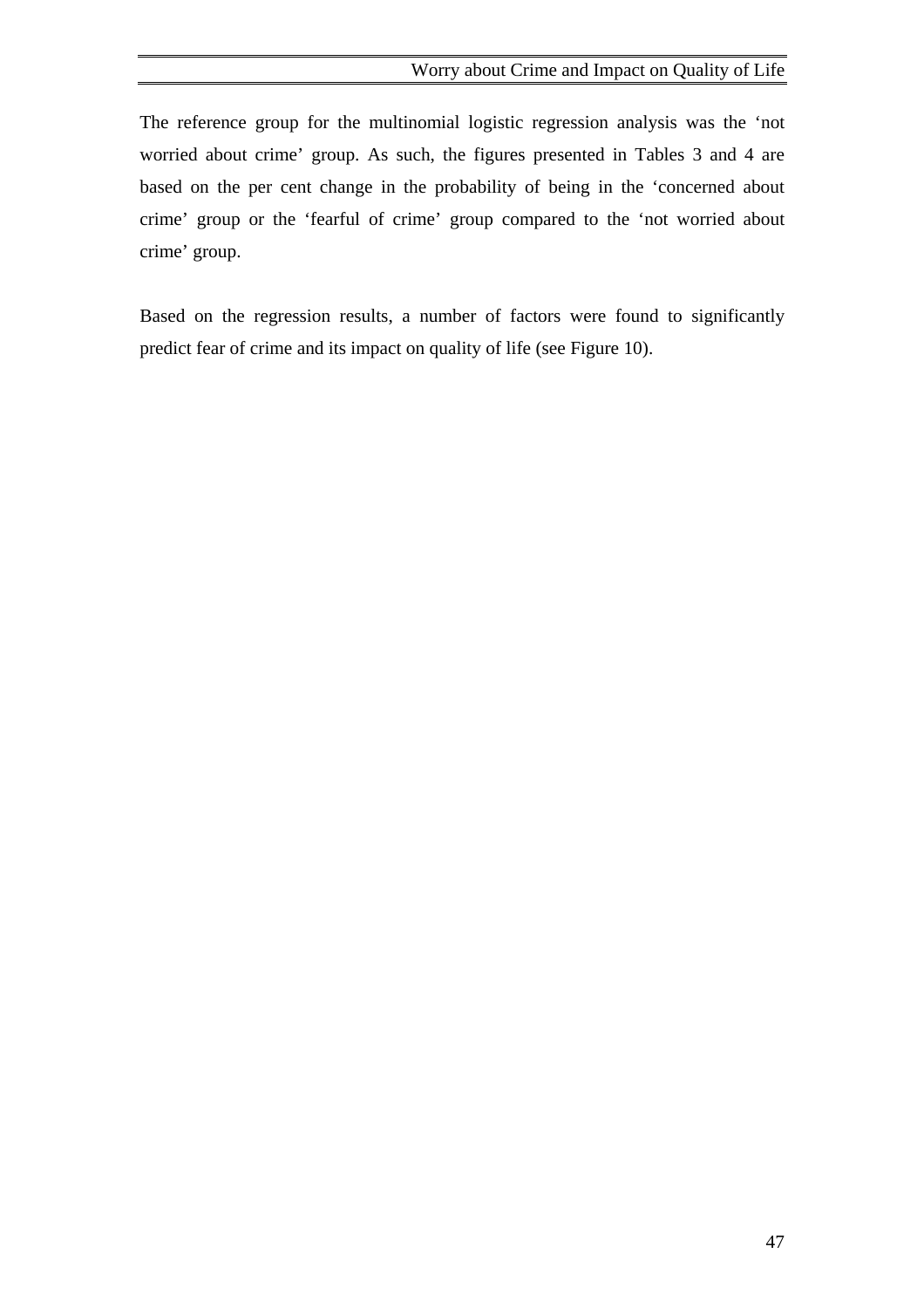

Figure 10: Change in Probability of Being 'Concerned About Crime' or 'Fearful of Crime'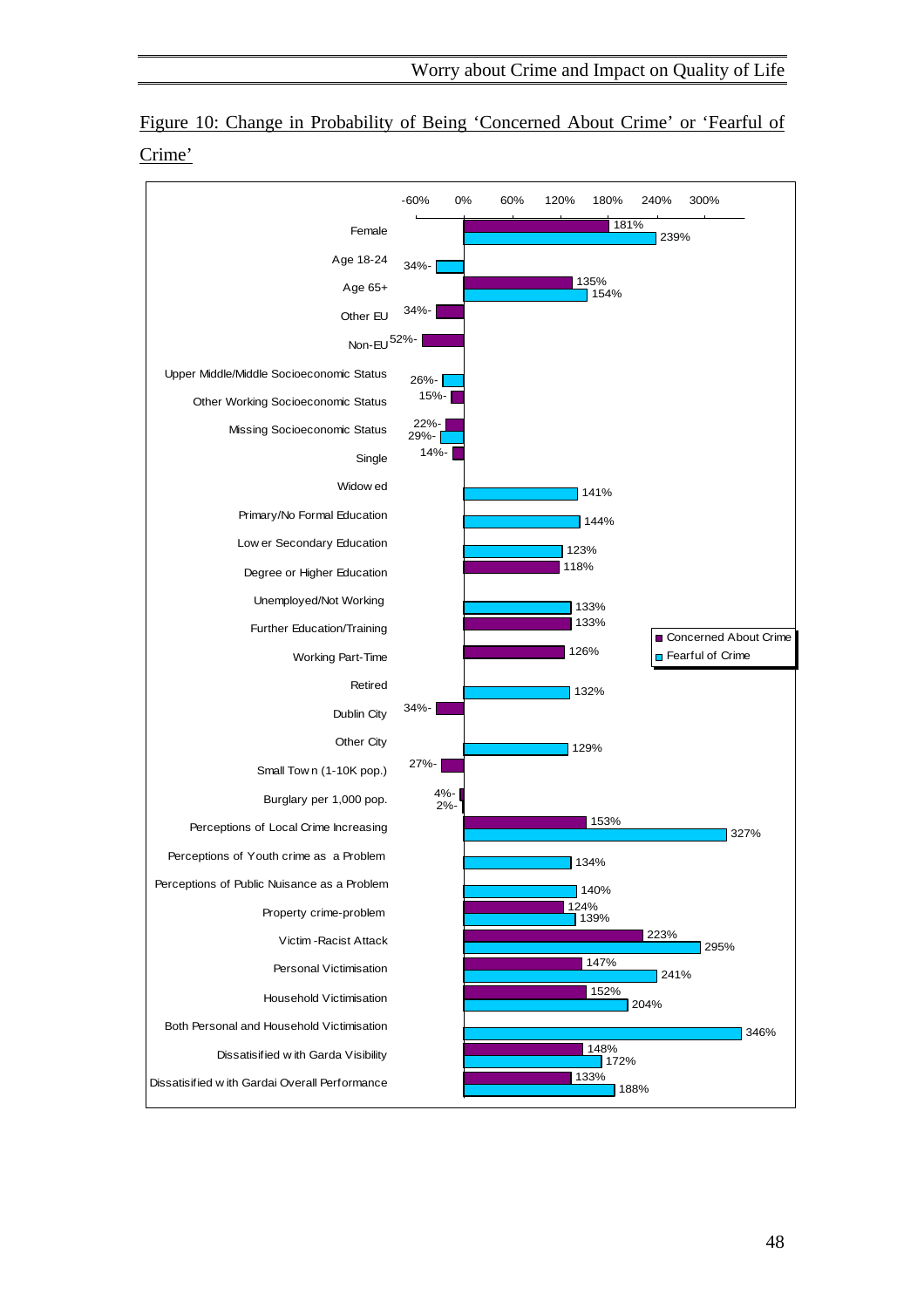An examination of the regression results indicates that there are a number of factors associated with fear of crime. In particular, factors, such as age and gender, perceptions of the level of local criminality, history of victimisation and satisfaction with An Garda Síochána, appeared to increase an individual's probability of experiencing a fear of crime. However, there were also a number of factors which seemed to distinguish between those whose fear of crime did not affect their quality of life (i.e. those 'concerned about crime') and those whose fear of crime moderately, significantly or reduced their quality of life (i.e. those 'fearful of crime').

#### *Socio-Demographic Characteristics*

A number of demographic factors were found to influence fear of crime and its impact on quality of life. For instance, females were 181 per cent more likely to fear crime than males and were also 239 per cent more likely to state that this fear moderately, significantly or greatly reduced their quality of life. In other words, females were almost twice as likely to be 'concerned about crime' and were almost two and a half times more likely to be 'fearful of crime'. Similarly, individuals aged 65 or above were 135 per cent more likely to be 'concerned about crime' compared to those aged 25-44 and were also one and a half times more likely to report that their fear of crime reduced their quality of life. Individuals aged 45-64 did not appear to be more likely to be either 'concerned about crime' or 'fearful of crime' than those aged 25-44. In terms of nationality, once prior experience of victimisation was controlled for, non-Irish nationals (apart from British nationals) were less likely to be 'concerned about crime' than Irish nationals (-34 per cent and -52 per cent respectively). No differences were observed between British nationals and Irish nationals in their 'concern about crime' or between non-EU, other EU, British nationals and Irish nationals in their probability of being 'fearful of crime'. However, the regression results indicate that being the victim of a racist attack is associated with a greater probability of experiencing a fear of crime and a reduction in quality of life. Demographic characteristics, such as age, gender and nationality, may, therefore, play an important role in influencing fear of crime and the impact of this fear on quality of life.

An individual's socio-economic status and marital status also appeared to influence fear of crime and its impact on quality of life. Individuals from an upper middle/middle socio-economic status were less likely to be 'fearful of crime' while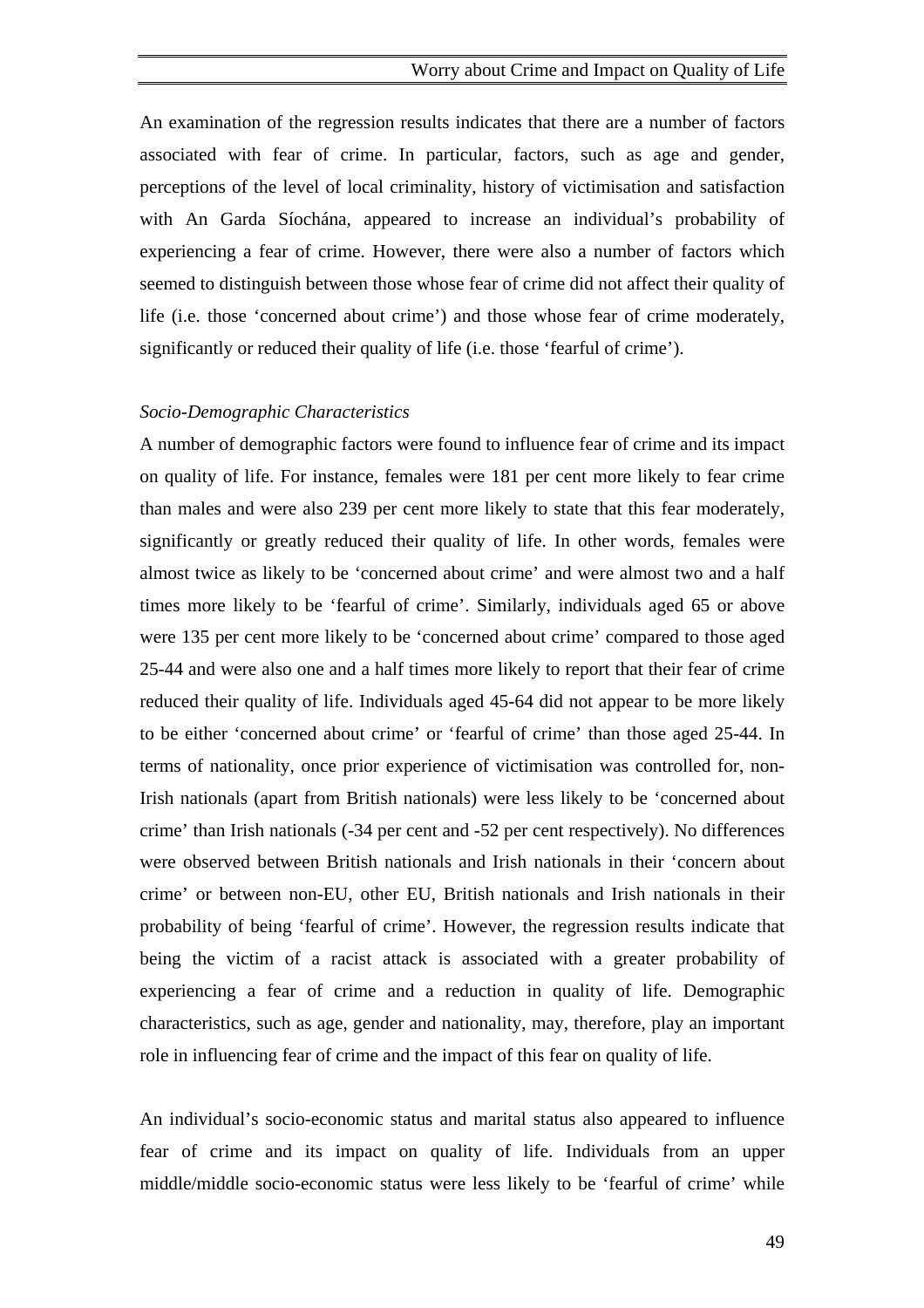'other working' socio-economic status respondents were less likely to be 'concerned about crime' (-26 per cent and -15 per cent respectively). In addition, those whose socio-economic status was unknown seemed to be less likely to be 'concerned about crime' (-22 per cent) and to be 'fearful of crime' (-29 per cent). In terms of marital status, those who were widowed were almost one and a half times (141 per cent) more likely to be 'fearful of crime' while single respondents were less likely to be 'concerned about crime' (-14 per cent). No other statistically significant differences were observed between socio-economic status and marital status on an individual's probability of being either 'concerned about crime' or 'fearful of crime'. Accordingly, widowed individuals, regardless of their socio-economic status, were more likely to report a reduced quality of life while those of an upper middle/middle socio-economic status were less likely to state that their quality of life was affected by their fear of crime.

Similarly, education level and employment status were also associated with fear of crime and a reduction in quality of life. Individuals with no formal/primary or a lower secondary education were more likely to be 'fearful of crime' (144 per cent and 123 per cent respectively). In contrast, those educated to degree level or higher were more likely to state that their quality of life was not affected by their fear of crime (118 per cent). Unemployed/not working respondents were also almost one and a half times more likely to be 'fearful of crime' as were those who were retired (133 per cent and 132 per cent respectively). In comparison, those engaged in further education/training and/or working part-time were more likely to state that their fear of crime did not affect their quality of life (133 per cent and 126 per cent respectively). No other statistically significant differences were observed between education and employment status and an individual's probability of being either 'concerned about crime' or 'fearful of crime'. Hence, unemployed, not working and retired individuals were more likely to experience a reduction in their quality of life while those educated to degree level, engaged in further education/training and working part-time were more likely to fear crime but state that this fear did not affect their quality of life.

Further, the type of area in which the individual resided seemed to affect their fear of crime and quality of life. While controlling for prior experience of victimisation and perceptions of local criminality, residents of Dublin city were 34 per cent less likely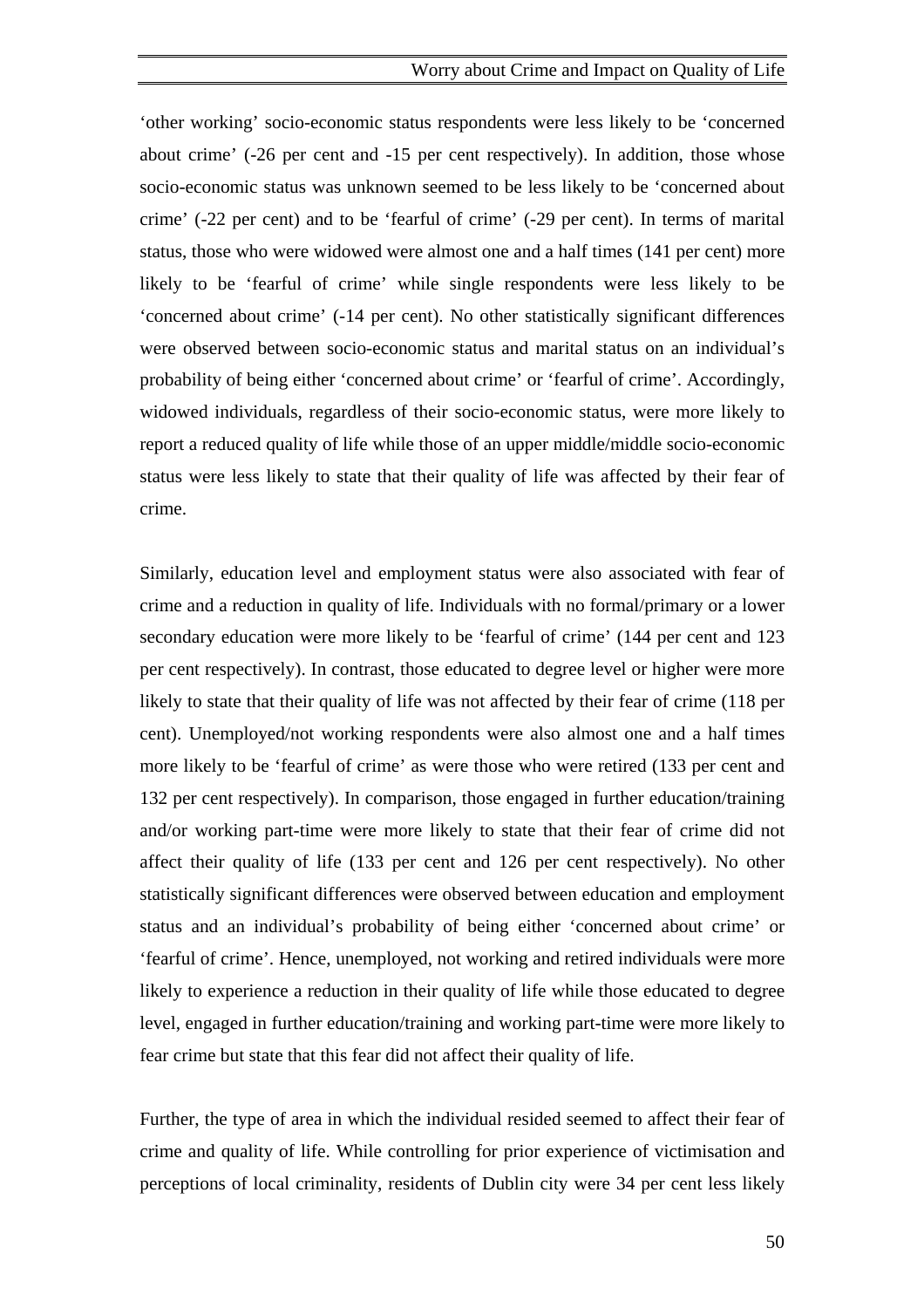to be 'concerned about crime' compared to those living in larger towns (population between 10,000 and 40,000). Similarly, those living in smaller towns (population between 1,000 and 10,000) were 27 per cent less likely to be 'concerned about crime' compared to those living in larger towns. However, living in Dublin or a small town did not appear to affect quality of life of respondents as no statistically significant differences were observed between residents of Dublin city and small towns in their probability of being 'fearful of crime'. In comparison, those living in cities other than Dublin were 129 per cent more likely to report that their fear of crime affected their quality of life. Accordingly, individuals living in Dublin city and smaller towns are less likely to be 'concerned about crime' while those living in cities other than Dublin are more likely to be 'fearful of crime'.

#### *Crime in Local Area*

Official crime rates and perceptions of local criminal activity also appeared to influence fear of crime and its impact on quality of life. The official burglary crime rate by Garda Division per 1,000 population was found to significantly affect both the extent to which individuals feared crime and the impact of this fear on their quality of life. Only the official crime rate for burglary was included in this analysis as an objective measure of local crime rates as the official crime rates were highly correlated (see Chapter Three). Intriguingly, while controlling for a history of victimisation and perceptions of local criminality, as burglary crime rates increased, an individuals' probability of experiencing a fear of crime and a reduced quality of life slightly decreased (-4 per cent and -2 per cent respectively). This may be indicative of a possible normalisation of crime in areas with higher reported crime levels as well as suggesting that the impact of crime levels on fear of crime may be mediated by an individual's perceptions of crime in their local area. Consequently, living in an area with a high crime rate for burglary may lead to a perception that crime is a normal occurrence, and, in this way, reduce an individual's fear of crime.

Interestingly, the results of the regression analysis also point to the importance of perceptions of local criminality in influencing fear of crime and quality of life. Individuals who believed that property crime was a problem in their local area, regardless of official crime statistics, were 124 per cent more likely to be 'concerned about crime' and 139 per cent more likely to be 'fearful of crime'. Similarly,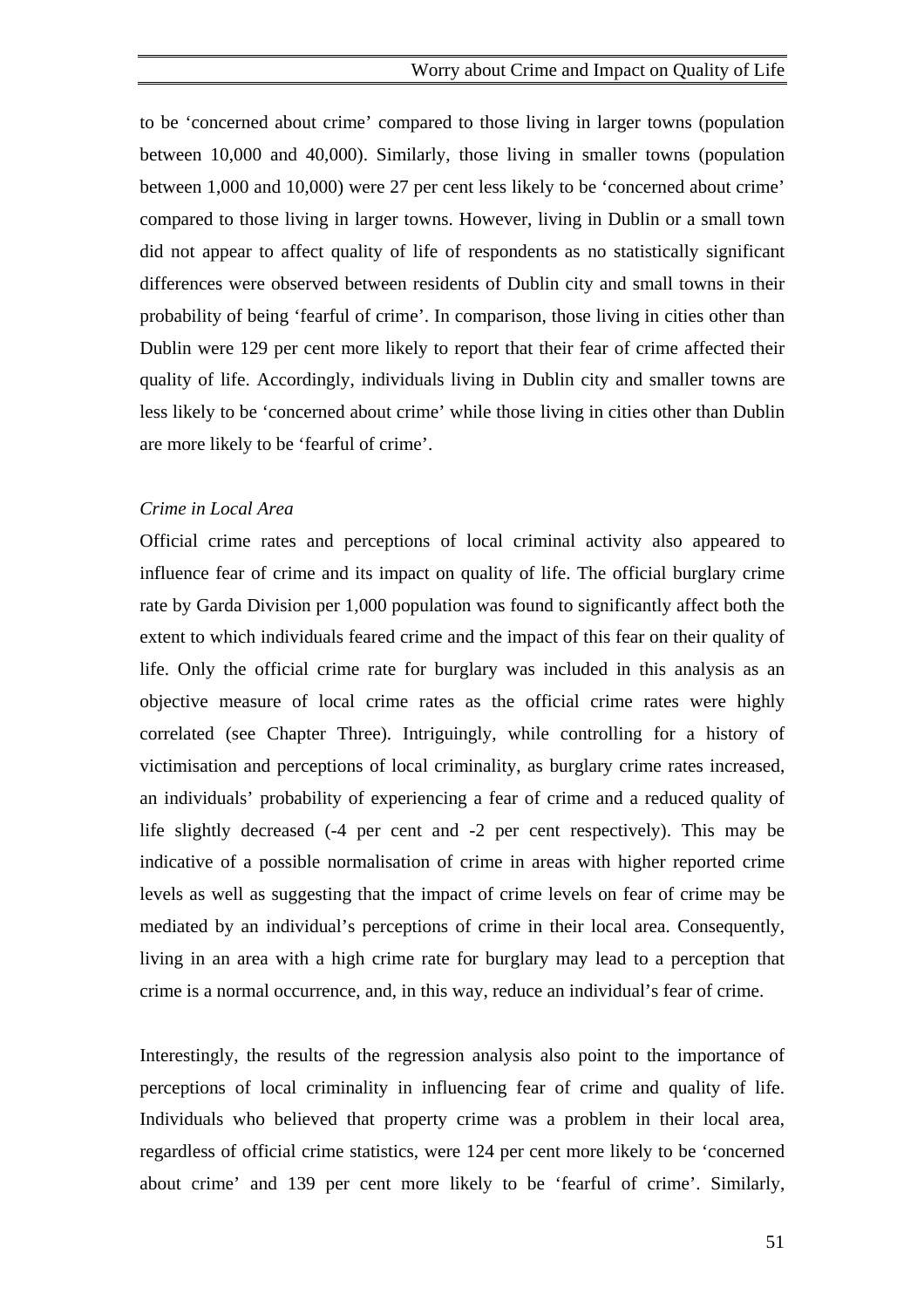respondents who believed that the level of crime in their locality had increased were one and a half times more likely to be 'concerned about crime' and almost three and a half times more likely to be 'fearful of crime'. Consequently, perceptions of an increase in local crime levels, as well as a perception that property crime is a problem in their local area, are more important than objectively measured crime levels in predicting fear of crime.

In addition, differences were observed between those who were 'concerned about crime' and 'fearful of crime' in their perceptions of local youth crime and public nuisance as a problem in their local area. Individuals believing that youth crime and public nuisance were a problem in their locality were more likely to be 'fearful of crime' as they felt their quality of life was moderately, significantly or greatly reduced by their fear of crime (134 per cent and 140 per cent respectively). In contrast, perceptions of youth crime and public nuisance as a problem in one's local area were not found to influence an individual's probability of being 'concerned about crime'.

These findings indicate that perceptions of crime in one's locality, as well as official crime rates, can influence fear of crime and its impact on quality of life. However, it is difficult to determine whether perceptions of crime as a problem in one's local area cause fear of crime or whether individuals who fear crime pay more attention to levels of local criminal activity than those who do not fear crime. As such, the causal relationship between fear of crime and perceptions of crime is unclear as while perceptions may influence fear of crime, fear of crime may also influence perceptions of local criminality. Despite this ambiguity, perceptions of crime were included in this research so as to allow consistency and comparability with international research which also tends to include perception of crime in their fear of crime regression models

### *Experience of Victimisation*

Another factor found to significantly predict the extent to which individuals feared crime and the impact of this fear on their quality of life was their prior experience of victimisation.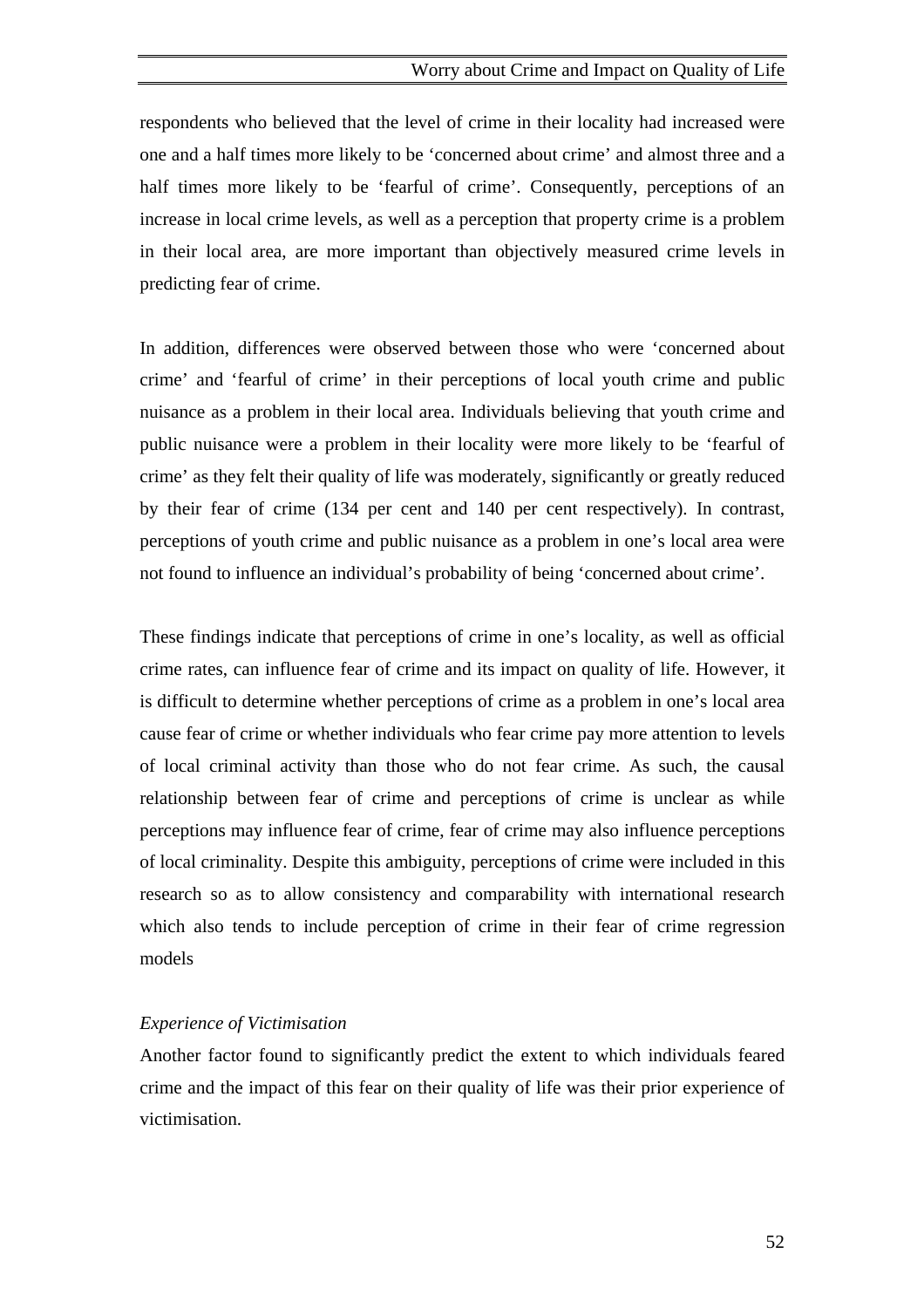Individuals who had been the victim of a crime in the past year were almost one and a half times (147 per cent) more likely to be 'concerned about crime' and were almost two and a half times (241 per cent) more likely to be 'fearful of crime' compared to those who had not been victimised. Similarly, individuals stating that a member of their household had been victimised were also one and a half times (152 per cent) more likely to be 'concerned about crime' and twice as likely (204 per cent) to be 'fearful of crime'. However, individuals who had prior experience of both personal victimisation and household victimisation were especially vulnerable to experiencing a reduction in their quality of life as they were almost three and half times (346 per cent) more likely to report being 'fearful of crime' but not 'concerned about crime. Further, individuals who had been the victim of a racist attack were also more than twice as likely to be 'concerned about crime' (223 per cent) and almost three times (295 per cent) more likely to report a reduction in their quality of life due to their fear of crime.

Prior experience of victimisation is, therefore, associated with individuals experiencing a fear of crime and a reduction in their quality of life.

#### *Satisfaction with An Garda Síochána*

Lastly, respondents' level of satisfaction with An Garda Síochána was also found to significantly predict whether respondents feared crime and the effect of this fear on their quality of life.

Compared to those who were satisfied/very satisfied with the level of visibility of An Garda Síochána, individuals who were dissatisfied/very dissatisfied were almost one and a half times (148 per cent) more likely to be 'concerned about crime' and 172 per cent more likely to state that their fear of crime reduced their quality of life. Similarly, those who were dissatisfied/very dissatisfied with the overall performance of An Garda Síochána were also more likely to be 'concerned about crime' and to report that their fear of crime affected their quality of life compared to those who were satisfied/very satisfied (133 per cent and 188 per cent respectively).

Accordingly, feelings of satisfaction with Garda visibility and performance are associated with a lower probability of experiencing a fear of crime and reduction in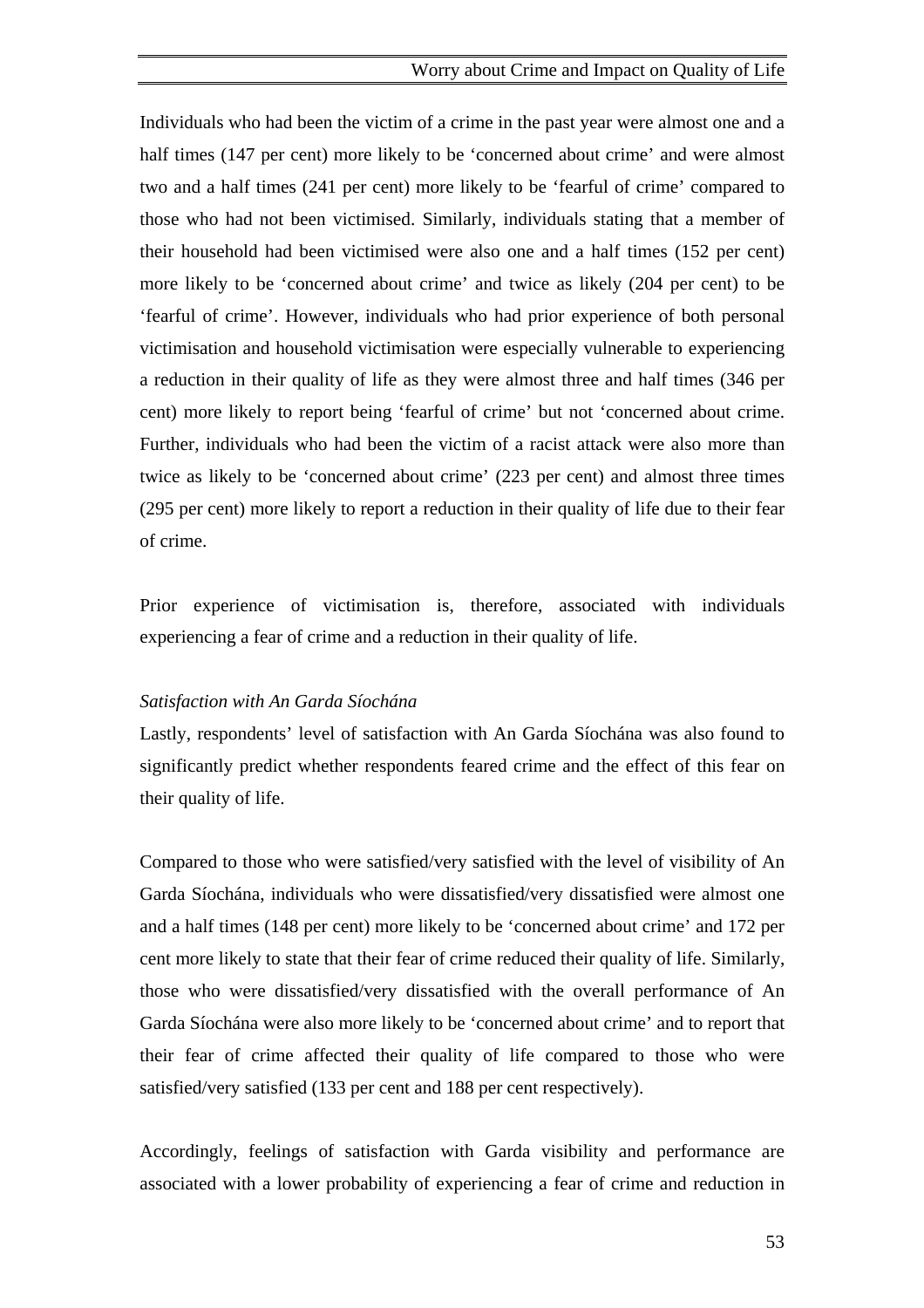#### Worry about Crime and Impact on Quality of Life

quality of life. However, as before, the existence of a causal relationship between satisfaction with An Garda Síochána and fear of crime remains unclear as individuals who are afraid of crime may be more attentive to policing issues, and may demand more from the Gardaí than those who are not afraid of crime. Nevertheless, as with perceptions of crime, satisfaction with policing tends to be included as a predictor variable in international research. Accordingly, satisfaction levels with An Garda Síochána were included in this research so as to allow consistency and comparability with international studies.

Based on these findings, it appears that females, individuals aged 65 or above, victims of crime and racist attacks, those dissatisfied with An Garda Síochána and individuals perceiving property crime to be a problem in their area are more likely to fear crime and experience a reduction in their quality of life. Widowed individuals, those with no formal/primary or lower secondary level education and those who have experienced both personal victimisation and household victimisation also appear to be especially vulnerable to developing a fear of crime which reduces their quality of life, as are those who are unemployed/not working, retired or living in a city other than Dublin. Individuals who perceive youth crime and public nuisance to be a problem in their locality are also more likely to report a reduction in their quality of life than those who do not. In contrast, when experience of victimisation and perceptions of local criminality are controlled for, individuals living in an area with a higher official crime rate for burglary, Dublin city and/or smaller towns are less likely to be 'concerned about crime' while upper middle/middle socio-economic status individuals and those with a degree or higher qualification are less likely to report that their quality of life is affected by their fear of crime.

## **Summary**

Approximately 36.5 per cent of respondents were found to be worried about crime. In particular, they were worried about being burgled, mugged/robbed, having their property vandalised, being physically attacked by a stranger, having their car stolen and/or having items stolen from their car. More females than males were 'very worried' about rape, physical attacks by a stranger, burglary and being mugged/robbed. Older age groups were also found to be more concerned about property crime while younger age groups tended to be more worried about violent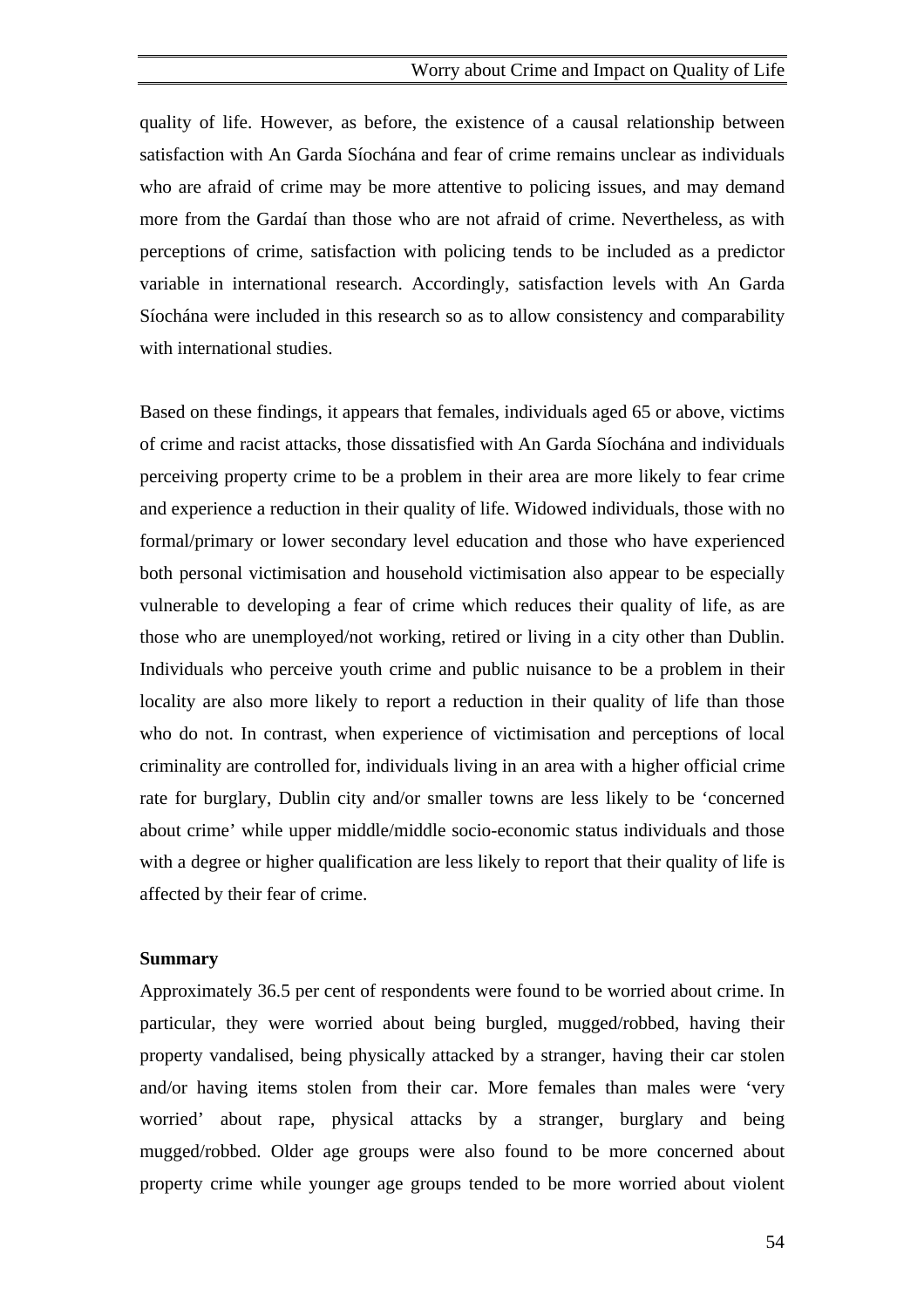crime. However, in comparison to residents of England, Wales, Scotland and Northern Ireland, Irish residents did not appear to be as worried about crime.

Of those who feared crime, 41.1 per cent stated that their fear of crime moderately significantly or greatly reduced their quality of life. Accordingly, 63.5 per cent of all respondents were 'not worried about crime' (i.e. did not fear crime), 21.5 per cent were 'concerned about crime' (i.e. feared crime but this fear did not affect their quality of life) and 15 per cent were 'fearful of crime' (i.e. fear of crime moderately, significantly or greatly reduced quality of life).

Based on the regression analysis, a number of factors were associated with individuals fearing crime and experiencing a reduction in their quality of life. These factors include: gender; age; nationality, socio-economic status; martial status; education level; locality; official burglary crime rate by Garda Division; perceptions of crime in local area; prior experience of victimisation and satisfaction with An Garda Síochána. Females, individuals aged 65 or above, those believing crime in their local area had increased, individuals with a prior history of victimisation and those who were dissatisfied with An Garda Síochána were more likely to fear crime. In contrast, individuals whose socio-economic status was unknown, residents of Dublin city and individuals living in an area with a higher official crime rate for burglary (once victimisation and perceptions of local crime were controlled for) appeared to be less likely to be 'concerned about crime'. Widowed individuals, those with no formal/primary or lower secondary education, residing in a city other than Dublin, who were unemployed/not working or retired and those who had experienced both personal victimisation and household victimisation seemed to be especially vulnerable to developing a fear of crime which reduced their quality of life. In comparison, upper middle/middle socio-economic status individuals were less likely to report that their quality of life was affected by their fear of crime.

The extent to which fear of crime and its impact on quality on life is related to wider perceptions of crime, the Irish Criminal Justice System and involvement in Neighbourhood Watch and Community Alert Schemes is explored in the next chapter.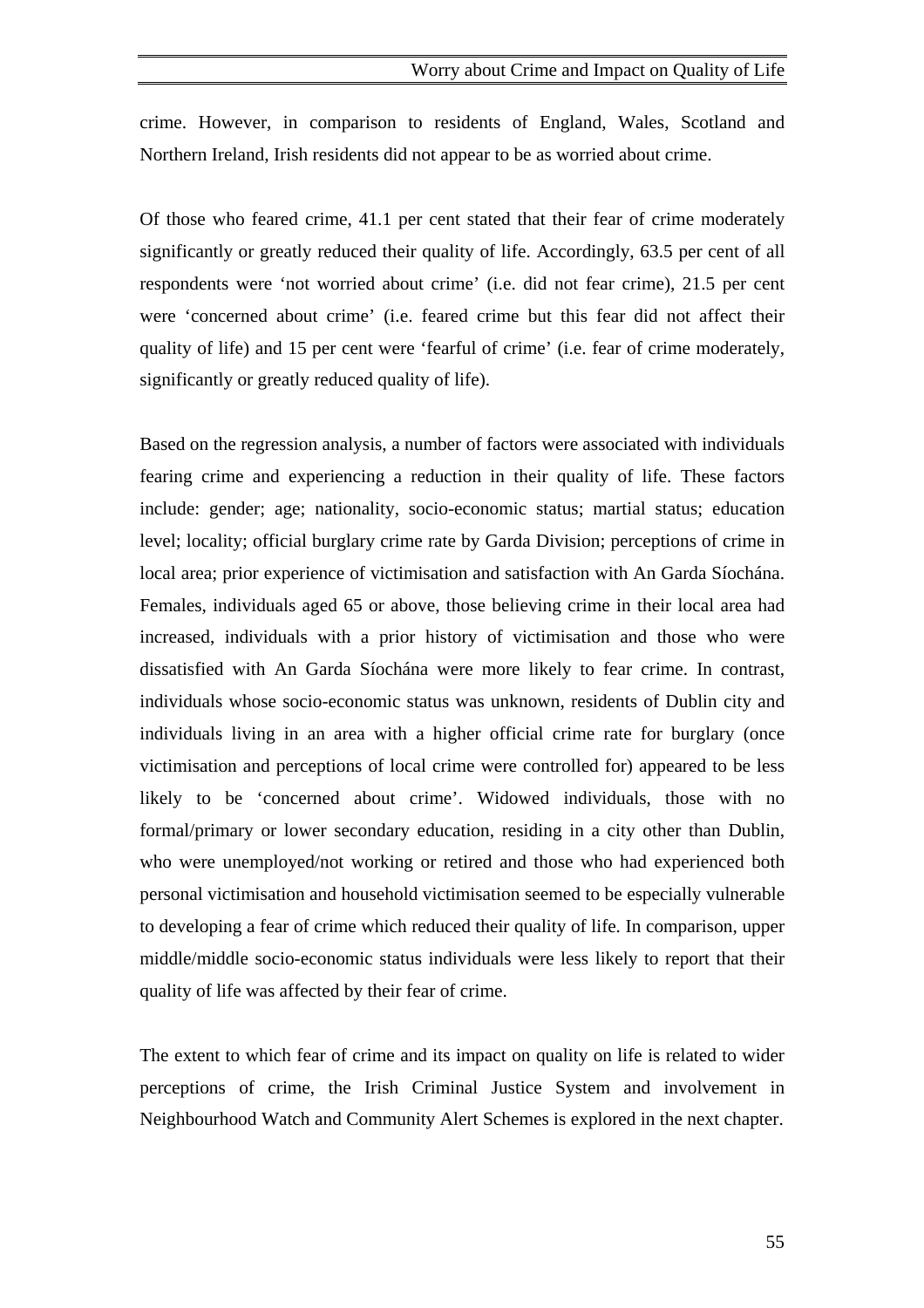# **Chapter Five**

Perceptions of Crime and the Irish Criminal Justice System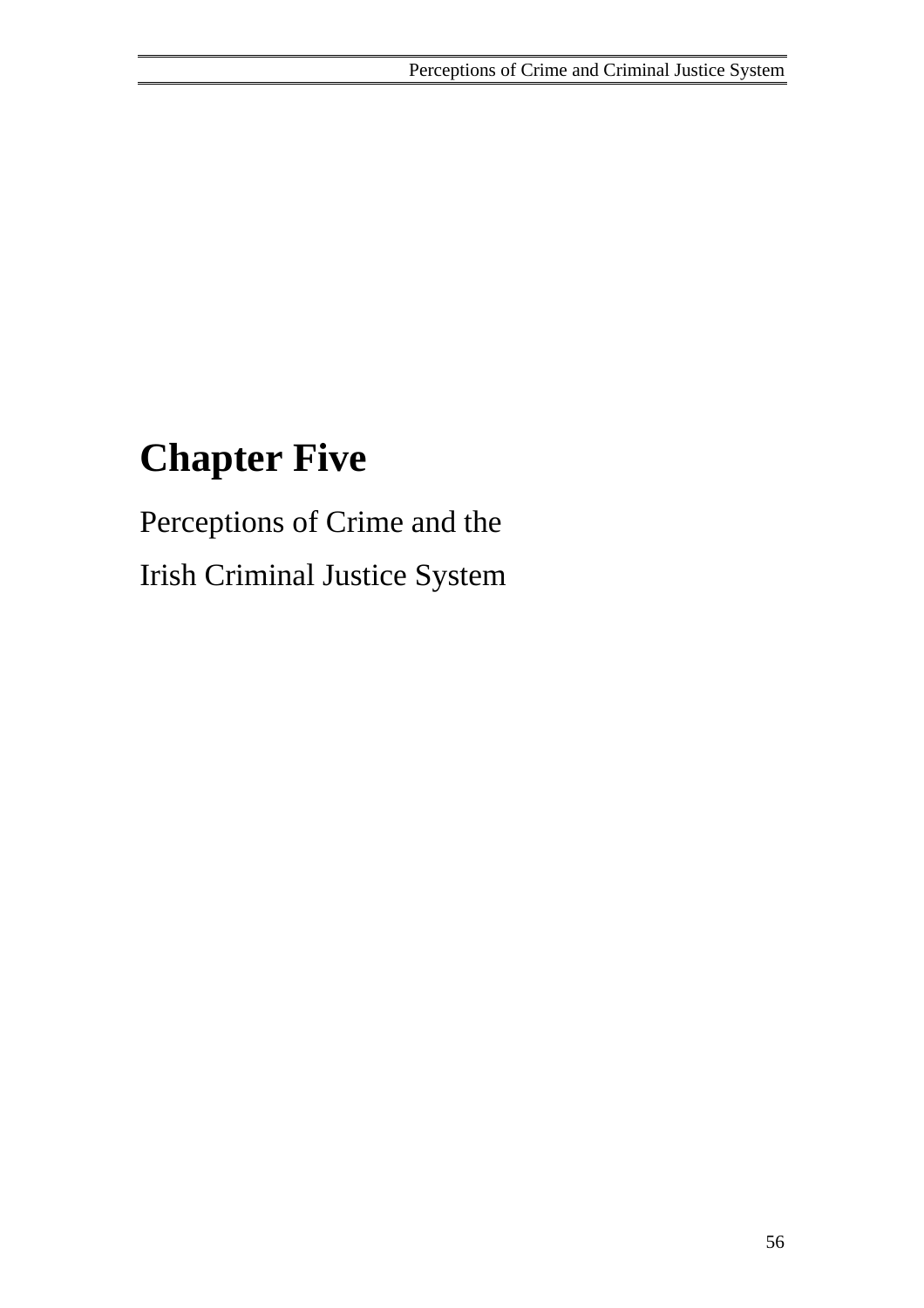<span id="page-71-0"></span>In this chapter, the focus changes from examining the factors influencing an individual's fear of crime to examining perceptions of the Criminal Justice System. Respondents' perceptions of crime and the Irish Criminal Justice System are explored to determine whether these perceptions vary depending on whether the respondent is 'not worried about crime', 'concerned about crime' or 'fearful of crime'. Respondents' beliefs about crime, the causes of crime and public safety are investigated first, before moving on to explore their perceptions about the operation and effectiveness of the Criminal Justice System more generally. Finally, respondents' perceptions of and participation in Neighbourhood Watch and Community Alert schemes are also examined. These perceptions are investigated to determine whether there is a relationship between fear of crime and beliefs about the seriousness of crime and the effectiveness of the Criminal Justice System.

#### **Beliefs about Crime and Public Safety**

 $\overline{a}$ 

In the following sections, charts, graphs and correlation coefficients are used to explore the relationship between fear of crime and respondents' beliefs about crime and public safety. A correlation coefficient is a statistical technique used to examine the strength of the relationship between two continuous or ordered variables<sup>[18](#page-71-0)</sup>. Accordingly to this analysis, there is an association between fear of crime and views on public safety.

For example, as can be seen in Figure 11, there is a significant relationship between respondents' fear of crime and their perceptions of crime as a serious social problem in Ireland ( $r = -193$  $r = -193$  $r = -193$ ;  $p < .001^{19}$ ). Respondents who expressed a fear of crime (i.e. those 'concerned about crime' and 'fearful about crime') were more likely to perceive crime in Ireland to be a very serious social problem (55.6 per cent and 67 per cent respectively). In particular, individuals whose quality of life was affected by their fear of crime (i.e. the 'fearful of crime' group) were especially likely to describe crime in

<sup>&</sup>lt;sup>18</sup> A Spearman's correlation coefficient was used as the variables of interest were ordinal or ranked in nature (e.g. 'not worried about crime', 'concerned about crime' and 'fearful of crime').

 $19$  This notation is used to refer to the size, direction and statistical significance of the relationship between two variables. The r value represents the size and direction of the relationship while the p values is the probability that this relationship is due to chance. A p value of less than .05 represents a statistically significant result as this means that there is a less than 5 per cent probability that this result is due to chance.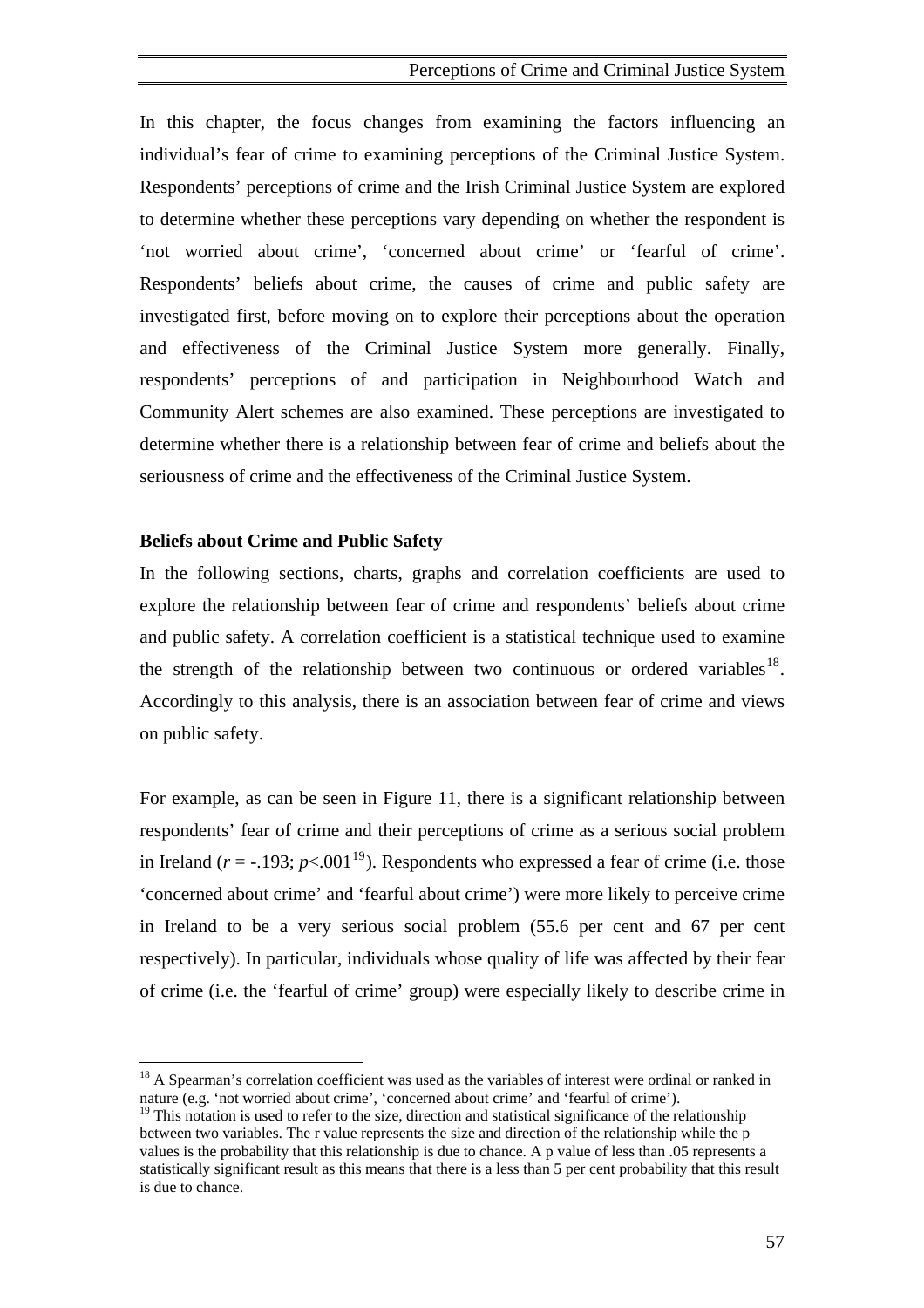Ireland as a very serious social problem compared to the 'not worried about crime' group (67 per cent compared to 42.4 per cent - see Figure 11).



Figure 11: Percentage Perceiving Crime to be a Serious Problem in Ireland by level of Fear of Crime

Figure 12 shows that fear of crime was also related to feelings of public safety, such that individuals expressing a fear of crime tended to feel less safe walking around their neighbourhood after dark ( $r = .418$ ;  $p < .001$ ). More respondents in the 'fearful of crime' group tended to feel very unsafe alone in their neighbourhood after dark compared to the 'not worried about crime' groups (16.8 per cent compared to 2.2 per cent - see Figure 12).



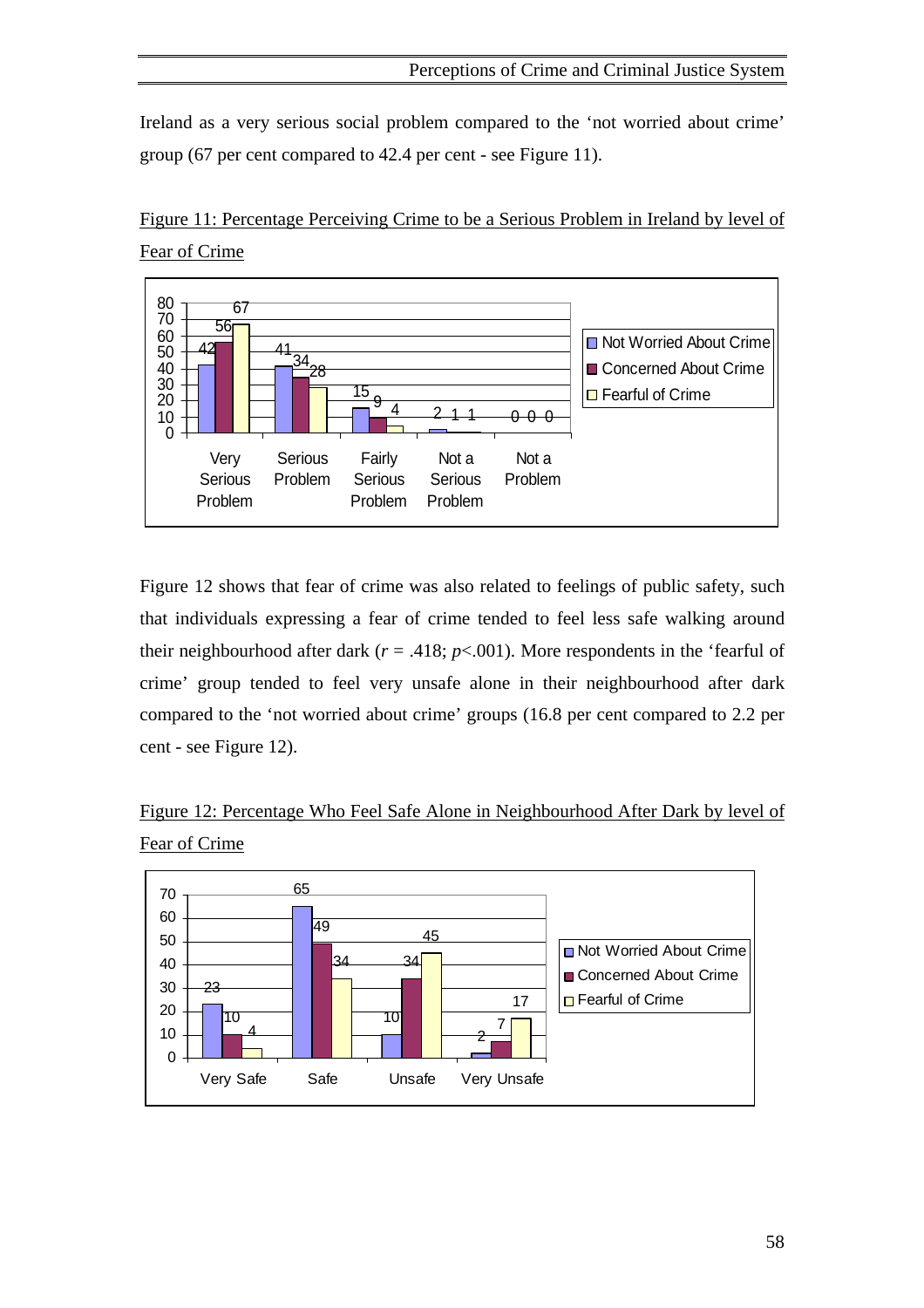Individuals who were 'fearful of crime' were also more likely to state that they felt less safe out walking in their area now then they did 12 months ago compared to those who were 'not worried about crime'  $(r = -.307; p < .001$  – see Figure 13).





Likewise, individuals who were 'fearful of crime' were also more likely to report that they felt less safe out walking in their area now then they did 6 years ago  $(r = -0.224)$ ; *p*<.001 – see Figure 14).

Figure 14: Percentage Feeling More or Less Safe Out Walking in their Area Now Compared to 6 Years Ago

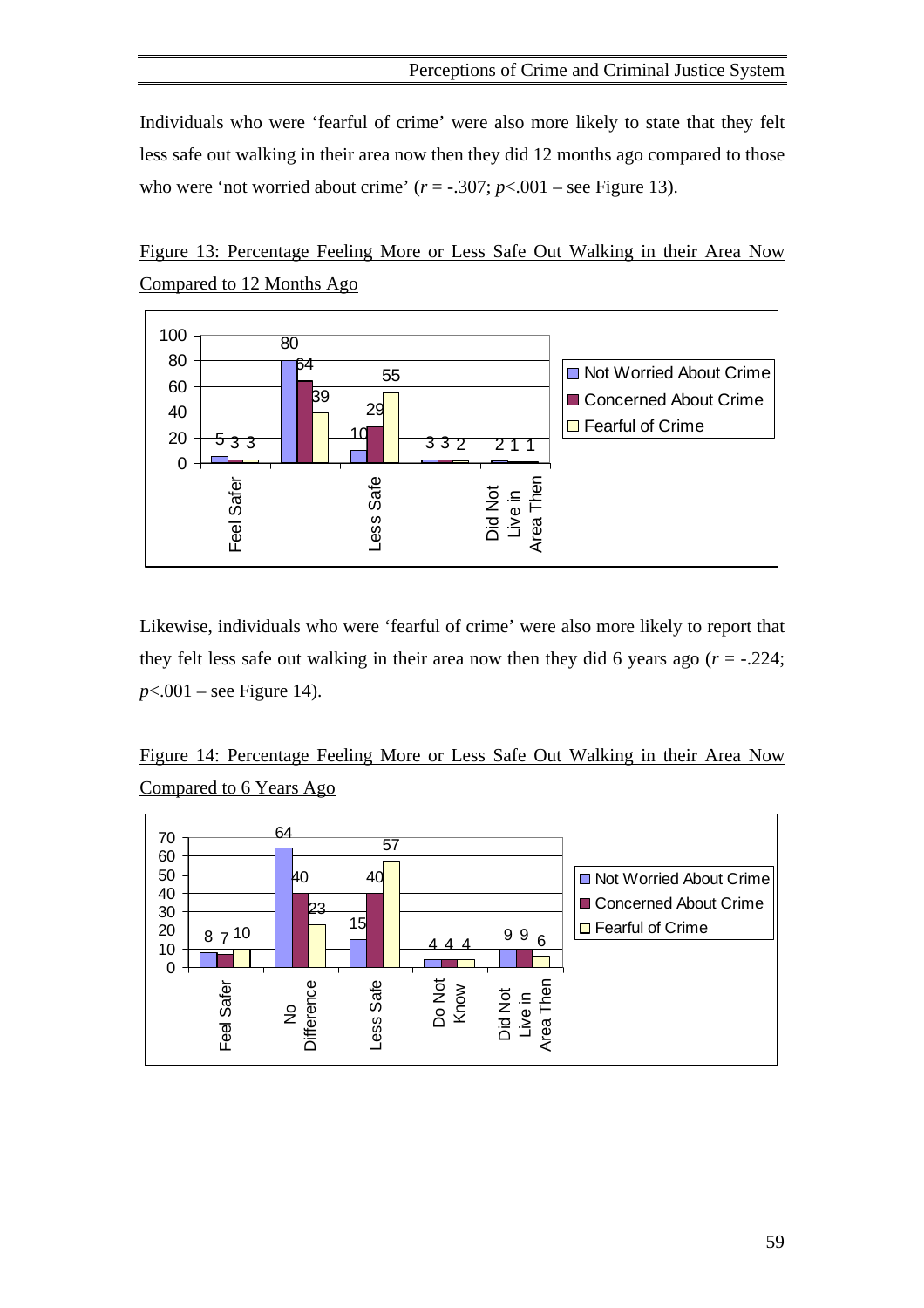In addition, feelings of personal safety were found to be related to feelings of fear (*r* = .367; *p*<.001) with those in the 'fearful of crime' group tending to feel less safe alone in their home after dark (see Figure 15).



Figure 15: Percentage Who Feel Safe at Home Alone at Night by level of Fear of Crime

Furthermore, respondents who were 'concerned about crime' or 'fearful of crime' were also more likely to worry about family and friends becoming a victim of crime  $(r = -.579; p < .001)$ . These individuals were approximately four times more likely to report being worried about family and friends becoming a victim of crime than those who did not fear crime (79.7 per cent and 82.8 per cent respectively compared to 20.4 per cent - see Figure 16)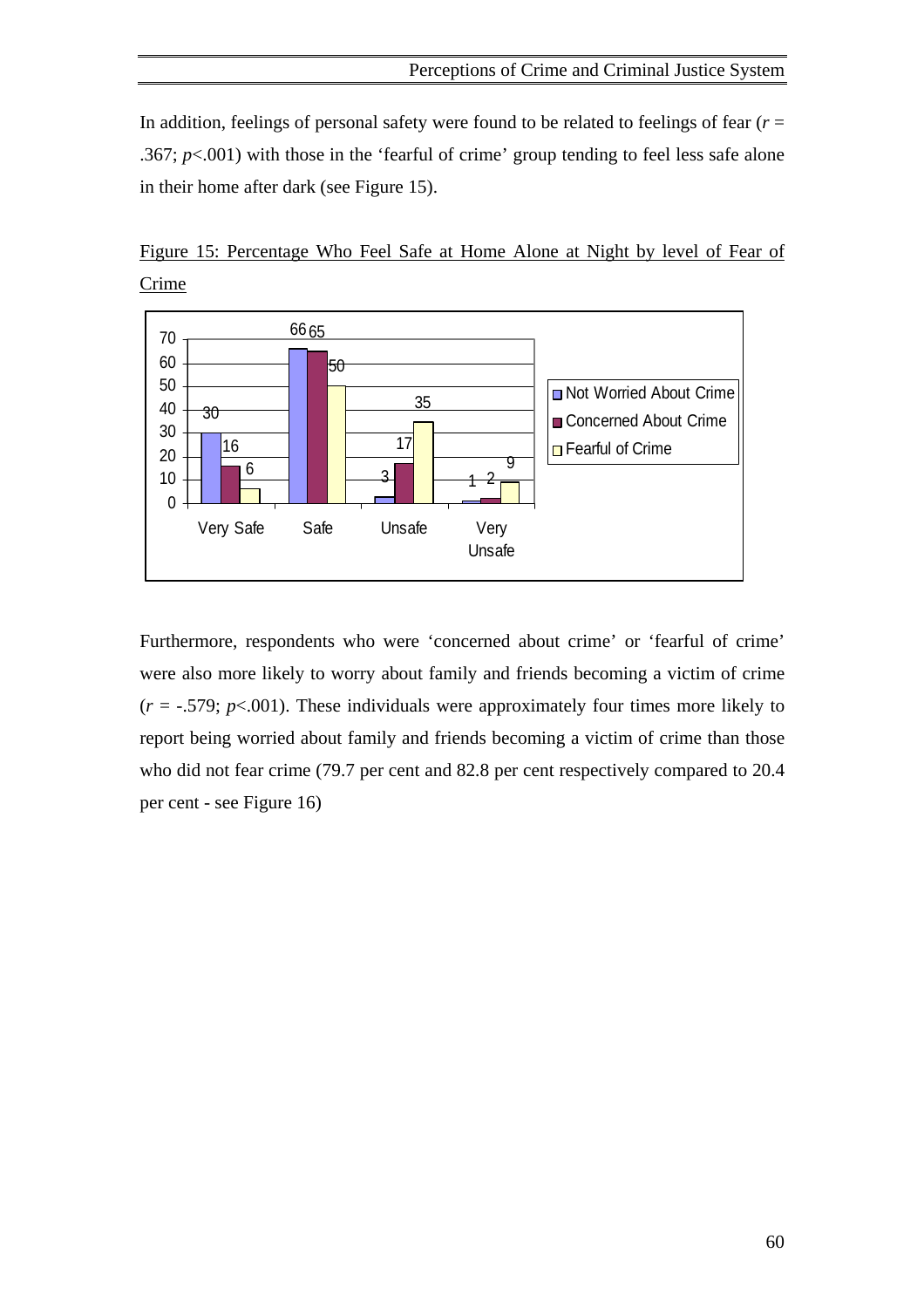Figure 16: Percentage Worried About Family/Friends Becoming a Victim of Crime by level of Fear of Crime



# **Perceptions of the Irish Criminal Justice System**

Respondents' perceptions of the Irish Criminal Justice System were also examined to determine whether these perceptions are associated with an individual's fear of crime and its impact on his/her quality of life.

A relationship between fear of crime and respondents' perceptions of the appropriateness of the Criminal Justice System in dealing with offenders was observed but the association was not a strong one  $(r = -.095; p < .001)$ . While the majority of respondents felt that the Criminal Justice System was too lenient on offenders, individuals who feared crime were slightly more likely to state that offenders were treated leniently and less likely to state that offenders were dealt with properly or too harshly by the Criminal Justice System (see Figure 17).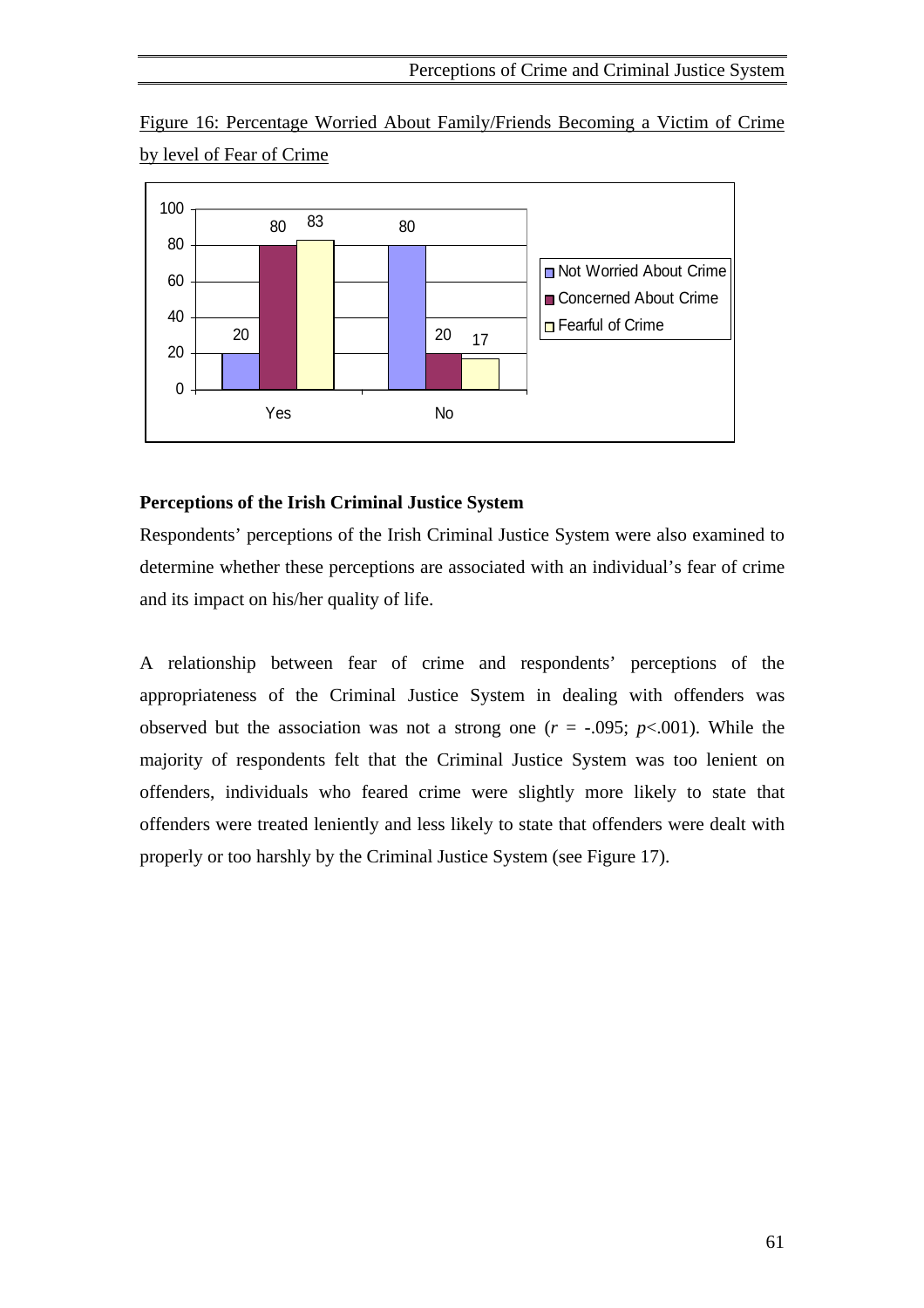Figure 17: Percentage Believing that the Criminal Justice System Deals Appropriately with Offenders by level of Fear of Crime



Perceptions regarding the treatment of victims in court was also found to be related to fear of crime and its impact on quality of life  $(r = -.095; p < .001)$ . In comparison to those who were 'not worried about crime', a higher proportion of those 'fearful of crime' agreed with the statement that victims of crime 'get a raw deal from the courts' (46.1 per cent compared to 60 per cent - see Figure 18).



Figure 18: Percentage Perceiving Victims to 'Get a Raw Deal From the Courts'

Similarly, there is evidence that fear of crime is associated with a perception of the Criminal Justice System as unfair  $(r = -0.083; p < .001)$ . A higher proportion of those in 'fearful of crime' group agreed that 'the better off you are, the better you are treated by the Criminal Justice System' compared to those who were 'not worried about crime' (59.6 per cent compared to 46.4 per cent - see Figure 19).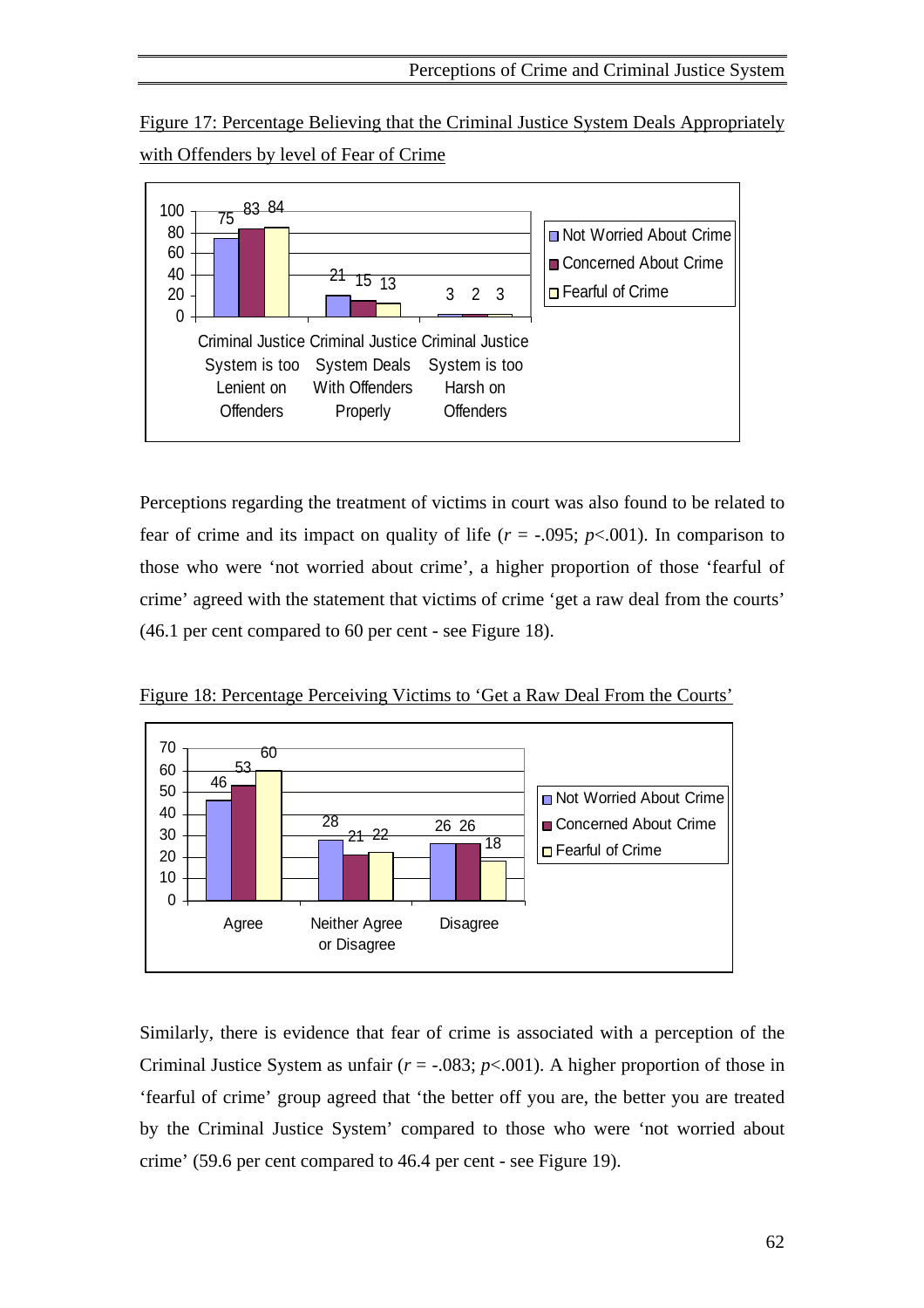

Figure 19: Percentage Perceiving that 'the Better Off You Are, the Better You Are Treated by the Criminal Justice System'

# *Policing Priorities*

Respondents' beliefs regarding what policing priorities should be a very high priority for An Garda Síochána were also investigated to determine whether there were any differences between the groups. While the majority of respondents had similar beliefs regarding what the policing priorities should be, some differences between the groups were observed. In particular, those who were 'fearful of crime' differed from those who were 'not worried about crime' and 'concerned about crime'. More respondents who were 'fearful of crime' tended to believe that patrolling, giving advice on safety, security and crime prevention measures, as well as dealing with vandalism and public annoyances should be a 'very high' priority for An Garda Síochána (see Figure 20).



Figure 20: Policing Priorities Rated 'Very High' by level of Fear of Crime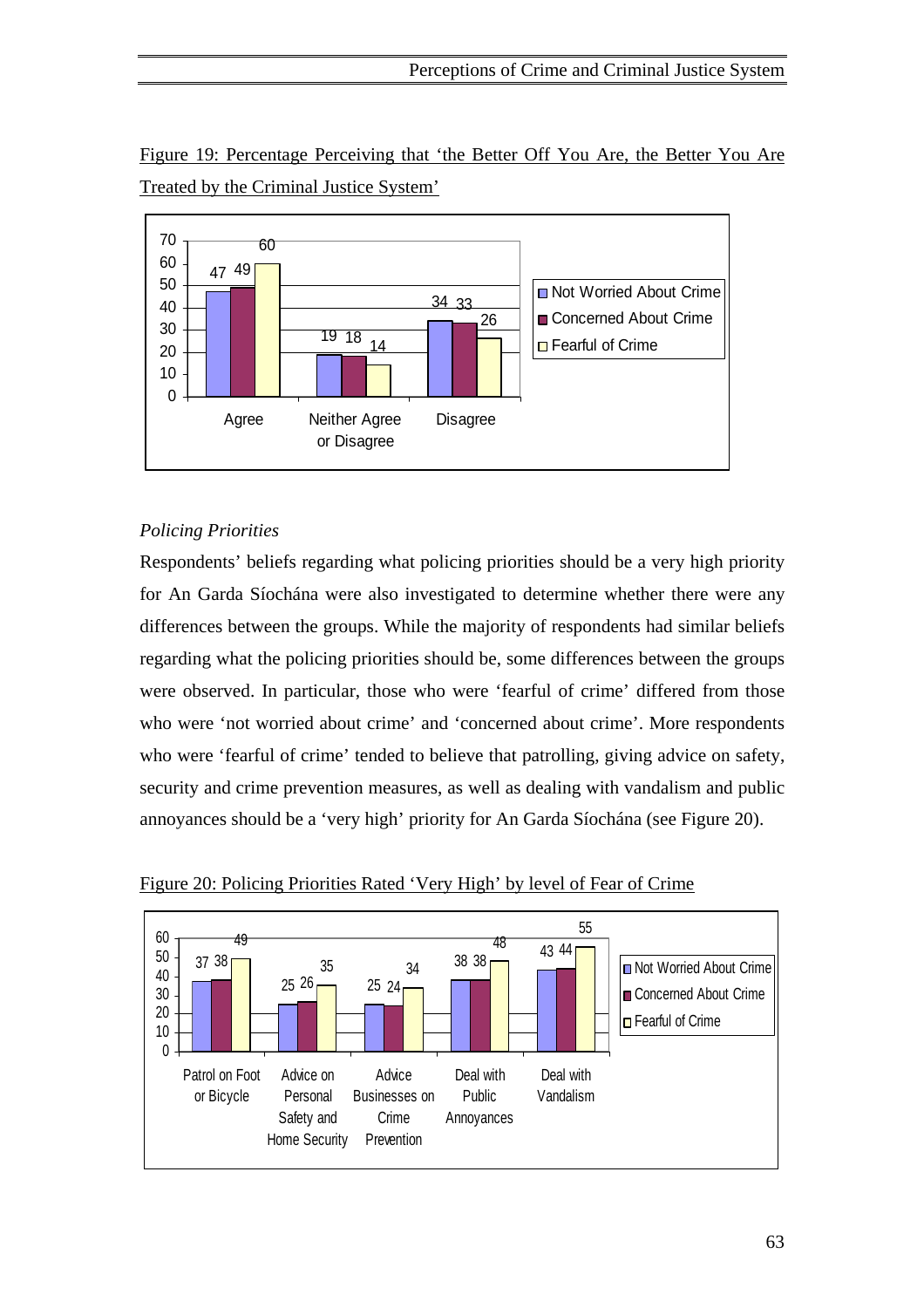Furthermore, a relationship between fear of crime and the perceived sensitivity of An Garda Síochána in dealing with the needs of vulnerable people was also observed (*r* = -.105; *p*<.001). Fewer respondents who were 'fearful of crime' tended to agree that An Garda Síochána was sensitive to the needs of vulnerable people (see Figure 21).

Figure 21: Percentage Perceiving An Garda Síochána to be 'Sensitive to the Needs of Vulnerable People'



# *Views of Drug-Related Crime*

In addition, perceptions regarding the appropriateness and effectiveness of criminal justice sanctions were also investigated and a relationship was observed between fear of crime and perceptions regarding the penalties for possession of 'soft' and 'hard' drugs  $(r = -.057; p < .001)$ . A higher proportion of individuals who were 'fearful of crime' tended to agree that the penalties for 'soft' and 'hard' drug possession should be the same (see Figure 22).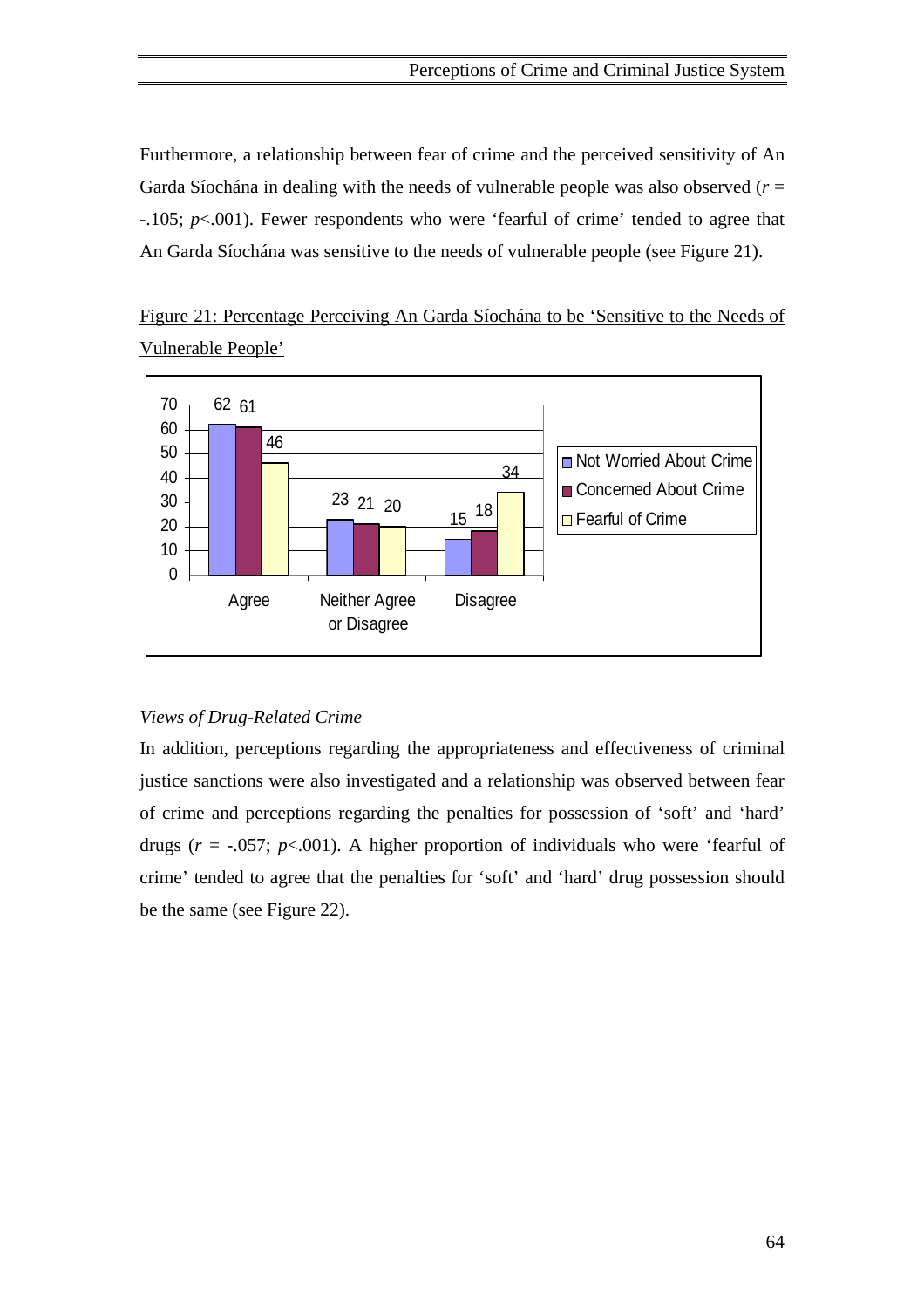Figure 22: Percentage Believing that Penalties for 'Hard' and 'Soft' Drug Possession Should be the Same.



A significant relationship was also observed between fear of crime and respondents' beliefs regarding how drug abuse and juvenile crime should be dealt with. For example, a significant relationship was found between fear of crime and how drug abuse should predominately be combated ( $r = -0.076$ ;  $p < .001$ ), with a higher proportion of the 'fearful of crime' group endorsing the use of punishment compared to the other groups (see Figure 23).

Figure 23: Percentage Endorsing the Use of Punishment and/or Rehabilitation for Drug Abuse



Likewise, a significant relationship between fear of crime and beliefs regarding how juvenile crime should be dealt with was also found  $(r = -.071; p < .001)$ . Interestingly, those who were 'concerned about crime' (i.e. feared crime but this fear did not affect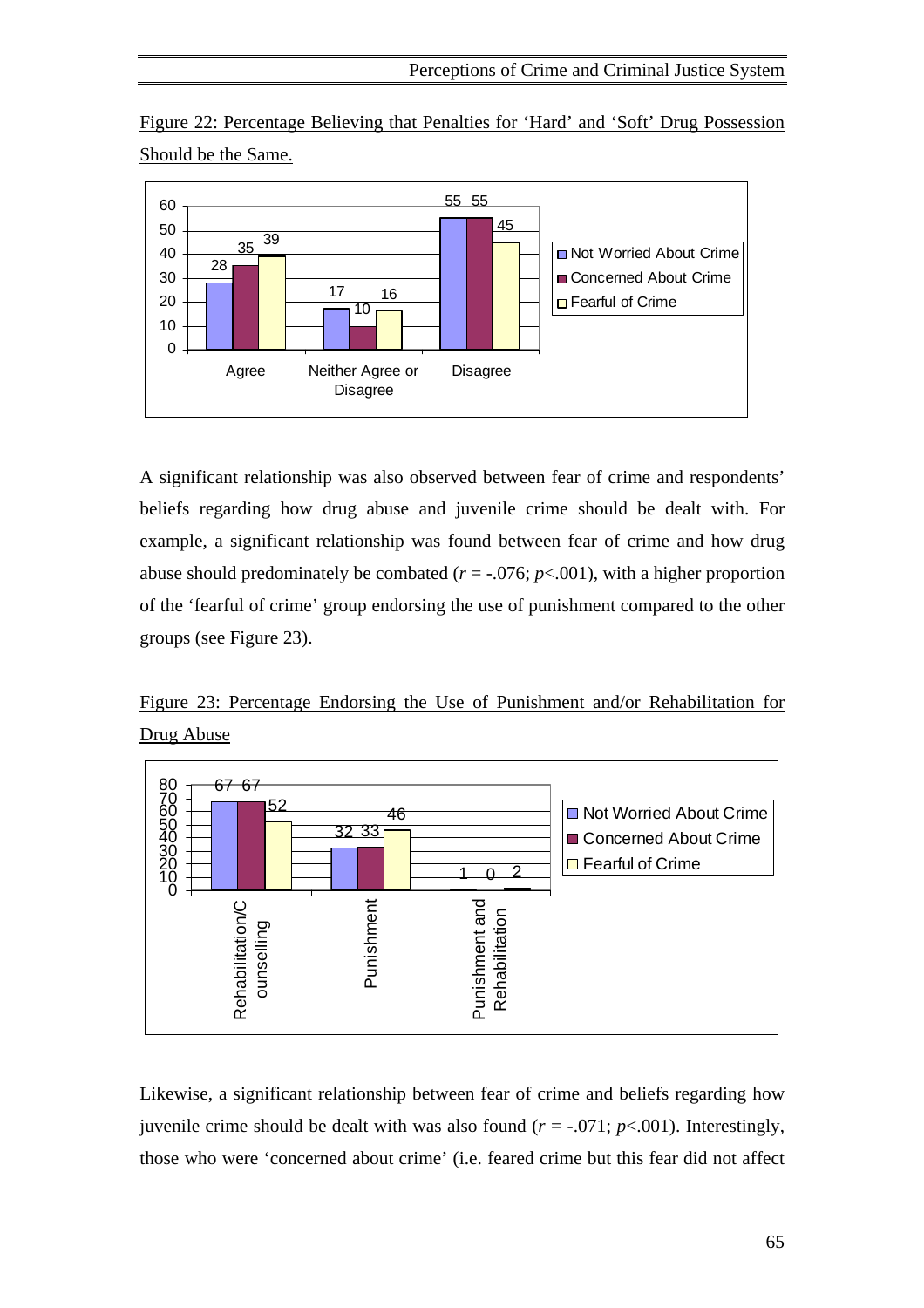their quality of life) were more likely to endorse the use of rehabilitation/counselling in dealing with juvenile crime than those who were 'not worried about crime' and 'fearful of crime' (59.2 per cent compared to 40.1 per cent and 45.9 per cent respectively - see Figure 24).





# **Perceptions of Neighbourhood Watch and Community Alert Schemes**

Lastly, respondents' perceptions about and participation in Neighbourhood Watch and Community Alert schemes were examined to investigate whether fear of crime was associated with participation in these schemes. Perhaps surprisingly, fear of crime was not associated with the respondents' involvement in such activities. (see Figure 25).

Figure 25: Percentage Participating in Neighbourhood Watch and Community Alert Schemes by level of Fear of Crime

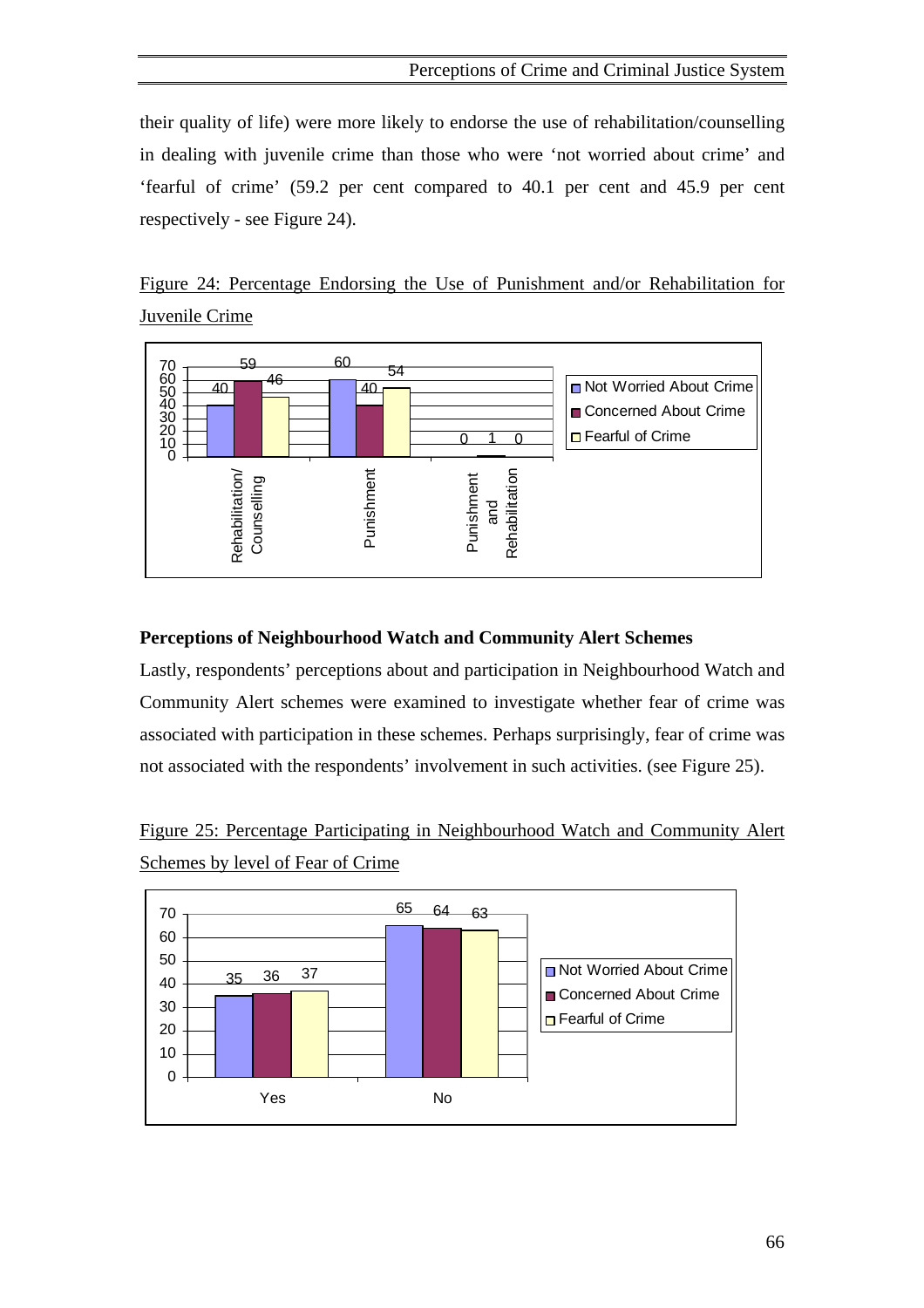There are a number of potential explanations for this lack of association between fear of crime and involvement in these activities. For example, those fearful of crime may be drawn to participate in such schemes, or participation may depend on the availability of Neighbourhood Watch and/or Community Alert Schemes, an individual's knowledge of, motivation to engage with and feelings of being able to contribute to these schemes as well as their fear of crime levels. Alternatively, participation in these schemes may reduce fear of crime so that individuals participating in these schemes no longer fear becoming a victim of crime. However, without additional research it is difficult to identify the explanation for this lack of association.

While fear of crime was not related to participation in Neighbourhood Watch and/or Community Alert Schemes, a relationship was observed between fear of crime levels and their perceived effectiveness. As Figure 24 shows,  $(r = .042; p < .001)$  a slightly higher proportion of those who fear crime (i.e. those 'concerned about crime' and 'fearful of crime') tend to believe that participation in these schemes 'make no difference' in preventing crime (see Figure 26).

Figure 26: Percentage Perceiving Neighbourhood Watch and Community Alert Schemes to be Successful by level of Fear of Crime



While those who fear crime seem to be slightly less optimistic about the ability of Neighbourhood Watch and Community Alert schemes to prevent crime, the causal direction of this relationship remains unclear. The absence of an association between level of fear and membership in such groups could reflect the operation of two opposing tendencies: those fearful of, or concerned about, crime may be drawn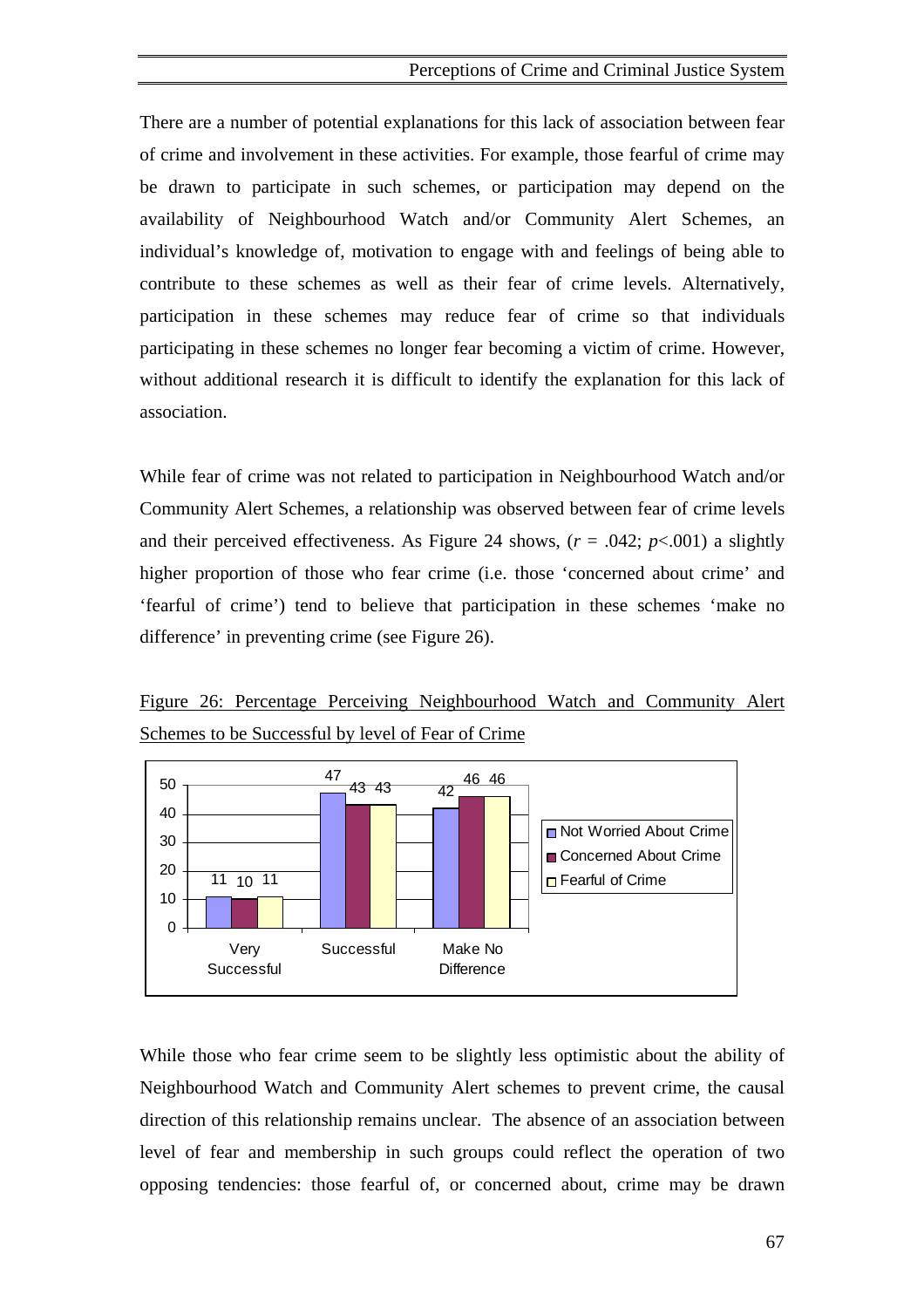#### Perceptions of Crime and Criminal Justice System

towards becoming involved in such groups because of their fears and concerns. These individuals may then expect more and/or demand more from such schemes due to their fears. On the other hand, involvement in such groups may lead individuals to no longer fear crime, prompting them to perceive these schemes to be 'successful' at reducing fear of crime levels. Alternatively, an individual's belief that these schemes 'make no difference' may lead them to develop a fear of crime. Future research is needed to explore the relationship between fear of crime levels, participation in Neighbourhood Watch/Community Alert Schemes and the perceived effectiveness of these schemes.

#### **Summary**

Fear of crime was related to an individual's beliefs about crime, public safety, the Irish Criminal Justice System and Neighbourhood Watch and Community Alert schemes.

Individuals who were 'concerned about crime' and 'fearful of crime' were more likely to perceive crime in Ireland to be a very serious problem. Similarly, these individuals were more likely to worry about friends and family becoming a victim of crime as well as to feel unsafe walking around their neighbourhood alone at night and in their home alone after dark. In particular, feeling unsafe and a perception that crime in Ireland was a very serious social problem appeared to be more prevalent amongst those whose fear of crime affected their quality of life (i.e. the 'fearful of crime' group).

In addition, individuals who were 'concerned about crime' and 'fearful of crime' were more likely to state that offenders were treated leniently and less likely to state that offenders were dealt with properly or too harshly by the Criminal Justice System. Individuals who were 'fearful of crime' were also more likely to agree with the statements that victims of crime 'get a raw deal from the courts' and that 'the better off you are, the better you are treated by the Criminal Justice System'. However, they were less likely to agree with the statement that An Garda Síochána was sensitive to the needs of vulnerable people. A higher proportion of those in the 'fearful of crime' group compared to those in the other groups also tended to endorse the use of punishment for combating drug abuse. In contrast, a higher proportion of those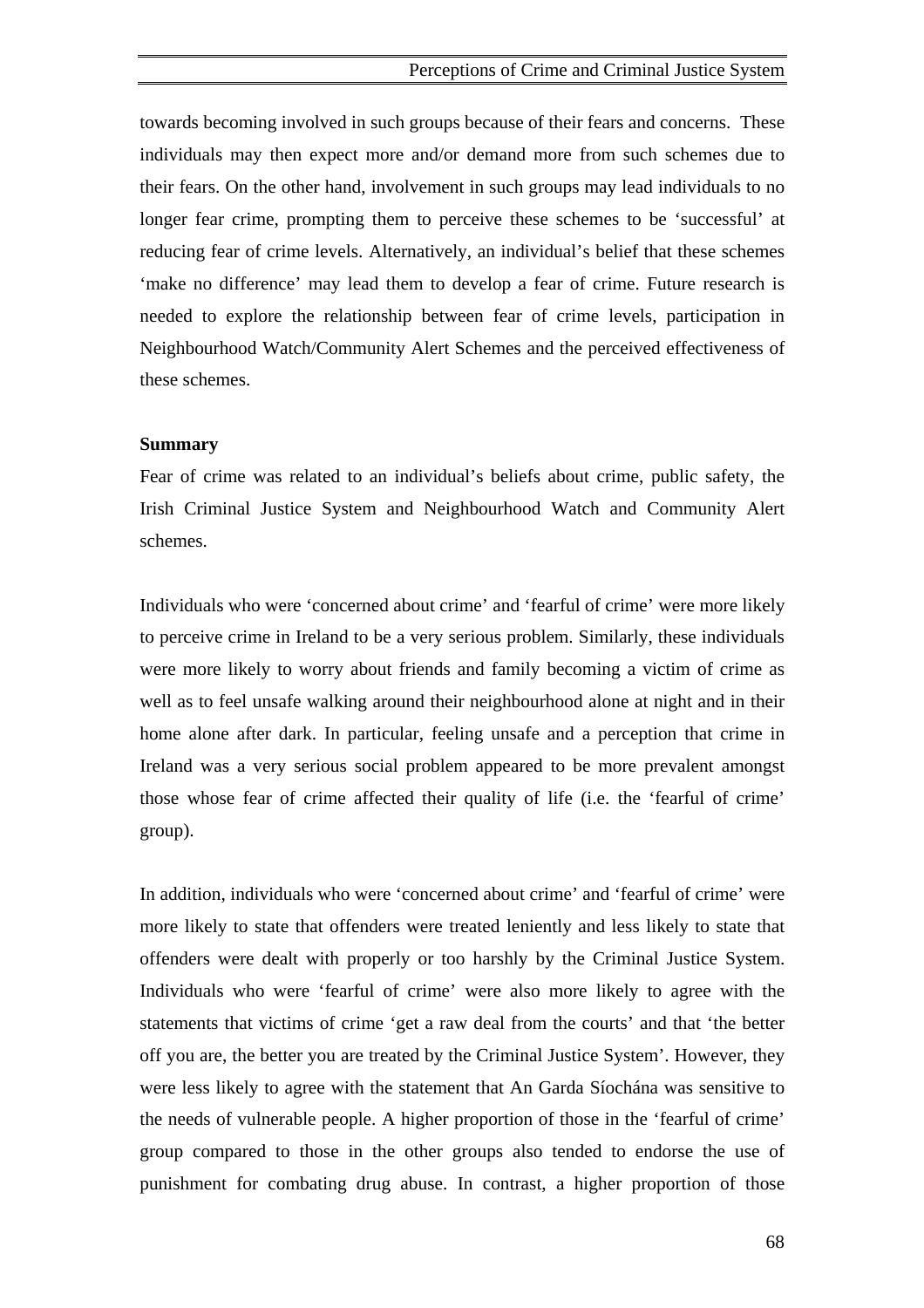'concerned about crime' were more likely to endorse the use of rehabilitation/counselling in dealing with juvenile crime than those 'not worried about crime' and those 'fearful of crime'.

With regard to policing priorities, more respondents who were 'fearful of crime' tended to believe that patrolling, giving crime, safety, security and crime prevention advice as well as dealing with vandalism and public annoyances should be a 'very high' priority for An Garda Síochána. Further, no differences were found between the three groups in their participation in Neighbourhood Watch and Community Alert schemes. However, a slightly higher proportion of individuals who were 'concerned about crime' and/or 'fearful of crime' were more likely to state that these schemes made 'no difference' in preventing crime.

It seems, therefore, that while fear of crime and an individual's perceptions of crime, public safety, the Criminal Justice System and Neighbourhood Watch and Community Alert schemes are linked, the causal relationship between these perceptions and fear of crime remains unclear. For instance, whether fear of crime causes these perceptions or these perceptions lead an individual to be more likely to develop a fear of crime remains to be investigated. Nevertheless, these findings suggest that, by addressing these perceptions, it may be possible to reduce an individual's fear of crime.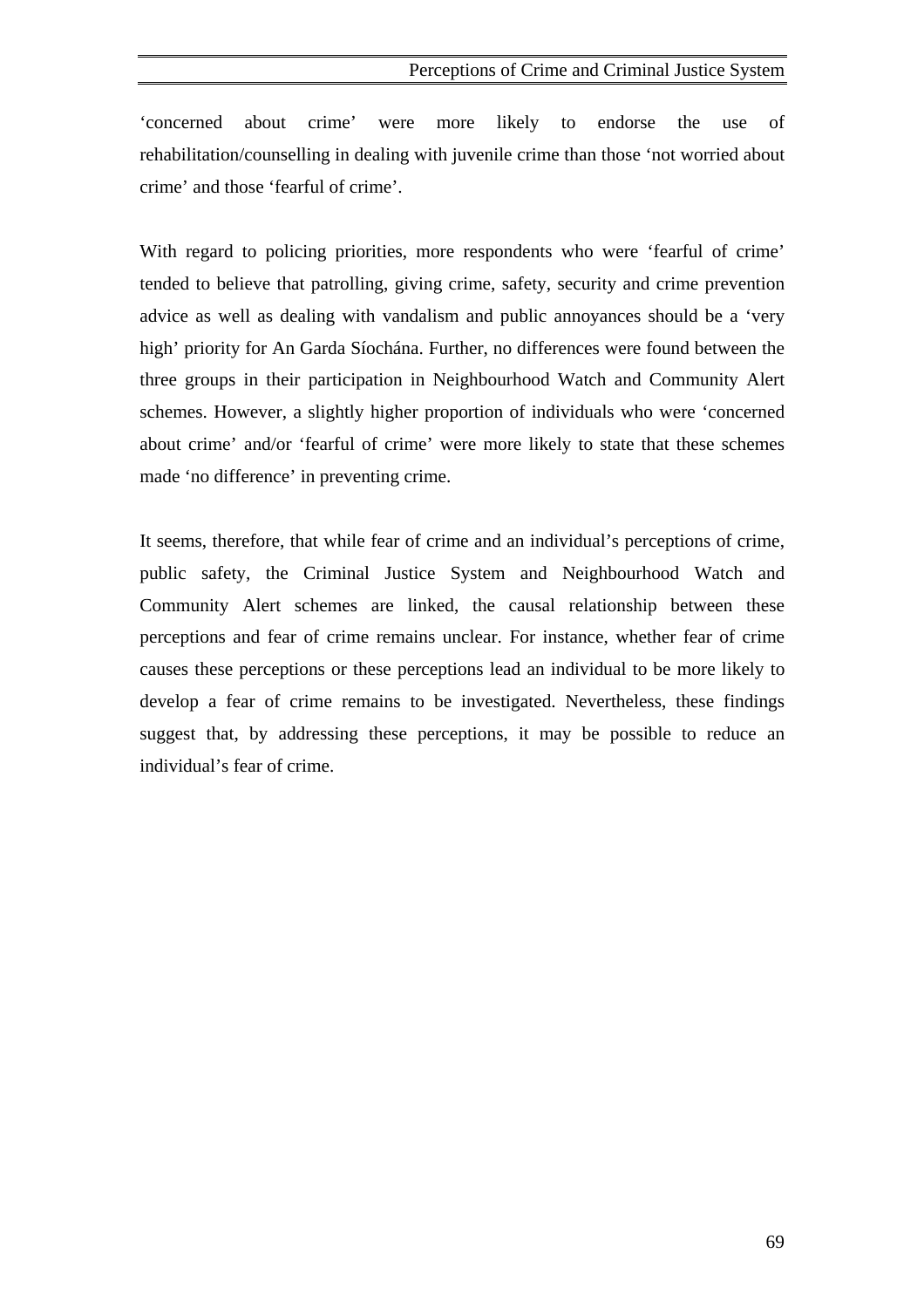# **Chapter Six**

Conclusion and Recommendations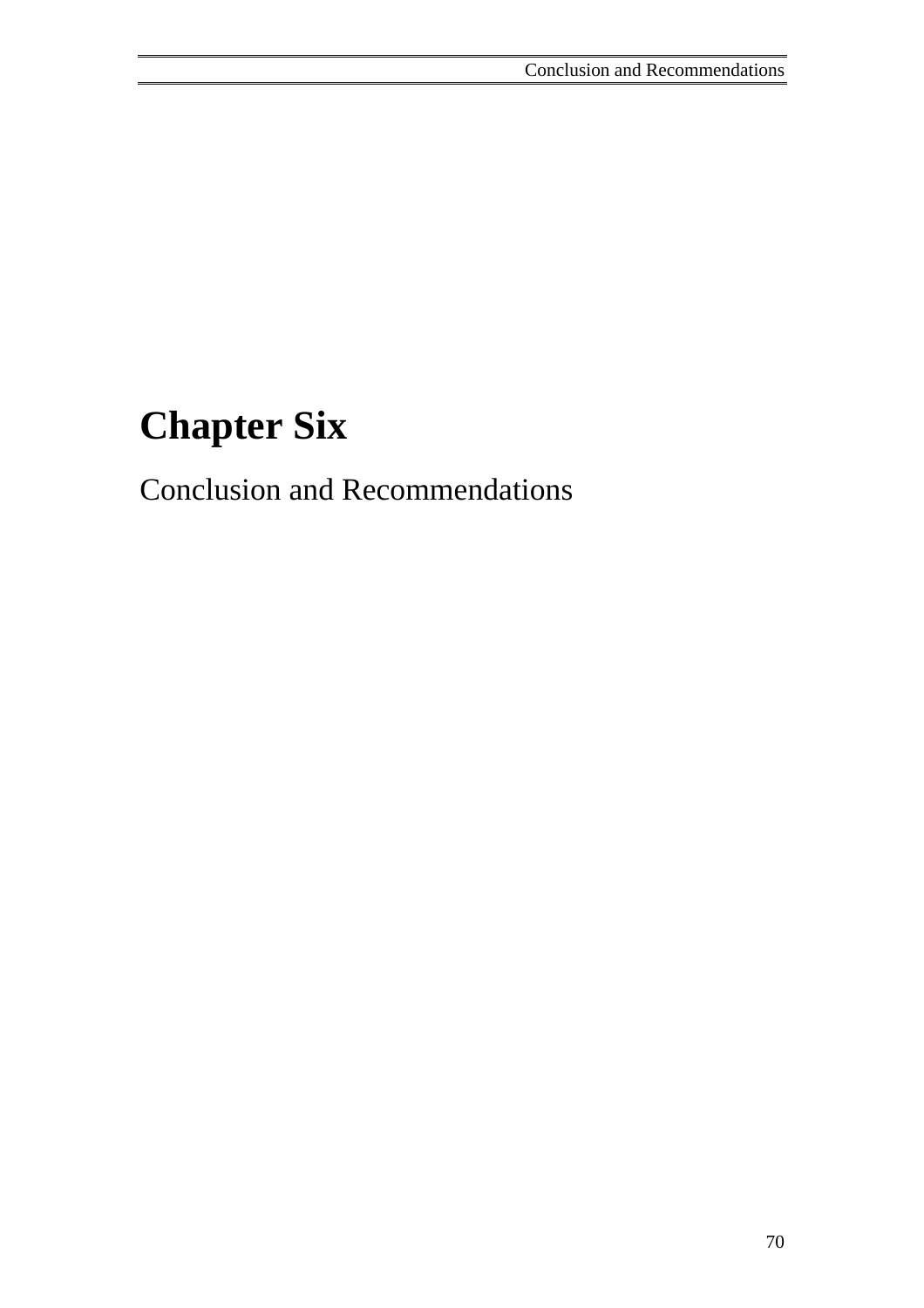This chapter draws on the main research findings from Chapters Four and Five to identify the individuals most likely to experience a reduced quality of life due to their fear of crime and the processes influencing the level of fear they experience. How fear of crime was defined and measured is briefly reviewed before moving on to acknowledge some of the limitations of the research findings. Next, the key research findings from Chapters Four and Five are drawn together and compared to international research to examine whether the level of fear of crime in Ireland, its impact on quality of life and the factors influencing the extent to which individuals fear crime differs from that observed in other countries. Following on from this, three underlying processes believed to be important for influencing the extent to which individuals fear crime and experience a reduction in their quality of life are identified. Lastly, recommendations for reducing excessive or disproportionate fear of crime, and its impact on quality of life, are suggested. By identifying the main processes underlying the extent to which individuals fear crime, strategies and/or initiatives can be targeted at these processes so as to reduce fear of crime and its consequences.

### **Key Research Findings on Fear of Crime**

The aims of this research were to examine the extent of fear of crime in Ireland, the impact of this fear on quality of life and the factors associated with individuals experiencing a reduced quality of life due to this fear. As discussed in Chapter One, fear of crime is a complex subject incorporating a range of thoughts, emotions and beliefs regarding an individual's concern about crime, their risk of being victimised, the role of the environment in eliciting fear and an individual's ability to deal with the consequences of victimisation (see Box et al. 1998; Ferraro, 1995; Skogan, 1987). This has resulted in fear of crime being broadly defined as "an emotional response of dread or anxiety to crime or the symbols that a person associates with crime" (Ferraro, 1994: 5). Studies investigating fear of crime tend to focus on whether individuals fear becoming a victim of crime, the types of crime they fear, the frequency and intensity of this fear as well as the types of situations which elicit fear (see Farrall et al. 1997; Farrall and Gadd, 2004, 2003; Ferraro and LaGrange, 1987). In this research, a survey methodology was used to explore the level of fear of crime in Ireland and fear of crime was assessed based on participants' responses to the question 'Do you worry that you might become a victim of crime?' (see Chapter Three).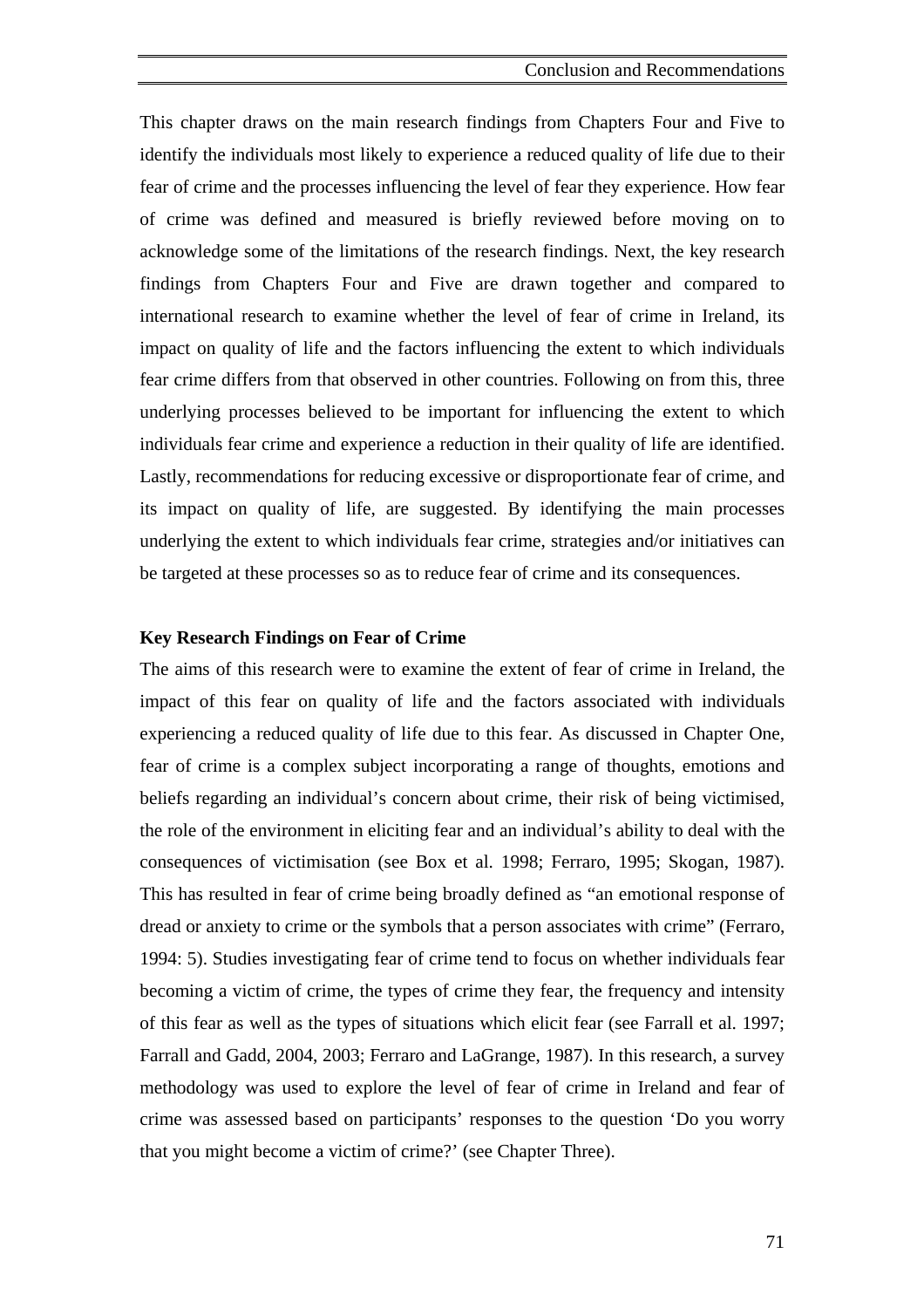While survey research is useful in identifying trends in reported fear of crime levels, and for facilitating international comparisons, there are a number of limitations which must be borne in mind. For example, in order to be able to answer questions on fear of crime, individuals must be able and/or willing to accurately recall and report their level of worry or fear of crime (see Fattah, 1993; Hale, 1996). There are concerns that males may not report their fears due to concerns about appearing 'unmanly' by expressing 'weakness' and/or 'vulnerability' (see Sutton and Farrall, 2005). As a result, the validity of survey research depends on respondents accurately acknowledging and reporting their fear of crime. In addition, survey research is limited in its ability to explore the types of situations in which fear of crime occurs as well as its frequency and intensity (Farrall and Gadd, 2004). Accordingly, while the present study is limited in its ability to explore in depth the context of fear of crime, it is nonetheless able to identify the prevalence of such fear in Ireland as well as the individuals most likely to experience a fear of crime.

#### *Fear of Crime Levels*

In the 2007 Garda Public Attitudes Survey, approximately 36.5 per cent of respondents stated that they were worried about becoming a victim of crime. These individuals were especially worried about being burgled, mugged/robbed, having their property vandalised, being physically attacked by a stranger, having their car stolen and having items stolen from their car (see Chapter Four). However, Irish residents did not appear to be as worried about crime as their English, Welsh, Scottish and Northern Ireland counterparts (see Table 3). This finding corresponds to previous research which suggests that worries about crime and public safety appear to be slightly less prevalent in Ireland compared to a number of other EU and international countries surveyed (see Van Dijk et al. 2006, 2007).

In addition, fear of crime does not seem to affect the quality of life of Irish citizens to the same extent as individuals residing in Northern Ireland, England or Wales (see French and Freel 2008; Nicholas et al. 2008). Almost two-thirds (63.5 per cent) of Irish respondents stated that they were 'not worried about crime' while 21.5 per cent were 'concerned about crime' (i.e. feared crime but this fear did not affect their quality of life or only affected their quality of life a little) and 15 per cent were 'fearful of crime' (i.e. feared crime which moderately, significantly or greatly reduced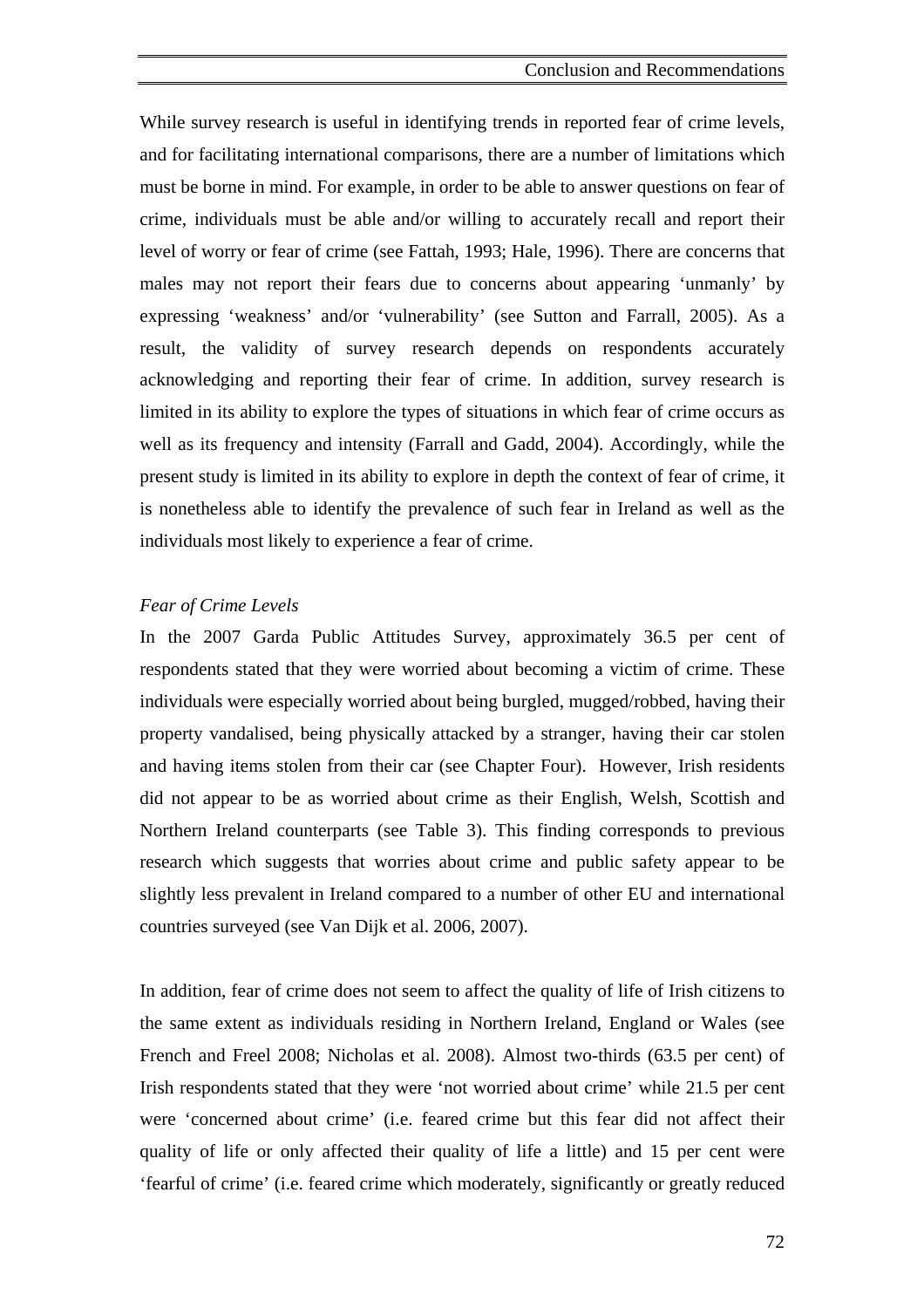<span id="page-87-0"></span>their quality of life). In contrast, 61 per cent of individuals in Northern Ireland stated that their fear of crime had a minimal impact on their quality of life while 39 per cent claimed that their fear of crime either moderately affected their quality of life or greatly reduced their quality of life (see French and Freel,  $2008$  $2008$ )<sup>20</sup>. Similarly, 63 per cent of individuals in England and Wales felt that their fear of crime had a minimal impact on their quality of life while 37 per cent felt it had a moderate effect on their quality of life or greatly reduced their quality of life (Nicholas et al. 2008). Based on these figures, a smaller proportion of Irish respondents stated that their quality of life was moderately, significantly or greatly reduced by their fear of crime compared to individuals living in England, Wales and Northern Ireland.

#### **Factors Associated with Fear of Crime and Quality of Life in Ireland**

A multinomial logistic regression analysis was used to identify the factors associated with individuals living in Ireland being either 'concerned about crime' or 'fearful of crime' (see Chapter Four). Based on the regression results, a number of factors were found to influence the extent to which individuals reported a fear of crime and a reduced quality of life. These included an individual's socio-demographic profile, perceptions of local crime, satisfaction with An Garda Síochána and prior history of victimisation. These findings are discussed in terms of three underlying processes which seemed to play an important role in influencing the extent to which individuals feared crime and the impact of this fear on their quality of life. These processes are: personal vulnerability; prior experience of victimisation; and a possible normalisation of crime.

# *Personal Vulnerability*

 $\overline{a}$ 

The research findings reveal that the socio-demographic profile of the respondents influenced the extent to which they feared crime and experienced a reduction in their quality of life. Fear of crime does not affect the quality of life of all individuals equally (see Chapter One). Instead, international research suggests that fear of crime affects the quality of life of some individuals more so than others (see Mirrlees-Black and Allen, 1998; Stafford, Chandola and Marmot, 2007; Stiles, Halim and Kaplan,

 $20$  Respondents in the Northern Ireland, England and Wales were only asked to rate whether fear of crime had a 'minimal', 'moderate' or 'greatly' affected their quality of life which makes direct comparison with respondents in Ireland difficult.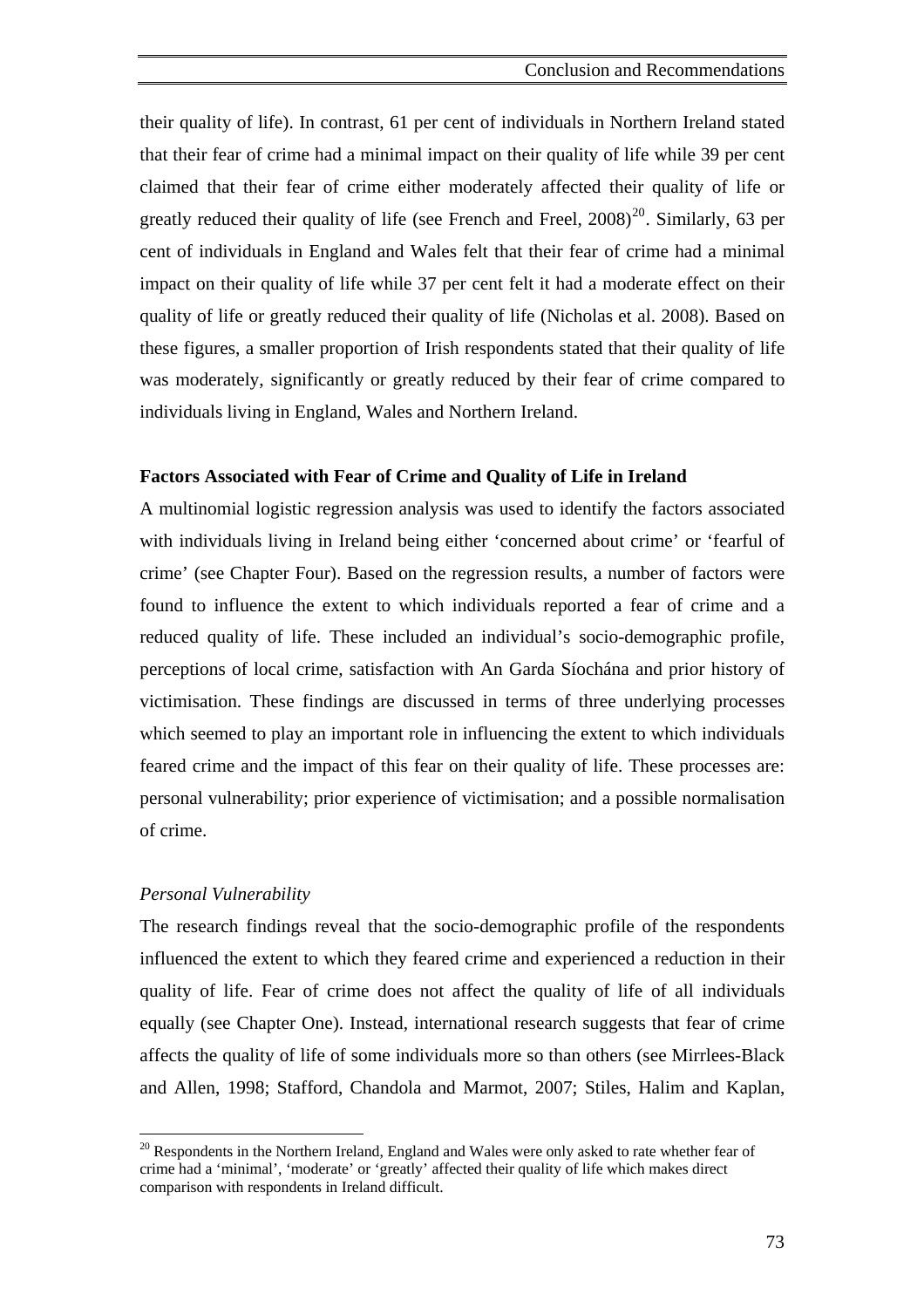2003). It is not surprising, therefore, to note that this research observed a number of differences between those whose fear of crime did *not* affect their quality of life (i.e. those who were 'concerned about crime') and those whose fear of crime moderately, significantly or greatly reduced their quality of life (i.e. those who were 'fearful of crime').

Similar to other studies, an individual's gender and marital status were found to influence their fear of crime and its impact on their quality of life. As in other countries (e.g. Box et al. 1988; Hale, 1996; Ferraro, 1995), fear of crime was more frequently reported amongst females, despite Irish victimisation surveys indicating that females are the least likely to be victimised (see CSO, 1999, 2004, 2007). Females are believed to be more likely to fear crime and for this fear to affect their quality of life due to feelings of personal vulnerability arising from decreased feelings of safety (due to concerns about sexual assault and/or abuse) and doubts about their ability to defend themselves and/or cope with the consequences of victimisation (see Campbell, 2005; Killias, 1990; Stanko, 1997). Widowed individuals are also thought to be more likely to experience a reduction in quality of life due to feelings of vulnerability arising from feelings of loneliness and/or a more limited support network. Accordingly, individuals may feel vulnerable to crime due to their physical ability/inability to protect themselves, loved ones and/or possessions as well as due to the limited availability of help and support to assist them during the crime or in dealing with the consequences of crime.

Tentative support for the idea that feelings of personal vulnerability may influence the extent to which fear of crime affects quality of life is available in the respondents' feelings of personal safety and policing priorities. A higher proportion of those who were 'fearful of crime' tended to rate patrolling, giving crime, safety, security and crime prevention advice as well as dealing with vandalism and public nuisance as a 'very high' priority for An Garda Síochána. While it is difficult to disentangle the causal relationships between these factors and fear of crime, the results suggest that those who are 'fearful of crime' may feel vulnerable due to a lack of knowledge about crime prevention techniques and/or methods of dealing with crime, as well as being concerned about the availability of An Garda Síochána should they encounter difficulties. By obtaining advice from An Garda Síochána and observing An Garda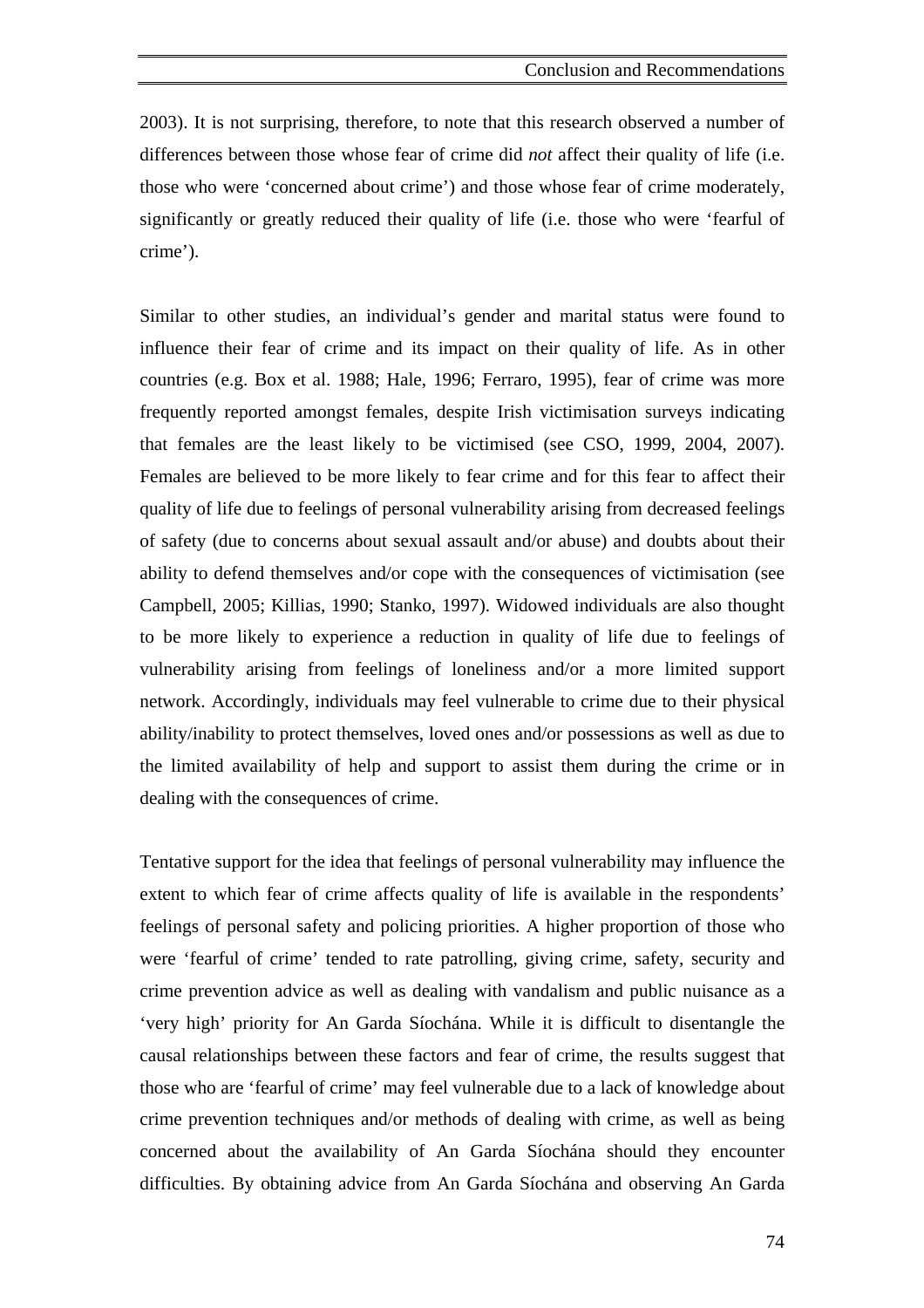Síochána patrolling their neighbourhood, vulnerable individuals may feel reassured that An Garda Síochána are available to assist them, if they should require assistance.

Older adults were also more likely to report being worried about crime and experiencing a reduction in their quality of life compared to younger adults, despite experiencing a lower risk of victimisation (see CSO, 1999, 2004, 2007; Watson, 2000). This has become known as the fear/risk paradox (Box et al. 1988; Clemente & Kleiman, 1976; Hale, 1996). However, older adults may be more likely to fear crime as the potential physical, psychological and economic consequences associated with crime may be more serious for older adults than younger adults. Similarly, the finding that individuals aged 18-24 were less likely to report that their quality of life was affected by their fear of crime may be due to a sense of invulnerability which is frequently associated with youth (see Elkind, 1967) and/or because the consequences of crime may be less serious for younger adults. For instance, younger adults may have fewer material possessions (such as a house, car, etc) which can be damaged/stolen and they may also be less concerned about their ability to deal with crime/offenders/victimisation due to their youth, agility and sense of invulnerability. This suggests that older adults may be more likely to fear crime, and for this fear to reduce their quality of life, due to concerns about their ability to cope with offenders and/or the experience of victimisation.

Suggestive evidence for this is available in the finding that different age groups tend to fear different types of crime. Younger individuals tended to be more worried about being physically attacked by a stranger or raped while older adults were more concerned about burglary (see Chapter Four). For other crimes (such as car being stolen, items stolen from car or property being vandalized), an inverted u-shape was observed such that individuals aged between 24 and 64 expressed the most concern about these types of crimes. On the other hand, a similar level of concern was expressed across all age groups about racist attacks and being insulted/pestered in public places (see Chapter Four). These findings point to the need for age-specificity in any interventions designed to reduce fear of crime.

Further, individuals may feel vulnerable if they feel 'at risk'. Furedi (2002) suggests that, due to a growth in media technologies, there is now a greater awareness of crime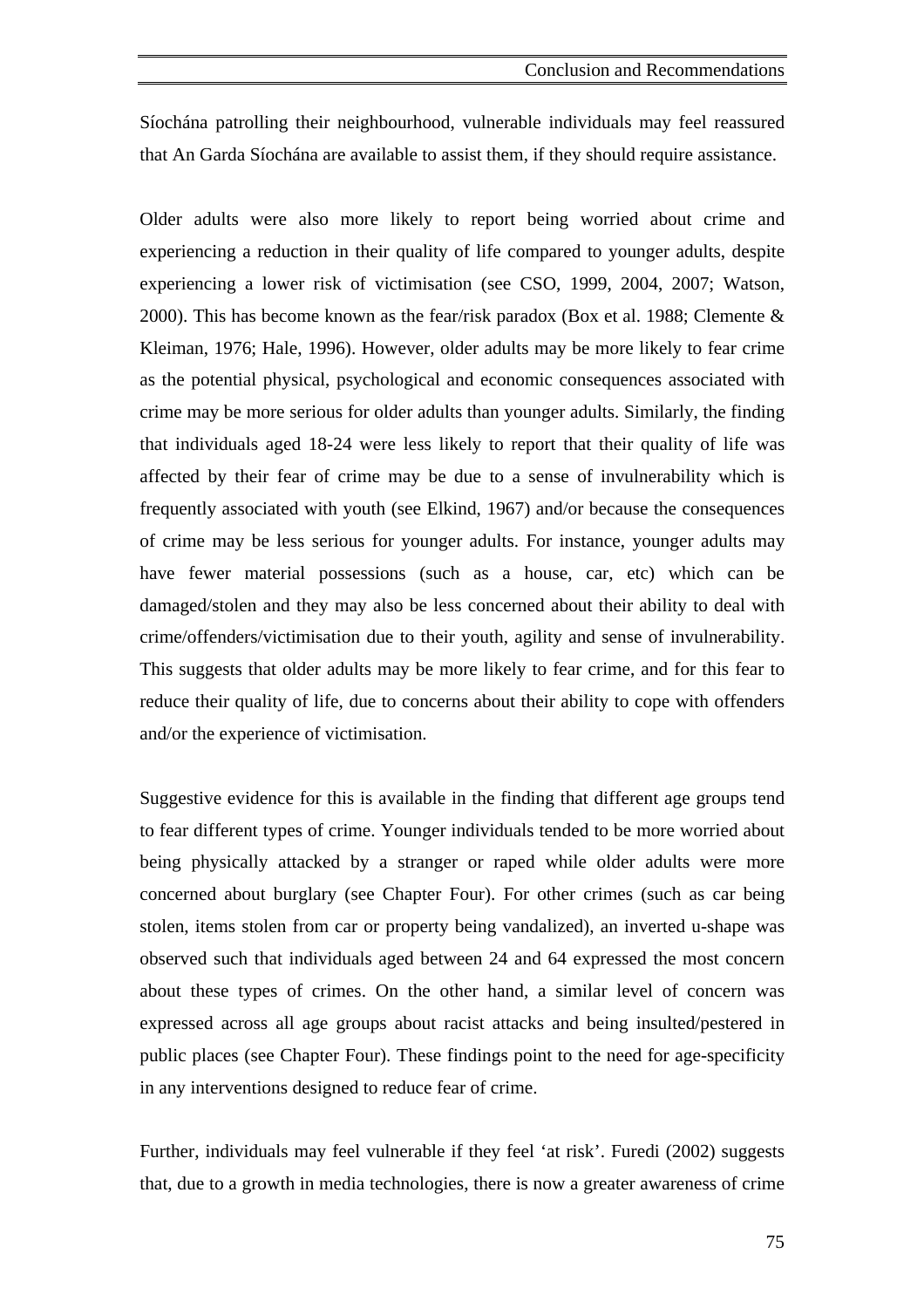amongst the public as well as a greater sense of being 'at risk'. For example, although individuals aged 65 or above are less likely to be victimised, media coverage of stories in which older adults are physically attacked may increase their perceptions of being at risk and, in this way, increase their feelings of fear. It has also been argued that the growth in media technologies has not only contributed to a greater awareness of being at risk of crime but also more generalised feelings of unease and uncertainty as people become aware of their risk of ill health, unemployment, financial instability, family instability, etc. (see Beck, 1992; Furedi, 2002; Lyng, 2005). This has led some researchers to suggest that individuals may project their fears about wider, more difficult to control issues onto crime as crime appears actionable and potentially controllable (see Holloway & Jefferson, 1997). This implies that some individuals may experience a fear of crime which appears to be disproportionate to their environment and experiences but which is related to their wider fears and anxieties. In this way, an individual's fear of crime may be related to wider feelings of anxiety and/or vulnerability beyond their risk of victimisation and/or ability to deal with the consequences of victimisation.

However, individuals may also experience feelings of personal vulnerability due to their ability to cope with the financial costs of victimisation. In particular, individuals with no formal/primary education or lower secondary education and individuals who are unemployed/not working or retired are especially vulnerable to the effects of victimisation. For these individuals, fear of crime may reduce their quality of life due to their inability to financially cope with the costs and/or repercussions associated with being a victim of crime. In contrast, upper middle/middle socio-economic status respondents may be less likely to report a reduced quality of life as the consequences of crime may be lessened for these individuals by insurance, crime prevention measures and/or their ability to cope with the costs associated with victimisation. Individuals educated to degree level or higher, working part-time or in further education/training were also more likely to fear crime but to report that this fear did not affect their quality of life. These findings correspond to international research which has found that individuals experiencing deprivation and/or disadvantage are more likely to report that their quality of life is reduced by their fear of crime (European Crime and Prevention Network, 2004; Mayhew and Reilly, 2007; Panatazis, 2000). As such, the resources available to an individual to replace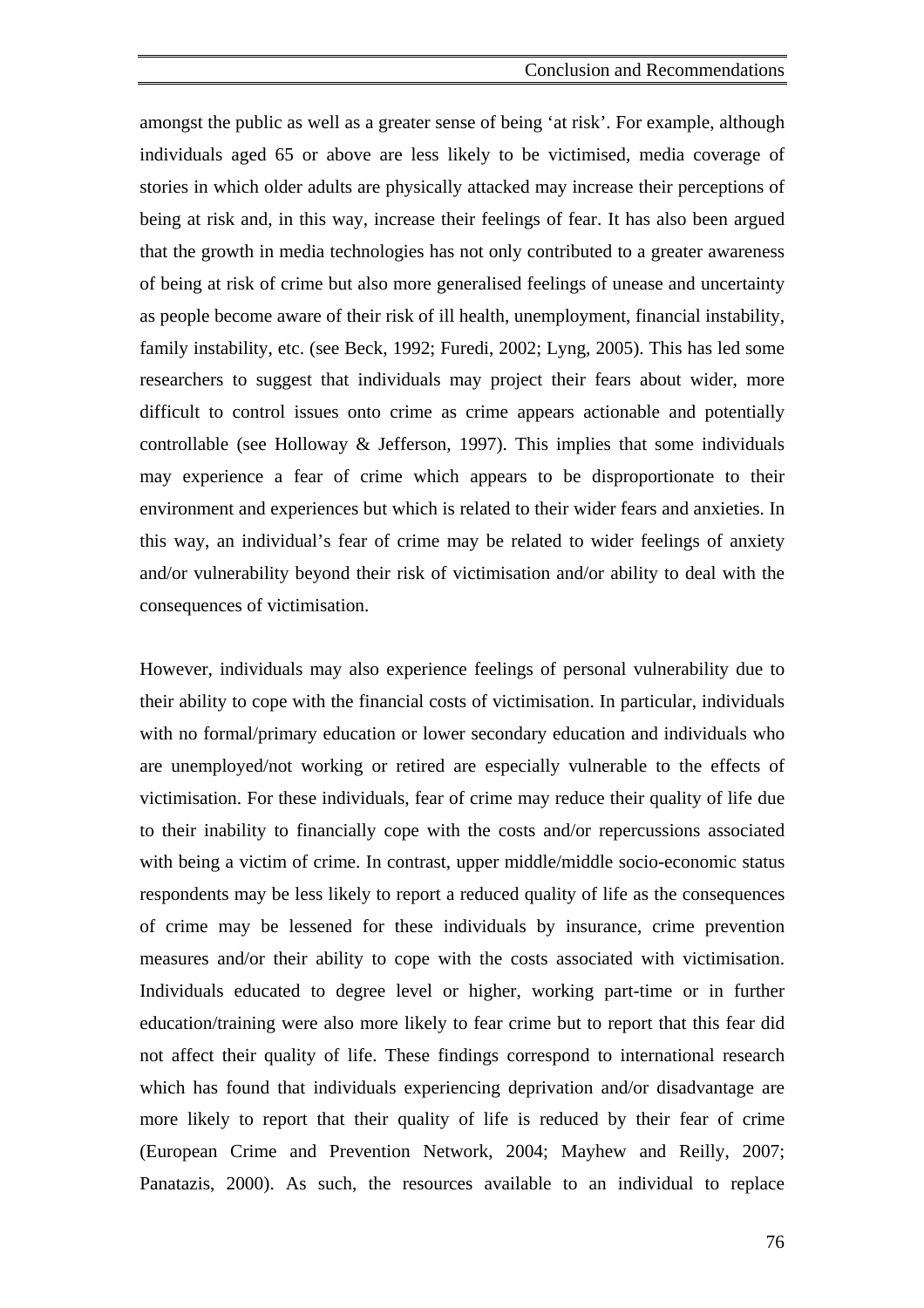stolen/damaged possessions and/or to cope with the costs associated with victimisation may influence the level of fear they experience.

Individuals who were dissatisfied with the level of policing provided by An Garda Síochána were also found to be more likely to fear crime and report a reduced quality of life, as were those who believed that the levels of crime in their locality had increased and that property crime was a problem in their locality. This is consistent with international research which suggests that feelings of vulnerability and perceptions of crime as a frequent occurrence may result in feelings of fear as individuals believe they are 'at risk' of being victimised (see Box et al. 1988; Hale, 1996; Ferraro, 1995; Warr and Stafford, 1983). In addition, individuals who were 'fearful of crime' were more likely to perceive youth crime and public nuisance to be a problem in their locality. While it is unclear whether these perceptions cause fear of crime or whether an individual experiencing fear of crime may be more attentive to incidents of youth crime and/or public nuisance, interventions targeting these perceptions may decrease fear of crime and its impact on quality of life.

Similarly, while feelings of dissatisfaction with the level of visibility provided by An Garda Síochána and the overall performance of An Garda Síochána were associated with being 'concerned about crime' or 'fearful of crime', the causal relationship between these feelings of dissatisfaction and fear of crime remains unclear. Individuals who are afraid of crime may pay more attention to policing issues and, consequently, may demand more from the Gardaí than those who are 'not worried about crime'. Nevertheless, despite the confusion surrounding the causal direction of this relationship, interventions aimed at enhancing feelings of satisfaction with An Garda Síochána may assist in reducing fear of crime and ameliorating the impact of fear of crime on quality of life.

Individuals who were 'fearful of crime' were also less likely to feel that members of An Garda Síochána were 'sensitive to the needs of vulnerable people'. Addressing feelings of vulnerability may therefore help to reduce fear of crime and its impact on quality of life. This may become particularly important in coming years as the age demographic of the population changes to include a higher proportion of older adults than in previous times. Accordingly, strategies such as community outreach, foot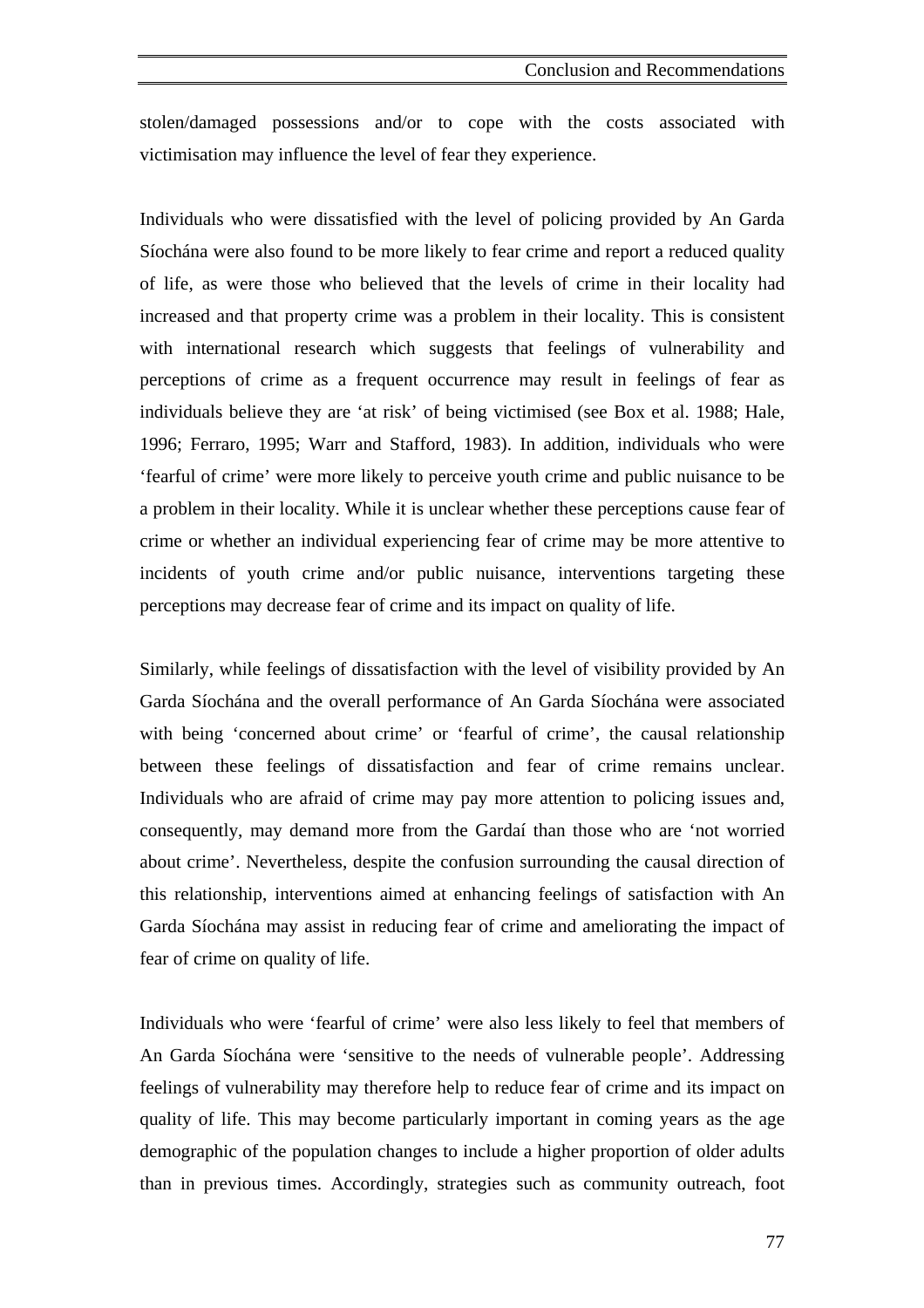patrols and dissemination of information on crime prevention have a role to play in addressing feelings of risk and vulnerability, thus lessening the impact of fear of crime on quality of life.

# *Prior Experience of Victimisation*

As in other countries (see Skogan, 1987; Box et al. 1988), a history of victimisation was associated with Irish respondents reporting a fear of crime, such that individuals with a prior experience of victimisation were more likely to fear crime than those who had not been victimised. Unlike other studies which have *not* found a straightforward relationship between victimisation and fear of crime (see Agnew, 1985; Winkel, 1998), the experience of victimisation in Ireland appears to be directly related to individuals reporting a fear of crime and a reduced quality of life. In particular, individuals who have experienced both personal victimisation and household victimisation were almost three and a half times more likely to report that their quality of life was moderately, significantly or greatly reduced by their fear of crime. Similarly, victims of a racist attack were also more likely to be afraid of crime and for this fear to affect their quality of life. This suggests that individuals who have been victimised are likely to develop a fear of crime and to experience a reduction in their quality of life.

This finding corresponds to previous research in Ireland which found that being a victim of crime is associated with reduced feelings of safety and, in some cases, a reduction in quality of life (see CSO, 1999, 2004, 2007; Watson, 2000). In particular, there are a number of physical, financial and psychological costs associated with victimisation in Ireland (see Watson, 2000). This implies that, if the experience of victimisation could be reduced and/or the costs of victimisation lessened, an individual's probability of fearing crime, and it negatively affecting their quality of life, may also be reduced. In this research, individuals who were 'fearful of crime' were also more likely to agree with the statement that 'victims of crime get a raw deal from the courts'. Consequently, services aimed at supporting victims by ameliorating the costs of victimisation may help to reduce fear of crime and the effects of fear of crime on quality of life.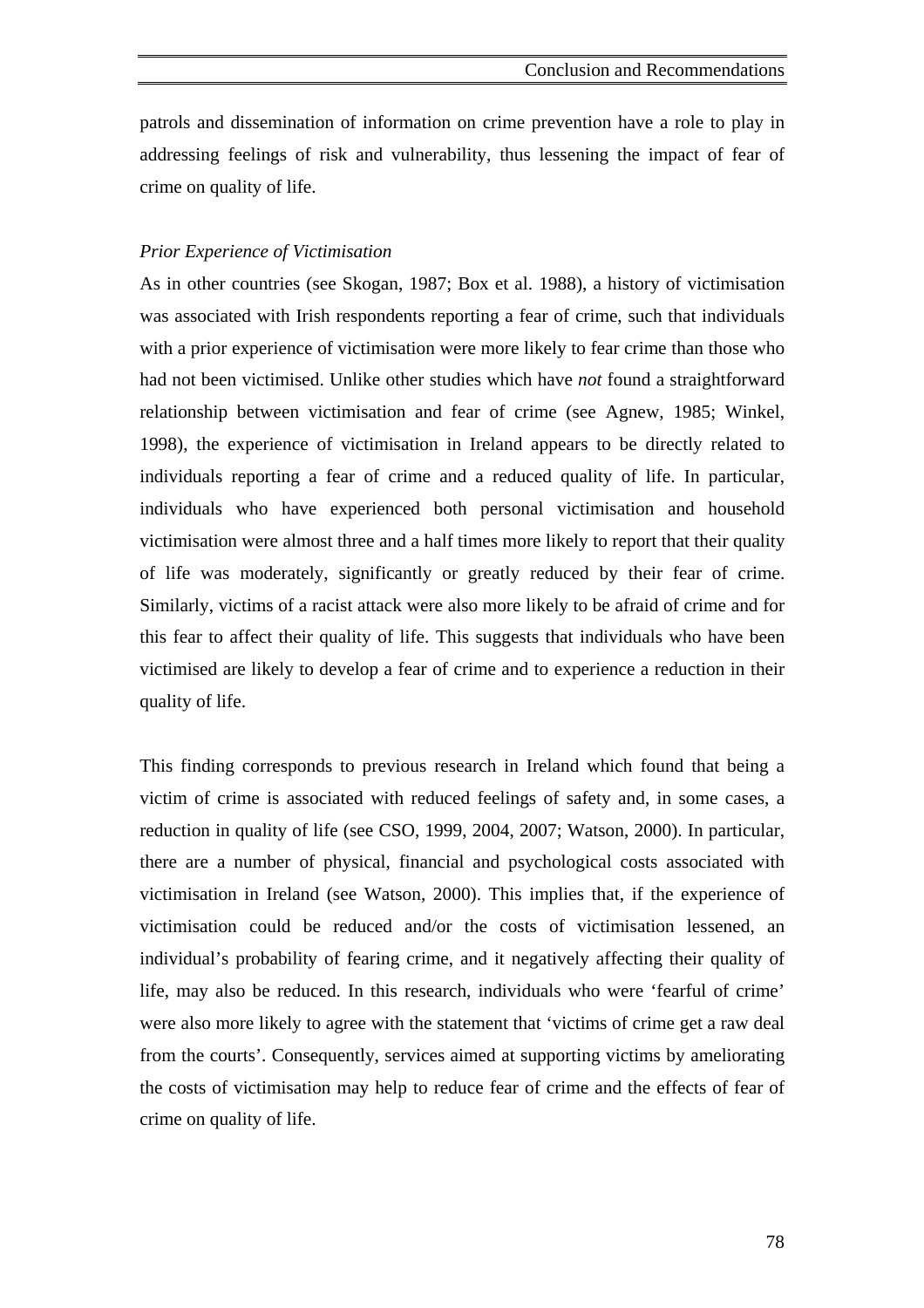However, although being a recent victim of crime is associated with being either 'concerned about crime' or 'fearful of crime', the level of crime in one's local area (as measured by the official burglary crime rate by Garda Division per 1,000 population) was found to be negatively associated with fear of crime and its impact on quality of life. In other words, as official crime levels increased, an individual's probability of developing a fear of crime and this fear reducing their quality of life seemed to decrease. This suggests that living in an area with a high crime rate for burglary may lead to a perception that crime is a normal occurrence and, in this way, reduce fear of crime so long as the individual, or a member of their household, has not been victimised.

#### *Normalisation of Crime*

The research findings indicate that individuals living in an area with a higher crime rate for burglary tended to be less likely to fear crime and to state that this fear reduced their quality of life. This suggests that individuals living in an area in which burglary is more prevalent may be more likely to begin to perceive burglary/crime as a normal occurrence and, as a result, may be less fearful. This implies that individuals exposed to a certain amount of crime or a certain type of crime may begin to perceive that crime as a normal occurrence, and one with which people cope and survive.

For example, individuals living in a city (other than Dublin) were more likely to report experiencing a fear of crime which reduced their quality of life while residents of Dublin city and small towns (population 1-10,000) were less likely to be 'concerned about crime' or 'fearful of crime'. It is interesting to note that residents of Dublin city were less likely to fear crime as international research suggests that residents of urban areas are more likely to fear crime and for this fear to reduce their quality of life (European Crime Prevention Network, 2004; Mayhew and Reilly, 2007; Mirrlees-Black and Allen, 1998). However, the higher levels of crime (as measured by the official burglary crime rate) observed in Dublin may have lead respondents to perceive crime as a normal occurrence as long as they or a member of their household had not been victimised or they did not perceive the level of crime in their locality to have increased. In addition, the media's portrayal of violent crime in Dublin as being between 'feuding gangs' may have had the paradoxical effect of leading residents of Dublin to feel safer by leading them to believe that such crimes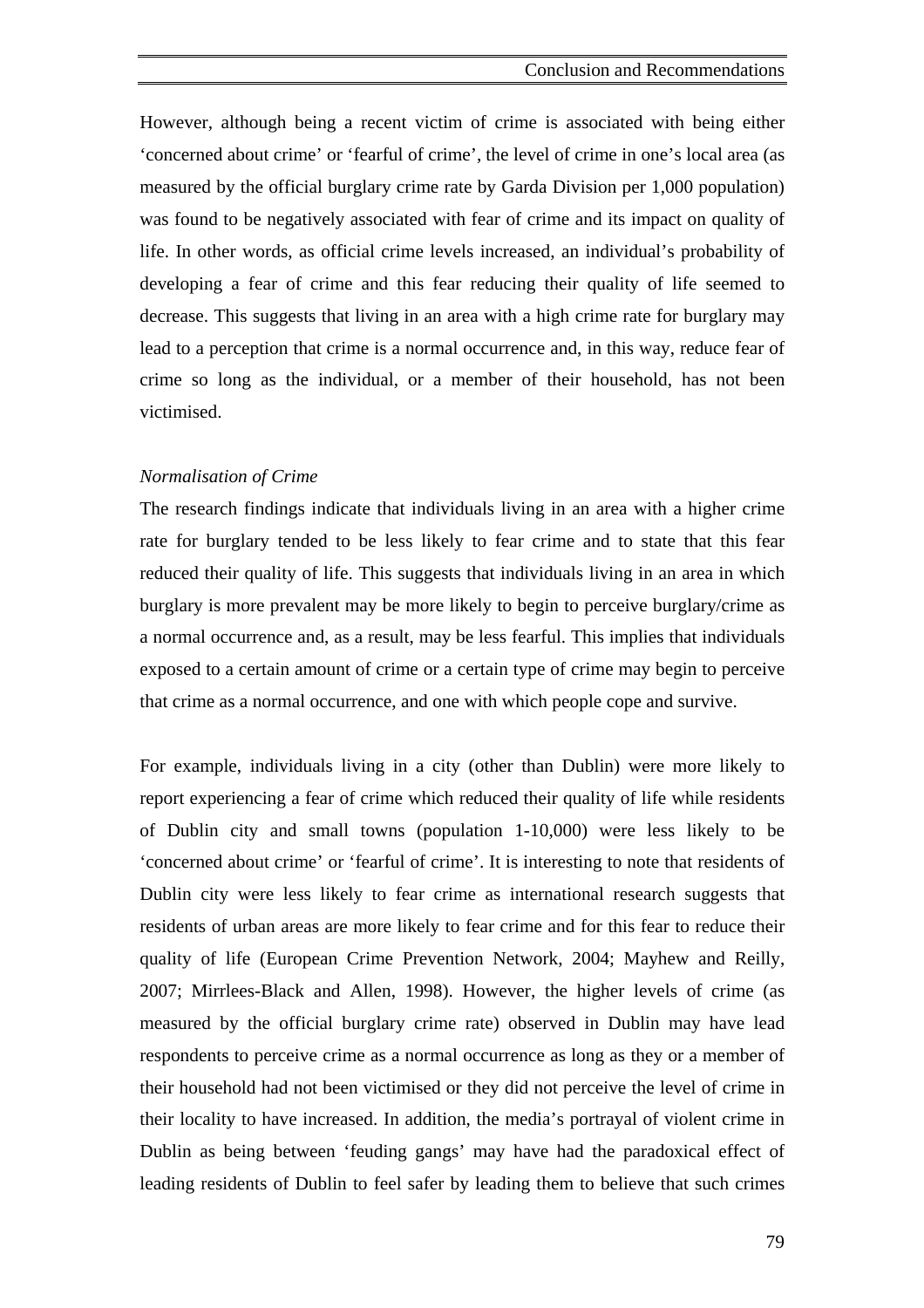are unlikely to happen to them. Alternatively, the level of services and supports available to individuals residing in Dublin may reduce concerns about the availability of help and support if victimisation occurs. Further research is needed to clarify why residents of Dublin city are less likely to fear crime while residents of other Irish cities are more likely to be experience a fear of crime which reduces their quality of life.

With regards to nationality, non-Irish nationals (apart from British nationals) were also found to be less likely to be 'concerned about crime' than Irish nationals, once their prior history of victimisation was controlled for. Reasons for this finding are unclear but may depend on how non-nationals perceive the level of crime in Ireland compared to the level of crime which they may have become accustomed to in their origin country. However, caution is required in interpreting this finding as individuals who have been the victim of a racist attack are especially likely to develop a fear of crime which moderately, significantly or greatly reduces their quality of life. Other studies have also found that different ethnic groups and/or nationalities report differences in the level of fear they experience (Hough, 1995; John Howard Society of Alberta, 1999; Salisbury and Upson, 2004). Unfortunately, it was not possible to investigate the relationship between ethnicity and fear of crime in the current research as respondents' ethnicity was not recorded in the 2007 Garda Public Attitudes Survey. For this reason, nationality is used as a proxy measure of ethnicity. Accordingly, this research may underestimate minority communities concerns, in particular the concerns of Irish ethnic minority communities, about crime and the impact of fear of crime on quality of life.

This possible process of normalisation also implies that changes in the amount or type of crime which individuals have become accustomed to may lead to an increase in feelings of fear. Accordingly, this process of normalisation may help to explain how individuals living in a high crime area may be less likely to fear crime while individuals living in a lower crime area may be more likely to be 'concerned about crime' or 'fearful of crime' if they believe that the level of criminal activity in their locality has increased. It may also help to explain how certain crimes (such as the murders of Veronica Guerin, Anthony Campbell and, more recently, Shane Geoghegan and Aidan O'Kane) can evoke feelings of fear and anger amongst the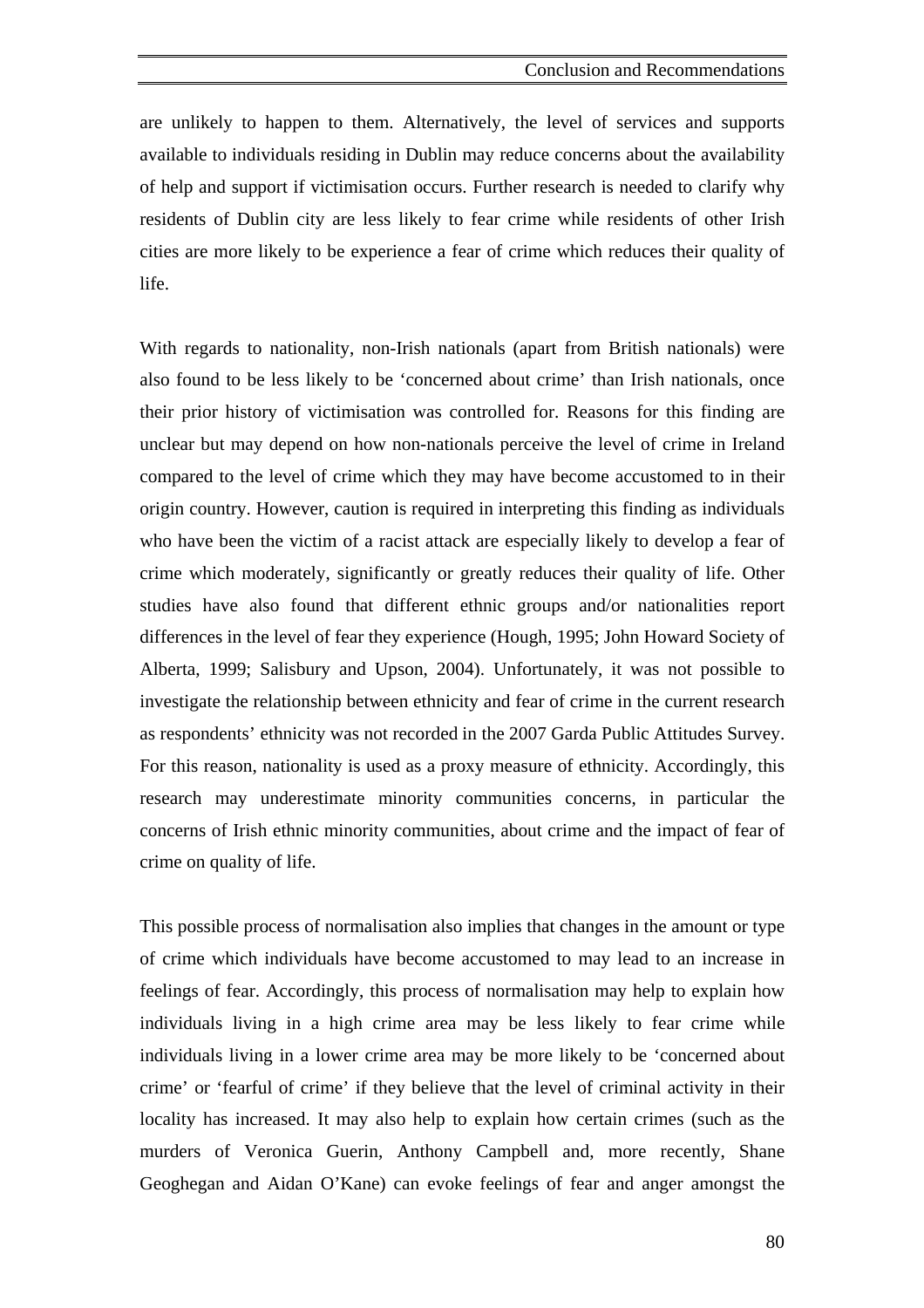public as the public are not accustomed to these types of crime. In this way, an individual's perception of crime may play a more important role in influencing their fear of crime than actual official crime rates.

Indeed, a perception that the levels of local crime had increased was associated with individuals fearing crime and reporting a reduced quality of life. Likewise, a perception that property crime, youth crime and public nuisance were a problem in one's local area was associated with individuals experiencing a reduced quality of life due to their fear of crime. However, as the experience of victimisation is associated with an increased probability of fearing crime and experiencing a reduced quality of life, living in a high crime area may potentially lead to a normalisation of crime if the individual or their household has not been victimised.

#### **Reducing Fear of Crime and its Impact on Quality of Life**

As fear of crime is a subjective and dynamic phenomenon, successful strategies and/or initiatives for reducing fear of crime and its impact on quality of life will vary from place to place depending on the demographic profile of the community, their experience of crime and victimisation and their perceptions of local crime levels and policing. In addition, the results of this research indicate that fear of crime and its impact on quality of life is not evenly distributed throughout society, indicating that the provision of services to deal with fear of crime should be targeted at those individuals who are most at risk of experiencing a reduced quality of life. As such, while a general framework for tackling fear of crime can be developed from the present research findings, specific proposals to reduce fear of crime will need to be developed in partnership with local communities so as to accurately reflect their level of concern and experiences.

#### *Tackling Fear of Crime*

While fear of crime can significantly reduce an individual's quality of life, it is important to note that the majority of individuals in Ireland did not report a fear of crime (63.5 per cent) or else stated that, while they feared becoming a victim of crime, this fear did not affect their quality of life or only reduced their quality of life a little (a further 21.5 per cent). Accordingly, strategies and/or initiatives aimed at reducing fear of crime should focus on those individuals who experience a fear of crime which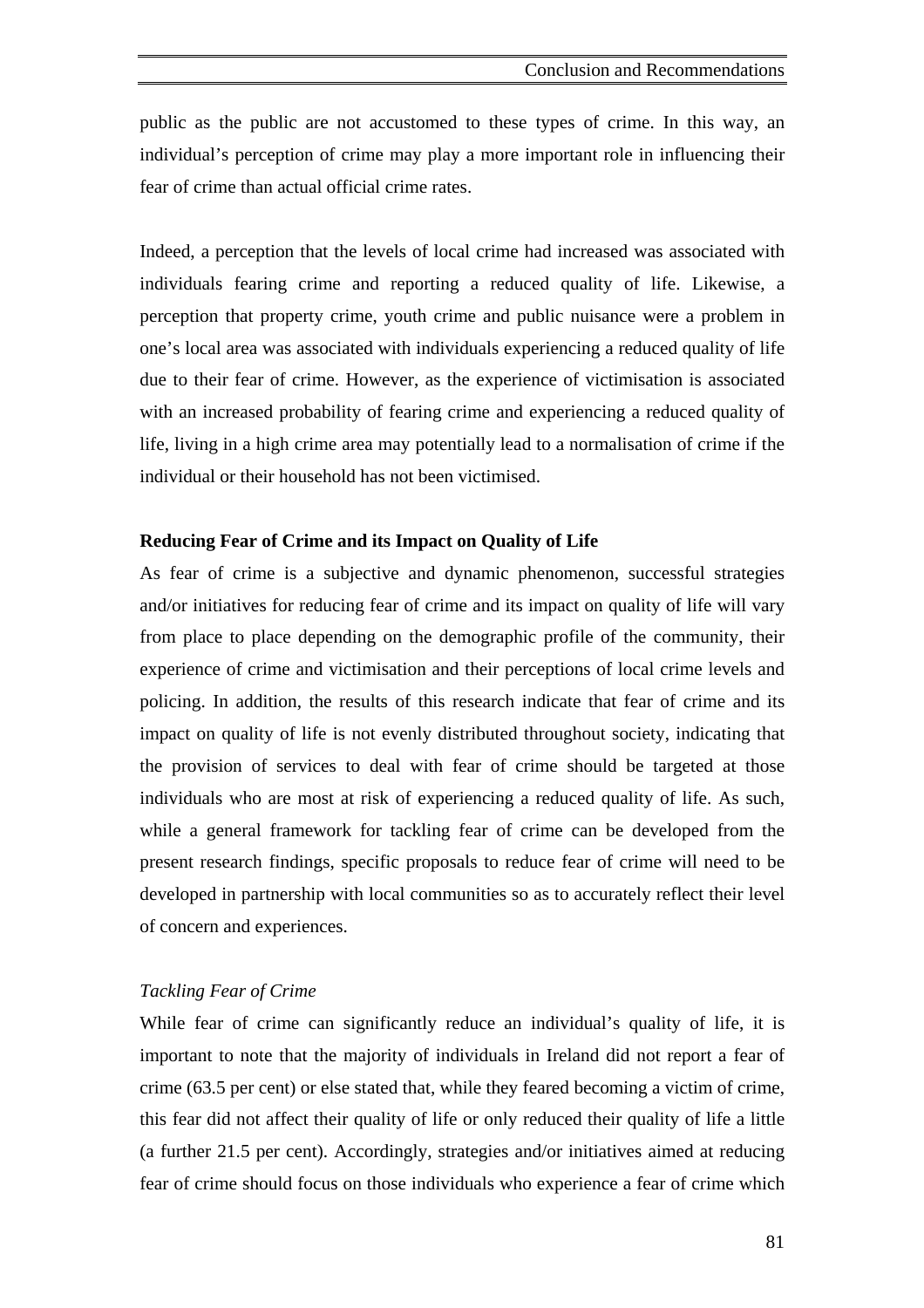moderately, significantly or greatly reduces their quality of life. Identifying and targeting services at those who are most likely to experience a fear of crime which reduces their quality of life is more cost-effective and ensures that resources are directed towards those who most need them.

Similar to the identification of crime 'hot spots', the Garda Public Attitudes Surveys and crime mapping techniques could be used to identify areas in which individuals express a fear of crime which reduces their quality of life. However, it is recommended that a more detailed method of recording the respondents' locality and ethnicity is included in the Garda Public Attitudes Survey before it is used for this purpose. Once these areas have been identified, a detailed analysis of the demographic profile of the area, common types of crime and local perceptions of crime and policing can be conducted so as to determine the level of services and supports required to reduce fear of crime and its impact on quality of life in that location. It is important to conduct such an analysis as the findings from this research indicate that the types of services and supports required to reduce fear of crime and its impact on quality of life will vary depending on the residents' prior history of victimisation, personal vulnerability and the prevalence of criminal activity in that locality.

Accordingly, based on the research findings, a general framework for reducing fear of crime and its impact on quality of life should include initiatives and/or strategies aimed at reducing victimisation, improving services for victims of crime, providing supports for vulnerable and/or disadvantaged groups and addressing local perceptions of crime and policing. However, the specific strategies and/or initiatives employed to reduce fear of crime, and its impact, in different communities will vary depending on the characteristics of the individuals residing in that community and their concerns and experiences.

# • *Reducing Victimisation*

As victimisation is related to fear of crime and a reduction in quality of life, reducing victimisation should reduce fear of crime and its impact on quality of life. Nevertheless, the methods used to reduce victimisation will depend on the types of crime and victimisation common to that locality and an analysis of when, where and how these crimes occur. Providing individuals with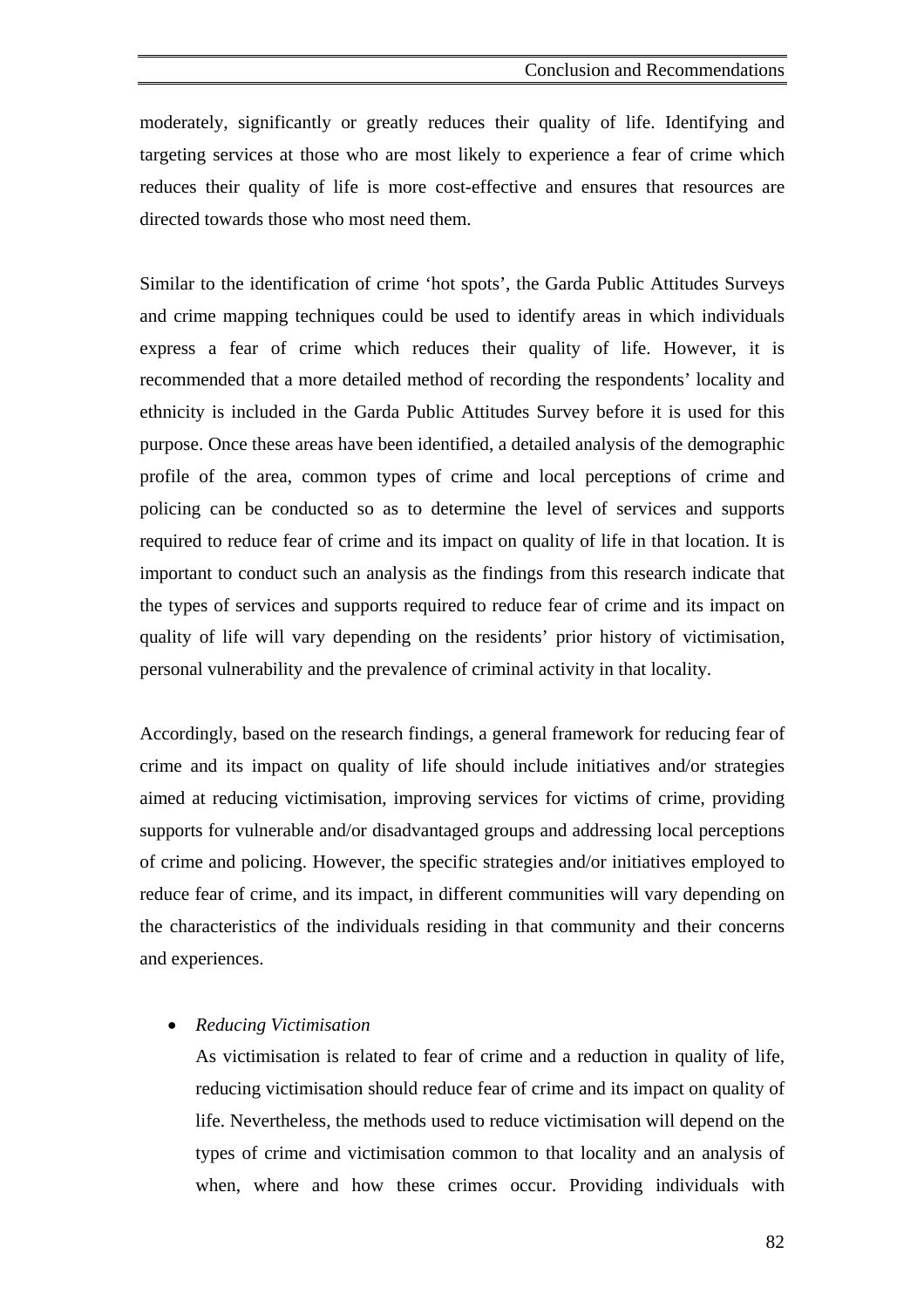information about crime prevention measures, techniques to design out opportunities for crime as well as information on crime 'hot spots' and the types of crime individuals may be likely to experience can assist in reducing victimisation by empowering individuals to protect themselves and by providing greater familiarity with the local Gardaí. However, unless the underlying causes of criminal behaviour are addressed, these measures are unlikely to substantially reduce crime and, consequently, victimisation. As a result, the provision of services to those that have been victimised plays a key role in ameliorating fear of crime and its effect on quality of life by reducing the effects of victimisation.

#### • *Provision of Services to Victims*

As victims of crime are more likely to fear crime and experience a reduced quality of life, adequate support services are required to mitigate the effects (physical, financial, emotional and psychological) of this experience on their quality of life. Particular attention should be paid to repeat victims of crime (including both personal victimisation and household victimisation) and victims of racist attacks as these individuals are especially at risk of experiencing a reduced quality of life. When reporting a crime, individuals who have been victimised should receive information about local services available to them to assist them with the physical, financial and psychological consequences of victimisation. However, as victims of crime may not always report their victimisation to the police, community and voluntary organisations should also be able to provide individuals with information about local services available to assist them, where required, in dealing with the effects of victimisation. The establishment of the Commission for the Support of Victims, the Victims of Crime Office in the Department of Justice, Equality and Law Reform and a Crime Victims Helpline are welcome developments which may help to lessen the impact of victimisation and reduce fear of crime.

#### • *Supports for Vulnerable Individuals*

The results of this analysis demonstrate that fear of crime, and its impact on quality of life, is not evenly distributed throughout society. Therefore, support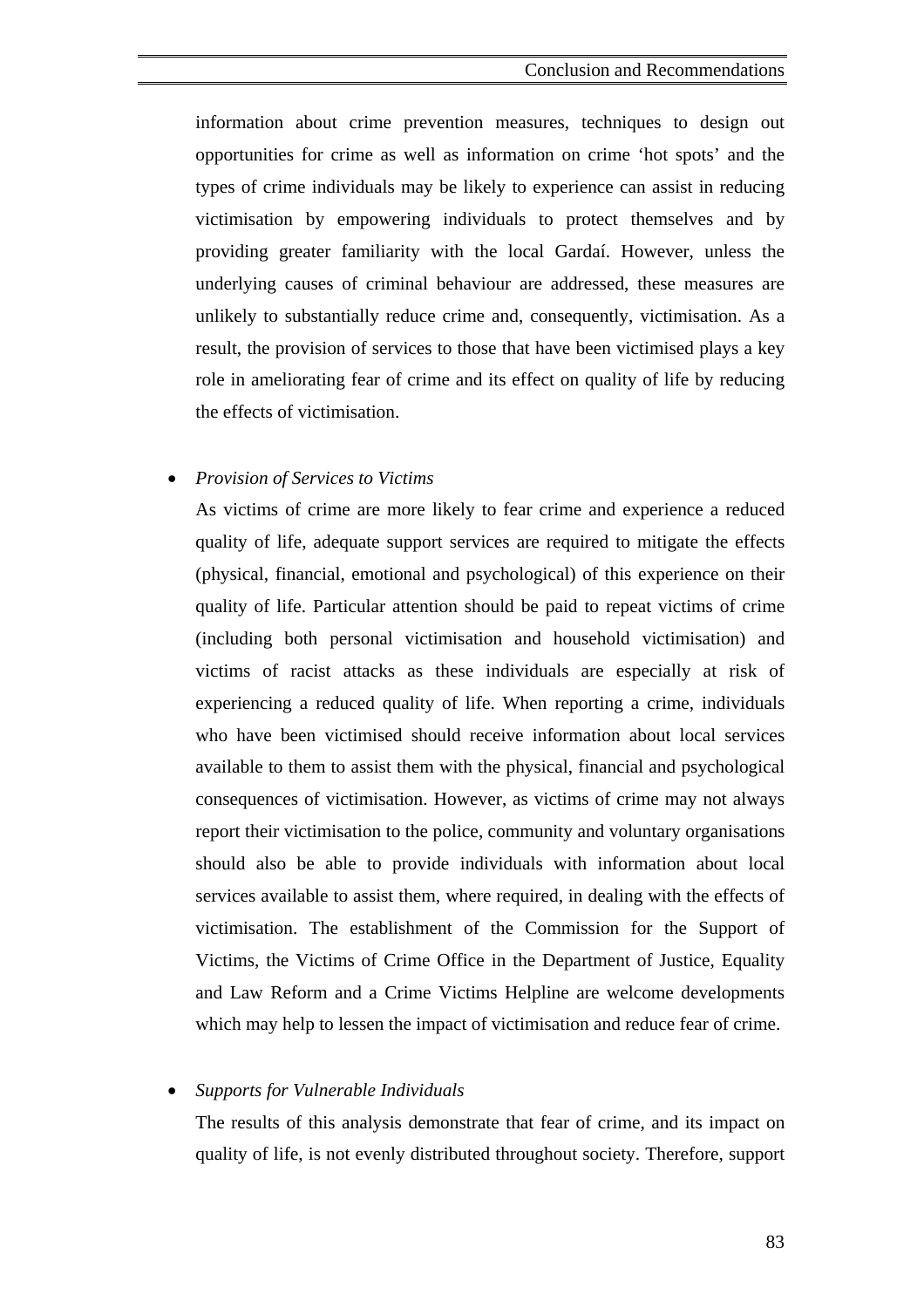services should be targeted at vulnerable groups who are most at risk of experiencing a reduced quality of life.

The research findings indicate that vulnerable groups, such as widows/widowers, those aged 65 or above, retired individuals, those who are unemployed/not working and those with no formal, primary or lower secondary level education are more likely to have their quality of life affected by their fear of crime. This suggests that interventions should be focused on specific groups, such as the elderly, widows/widowers, retired individuals and those experiencing educational and economic disadvantage, if the effects of fear of crime on quality of life are to be reduced. In particular, community and voluntary groups may assist in reducing fear of crime and its impact on quality of life by informally engaging with individuals to reduce feelings of vulnerability and isolation. In this regard, schemes such as Neighbourhood Watch and/or Community Alert programmes may prove useful by reducing feelings of isolation and providing practical information on how to reduce vulnerability. In addition, as feelings of vulnerability and isolation may also be related to wider anxieties, individuals dealing with these groups may need to be aware of how wider anxieties can be related to fear of crime and, consequently, quality of life.

It is also worth noting that the higher levels of fear of crime and reduced quality of life experienced by these groups may be due to their more vulnerable position within society. Accordingly, more general measures towards increasing social inclusion may reduce fear of crime and its effect on quality of life.

• *Perceptions of Local Crime and Policing* 

Another method of influencing an individual's fear of crime and their quality of life is to examine their perceptions of crime and policing. While it is unclear whether these perceptions cause fear of crime or fear of crime causes these perceptions, it may nonetheless be possible to influence fear of crime and its effect on quality of life by engaging with, and addressing, local communities concerns about crime and/or policing.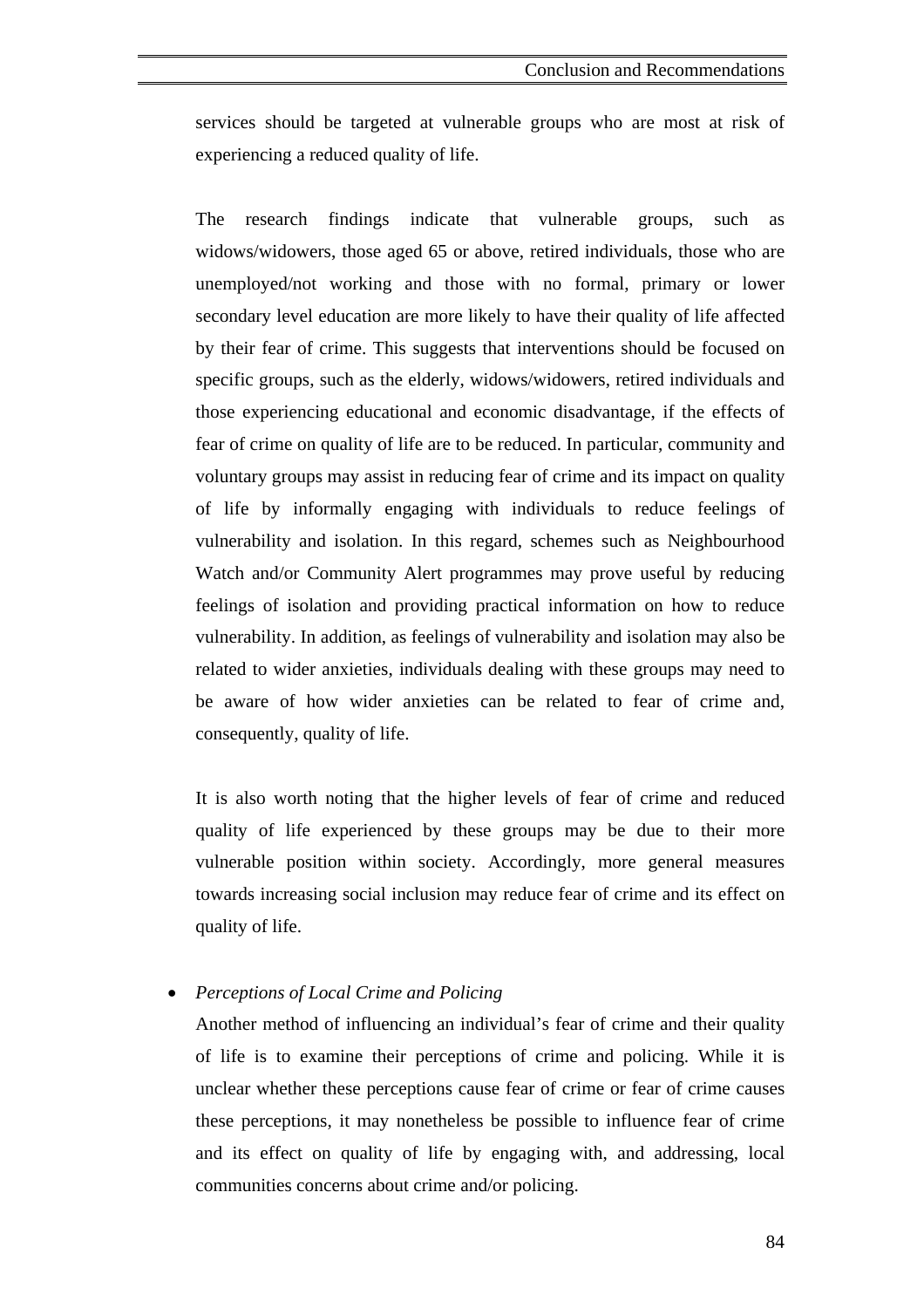As dissatisfaction with the overall performance and level of visibility provided by An Garda Síochána was associated with fear of crime and a reduction in quality of life, improving satisfaction levels may decrease fear of crime and its impact on quality of life. It is, however, important to note that satisfaction levels with An Garda Síochána are usually very high with 81 per cent of respondents stating they were 'satisfied' or 'very satisfied' with the overall performance of An Garda Síochána and 63 per cent stating they were 'satisfied' or 'very satisfied' with the level of visibility provided by An Garda Síochána (see Kennedy and Browne, 2007). Nevertheless, the results of the 2007 Garda Public Attitudes Survey indicate that levels of satisfaction can fluctuate slightly between different Garda Districts and the housing tenure of the respondents (see Kennedy and Browne, 2007).

In areas where feelings of satisfaction are not as high, community policing and joint policing committees could play an important role in enhancing and further strengthening the public's feelings of satisfaction with An Garda Síochána. Through their involvement in these activities, An Garda Síochána attempt to address local communities concerns about criminal activity and endeavour to tailor their response to crime to the needs of the local community (An Garda Síochána, 2007). As such, engagement in these activities can increase the perceived competence of An Garda Síochána by reassuring members of the public that their concerns are being dealt with in a controlled, capable and professional manner. Further, these activities provide an important forum in which to tackle perceptions of local criminal activities. In particular, providing local information on actual levels and trends in crime may be a useful counter to high profile media reports of isolated incidents which can generate a perception that crime is increasing when levels are actually stable or declining. Community meetings may also provide a forum within which to inform and update members of the public about local crime levels and the progress of An Garda Síochána in tackling areas of concerns. The use of joint policing committees, community policing and community meetings to engage with the community can, therefore, both provide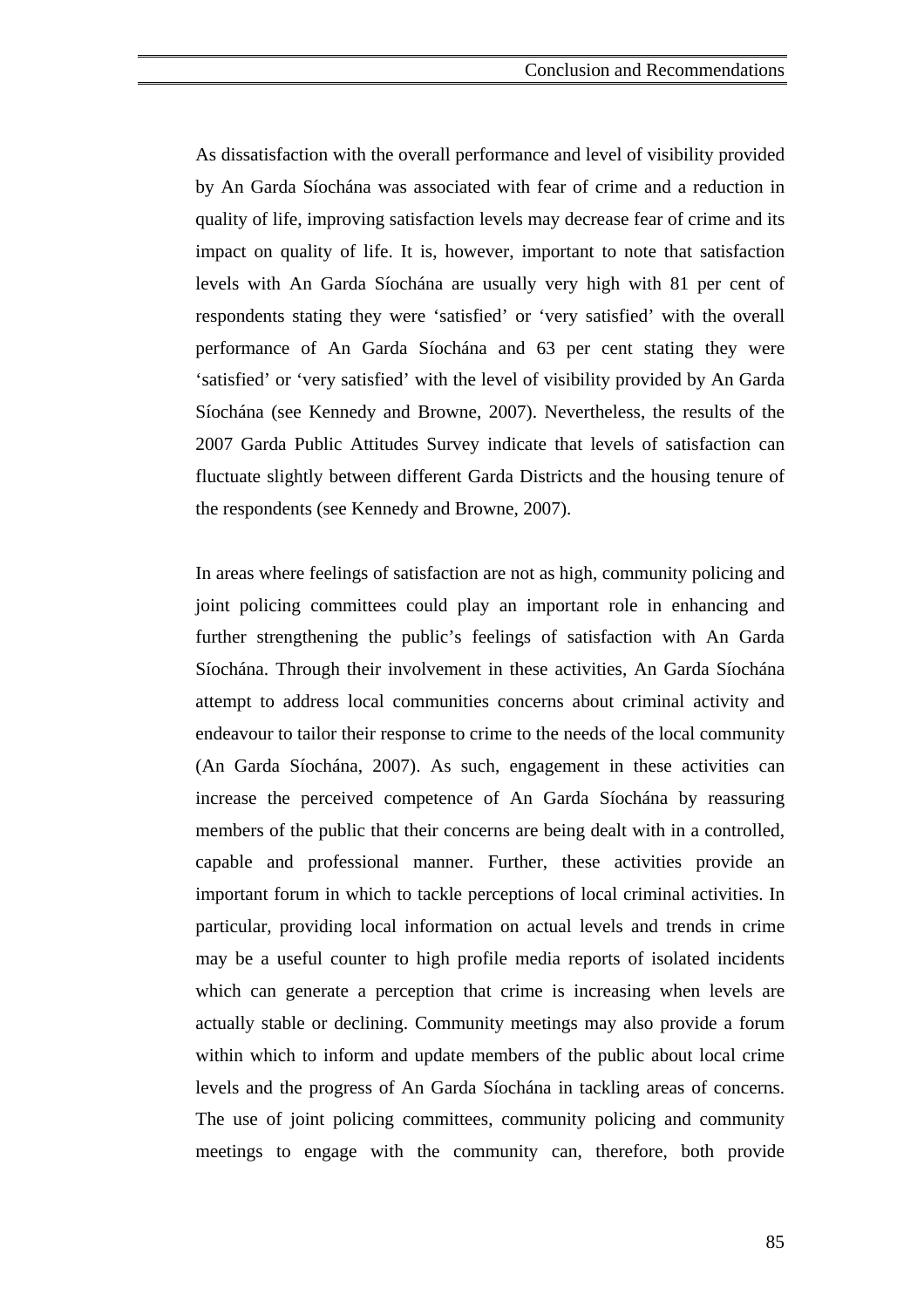reassurance and enhance levels of co-operation with the Gardai in crime prevention.

The media also have a role to play in influencing the public's perception of crime and, consequently, their fear of crime and quality of life. By being aware that perceptions of crime can increase fear of crime and its effect on quality of life, the media should endeavour to ensure that stories of crime accurately reflect the nature and extent of their true occurrence. By highlighting potentially problematic criminal activities, media stories can encourage individuals to engage in precautionary measures but may also inflate fear of crime levels if they do not accurately portray the true prevalence of these activities (see Brown, 7 November 2007, 24 February 2008; Coulter, 2008). In this way, responsible journalism can inform and encourage individuals to engage in crime prevention measures without unnecessarily inflating fear of crime and affecting quality of life. It would, therefore, be important for the Press Council of Ireland and the Office of the Press Ombudsman to consider the best methods of encouraging and promoting responsible journalism in Ireland to inform readers about crime levels without unnecessarily inflating fear of crime.

#### *Next Steps*

It is recommended that, strategies and/or initiatives aimed at reducing fear of crime should be targeted at those individuals whose quality of life is most likely to be reduced due to their fear of crime. In particular, the results of this research indicate that these strategies/initiatives should focus on repeat victims of crime (including both personal victimisation and household victimisation), individuals who believe that the level of crime in their local area has increased, victims of racist attacks and females as these individuals are between three and a half and two and a half times more likely to develop a fear of crime which reduces their quality of life (see Chapter Five). The Garda Public Attitudes Surveys can be used to identify areas where residents believe that the level of crime in their local area has increased. In addition, it may be useful to focus on areas in which high profile incidents have occurred as such incidents may heighten an individual's fear of crime by influencing their perception that the level of crime in their locality has increased. It is also important to ensure that resources are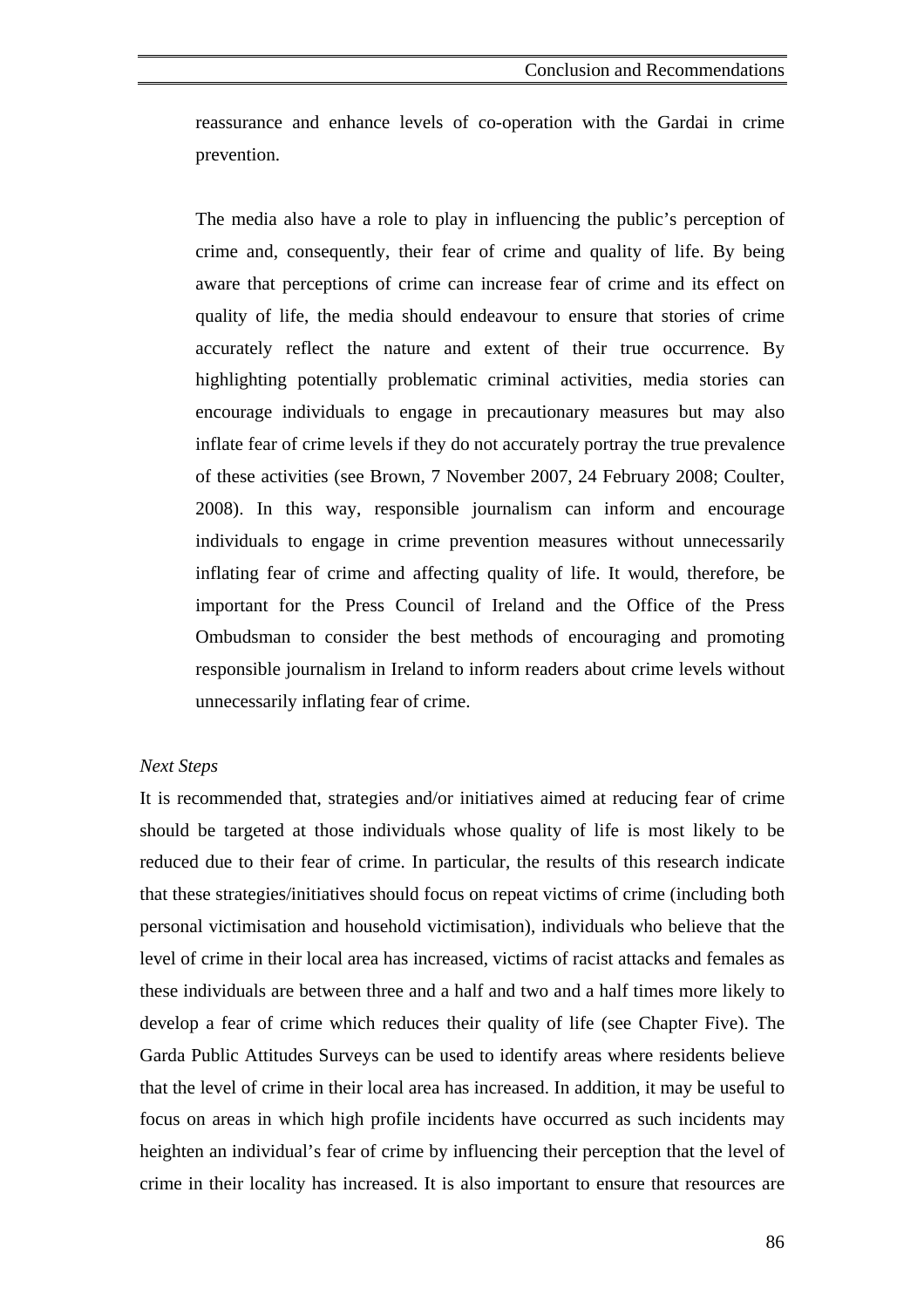not diverted away from high crime areas as while individuals living in these areas may begin to perceive crime as a normal occurrence, services will still be required to reduce victimisation and provide support to those that have been victimised, are vulnerable and/or disadvantaged, if fear of crime and its impact on quality of life is to be reduced.

Further, the results of this analysis also indicate that there are a number of areas worthy of further investigation to broaden our understanding of fear of crime and its impact on quality of life. For instance, further research could be used to clarify the relationship between locality and fear of crime to investigate why residents living in Dublin city and smaller towns are less likely to fear crime. In would also be beneficial to explore the effect of perceived vulnerability and the normalisation of crime to investigate how, and in what circumstances, these processes influence fear of crime and its impact on quality of life.

In conclusion, this research revealed that, as in other countries, some segments of the population are more at risk of experiencing a fear of crime and reduced quality of life than others. Nonetheless, by being able to identify which segments of the population are more at risk of experiencing a reduced quality of life than others, strategies and/or initiatives can target these individuals so as to lessen the impact of fear of crime.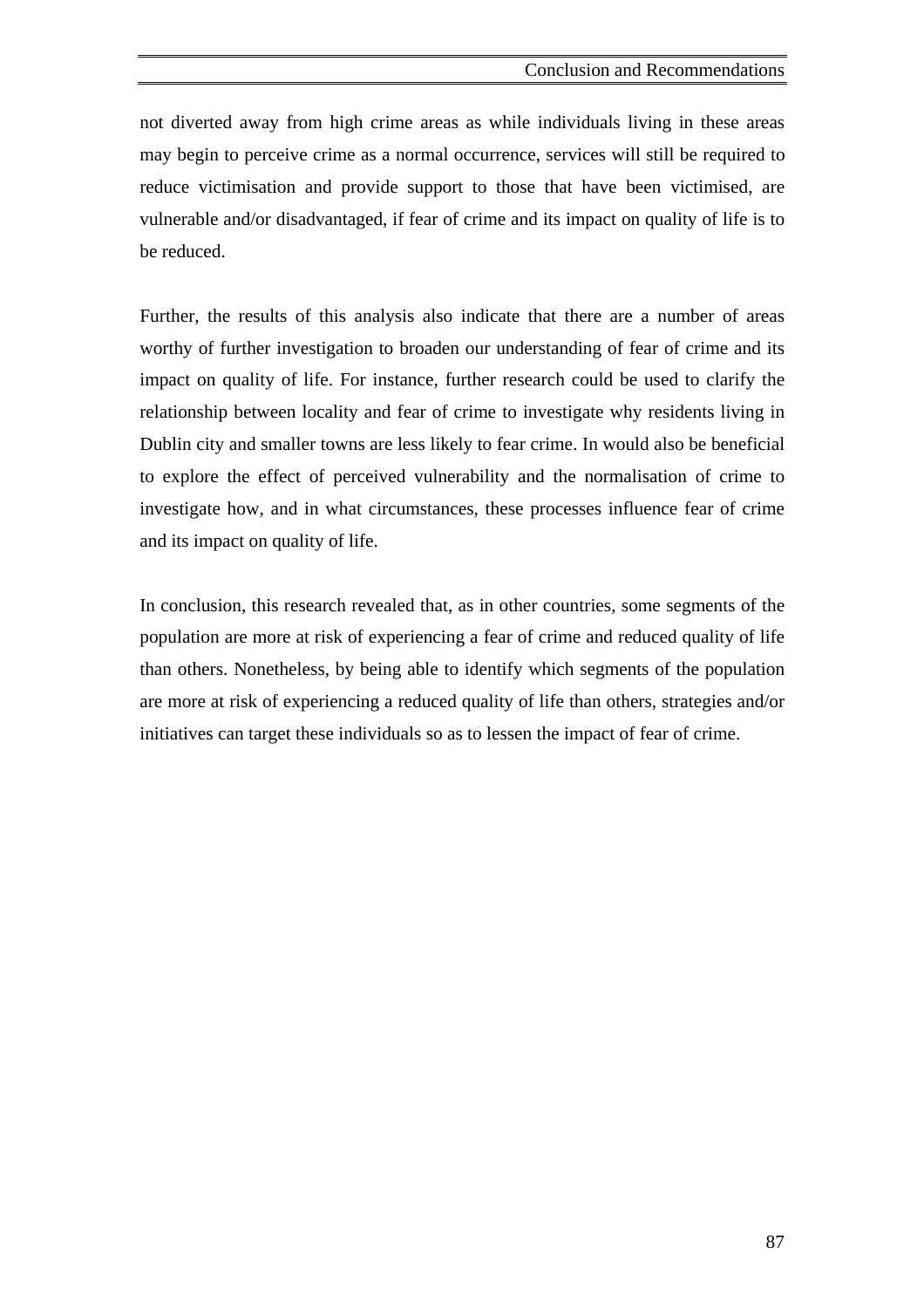# **References**

Adams, R.E. and Serpe, R.T. (2000) 'Social Integration, Fear of Crime and Life Satisfaction', *Sociological Perspectives,* 43(4), 605-29.

Agnew, R.S. (1985) 'Neutralizing the Impact of Crime', *Criminal Justice and Behavior,* 12(2), 221-39.

An Garda Síochána (2001) Annual Policing Plan 2001. Dublin: An Garda Síochána.

Bannister, J. (1993) 'Locating Fear: Environment and Ontological Security' in H. Jones (eds) *Crime and the Urban Environment*. Aldershot: Avebury.

Beck, U. (1992) *The Risk Society.* London: Sage

Block, C.R. and Block, R.L. (1984) 'Crime Definition, Crime Measurement and Victim Surveys', *Journal of Social Issues,* 40(1), 137-60.

Borooah, V.K. and Carcach, C.A. (1997) 'Crime and Fear: Evidence from Australia', *The British Journal of Criminology,* 37(4), 635-57.

Box, S., Hale, C. and Andrews, G. (1988) 'Explaining the Fear of Crime', *British Journal of Criminology,* 28(3), 340-56.

Brown, M. and Bolling, K. (2007) *2006 Scottish Crime and Victimisation Survey: Main Findings*. Edinburgh: The Scottish Government.

Brown, V. (24 February 2008) 'Sensationalist Coverage is a Crime in Itself', *Sunday Business Post,* 24 February 2008.

Brown, V. (7 November 2007) 'RTE Going Over the Top on Crime', *Irish Times,* 7 November 2007.

Campbell, A. (2005) 'Keeping the "Lady" Safe: The Regulation of Femininity through Crime Prevention Literature', *Critical Criminology,* 13, 119-40.

Carrach, C. and Mukherjee, S. (1999) 'Women's Fear of Violence in the Community' in A. Graycar (eds) *Trends and Issues in Crime and Criminal Justice.* Canberra: Australian Institute of Criminology.

Central Statistic Office (2008a) *What is the Quarterly National Household Survey?* Accessed on 15 July 2008 at [http://www.cso.ie](http://www.cso.ie/).

Central Statistics Office (2008b) *Garda Recorded Crime Statistics 2003-2006*. Dublin: The Stationery Office.

Central Statistics Office (2007a) *Census 2006: Principle Socio-Economic Results.*  Dublin: The Stationery Office.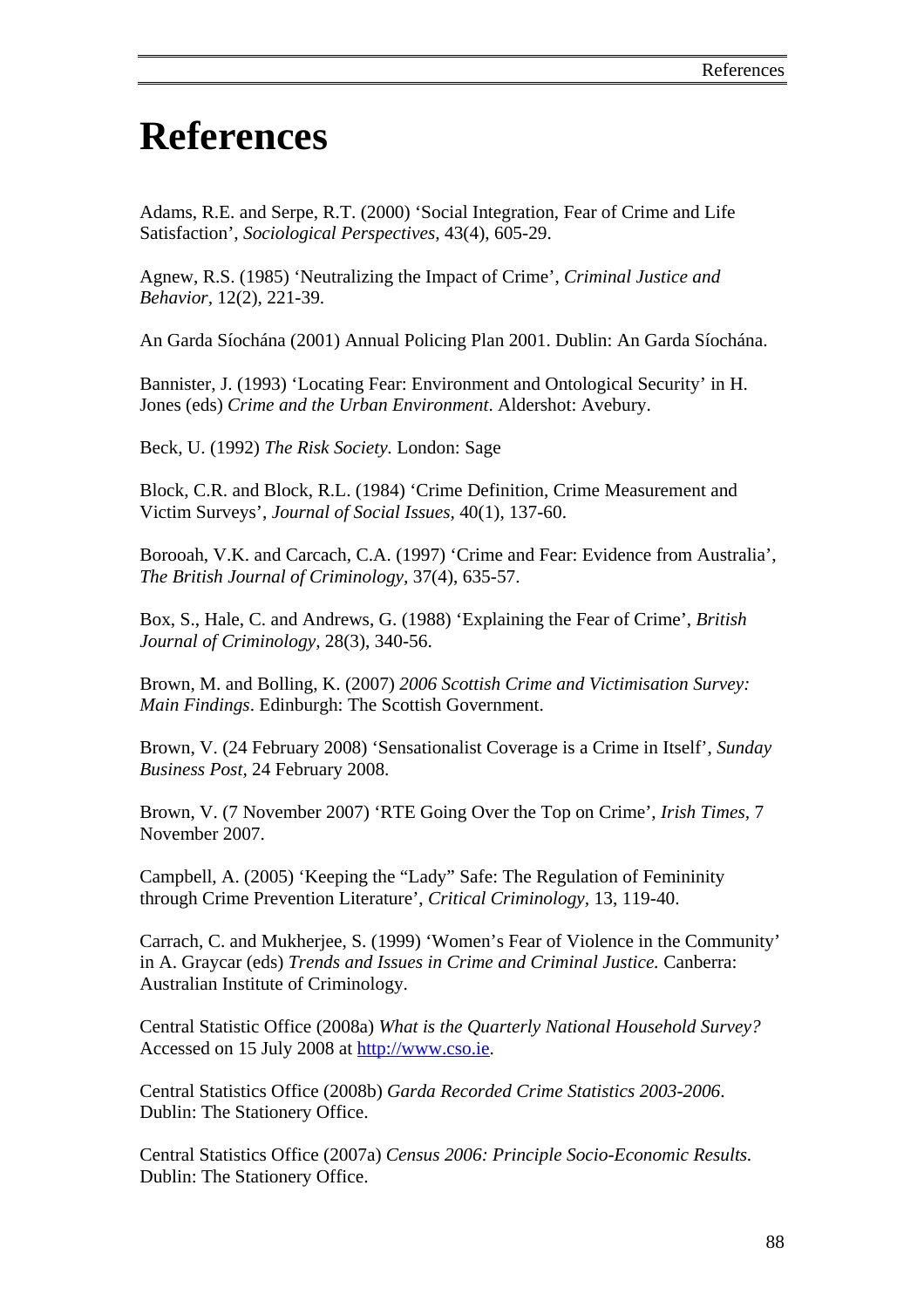Central Statistics Office (2007b) *Crime and Victimisation: Quarterly National Household Survey 2006*. Dublin: The Stationery Office.

Central Statistics Office (2004) *Quarterly National Household Survey, Crime and Victimisation: September – Quarter 4, 1998 and 2003.* Dublin: The Stationery Office.

Central Statistics Office (1999) *Quarterly National Household Survey, Crime and Victimisation: September – November 1998.* Dublin: The Stationery Office.

Chadee, D. and Ditton, J. (2003) 'Are Older People Most Afraid of Crime? Revisiting Ferraro and LaGrange in Trinidad', *British Journal of Criminology,* 43(3), 417-33.

Charleton, P. (1995) 'Drugs and Crime – Making the Connection: A Discussion Paper', *Irish Criminal Law Journal,* 5(2), 220-40.

Clemente, F. and Kleiman, M. (1977) 'Fear of Crime in the United States: A Multivariate Analysis', *Social Forces,* 56, 519-31.

Clemente, F. and Kleiman, M. (1976) 'Fear of Crime Among the Aged', *Gerontologist,* 16, 207-10.

Cook, F.L. and Cook, T.D. (1976) 'Evaluating the Rhetoric of Crisis: A Case Study of Criminal Victimization of the Elderly', *Social Science Review,* 50, 632-46.

Coulter, C. (2008) *The Media and Criminal Justice Policy-Making.* Paper presented at the North-South Criminology Conference on 23 June 2008 at Dublin Institute of Technology, Dublin.

Coulter, C. (7 July 2008) 'Media Must Act to Ensure Crime Reporting is Fair and Balanced', *The Irish Times,* 7 July 2008.

Dean, G., O'Hare, A., O'Connor, A., Kelly, M. and Kelly, G. (1985) 'The Opiate Epidemic in Dublin 1979-83: Are We Over the Worst?', *Irish Medical Journal,* 80(5), 139-42.

Ditton, J., Chadee, D., Farrall, S., Gilchrist, E. and Bannister, J. (2004) 'From Imitation to Intimidation: A Note on the Curious and Changing Relationship between the Media, Crime and Fear of Crime', *British Journal of Criminology,* 44, 595-610.

DuBow, F., McCabe, E. and Kaplan, G. (1979) *Reactions to Crime: A Critical Review of the Literature.* Washington: US Department of Justice, Law Enforcement Assistance Administration.

Emsley, C. (1987) *Crime and Society in England 1750-1900.* New York: Longman.

European Crime Prevention Network (2004) *A Review of Scientifically Evaluated Good Practices for Reducing Feelings of Insecurity or Fear of crime*. Available at [http://www.eucpn.org/pubdocs/review\\_reducing\\_feelings\\_insecurities\\_fear\\_crime\\_en](http://www.eucpn.org/pubdocs/review_reducing_feelings_insecurities_fear_crime_en.pdf) [.pdf](http://www.eucpn.org/pubdocs/review_reducing_feelings_insecurities_fear_crime_en.pdf) (accessed on 30/10/108).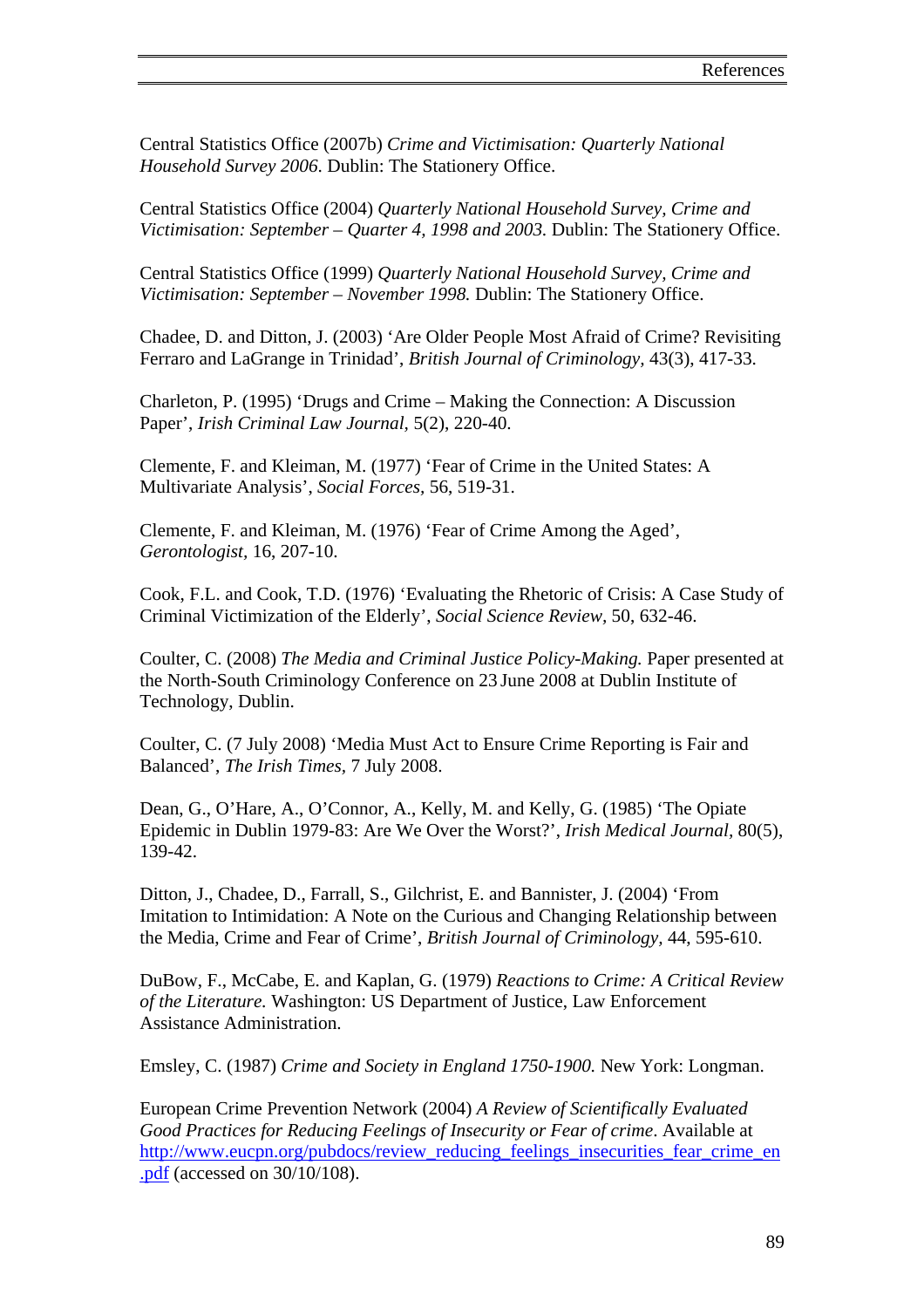Ewald, U. (2000) 'Criminal Victimisation and Social Adaptation in Modernity' in T. Hope and R. Sparks (eds) *Crime, Risk and Insecurity.* London: Routledge.

Farrall, S., Bannister, J., Ditton, J. and Gilchrist, E. (1997) 'Questioning the Measurement of the 'Fear of Crime': Findings from a Major Methodological Study', *British Journal of Criminology,* 37(4), 658-79.

Farrall, S. and Gadd, D. (2004) 'Research Note: The Frequency of the Fear of Crime', *British Journal of Criminology,* 1, 127-32.

Farrall, S. and Gadd, D. (2003) *Fear Today, Gone Tomorrow: Do Surveys Overstate Fear Levels?* Retrieved on the 9 May 2008 at [http://www.istat.it/istat/eventi/perunasocieta/relazioni/Farral\\_abs.pdf](http://www.istat.it/istat/eventi/perunasocieta/relazioni/Farral_abs.pdf) 

Fattah, E.A. (1993) 'Research on Fear of Crime: Some Common Conceptual and Measurement Problems' in W. Bilsky, C. Pfeiffer and P. Wetzels (eds) *Fear of Crime and Criminal Victimisation.* Stuttgart: Ferdinand Enke Verlag.

Ferraro, K.F. (1996) 'Women's Fear of Victimization: Shadow of Sexual Assault?', *Social Forces,* 75(2), 667-90.

Ferraro, K. (1995) *Fear of Crime: Interpreting Victimization Risk.* New York: SUNY Press.

Ferraro, K.F. and LaGrange, R. (1992) 'Are Older People Most Afraid of Crime? Reconsidering Age Differences in Fear of Victimisation', *Journal of Gerontology: Social Sciences,* 47, 233-44.

Ferraro, K.F. and LaGrange, R.L. (1987) 'The Measurement of Fear of Crime', *Sociological Inquiry,* 57, 70-101.

French, B. and Campbell, P. (2002) *Fear of Crime in Northern Ireland: Findings from the 2001 Northern Ireland Crime Survey.* Belfast: Northern Ireland Office.

French, B. and Freel, R. (2008) *Perceptions about Crime: Findings from the 2006/2007 Northern Ireland Crime Survey*. Retrieved on 25 July 2008 at [http://www.nio.gov.uk/2007\\_northern\\_ireland\\_crime\\_survey.pdf](http://www.nio.gov.uk/2007_northern_ireland_crime_survey.pdf)

Furedi, F. (2002) *Culture of Fear.* London: Continuum.

Gabriel, U. and Greve, W. (2003) 'The Psychology of Fear of Crime: Conceptual and Methodological Perspectives', *British Journal of Criminology,* 43(3), 600-14.

Garda Research Unit (2002) *Garda Public Attitudes Survey 2002.* Templemore: Garda Research Unit.

Garofalo, J. (1981) 'The Fear of Crime: Causes and Consequences', *The Journal of Criminal Law and Criminology,* 72(2), 839-857.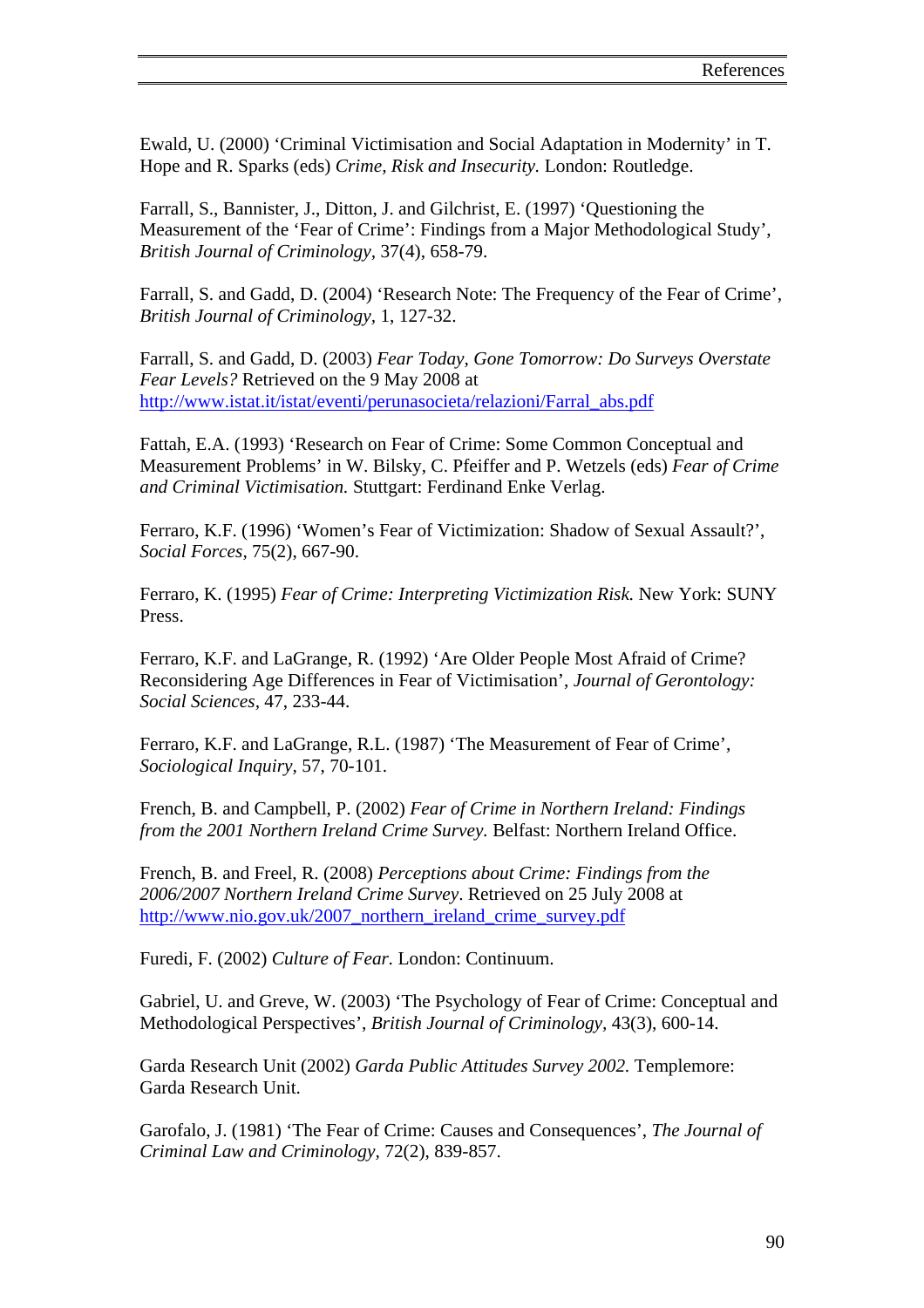Goodey, J. (1997) 'Boys Don't Cry: Masculinities, Fear of Crime and Fearlessness', *British Journal of Criminology,* 36, 401-71.

Government Progress Report (2004) An Agreed Programme for Government between Fianna Fáil and the Progressive Democrats. Dublin: The Stationery Office.

Hale, C. (1996) 'Fear of Crime: A Review of the Literature', *International Review of Victimology,* 4, 79-150.

Heath, L. (1984) 'Impact of Newspaper Crime Reports on Fear of Crime: Multimethodological Investigation', *Journal of Personality and Social Psychology,* 47, 263-76.

Heath, L. and Petraitis, J. (1987) 'Television Viewing and Fear of Crime: Where is the Mean World?' in S. J. Ditton and S. Farrall (eds) *The Fear of Crime.* Dartmouth: Ashgate.

Hindelang, M.J., Gottfredson, M.R. and Garofalo, J. (1978) *Victims of Personal Crime: An Empirical Foundation for a Theory of Personal Victimization.* Cambridge: Ballinger.

Hollway, W. and Jefferson, T. (1997) 'The Risk Society in an Age of Anxiety: Situating Fear of Crime', *The British Journal of Sociology,* 48(2), 255-66.

Hough, M. (1995). *Anxiety about crime: Findings from the 1994 British Crime Survey*. London: Home Office Research and Statistics Directorate.

Jannson, K. (2007) *British Crime Survey - Measuring Crime for 25 Years.* Retrieved on 25 July 2008 at [http://www.homeoffice.gov.uk/rds/pdfs07/bcs25.pdf.](http://www.homeoffice.gov.uk/rds/pdfs07/bcs25.pdf)

Jaycox, V. (1978) 'The Elderly's Fear of Crime: Rational or Irrational', *Victimology,*  3, 329-34.

John Howard Society of Alberta (1999) Fear of Crime. Alberta: John Howard Society of Alberta.

Kennedy, P. and Browne, C. (2007) *Garda Public Attitudes Survey 2007.*  Templemore: Garda Research Unit.

Kennedy, P. and Browne, C. (2006) *Garda Public Attitudes Survey 2006.*  Templemore: Garda Research Unit.

Kerrigan, G. and Shaw, H. (18 April 1985) 'Crime Hysteria', *Magill*, 18 April 1985.

Kilcommins, S., O'Donnell, I., O'Sullivan, E. and Vaughan, B. (2004) *Crime, Punishment and the Search for Order in Ireland.* Dublin: Institute of Public Administration.

Killias, M. (1990) 'Vulnerability: Towards a Better Understanding of a Key Variable in the Genesis of Fear of Crime', *Violence and Victims 5(2)*, 97-108.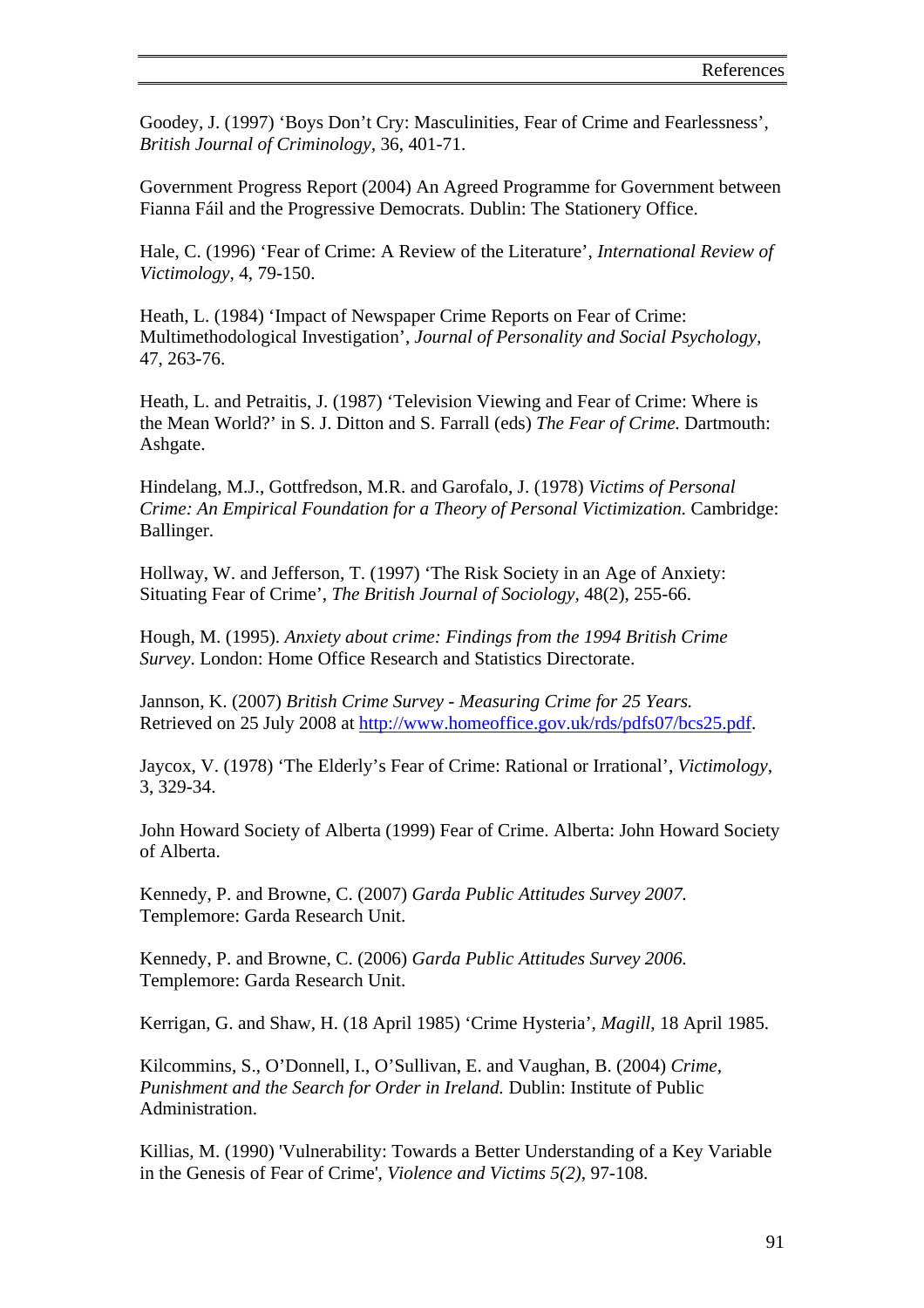Kleinman, P.H. and David, D.S. (1973) 'Victimization and Perception of Crime in a Ghetto Community', *Criminology,* 11, 307-339.

LaGrange, R.L. and Ferraro, K.F. (1987) 'The Elderly's Fear of Crime: A Critical Examination of the Research', *Research on Aging,* 9, 372-91.

LaGrange, R.L., Ferraro, K.F. and Supancic, M (1992) 'Perceived Risk and Fear of Crime: Role of Social and Physical Incivilities', *Journal of Research in Crime and Delinquency,* 29, 311-34.

Laver, M., Mair, P. and Sinnott, R. (1987) *How Ireland Voted: The Irish General Election of 1987*. Dublin: Poolbeg Press.

Lee, M. (2007) *Inventing Fear of Crime: Criminology and the Politics of Anxiety.*  Cullompton: Willan.

Lindquist, J.H. and Duke, J.M. (1982) 'The Elderly Victim at Risk: Explaining the Fear-Victimization Paradox', *Criminology,* 20, 115-126.

Liska, A. E. and Baccaglini, W. (1990) 'Feeling Safe by Comparison: Crime in the Newspapers' in S. J. Ditton and S. Farrall (eds) *The Fear of Crime.* Dartmouth: Ashgate.

Liska, A.E., Sanchirico, A. and Reed, M.D. (1988) 'Fear of Crime and Constrained Behavior: Specifying and Estimating a Reciprocal Effects Model', *Social Forces,* 66, 827-37.

Lyder, A. (2005) *Pusher's Out: The Inside Story of Dublin's Anti-Drug Movement.*Trafford: Trafford Publishing.

Lyng, S. (2005) *Edgework: The Sociology of Risk-Taking.* London: Routledge.

Maxfield, M. G. (1984) *Fear of Crime in England and Wales.* London: Her Majesty's Stationery Office.

Mayhew and Reilly (2007) *Social Report 2008.* Available at <http://www.socialreport.msd.govt.nz/safety/fear-of-crime.html> (accessed on 30/10/08).

McCullagh, C. (1999) 'Rural Crime in the Republic of Ireland' in G. Dingwall and S.R. Moody (eds) *Crime and Conflict in the Countryside*. Cardiff: University of Wales Press.

McCullagh, C. (1996) *Crime in Ireland: A Sociological Introduction.* Cork: Cork University Press.

Miethe, T.D. (1995) 'Fear and Withdrawal from Urban Life', *Annals of the American Academy of Political and Social Science,* 539, 14-27.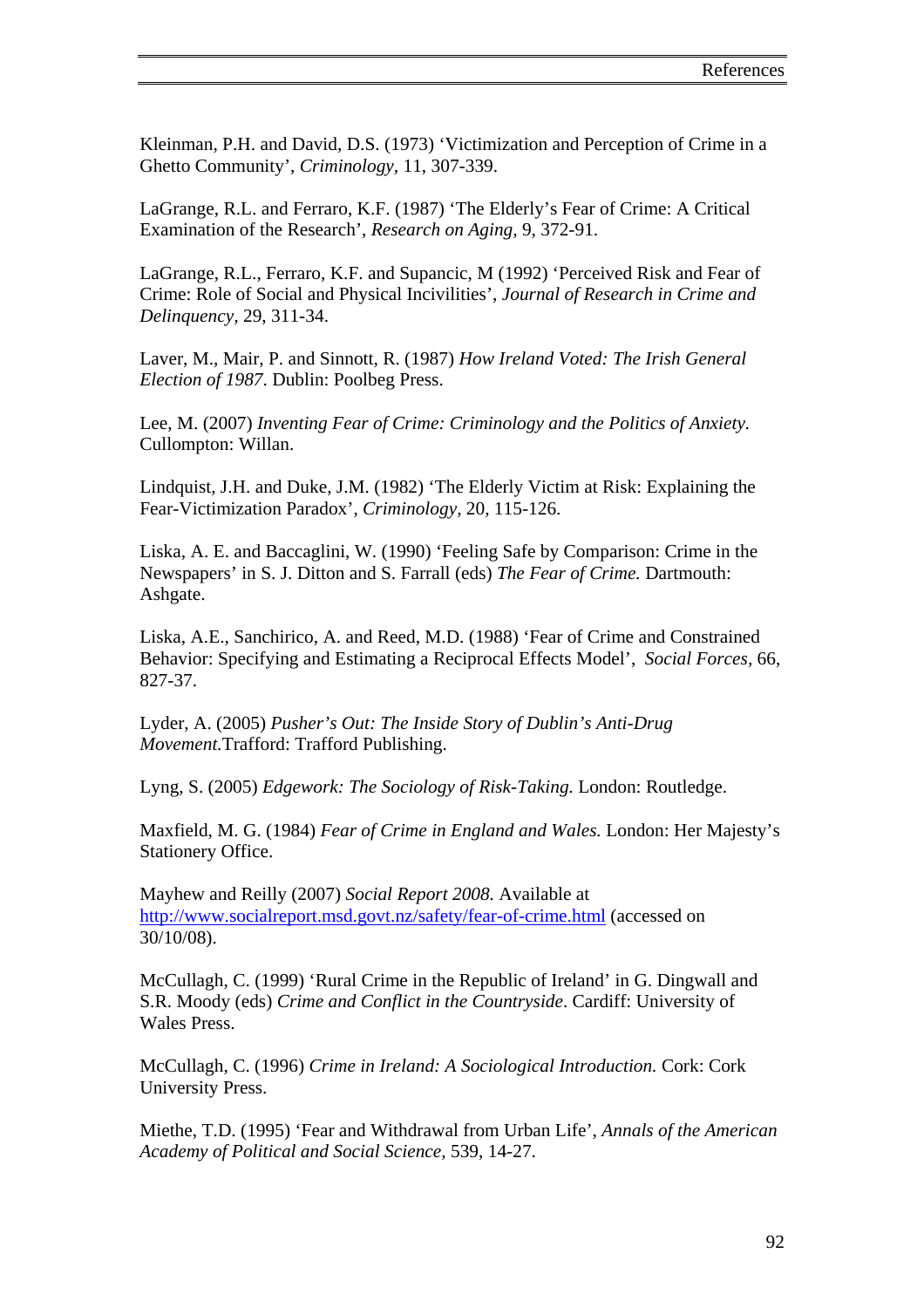Mirrlees-Black, C. and Allen, J. (1998) *Concern About Crime: Findings from the 1998 British Crime Survey. Research Findings No.83*. London: London: Home Office Research Development and Statistics Directorate.

Mooney, J. (2001) *Gangster: The Inside Story of John Gilligan, His Drugs Empire and the Murder of Journalist Veronica Guerin*. London: Mainstream Publishing.

Moore, S. and Shepherd, J. (2007) 'The Elements and Prevalence of Fear', *British Journal of Criminology,* 47(1), 154-62.

O'Connell, M. (2002) 'The Portrayal of Crime in the Media - Does it Matter?' in P. O'Mahony (eds) *Criminal Justice in Ireland.* Dublin: Institute of Public Administration.

O'Connell, M. (1999) 'Is Irish Public Opinion towards Crime Distorted by Media Bias?', *European Journal of Communication,* 14, 191-212.

O'Connell, M. and Whelan, A. (1996) 'The Public Perception of Crime Prevalence, Newspaper Readership and "Mean World" Attitudes', *Legal and Criminological Psychology,* 3, 29-57.

O'Donnell, I. (2007) 'Crime and its Consequences' in T. Fahey, H. Russell and C.T. Whelan (eds) *Best of Times? The Social Impact of the Celtic Tiger*. Dublin: Institute of Public Administration.

O'Donnell, I. and O'Sullivan, E. (2003) 'The Politics of Intolerance – Irish Style', *British Journal of Criminology*, 43(3), 253-66.

O'Dwyer, K., Kennedy, P. and Ryan, W. (2005) *Garda Public Attitudes Survey 2005.*  Templemore: Garda Research Unit.

O'Mahony, P. (1993) *Crime and Punishment in Ireland*. Dublin: Round Hall Press.

O'Mahony, P. and Guilmore, T. (1983) *Drug Abusers in the Dublin Committal Prisons – A Survey.* Dublin: The Stationery Office.

O'Reilly, E. (1998) *Veronica Guerin: Dying for the Market*. New York: Vintage.

Pantazis, C. (2000) 'Fear of Crime, Vulnerability and Poverty', *British Journal of Criminology,* 40(3), 414-36.

Patsios, D. (1999) 'Poverty and Social Exclusion Amongst the Elderly', Working Paper 20, *Poverty and Social Exclusion Survey of Britain, 1999.* Townsend Centre of International Poverty Research: University of Bristol.

Razencroft, N., Uzzell, D. and Leach, R. (2002) 'Danger Ahead? The Impact of Fear of Crime on People's Recreational Use of Non-Motorised Shared-Use Routes', *Environment and Planning C: Government and Policy,* 20, 741-56.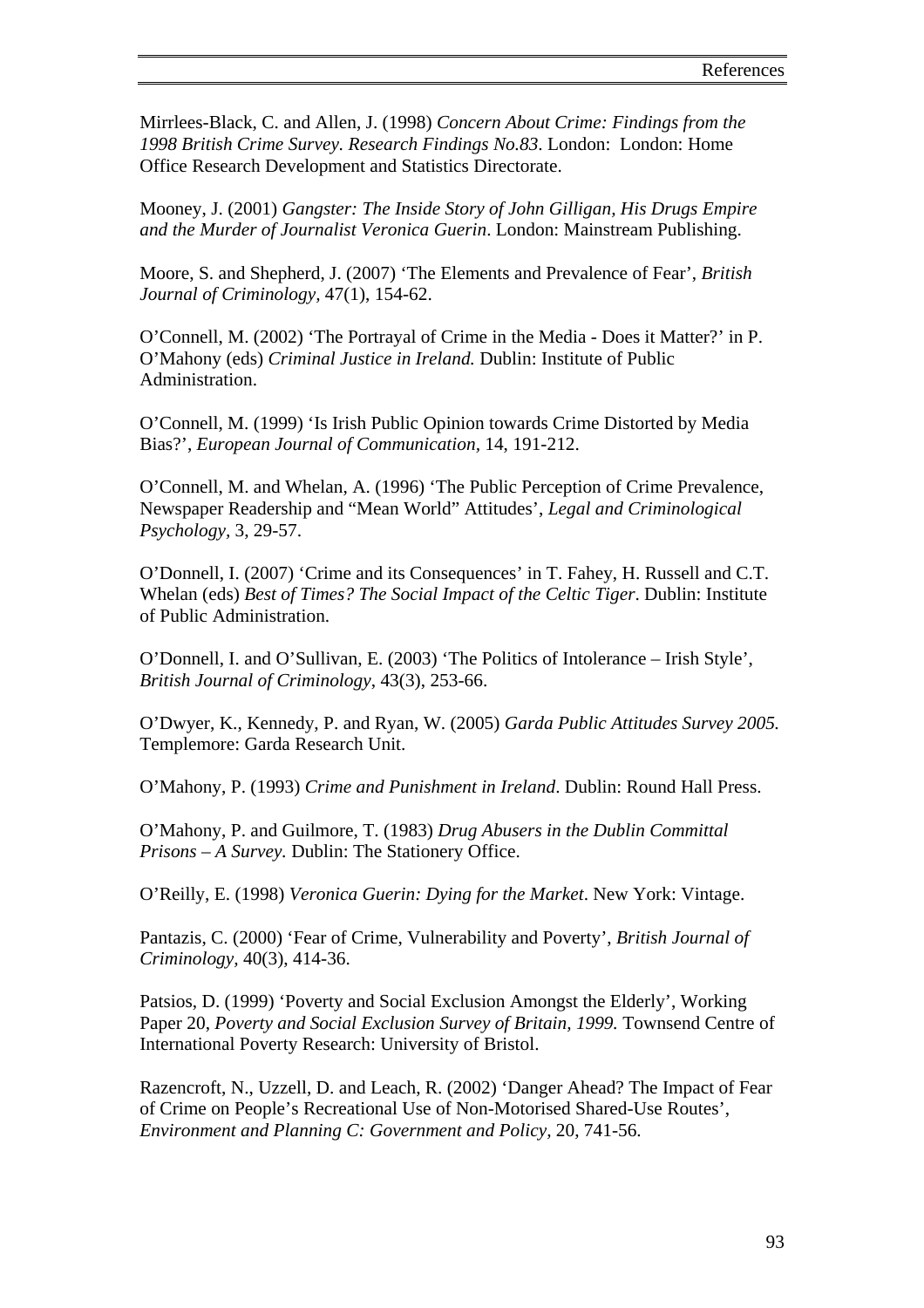Ross, C.E. (1993) 'Fear of Victimization and Health', *Journal of Quantitative Criminology,* 19, 237-74.

Sacco, V.F. (1995) 'Media Constructions of Crime', *Annals of the American Academy of Political and Social Science,* 539, 141-154.

Salisbury, H. and Upson, A. (2004) *Ethnicity, Victimisation and Worry about Crime: Findings from the 2001/02 and 2002/03 British Crime Surveys. Findings 237.*  London: Home Office Research Development and Statistics Directorate.

Sarma, K. (2003) *Garda Public Attitudes Survey 2003.* Templemore: Garda Research Unit.

Sarma, K and O'Dwyer, K. (2004) *Garda Public Attitudes Survey 2004.* Templemore: Garda Research Unit.

Seefelt, V., Malina, R.M. and Clark, M.A. (2002) 'Factors Affecting Levels of Physical Activity in Adults', *Sports Medicine,* 32, 143-68.

Skogan, W.G. (1990) *Disorder and Decline: Crime and the Spiral of Decay in American Neighbourhoods.* New York: Free Press.

Skogan, W.G. (1987) 'The Impact of Victimization on Fear', *Crime & Delinquency,*  33, 135-54.

Skogan, W.G. (1986) 'The Fear of Crime and its Behavioural Implications' in E.A. Fattah (eds) *From Crime Policy to Victim Policy.* London: Macmillan.

Skogan, W.G. and Maxfield, M.G. (1981) *Coping with Crime: Individual and Neighbourhood Reactions.* Beverly Hills: Sage.

Stafford, M., Chandola, T. and Marmot, M. (2007) 'Association Between Fear of Crime and Mental Health and Physical Functioning', *American Journal of Public Health,* 97(11), 2076-81.

Stanko, E. A. (1997) 'Safety Talk: Conceptualising Women's Risk Assessment as a Technology of the Soul', *Theoretical Criminology,* 1, 53-76.

Stanko, E.A. (1990) *Everyday Violence.* London: Virago.

Stiles, B.L., Halim, S. and Kaplan, H.B. (2003) 'Fear of Crime among Individuals with Physical Limitations', *Criminal Justice Review,* 28(2), 232-53.

Sutton, R.M. and Farrall, S. (2005) 'Gender, Socially Desirable Responding and the Fear of Crime: Are Women Really More Anxious about Crime', *British Journal of Criminology,* 2, 212-24.

Taylor, I. (1996) 'Fear of Crime, Urban Fortunes and Suburban Social Movements: Some Reflections on Manchester', *Sociology,* 30, 317-37.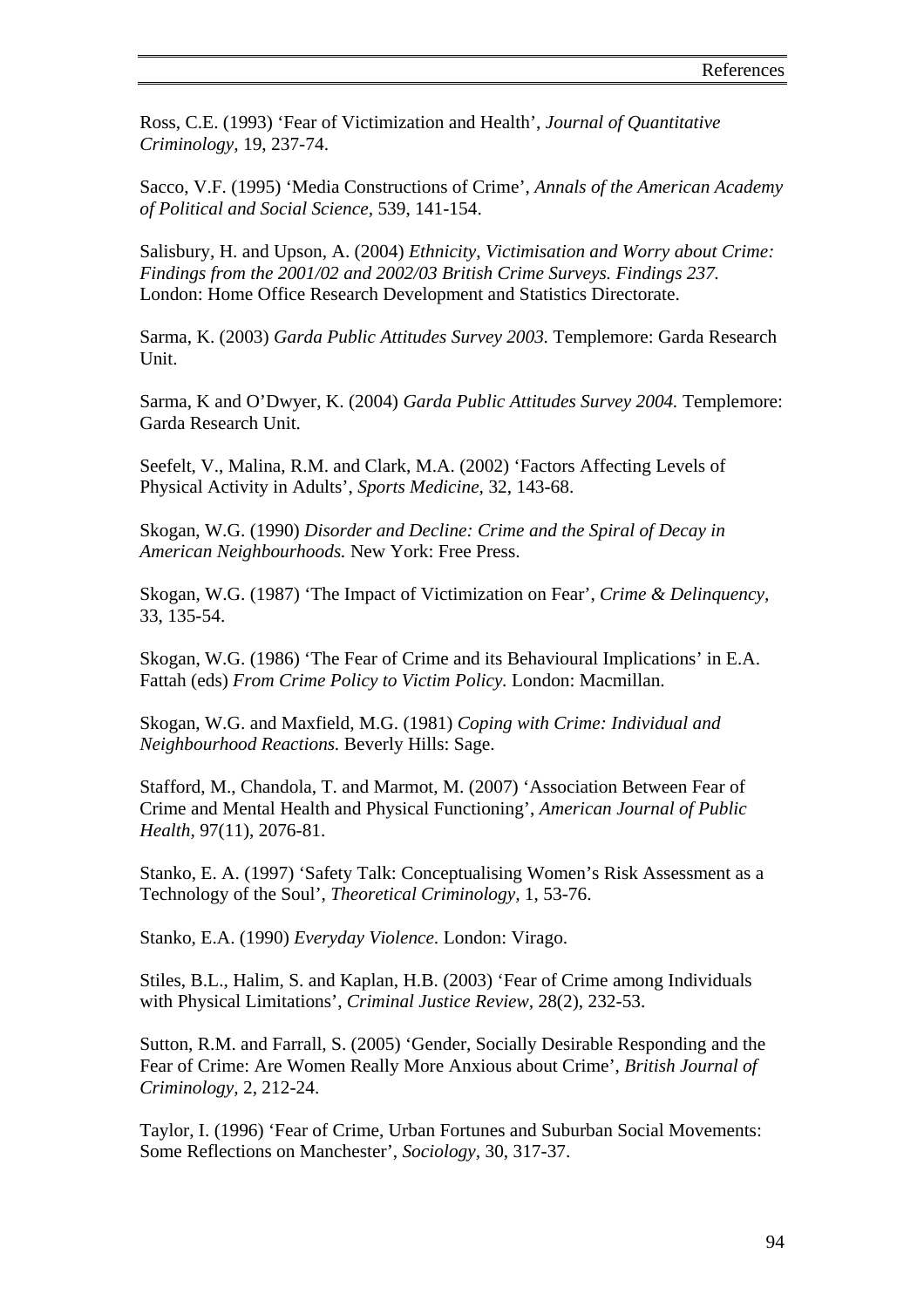Tulloch, M. (2000) 'The Meaning of Age Differences in the Fear of Crime', *British Journal of Criminology,* 40(3), 451-67.

Tulloch, J. and Lupton, D. (2003) *Risk and Everyday Life.* London: Sage.

Van der Wurff, A., Van Staalduinen, L. and Stringer, P. (1989) 'Fear of Crime in Residential Environments: Testing a Social Psychological Model', *Journal of Social Psychology,* 129, 141-60.

Van Dijk, J., Manchin, R., Van Kesteren, J., Nevala, S. and Hideg, G. (2006) *The Burden of Crime in the EU. Research Report: A Comparative Analysis of the European Crime and Safety Survey (EU ICS) 2005.* Brussels: EUICS Consortium.

Van Dijk, J., Van Kesteren, J. and Smit, P. (2007) *Criminal Victimisation in International Perspective: Key Findings from the 2004-2005 ICVS and EU ISC*. The Hague: WODC.

Walker, M. (2007) *Travellers/Ethnic Minority Communities' Attitudes Towards An Garda Síochána.* Templemore: Garda Research Unit.

Walker, M. A. (1994) 'Measuring Concern about Crime: Some Inter-Racial Comparisons', *British Journal of Criminology,* 34(3), 366-378.

Walklate, S. and Mythen, G. (2008) 'How Scared Are We?', *British Journal of Criminology,* 48(2), 209-25.

Warr, M. (1985) 'Fear of Rape among Urban Women', *Social Problems,* 32(3), 238- 50.

Warr, M. (1984) 'Fear of Victimization: Why are Women and the Elderly More Afraid?', *Social Science Quarterly,* 65(3), 681-702.

Warr, M. and Stafford, M (1983) 'Fear of Victimization: A Look at the Proximate Causes', *Social Forces,* 61, 1033-43.

Watson, D. (2000) *Victims of Recorded Crime in Ireland: Results from the 1996 Survey.* Dublin: Oak Tree Press.

Williams, P. (2003) *Evil Empire: John Gilligan, His Gang and the Execution of Journalist of Veronica Guerin.* Dublin: Merlin Publishing.

Williams, P. and Dickinson, J. (1993) 'Fear of Crime: Read All About It?' in S. J. Ditton and S. Farrall (eds) *The Fear of Crime.* Dartmouth: Ashgate.

Wilson, J.Q. (1968) 'The Urban Unease: Community vs. City', *The Public Interest,*  12, 25-39.

Wilson, J.Q. and Kelling, G. (1985) 'Broken Windows: The Police and Neighbourhood Safety' in A. Blumberg and E. Niederhoffer (eds) *The Ambivalent Force.* New York: Holt, Rinehart and Winston.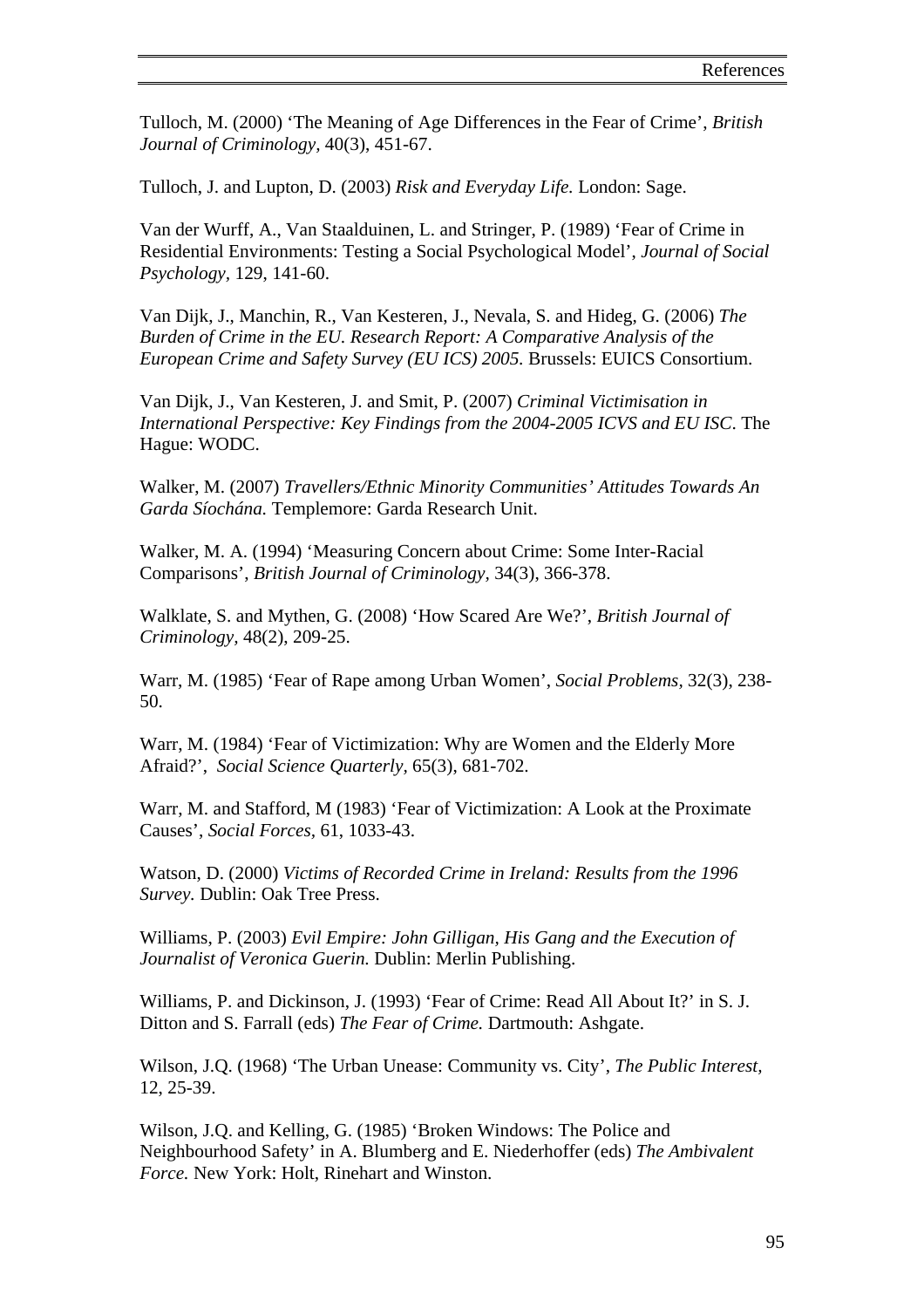Winkel. F.W. (1998) 'Fear of Crime and Criminal Victimisation: Testing a Theory of Psychological Incapacitation of the 'Stressor' based on Downward Comparison Processes', *British Journal of Criminology,* 38(3), 473-84.

Young, J. (1994) 'Incessant Chatter: Recent Paradigms in Criminology' in M. Maguire, R. Morgan and R. Reiner (eds) *The Oxford Handbook of Criminology.*  Oxford: Clarendon Press.

Zauberman, R. (1985) 'Sources of Information about Victims and Methodological Problems in this Field' in Council of Europe (eds) *Research on Victimisation, vol 22*. Strasbourg: Council of Europe.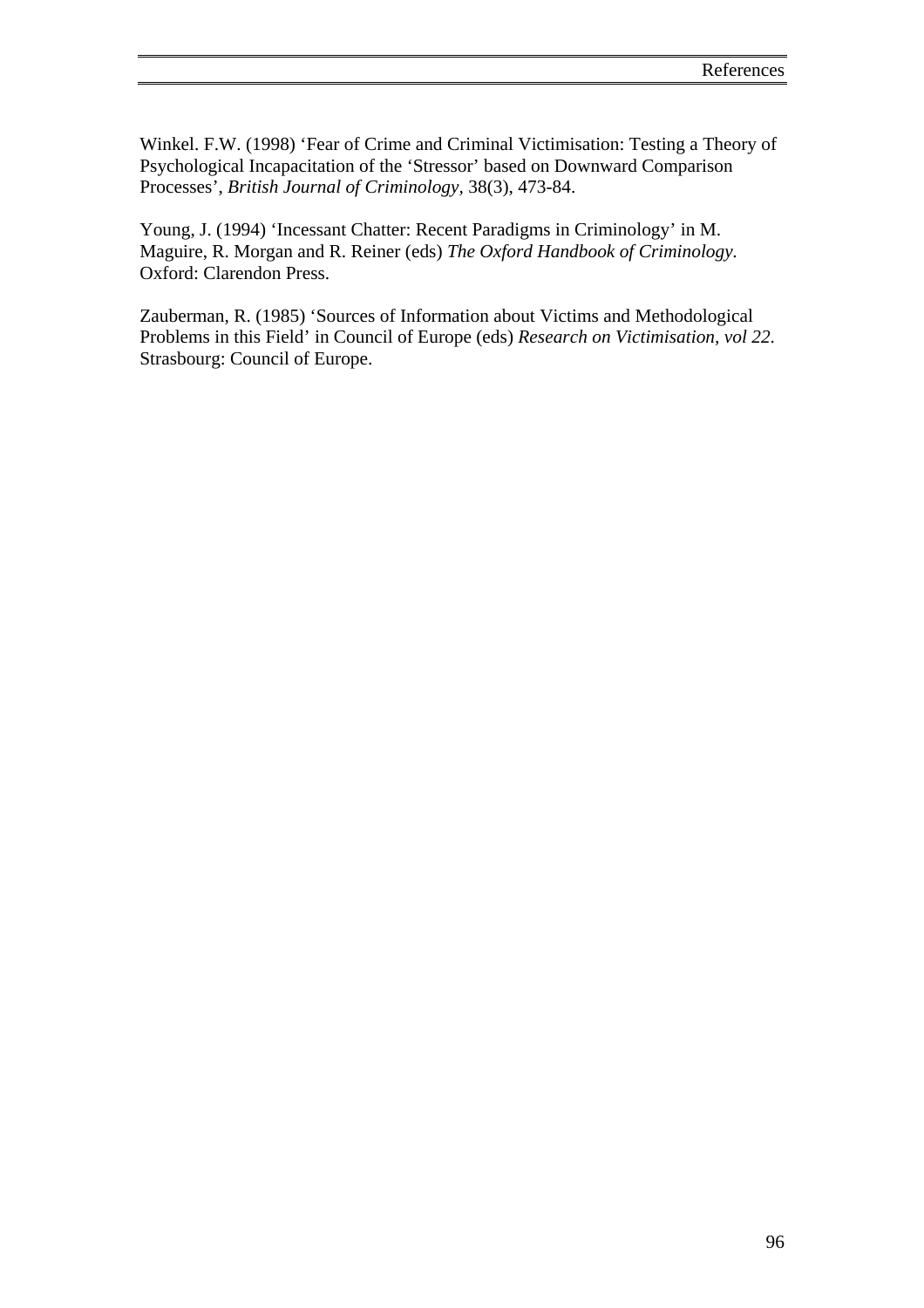# **Appendices**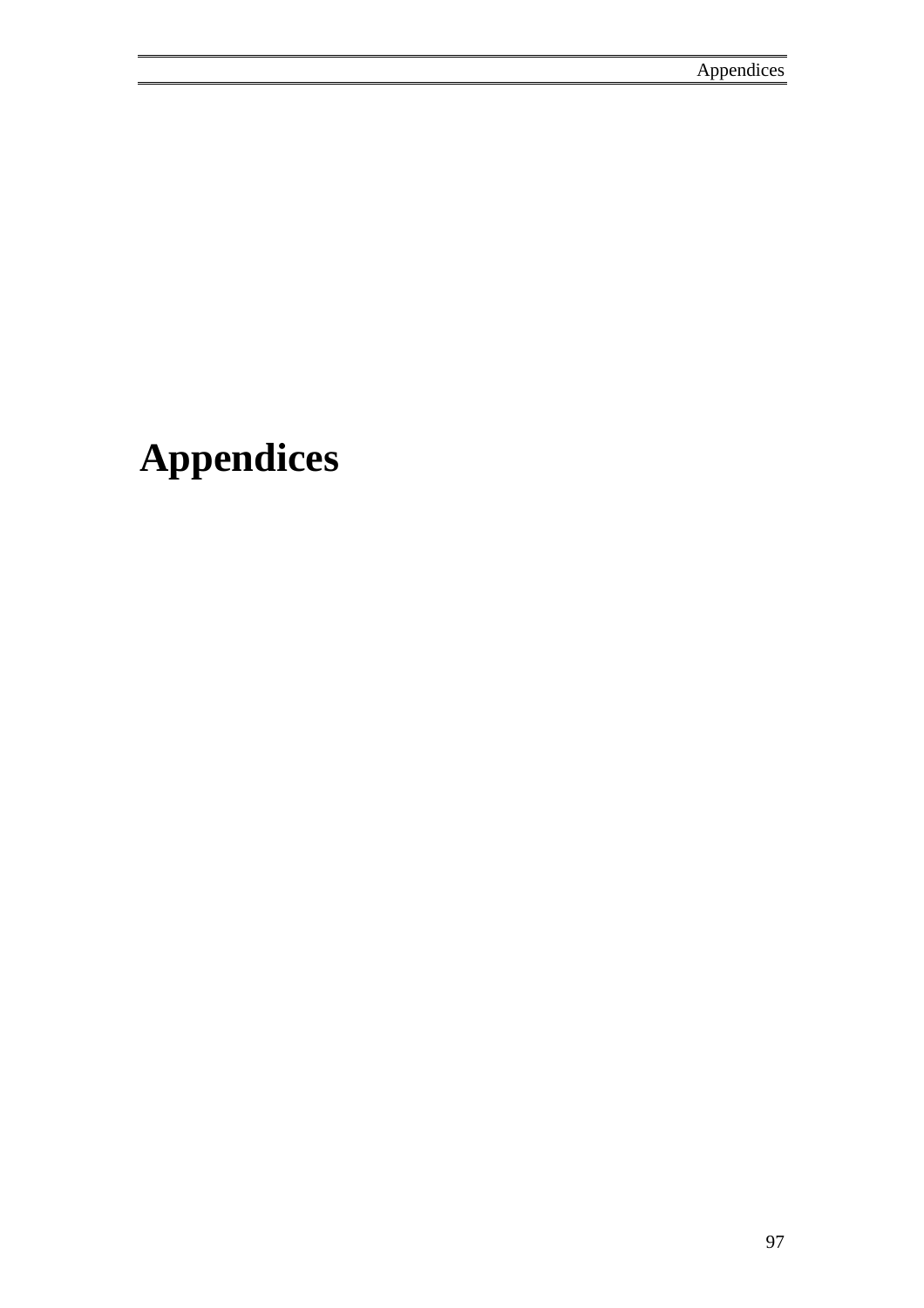# **Appendix A**

Garda Public Attitudes Survey 2007 Sampling Methodology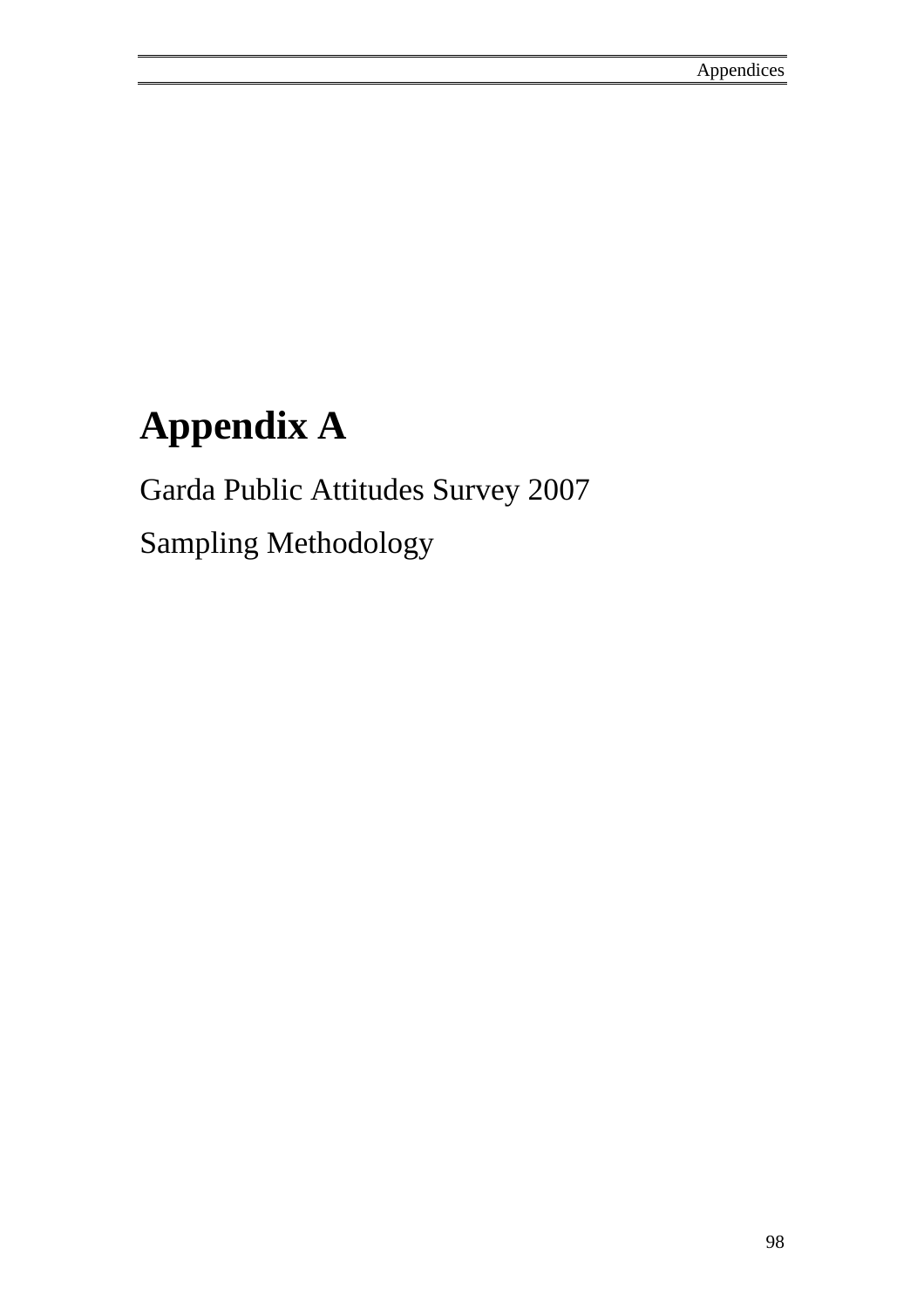<span id="page-113-0"></span>The Garda Public Attitudes Survey is commissioned by An Garda Síochána and the questionnaire design and subsequent data analysis is carried out by the Garda Research Unit. However, the survey fieldwork is completed by an outside agency following a tendering process. In 2007, this outside agency was Millward Brown  $IMS^{21}$  $IMS^{21}$  $IMS^{21}$ .

Millward Brown IMS used a quota sampling technique to select respondents for a face-to-face interview. Sampling involved the selection of 50 'clusters' at random in each Garda district. These 'clusters' were selected from a list of Electoral Districts in each of the 25 Garda districts. Interviewers were then dispatched to these locations, provided with a map and instructed to walk in a certain direction, surveying every other household until they successfully interviewed a pre-determined number of people. Quotas were used to ensure that the sample of respondents reflected the population in that area. This involved calculating the proportions of people in different sub-groups in the population of interest and then collecting the sample on that basis. For instance, if half the population was male, you would endeavour to ensure that half the sample was also male. Quotas for gender, age group and social class were calculated for each Garda District using the small area demographic data from the 2002 Census and the Joint National Readership Survey.

The results of the Garda Public Attitudes Survey 2007 were also weighted to adjust for potential biases in the data collection due to the possible over-representation of individuals from the settled community in the sample. The raw data was weighted to adjust for housing type and to reflect variations in the population of each Garda district. The purpose of these weights was to minimise potential differences between the known population of interest and the sample so as to obtain a nationally representative sample of survey respondents.

The findings presented in this report are based on the un-weighted data.

 $\overline{a}$ 

 $21$  Millward Brown IMS is a company which provides a research-based consultancy service.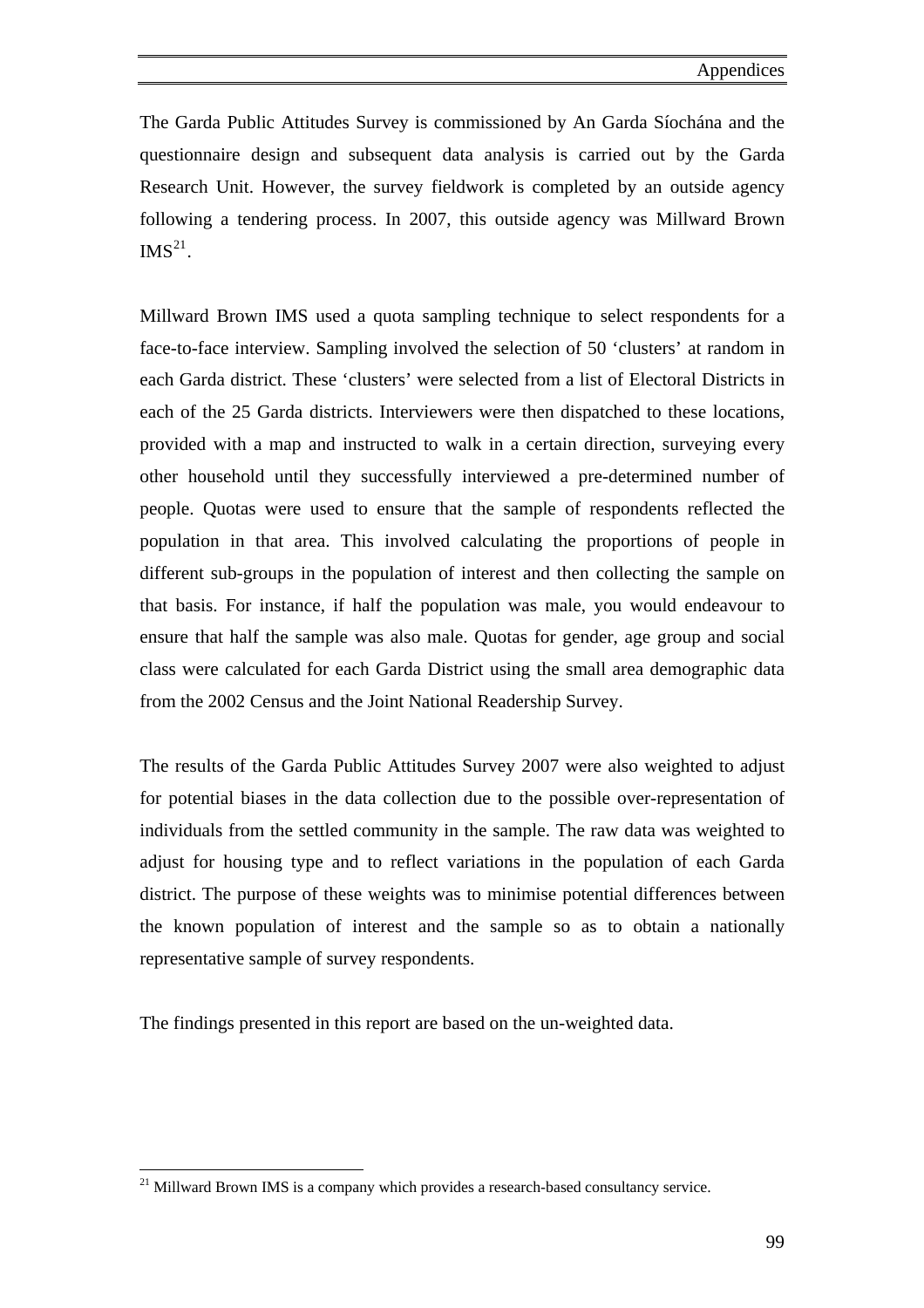# **Appendix B**

Garda Public Attitudes Survey 2007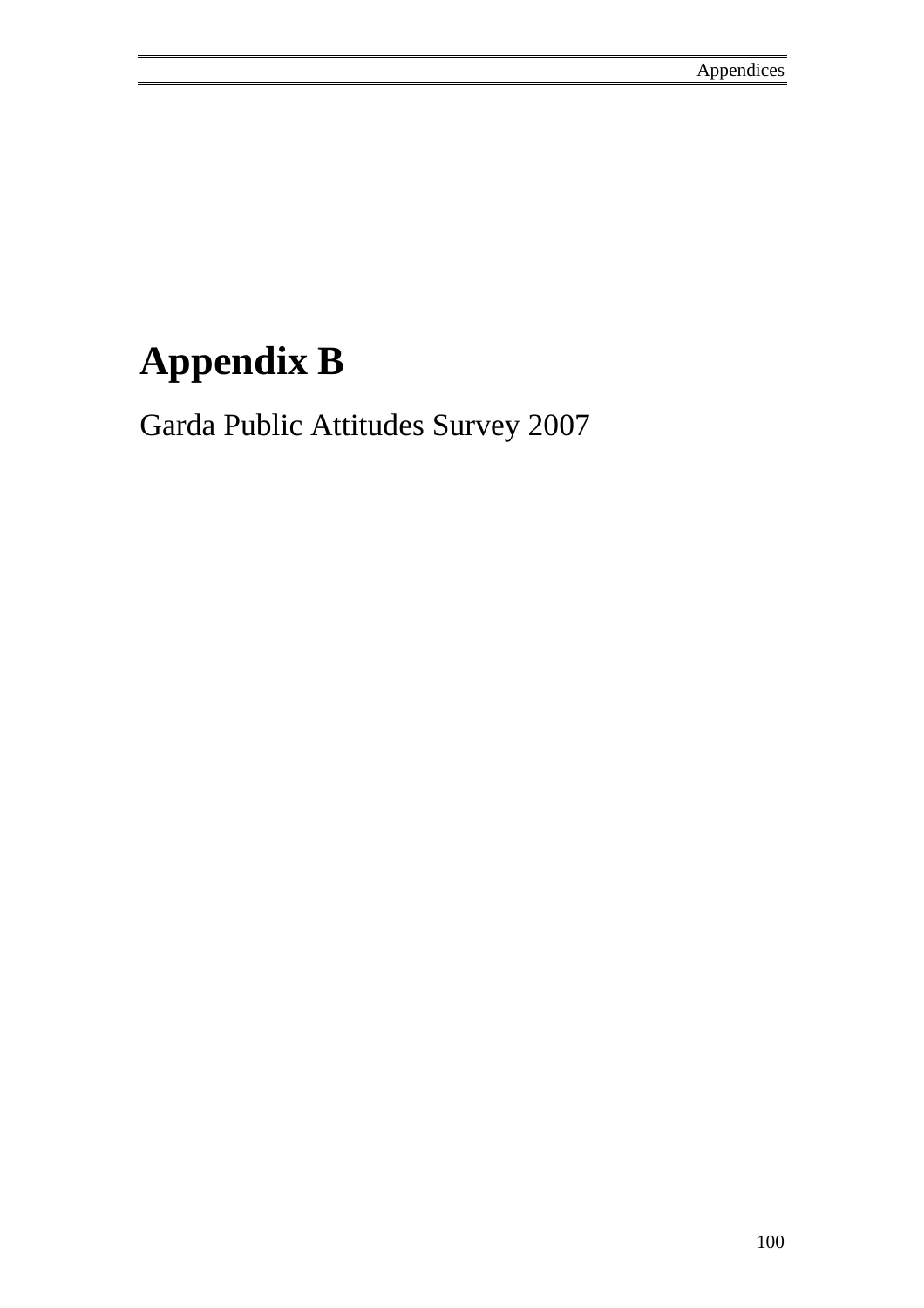# **PUBLIC ATTITUDES TO THE GARDA SÍOCHÁNA**

#### **The following question relates to the level of satisfaction with the overall service provided by the Gardaí**

**1.** How satisfied or dissatisfied overall were you with the service provided to the community by the Garda Síochána during 2006 **(circle one only).** 

| <b>Very Satisfied</b> | Satisfied | Dissatisfied | Verv<br><b>Dissatisfied</b> |
|-----------------------|-----------|--------------|-----------------------------|
|                       |           |              |                             |

#### **The following set of questions relate to any experience of being**

#### **the victim of crime in 2006**

2. Were you or any member of your household the victim of a crime in 2006? **(circle one only).** 

| You              |  |          |
|------------------|--|----------|
| Household member |  |          |
| <b>Both</b>      |  |          |
| Neither          |  | go to Q9 |

#### **SHOW CARD "A"**

- **3.** a) What type of crime did you or a household member experience in 2006?
	- b) How many times did you experience this in 2006?
	- c) Which incident was the most recent? **(Single code only)**

|                                                                                                            | (A)              |                | (B)                        | (C)                   |
|------------------------------------------------------------------------------------------------------------|------------------|----------------|----------------------------|-----------------------|
|                                                                                                            | Type of<br>crime |                | No. of<br><b>Occasions</b> | <b>Most</b><br>Recent |
|                                                                                                            | Yes              | <b>No</b>      | in 2006                    |                       |
| burglary of your home or<br>outbuildings (breaking and<br>entering and stealing or<br>attempting to steal) | 1                | $\mathbf{2}$   |                            | 1                     |
| burglary of your business<br>premises (owned by you)                                                       | 1                | $\mathbf{2}$   |                            | $\overline{2}$        |
| theft of car or other vehicle                                                                              | 1                | $\mathbf{2}$   |                            | 3                     |
| theft from car or other vehicle                                                                            | 1                | $\overline{2}$ |                            | 4                     |
| theft of bicycle                                                                                           | 1                | $\overline{2}$ |                            | 5                     |
| criminal damage to car or<br>other vehicle                                                                 | 1                | $\overline{2}$ |                            | 6                     |
| criminal damage to home or<br>other property                                                               | 1                | $\mathbf{2}$   |                            | $\overline{7}$        |
| Robbery involving force or<br>threat of force (including<br>mugging)                                       | 1                | $\overline{2}$ |                            | 8                     |
| theft from your person<br>without force (e.g. pickpocket)                                                  | 1                | $\overline{2}$ |                            | 9                     |
| theft from your home or<br>outbuildings, other than<br>burglary                                            | 1                | $\overline{2}$ |                            | 10                    |
| consumer fraud, such as<br>swindling or obtaining payment<br>using false pretences                         | 1                | $\overline{2}$ |                            | 11                    |
| physical assault (other than<br>domestic or sexual)                                                        | 1                | $\overline{2}$ |                            | 12                    |
| sexual assault                                                                                             | 1                | $\overline{2}$ |                            | 13                    |

| domestic violence (physical)  |  | 14 |  |
|-------------------------------|--|----|--|
| <b>Other</b> (please specify) |  | 15 |  |

4. Thinking of the most recent incident, was the crime reported to the Garda Síochána?

| - 1 |  |           |
|-----|--|-----------|
|     |  | Q8<br>no. |

5(a). Did you or anyone else in your household receive a letter acknowledging the report of the crime and giving the name of the Garda dealing with the case and other information?

| <b>Yes</b>                | Go to Q5b |
|---------------------------|-----------|
| ∣No                       | Go to Q5c |
| Don't know/can't remember | Go to Q5c |

5(b). To what extent did you find the letter helpful?

| Very helpful  |  |
|---------------|--|
| Helpful       |  |
| Not much help |  |
| No help       |  |

5(c). Were you or anyone else in your household informed of the Garda's name through any other means?

| Yes                       |  |
|---------------------------|--|
| No                        |  |
| Don't know/can't remember |  |

5(d). Have you ever received information on victim support services from a member of the Garda Síochána?

| Yes                 |  |
|---------------------|--|
| No                  |  |
| Don't know/Not sure |  |

6(a) Did you or anyone else in your household receive a letter reporting significant developments in your case (such as an arrest)?

| Yes                       | Go to Q6b |
|---------------------------|-----------|
| No                        | Go to Q6c |
| Don't know/can't remember | Go to Q6c |

6(b). To what extent did you find this further letter helpful?

| Very helpful  |  |
|---------------|--|
| Helpful       |  |
| Not much help |  |
| No help       |  |

6(c). Were you or anyone else in your household contacted through any other means by the Gardai about significant developments?

| IYes                      |  |
|---------------------------|--|
|                           |  |
| Don't know/can't remember |  |

### **SHOW CARD "B"**

7. In regard to this most recent incident, how satisfied or dissatisfied was your household with being kept informed of progress?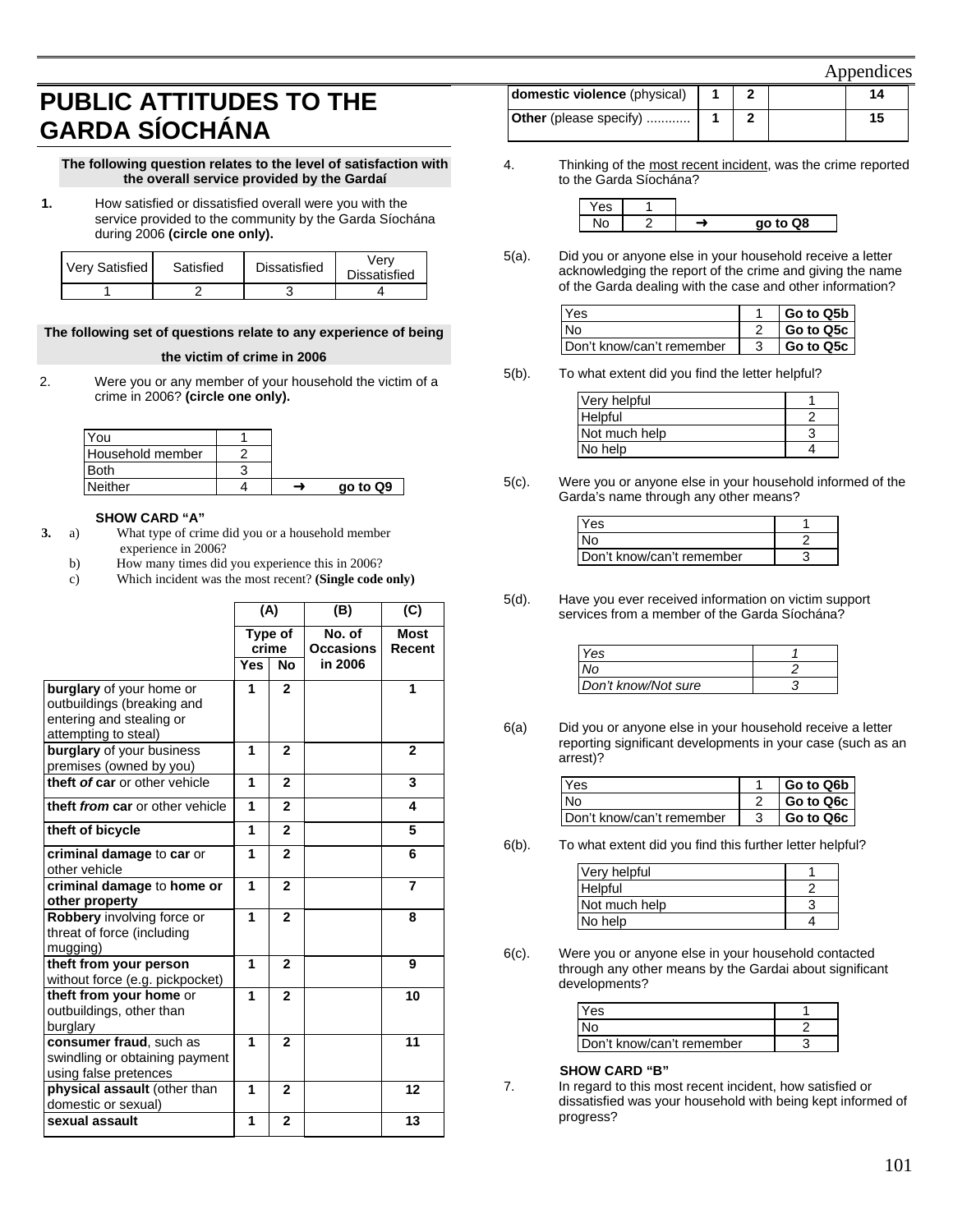#### Appendices

|                  |  |  | Very Satisfied   Satisfied   Dissatisfied   Very Dissatisfied |  |
|------------------|--|--|---------------------------------------------------------------|--|
|                  |  |  |                                                               |  |
| Please go to Q9. |  |  |                                                               |  |

#### **SHOW CARD "C"**

8. Why was the crime not reported **(circle all that apply).** 

| Not serious enough/no loss                     |    |
|------------------------------------------------|----|
| No chance of recovering property               | 2  |
| No insurance claim anticipated                 | 3  |
| Believed Gardaí could not have done anything   |    |
| Believed Gardaí would not have been interested | 5  |
| Felt the Gardai would not believe you          | ิค |
| No involvement wanted with the Gardaí          |    |
| Fear of reprisal                               | 8  |
| Did not have time                              | 9  |
| Other (please specify)                         |    |
|                                                | 10 |
|                                                |    |
| Don't Know                                     |    |

#### **ASK ALL**

**The following questions relate to various forms of contact you personally may have had with the Gardaí in 2006**

#### **SHOW CARD "D"**

- 9. a) Have you had contact with the Garda Siochana in 2006 for any of these reasons?
	- b) How many times have you had contact with the Gardai for that reason? (Repeat for each contact)
	- c) What was the most recent contact? (Single code only)

|                                                        | (A) |                | (B)                                | (C)                              |
|--------------------------------------------------------|-----|----------------|------------------------------------|----------------------------------|
|                                                        | Yes | <b>No</b>      | No. of<br>Occasi<br>ons in<br>2006 | <b>Most</b><br>recent<br>contact |
| Contact initiated by you                               |     |                |                                    |                                  |
| to report a crime                                      | 1   | $\overline{2}$ |                                    | 1                                |
| to report a disturbance/nuisance                       | 1   | $\overline{2}$ |                                    | $\overline{2}$                   |
| to report a traffic incident                           | 1   | $\overline{2}$ |                                    | 3                                |
| to report suspicious activity                          | 1   | $\overline{2}$ |                                    | 4                                |
| to report lost/found property                          | 1   | 2              |                                    | 5                                |
| to make a general enquiry                              | 1   | $\overline{2}$ |                                    | 6                                |
| to make a complaint                                    | 1   | $\overline{2}$ |                                    | $\overline{7}$                   |
| to enquire about a person in<br>custody                | 1   | 2              |                                    | 8                                |
| to be a witness                                        | 1   | 2              |                                    | 9                                |
| signing passports                                      | 1   | $\overline{2}$ |                                    | 10                               |
| to avail of other services (witness<br>documents etc.) | 1   | 2              |                                    | 11                               |
| Garda-initiated contact                                |     |                |                                    |                                  |
| to produce documents                                   | 1   | $\overline{2}$ |                                    | 12                               |
| to ask about a crime                                   | 1   | 2              |                                    | 13                               |
| to investigate a traffic collision                     | 1   | 2              |                                    | 14                               |
| to investigate noise/disturbance                       | 1   | $\overline{2}$ |                                    | 15                               |

| to carry out a routine vehicle<br>check (on public street) |   | 2             |  | 16 |
|------------------------------------------------------------|---|---------------|--|----|
| to make a witness statement                                | 1 | 2             |  | 17 |
| alleged speeding offence                                   | 1 | 2             |  | 18 |
| alleged drink driving offence                              |   | 2             |  | 19 |
| alleged other driving/traffic<br>offence                   |   | 2             |  | 20 |
| Arrested, detained for questioning<br>or searched          | 1 | $\mathcal{P}$ |  | 21 |
| to receive summons                                         | 1 | 2             |  | 22 |
| any other reason (please specify)                          | 1 | 2             |  | 23 |
| If 'no' to all above please go to Q25(a)                   |   |               |  |    |

#### **SHOW CARD "E"**

<sup>10.</sup> Thinking of the most recent contact, what form did it take? (circle one only).

| Visit to a Garda station      |   | go to Q11 |
|-------------------------------|---|-----------|
|                               |   |           |
| Telephone call to Gardaí      | 2 | go to Q12 |
| (excluding 999/112 calls)     |   |           |
| Telephone call from Gardaí    | 3 | go to Q14 |
| Letter from Gardaí            | 4 | go to Q15 |
| Electronic means (email, etc) | 5 | go to Q15 |
| Spoke to Garda on patrol      | 6 |           |
| Spoke to Garda at             |   |           |
| checkpoint/vehicle stop       |   |           |
| Garda called to my home/work  | 8 | go to Q14 |
| Other (please specify)        | 9 |           |
|                               |   |           |
|                               |   |           |

11. If you visited a Garda station were you dealt with… **(circle**  one only)

| Quicker than expected    |  |           |
|--------------------------|--|-----------|
| Within the time expected |  | go to Q14 |
| Slower than expected     |  |           |

12. If you telephoned, was your call answered…**(circle one only)** 

| Promptly                                  |  |
|-------------------------------------------|--|
| Following a short delay                   |  |
| After an unacceptable delay               |  |
| Had to call more than once before getting |  |
| through                                   |  |

13. When your call was answered, did the respondent identify the station?

| <b>Yes</b>                |  |
|---------------------------|--|
| N٥                        |  |
| Don't know/can't remember |  |

#### **SHOW CARD "F"**

14. To what extent did the manner of the Garda with whom you spoke meet your expectations in terms of the following?

| Read out | Better than you | As vou   | Worse than you |
|----------|-----------------|----------|----------------|
|          | expected        | expected | expected       |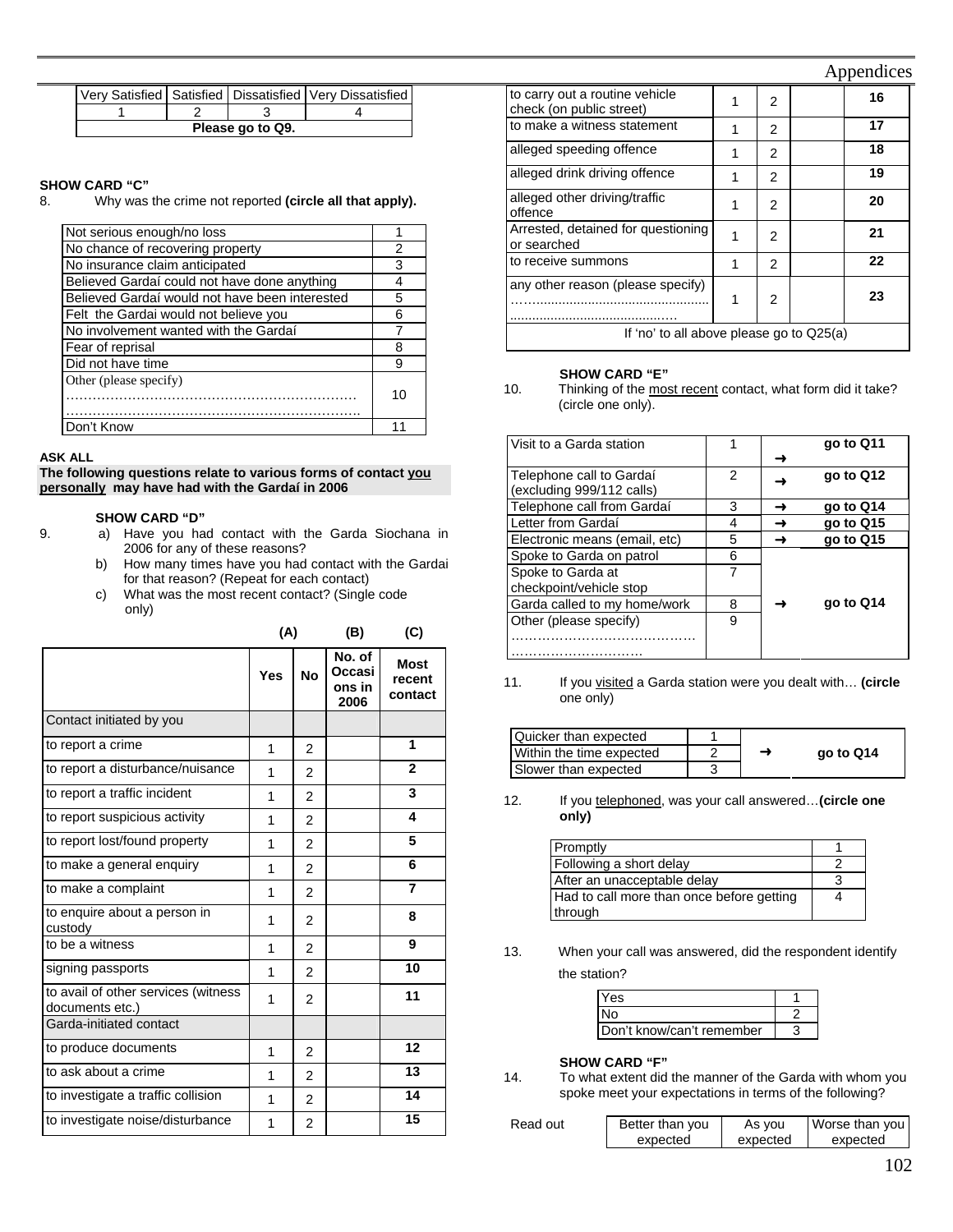| Appendices |
|------------|
|            |
|            |

| <b>Helpfulness</b> |  |  |
|--------------------|--|--|
| Competence         |  |  |
| Sensitivity        |  |  |
| <b>Politeness</b>  |  |  |
| Interest           |  |  |

15. Thinking of the most recent contact, do you think the matter required that a Garda call on you at your home?

16. Did the Gardaí indicate that someone would call on you?

17. Did a Garda call on you?

### **If 'no' to both Q16 and Q17 please go to Q20**

18. When you originally contacted the Garda Síochána on this matter, were you told approximately how long it would be before someone would call on you?

| es |  |            |
|----|--|------------|
|    |  | go to Q20. |

19. Did a Garda call on you within the time indicated?

| Yes                             |   |
|---------------------------------|---|
| <b>No</b>                       |   |
| This amount of time has not yet | 3 |
| elapsed                         |   |

#### **ASK ALL**

20. Did the Garda Síochána get in touch later to inform you about the outcome of your contact?



21. Do you think you should have been contacted?

#### **ASK ALL**

22(a). Have you dialled 999 or 112 and asked for emergency Garda response in 2006?

| es |  |           |
|----|--|-----------|
|    |  | Go to Q24 |

22(b). Was your call answered within 10 seconds?

| 'es      |  |
|----------|--|
| J٥       |  |
| Not sure |  |
|          |  |

22(c). How long did it take for the Gardaí to call out to you?

|                      |   |   | $1$ Appoints to $0$ |
|----------------------|---|---|---------------------|
| Within 15 minutes    |   | ⊸ | go to Q23           |
| More than 15 minutes | ◠ | → | ao to Q22(d)        |
| Did not respond      | ົ |   | go to Q23           |

22(d). If more than 15 minutes, how long did it take for the Gardaí to call out to you?

#### **SHOW CARD "G"**

23. If you called for emergency Garda response, how satisfied or dissatisfied were you with the service you received?

|  | Very Satisfied   Satisfied   Dissatisfied   Very Dissatisfied |
|--|---------------------------------------------------------------|
|  |                                                               |

**The following questions relate to your overall contact with the Gardaí and suggestions for improvement** 

**SHOW CARD "G" AGAIN**<br>24. Thinking of your overall cor Thinking of your overall contact with the Gardaí, how satisfied or dissatisfied were you with the service you received?

|  |  | Very Satisfied   Satisfied   Dissatisfied   Very Dissatisfied |
|--|--|---------------------------------------------------------------|
|  |  |                                                               |

25(a). Do you think the service which the Garda provides needs to be improved?

| $\lambda$<br>es |   |           |
|-----------------|---|-----------|
|                 | - | go to Q26 |

25(b). How do you think the service could be improved?

| More gardai on foot patrols          |   |
|--------------------------------------|---|
| Greater Garda numbers                | 2 |
| Enforce traffic laws more thoroughly | З |
| Garda stations open longer           |   |
| Gardai to be friendlier              | 5 |
| More contact with the community      |   |
| Other (please specify)               |   |
|                                      |   |
|                                      |   |

#### **The next questions deal with Garda approachability and behaviour**

**SHOW CARD "H"**<br>26. In general, how app In general, how approachable do you think the Gardaí are at your local station? **(circle one only)** 

| Very approachable   |   | go to $Q27(a)$ |
|---------------------|---|----------------|
| Approachable        |   |                |
| Unapproachable      | 3 | go to $Q27(b)$ |
| Very unapproachable |   |                |
| Don't Know          | b | go to Q28      |

27(a). Why do you think they are approachable? **(Check all that apply)** 

| Very friendly/helpful             |    |
|-----------------------------------|----|
| Respondent know them              |    |
| Very reassuring                   |    |
| They have time for you            |    |
| They are members of the community | ٠h |
| Can communicate with them         |    |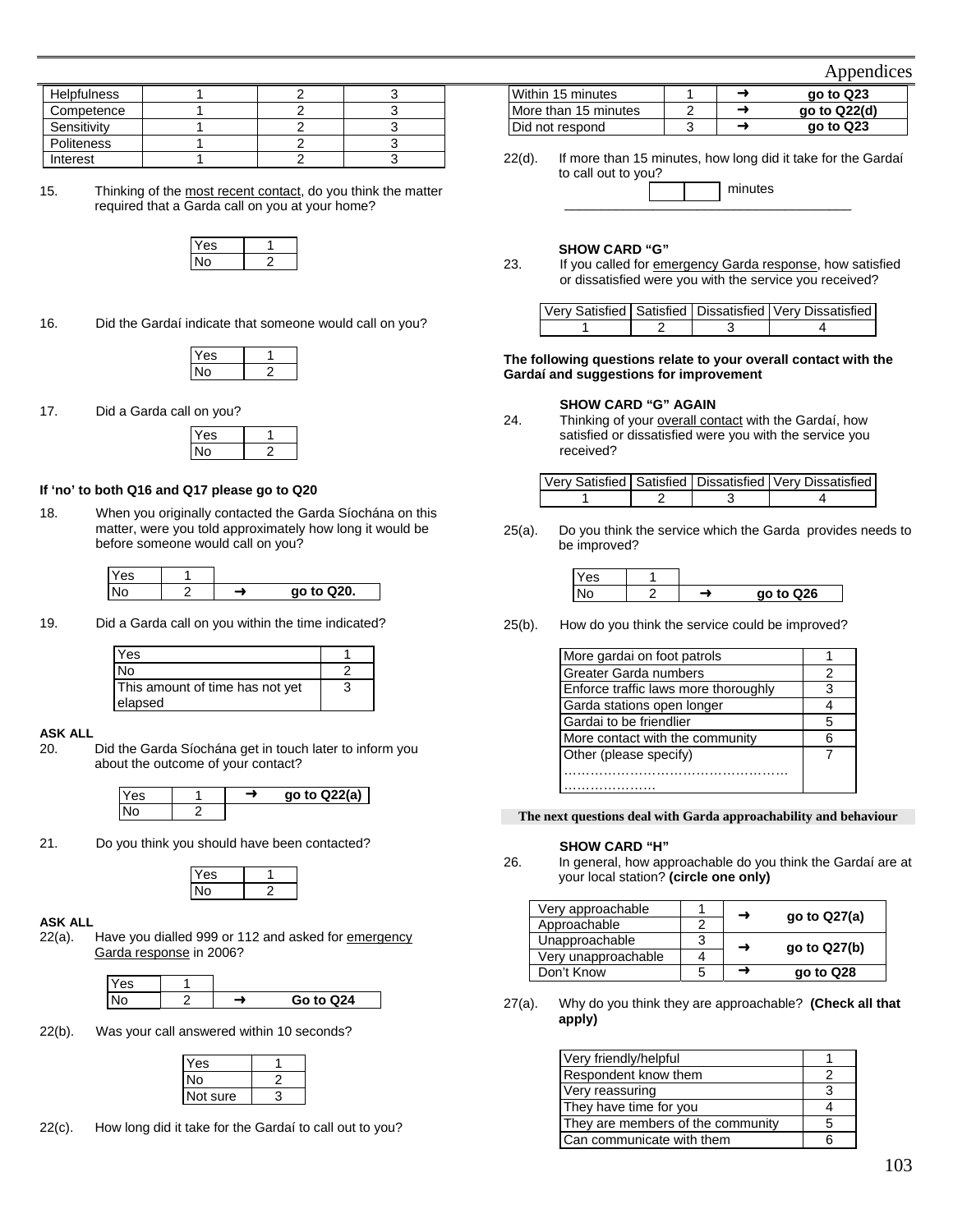Appendices

| Other (please specify) |
|------------------------|
|                        |
| .                      |

27(b). Why do you think they are unapproachable? **(Check all that apply)** 

7

| Unfriendly/rude                            |   |
|--------------------------------------------|---|
| Not always there/station frequently closed | 2 |
| Just not interested                        | 3 |
| Think they are superior/formal manner      |   |
| Minor complaints dealt with more seriously | 5 |
| Unhelpful                                  |   |
| Distance themselves from the community     |   |
| Other (please specify)                     | я |
|                                            |   |
|                                            |   |

#### **ASK ALL**

28. Do you know, by name, any member of the Garda Síochána at your local station or the station which you would normally contact?



29. Has a Garda ever behaved towards you in a way you consider unacceptable?



#### **SHOW CARD "I"**

30. In what way was the behaviour unacceptable? **(circle all that apply).** 

| Was disrespectful or impolite                       |    |
|-----------------------------------------------------|----|
| Did not follow proper procedures                    | 2  |
| Stopped or searched without reason                  | З  |
| Harassed                                            | 4  |
| Clearly was very lax in carrying out duty           | 5  |
| Used racist language                                | 6  |
| Used sexist or sectarian language                   |    |
| Made wrongful accusation                            | 8  |
| Behaved in a violent way (e.g. pushing)             | 9  |
| Discriminated due to age, gender, race or ethnicity | 10 |
| Swore                                               | 11 |
| Searched house without reason                       | 12 |
| Took an item of your property                       | 13 |
| Other – please specify:                             | 14 |
|                                                     |    |
|                                                     |    |

#### **ASK ALL The next set of questions are about racism**

31. Have you ever been subjected to a racist incident? *(A racist incident is any incident which is perceived to be racist by the victim, a witness to the incident or the investigating Garda.)* 

| Yes |  |           |
|-----|--|-----------|
|     |  | go to Q36 |

32. Thinking of the most recent incident, was it reported to the Garda Síochána?

| -- |   |                    |
|----|---|--------------------|
|    | ◠ | Q34<br>nn.<br>to l |

### **SHOW CARD "J"**

33. How satisfied or dissatisfied were you with how it was dealt with?

|                   |  |  | Very Satisfied   Satisfied   Dissatisfied   Very Dissatisfied |
|-------------------|--|--|---------------------------------------------------------------|
|                   |  |  |                                                               |
| Please go to Q35. |  |  |                                                               |

34. Why did you not report the incident? **SHOW CARD "J1"** 

| Not serious enough                             |   |
|------------------------------------------------|---|
| Believed Gardaí could not have done anything   |   |
| Believed Gardaí would not have been interested |   |
| No involvement wanted with the Gardaí          |   |
| Fear of reprisal                               | 5 |
| Did not have time                              |   |
| Other (please specify)                         |   |
| Don't Know                                     |   |
|                                                |   |

35. Have you ever been subjected to a racist incident by a Garda?

### **ASK ALL**

#### **The following questions are concerned with Garda presence in your locality and road safety**

## **SHOW CARD "K"**<br>36. When was the last

When was the last time you remember seeing a Garda in your locality?

| Today          |   |
|----------------|---|
| Yesterday      | 2 |
| 2-7 days ago   | 3 |
| 1-4 weeks ago  | 4 |
| Longer         | 5 |
| Can't remember | հ |
|                |   |

# **SHOW CARD "L"**<br>37. How satisfied or dis

How satisfied or dissatisfied are you with this level of Garda visibility in your locality?

|  | Very Satisfied Satisfied Dissatisfied Very Dissatisfied |
|--|---------------------------------------------------------|
|  |                                                         |

#### **SHOW CARD "M"**

38. Do you think the level of Garda foot patrol in your locality has changed in the past year?

| Yes - increased                    |  |
|------------------------------------|--|
| Yes - decreased                    |  |
| About the same/little or no change |  |
| Don't Know                         |  |

#### **SHOW CARD "M" AGAIN**

39. Do you think the level of Garda activity in your locality, generally, has changed in the past year?

| Yes - increased                    |  |
|------------------------------------|--|
| Yes-decreased                      |  |
| About the same/little or no change |  |
| Don't Know                         |  |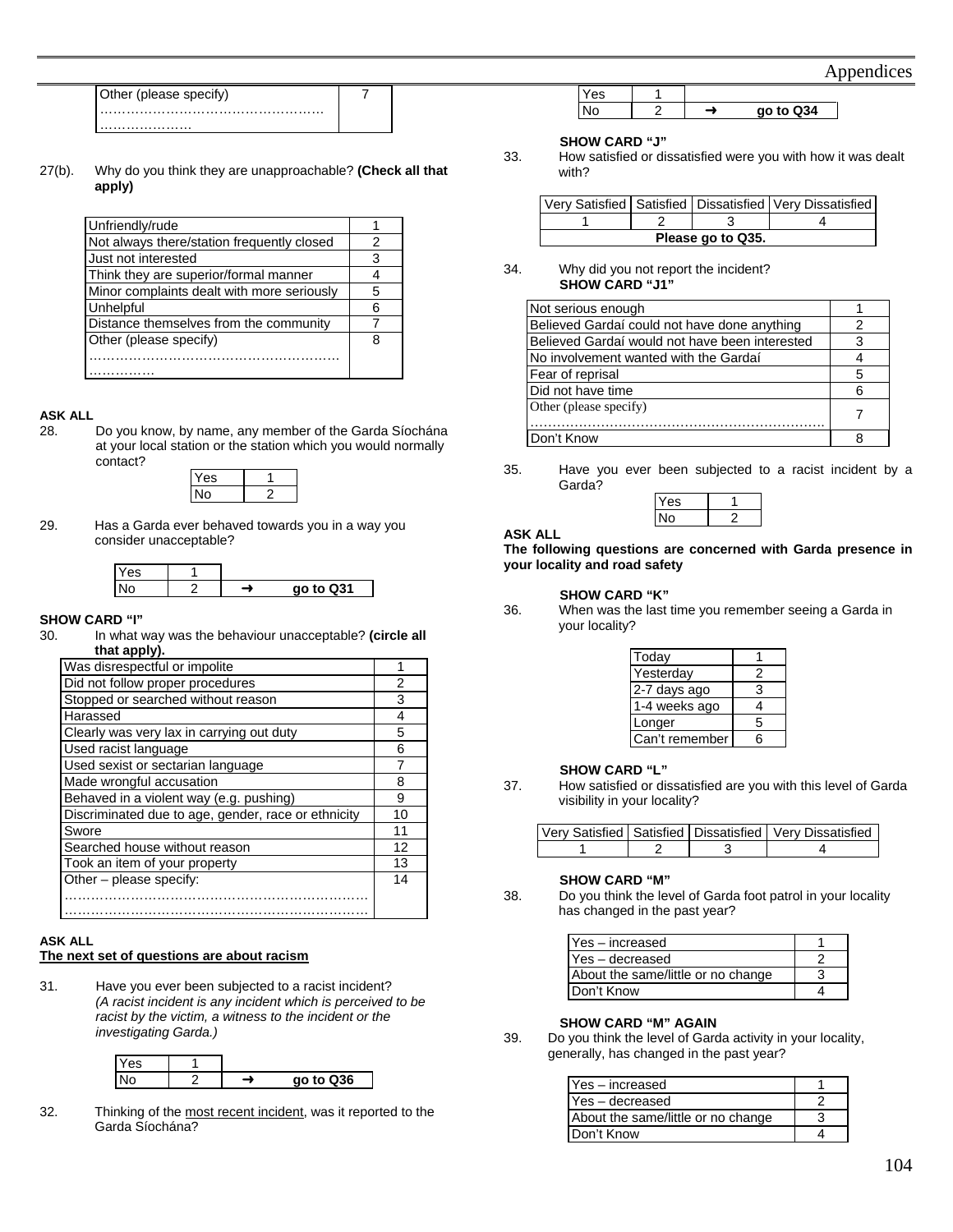#### **SHOW CARD "N"**

40(a). All in all, how good a job do the Gardaí do in your locality?

| Very Good   Fairly Good   Fairly Poor   Very Poor |  |
|---------------------------------------------------|--|
|                                                   |  |

#### **SHOW CARD "N" AGAIN**

40(b). How good a job do the Gardaí do in your locality as regards road safety?

| Very Good   Fairly Good   Fairly Poor   Very Poor |  |
|---------------------------------------------------|--|
|                                                   |  |

41. Were you involved in a road traffic collision as a driver of a vehicle (e.g. car, bus, lorry, motorcycle etc), a pedestrian or a cyclist in 2006 which was dealt with by the Gardaí?

| Yes |  |            |
|-----|--|------------|
| No  |  | go to Q44. |

42. If yes, who was most at fault?

| You                 |  |
|---------------------|--|
| The other party     |  |
| <b>Both equally</b> |  |

#### **SHOW CARD "O"**

43(a). How satisfied were you with the Garda investigation of the collision?

| Very Satisfied   Satisfied   Dissatisfied   Very Dissatisfied | go to Q44 |  | $qo$ to $Q43(b)$ |
|---------------------------------------------------------------|-----------|--|------------------|
|                                                               |           |  |                  |
|                                                               |           |  |                  |

43(b). Why were you dissatisfied with the Garda investigation?

| Garda withheld information                 |   |
|--------------------------------------------|---|
| Nothing was/has been done                  | 2 |
| Nobody came to the scene                   | 3 |
| Garda took very long time to come to scene |   |
| Garda wrongfully charged the respondent    | 5 |
| Very bad service                           | 6 |
| Were not interested in incident            |   |
| Other (Specify)                            |   |

#### **SHOW CARD "P"**

44. The Garda Síochána has limited resources and is faced with a wide range of demands. In your opinion, what priority do you think the Garda should give to the following policing tasks? **ROTATE STARTING POINT.**

|                                     | Verv<br>high<br>priority | High<br>priority | Low<br>priority |
|-------------------------------------|--------------------------|------------------|-----------------|
| Investigate crime                   |                          | 2                | 3               |
| Patrol on foot or bicycle           |                          | 2                | 3               |
| Patrol by car/van                   |                          | 2                | 3               |
| Patrol by motorcycle                |                          | 2                | 3               |
| Enforce drink/drive laws            |                          | 2                | 3               |
| Enforce speed laws                  |                          | 2                | 3               |
| Ensure effective traffic management |                          | 2                | 3               |
| and flow                            |                          |                  |                 |
| Enforce laws relating to wearing of |                          | 2                | 3               |

|                                        |                | r r                     |                         |
|----------------------------------------|----------------|-------------------------|-------------------------|
| seatbelts                              |                |                         |                         |
| Enforce other traffic laws             | 1              | $\overline{2}$          | 3                       |
| Advise on personal safety and home     | 1              | $\overline{2}$          | $\overline{3}$          |
| security                               |                |                         |                         |
| Advise businesses/shops on crime       | 1              | $\overline{2}$          | 3                       |
| prevention                             |                |                         |                         |
| Enforce laws relating to drugs         | 1              | $\frac{2}{2}$           | $\frac{3}{3}$           |
| Ensure immediate response to           | $\overline{1}$ |                         |                         |
| emergencies                            |                |                         |                         |
| Deal with public annoyances (e.g. loud | 1              | $\overline{2}$          | 3                       |
| music, street fights)                  |                |                         |                         |
| Deal with vandalism                    | 1              | 2                       | 3                       |
| Provide help and support to victims of | 1              | $\overline{2}$          | $\overline{\mathbf{3}}$ |
| crime                                  |                |                         |                         |
| Supervise licensed premises            | 1              | $\overline{2}$          | 3                       |
| Work with community groups (e.g.       |                |                         |                         |
| Neighbourhood Watch/Community          | 1              | 2                       | 3                       |
| Alert, youth clubs, schools, senior    |                |                         |                         |
| citizens)                              |                |                         |                         |
| <b>Ensure State security</b>           | 1              | 2                       | 3                       |
| Enforce immigration laws               | 1              | 2                       | $\overline{3}$          |
| Deal with under-aged drinking in pubs  | 1              | 2                       | $\overline{3}$          |
| Deal with under-aged drinking on the   | 1              | $\overline{2}$          | 3                       |
| streets                                |                |                         |                         |
| Tackle the sale of alcohol to those    | 1              | 2                       | 3                       |
| under age                              |                |                         |                         |
| Target organised crime                 | 1              | 2                       | 3                       |
| Deal with youths racing around in cars | 1              | $\overline{2}$          | 3                       |
| Enforce laws relating to fraud & white | 1              | $\overline{2}$          | 3                       |
| collar crime                           |                |                         |                         |
| Deal with crimes of sexual violence    | 1              | $\overline{\mathbf{c}}$ | $\overline{3}$          |
| Deal with domestic violence incidents  | 1              | $\overline{2}$          | $\overline{3}$          |

#### **SHOW CARD "Q"**

45. In your opinion, what priority do you think the Garda actually give to the following policing tasks? **ROTATE STARTING POINT.**

|                            | Very     | High           | Low            | Very low |
|----------------------------|----------|----------------|----------------|----------|
|                            | high     | priority       | priority       | priority |
|                            | priority |                |                |          |
| Investigate crime          | 1        | 2              | 3              | 4        |
| Patrol on foot or bicycle  | 1        | $\overline{2}$ | $\overline{3}$ | 4        |
| Patrol by car/van          | 1        | $\overline{2}$ | $\overline{3}$ | 4        |
| Patrol by motorcycle       | 1        | $\overline{2}$ | $\frac{3}{3}$  | 4        |
| Enforce drink/drive laws   | 1        | $\overline{2}$ |                | 4        |
| Enforce speed laws         | 1        | $\overline{2}$ | $\overline{3}$ | 4        |
| Ensure effective traffic   | 1        | $\overline{2}$ | $\overline{3}$ | 4        |
| management and flow        |          |                |                |          |
| Enforce laws relating to   | 1        | $\overline{2}$ | 3              | 4        |
| wearing of seatbelts       |          |                |                |          |
| Enforce other traffic laws | 1        | 2              | 3              | 4        |
| Advise on personal safety  | 1        | $\overline{2}$ | $\overline{3}$ | 4        |
| and home security          |          |                |                |          |
| Advise businesses/shops    | 1        | $\overline{2}$ | 3              | 4        |
| on crime prevention        |          |                |                |          |
| Enforce laws relating to   | 1        | $\overline{2}$ | 3              | 4        |
| drugs                      |          |                |                |          |
| Ensure immediate           | 1        | $\mathfrak{p}$ | 3              | 4        |
| response to emergencies    |          |                |                |          |
| Deal with public           |          |                |                |          |
| annoyances (e.g. loud      | 1        | $\overline{2}$ | 3              | 4        |
| music, street fights)      |          |                |                |          |
| Deal with vandalism        | 1        | $\frac{2}{2}$  | $\frac{3}{3}$  | 4        |
| Provide help and support   | 1        |                |                | 4        |
| to victims of crime        |          |                |                |          |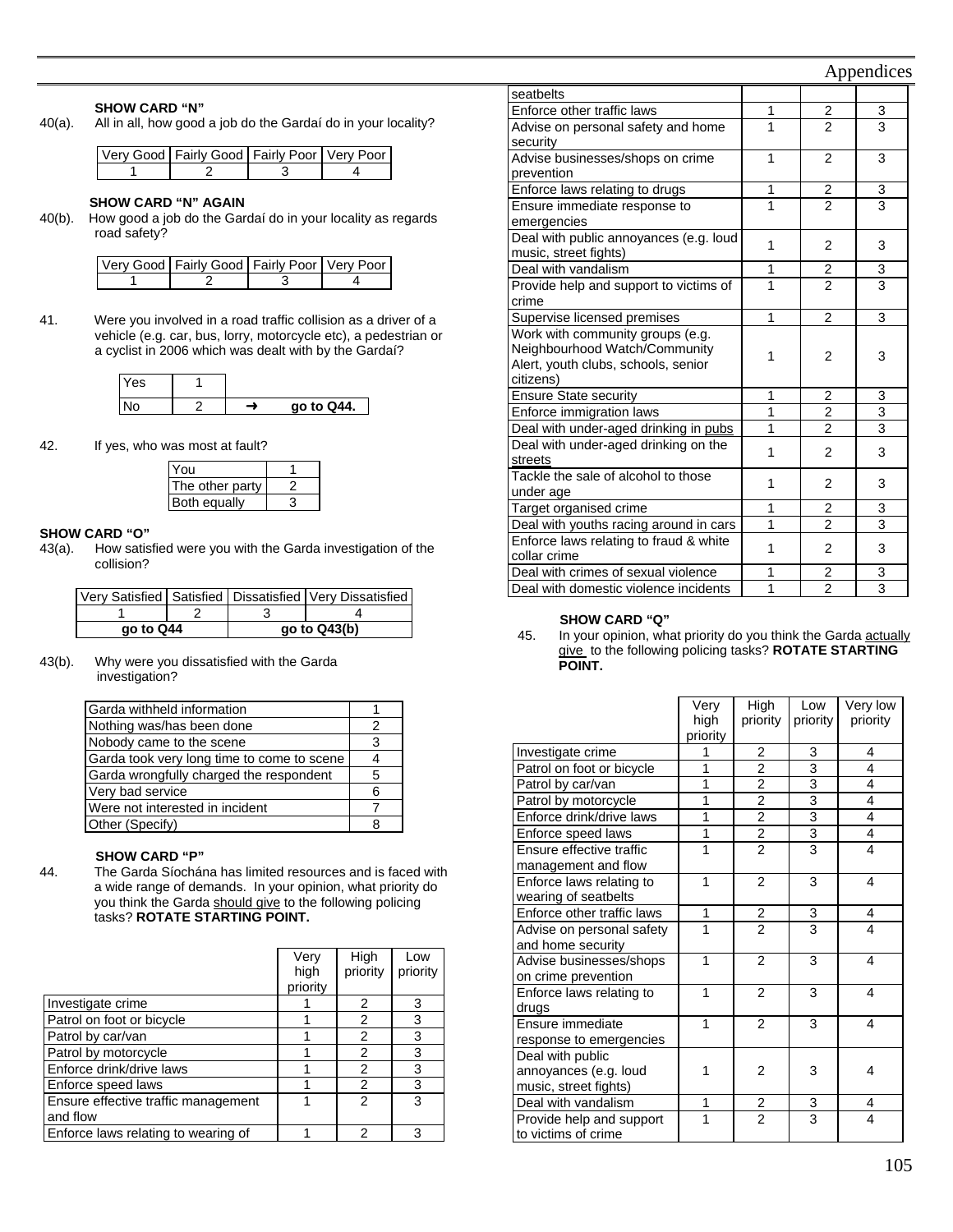#### Supervise licensed premises 1 2 3 4 Work with community groups (e.g. **Neighbourhood** Watch/Community Alert, youth clubs, schools, senior citizens) 1 2 3 4 Ensure State security 1 2 3 4 Enforce immigration laws  $\begin{vmatrix} 1 & 2 & 3 & 4 \end{vmatrix}$ Deal with under-aged Deal with under-aged  $\begin{array}{c|c} 1 & 2 & 3 & 4 \end{array}$ Deal with under-aged Deal with under-aged<br>drinking on the streets 1 2 3 4 Tackle the sale of alcohol to those under age 1  $1 \mid 2 \mid 3 \mid 4$ Target organised crime 1 2 3 4 Deal with youths racing  $\begin{array}{|c|c|c|c|c|c|}\n\hline\n1 & 2 & 3 & 4\n\end{array}$ Enforce laws relating to fraud and white collar crime 1 2 3 4 Deal with crimes of sexual  $\begin{array}{|c|c|c|c|c|c|c|c|} \hline 1 & 2 & 3 & 4 \ \hline \end{array}$ Deal with domestic Deal with domestic<br>violence incidents  $\begin{vmatrix} 1 & 2 & 3 & 4 \end{vmatrix}$

### Appendices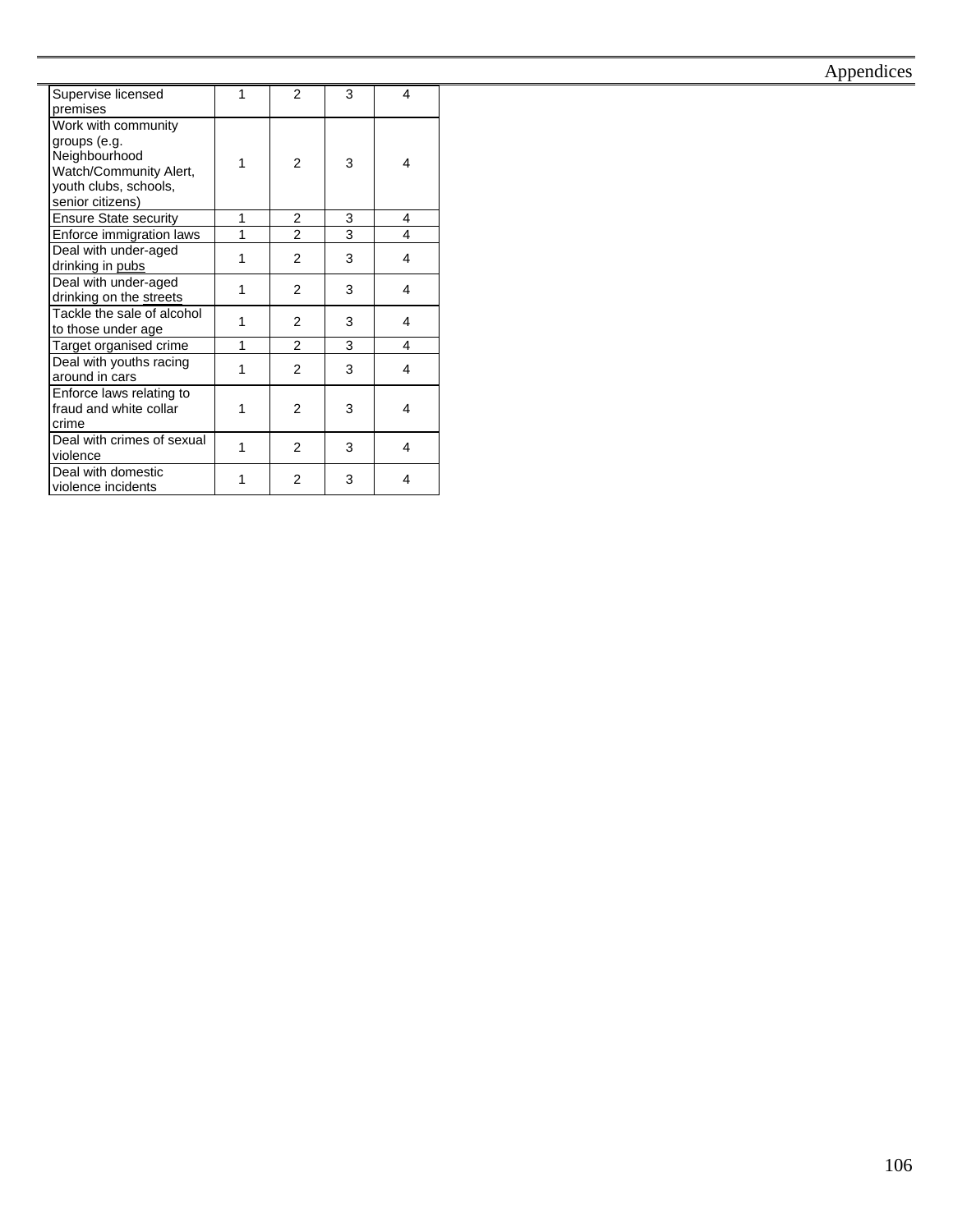**Blue** 

#### **ASK ALL**

### **The next set of questions concern the relationship between Gardai and the community, personal safety and crime generally in Ireland**

### **SHOW CARD "R"**

46. Please indicate whether you agree or disagree with each of the following statements

|                                                                                                     | strongly<br>agree | agree         | neither | disagree | strongly<br>disagree |
|-----------------------------------------------------------------------------------------------------|-------------------|---------------|---------|----------|----------------------|
| The Gardaí serve the interests of the rich more than<br>the poor                                    |                   | 2             | 3       |          | 5                    |
| The better off you are, the better you are treated by<br>the criminal justice system                |                   | 2             | 3       |          | 5                    |
| Gardai discriminate against immigrants                                                              |                   | $\mathcal{P}$ | 3       | 4        | 5                    |
| Gardaí are representative of the communities they<br>serve                                          |                   | 2             | 3       |          | 5                    |
| The local Gardaí reflect the make-up of my local<br>community                                       |                   | 2             | 3       | 4        | 5                    |
| Gardaí are sensitive to the needs of vulnerable<br>people                                           |                   | 2             | 3       | 4        | 5                    |
| The local Gardaí are fully answerable to the people<br>for their actions and conduct                |                   | 2             | 3       |          | 5                    |
| The people around here have a real say in deciding<br>what is important for the Gardaí to attend to |                   | 2             | 3       |          | 5                    |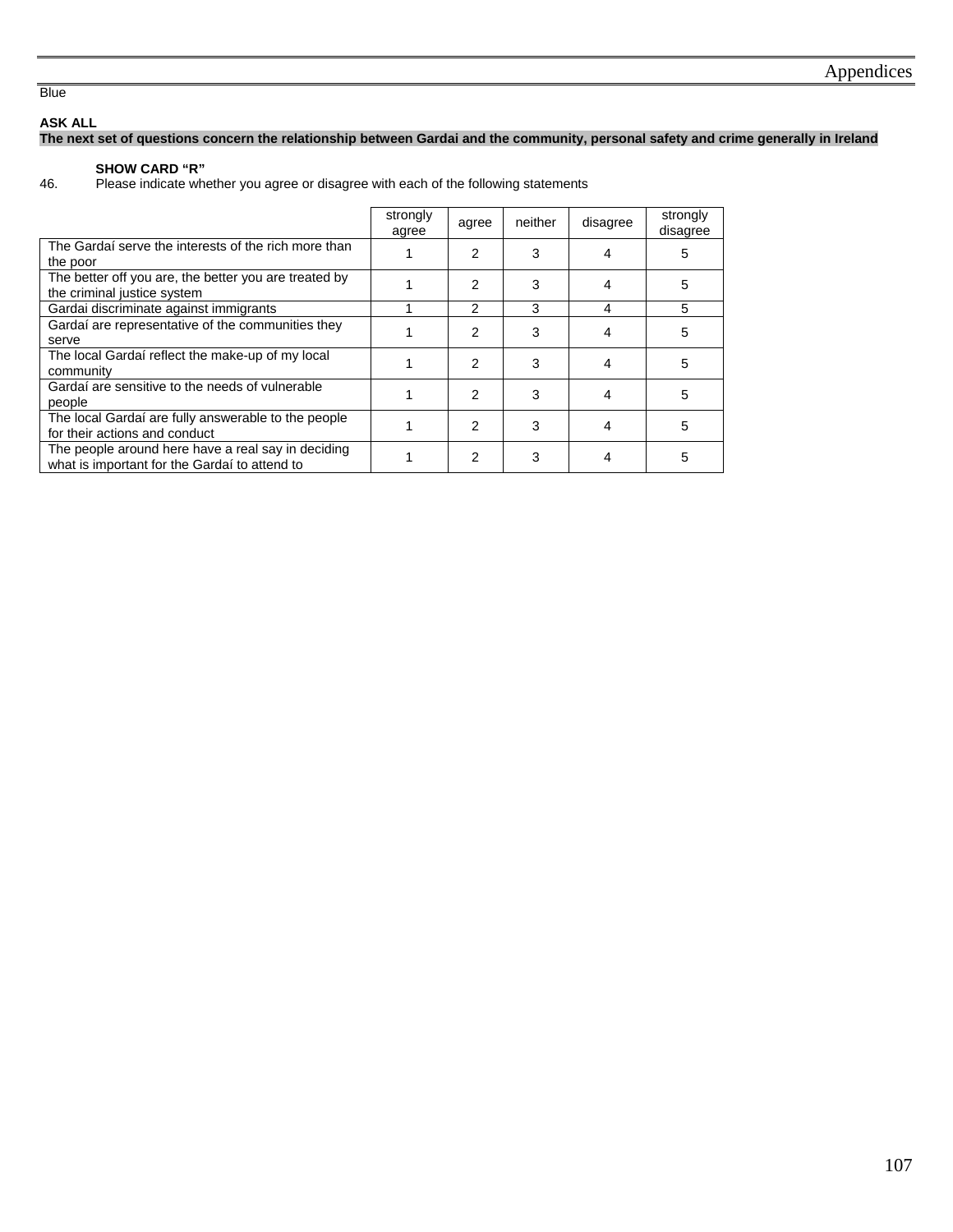### Green

### **ASK ALL**

### **The next set of questions concern the relationship between gardai and the community, personal safety and crime generally in Ireland**

**SHOW CARD "R"**<br>46. Please indicate when Please indicate whether you agree or disagree with each of the following statements

|                                                                                                      | strongly<br>agree | agree | neither | disagree | strongly<br>disagree |
|------------------------------------------------------------------------------------------------------|-------------------|-------|---------|----------|----------------------|
| When people are dissatisfied with what the Gardaí<br>do, it is easy to have the matter corrected     |                   | 2     |         |          | 5                    |
| The Gardaí carry out their role in a fair impartial<br>manner                                        |                   | 2     |         |          | 5                    |
| Garda management fully support community policing<br>(e.g. assigning Community Guards to area, etc.) |                   | 2     |         |          | 5                    |
| The Garda organisation is made up of honest and<br>honourable people                                 |                   | 2     |         |          | 5                    |
| People who are different are likely to experience<br>ridicule or personal attack on our streets      |                   | 2     |         |          | 5                    |
| The Gardaí provide good leadership in the guidance<br>and direction of our young people              |                   | 2     |         |          | 5                    |
| Anyone in Garda custody would be well treated                                                        |                   | 2     | 3       |          | 5                    |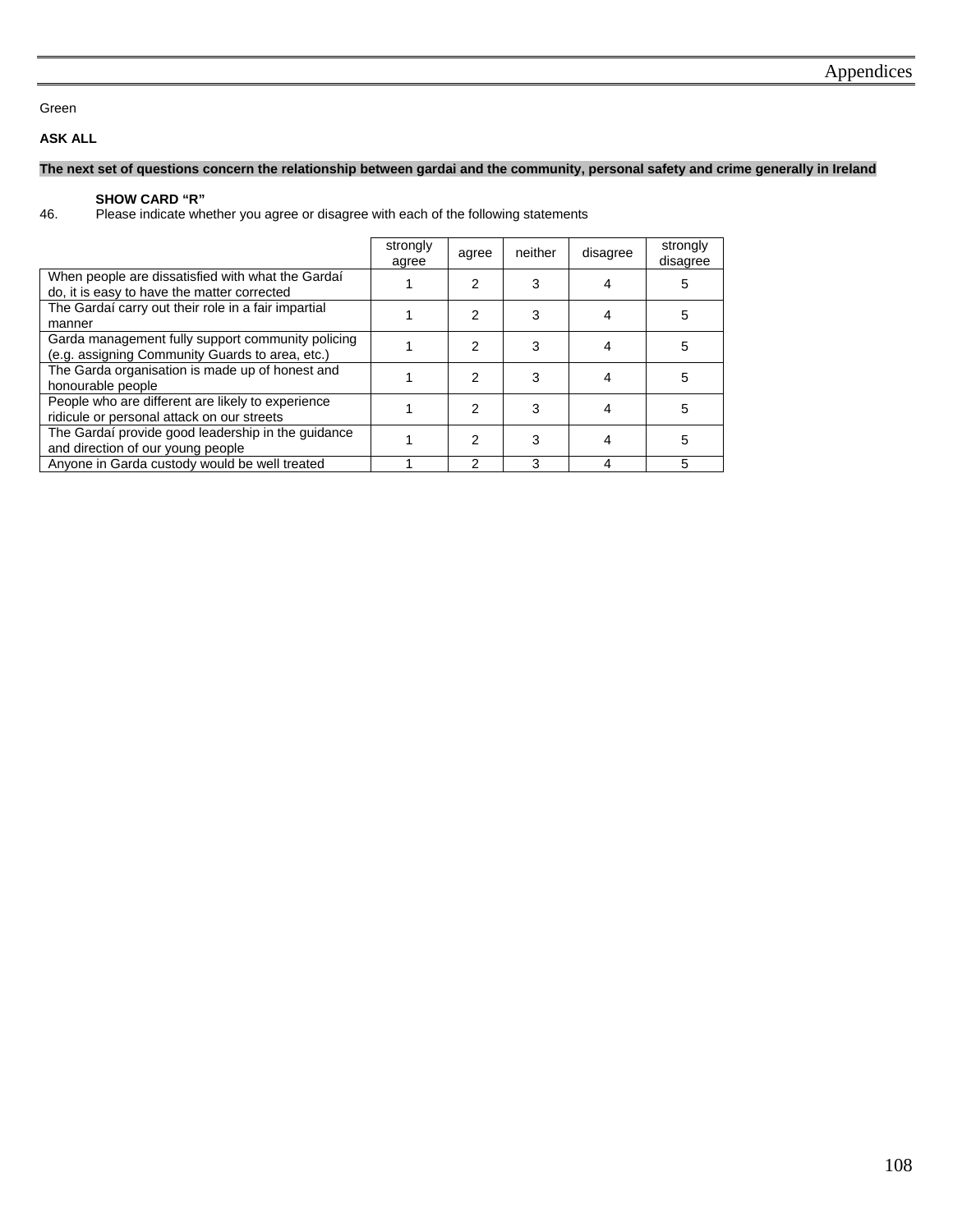#### Pink

### **ASK ALL**

#### **The next set of questions concern the relationship between gardai and the community, personal safety and crime generally in Ireland**

**SHOW CARD "R"**<br>46. Please indicate when Please indicate whether you agree or disagree with each of the following statements

|                                                                                                                                                | strongly<br>agree | agree          | neither | disagree | strongly<br>disagree |
|------------------------------------------------------------------------------------------------------------------------------------------------|-------------------|----------------|---------|----------|----------------------|
| Anyone in Garda custody would have their rights fully<br>respected                                                                             |                   | 2              | 3       | 4        | 5                    |
| Penalties for people caught in possession of<br>cannabis or ecstasy should be more lenient                                                     |                   | $\mathcal{P}$  | 3       | 4        | 5                    |
| Penalties for possession of so-called "soft" and "hard"<br>drugs should be the same                                                            |                   | $\mathcal{P}$  | 3       | 4        | 5                    |
| Young people who are caught in possession of<br>cannabis or ecstasy should be treated as criminals                                             |                   | $\mathfrak{p}$ | 3       | 4        | 5                    |
| Young people caught in possession of cannabis or<br>ecstasy should be cautioned, for first offence                                             |                   | $\mathfrak{p}$ | 3       | 4        | 5                    |
| Alternatives to prison, such as fines, community<br>service and probation, should be used for all but the<br>most serious crimes and offenders |                   | 2              | 3       |          | 5                    |
| Prison does not prevent re-offending                                                                                                           |                   | 2              | 3       | 4        | 5                    |
| I would encourage a friend or relative to join the<br>Garda Síochána                                                                           |                   | 2              | 3       | 4        | 5                    |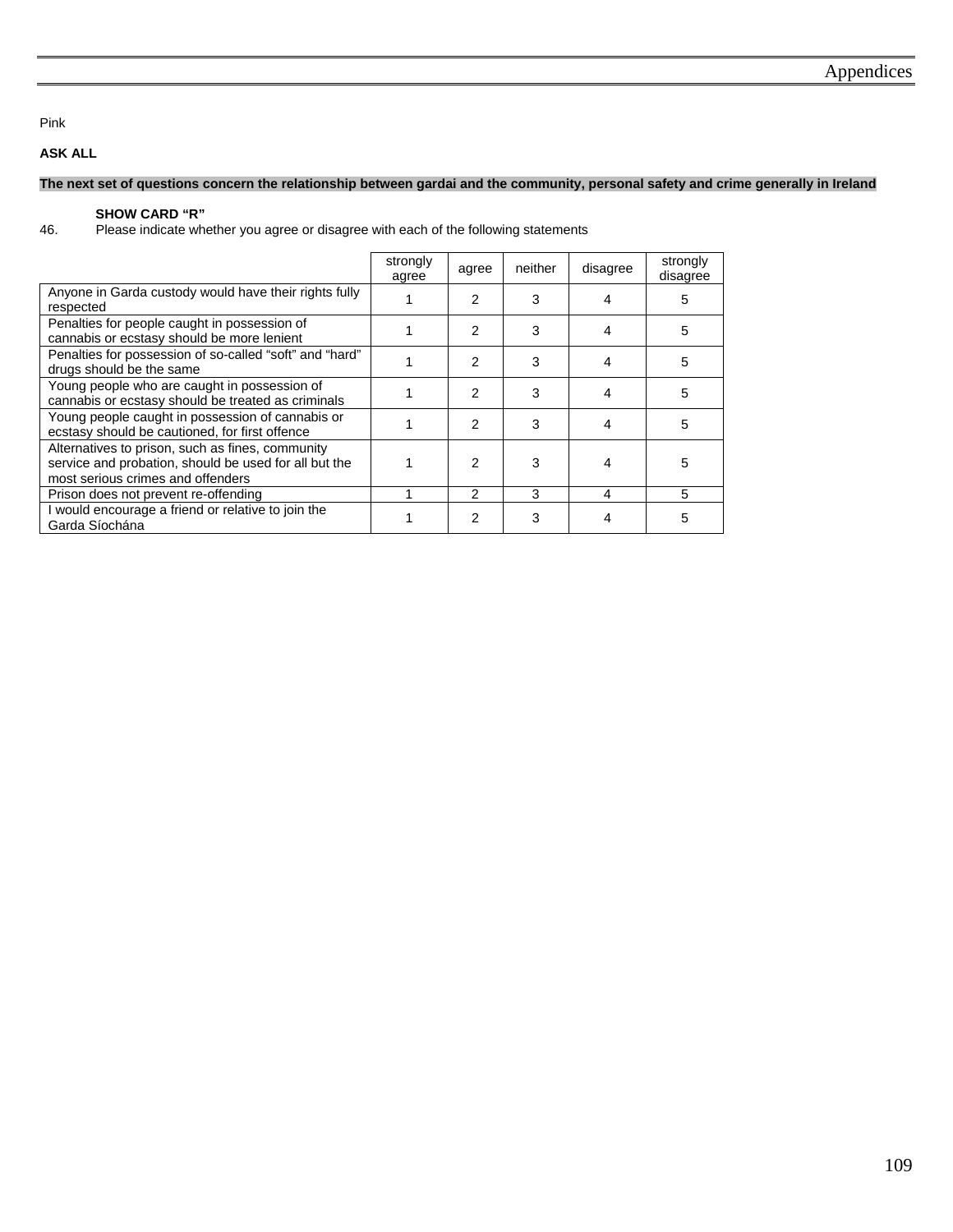### Yellow

### **ASK ALL**

### **The next set of questions concern the relationship between gardai and the community, personal safety and crime generally in Ireland**

# **SHOW CARD "R"**<br>46. Please indicate when

Please indicate whether you agree or disagree with each of the following statements

|                                                                                                                                                  | strongly<br>agree | agree | neither | disagree | strongly<br>disagree |
|--------------------------------------------------------------------------------------------------------------------------------------------------|-------------------|-------|---------|----------|----------------------|
| People like me would be welcome in the Garda<br>Síochána as members                                                                              |                   | 2     | 3       |          | 5                    |
| If my rights were infringed, I could rely on the Gardai<br>to help me                                                                            |                   | 2     | 3       |          | 5                    |
| The Gardaí never blame victims of crime                                                                                                          |                   | 2     | 3       | 4        | 5                    |
| Domestic violence is a private matter, not a garda<br>matter                                                                                     |                   | 2     | 3       |          | 5                    |
| Irish culture accepts violence as a means to resolve<br>problems                                                                                 |                   | 2     | 3       |          | 5                    |
| The criminal justice system treats crimes of violence<br>committed by strangers as different to those<br>committed by people known to the victim |                   | 2     | 3       |          | 5                    |
| Victims of crime get a raw deal from the courts                                                                                                  |                   | 2     | 3       | 4        | 5                    |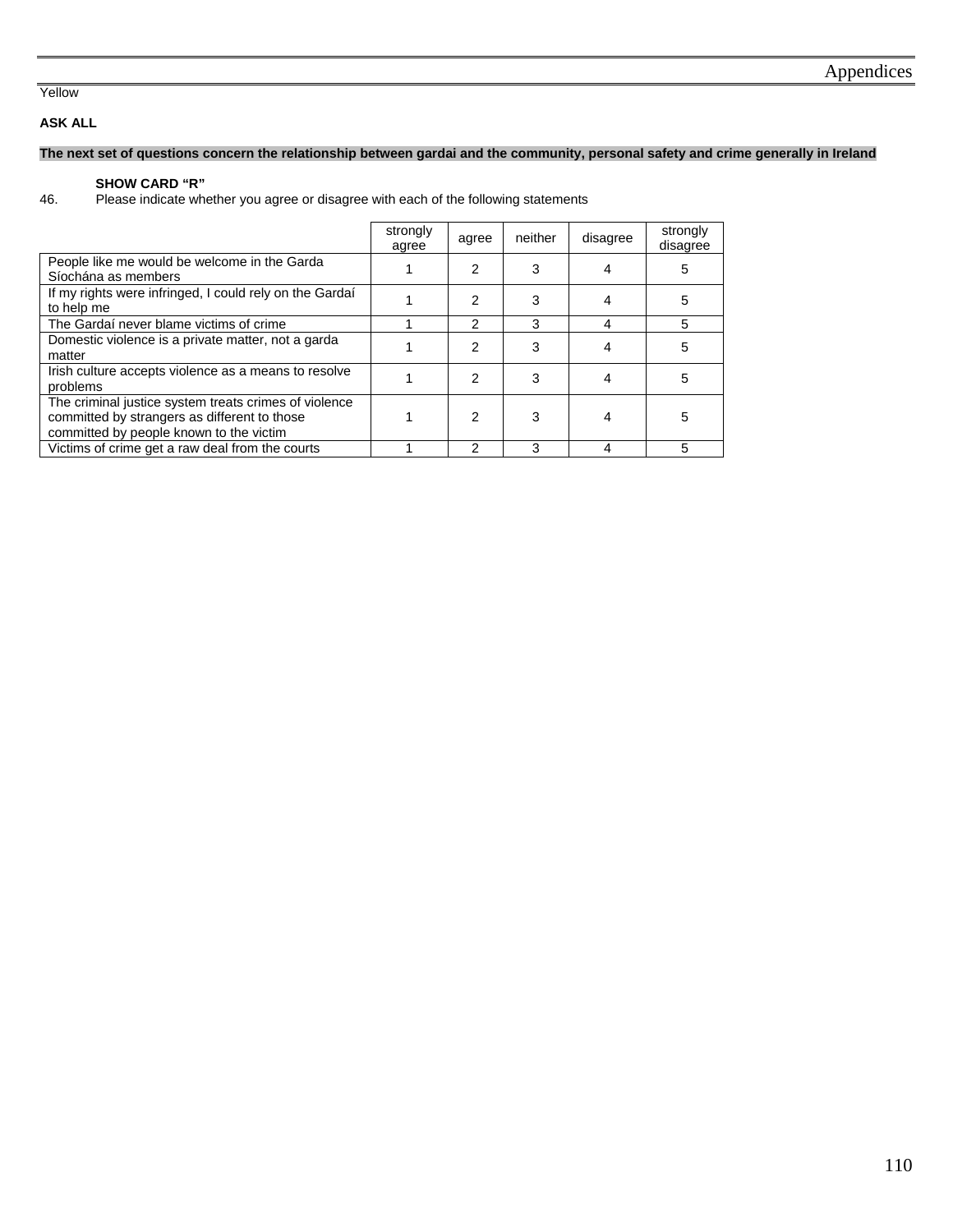#### **SHOW CARD "S"**

47. How safe do you feel walking in your neighbourhood after dark?

|  | Very safe   Safe   Unsafe   Very Unsafe |
|--|-----------------------------------------|
|  |                                         |

# **SHOW CARD "S" AGAIN**<br>**48.** How safe do you feel alone

How safe do you feel alone in your home at night?

| ∩רב | $\sim$<br>าate∴ | `Яfе |
|-----|-----------------|------|
|     |                 |      |

**SHOW CARD "T"**<br> **19.** Do you feel more s Do you feel more safe or less safe out walking in your area now than you did 12 months ago? And compared with six years ago?

|               | Safer | No<br>different | Less<br>safe | Don't<br>know | Didn't<br>live in<br>area<br>then |
|---------------|-------|-----------------|--------------|---------------|-----------------------------------|
| 12 months ago |       |                 |              |               |                                   |
| years ago     |       |                 |              |               |                                   |

50(a). Do you worry that you might become a victim of a crime?

| res |              |
|-----|--------------|
|     | go to Q51(a) |

#### **SHOW CARD "U"**

50b) Do you worry that you might become a victim of personal injury or property theft/damage?

| Only personal injury        |  | go to Q50(c)        |
|-----------------------------|--|---------------------|
| Only property theft, damage |  | go to $Q50(d)$      |
| Both personal and property  |  | go to Q50 (c) & (d) |

#### **SHOW CARD "V"**

50c) How worried are you about the following?

|                                | very | Fairly | <b>Not</b> | Not at |
|--------------------------------|------|--------|------------|--------|
|                                |      |        | very       | all    |
| Being mugged or robbed         |      | 2      |            |        |
| Being raped                    |      | 2      |            |        |
| Being physically attacked by   |      |        |            |        |
| stranger                       |      |        |            |        |
| Being insulted or pestered by  |      | 2      | 3          |        |
| anybody in street/public place |      |        |            |        |
| Being subject to physical      |      |        |            |        |
| attack because of your         |      | 2      |            |        |
| religion/race/skin colour      |      |        |            |        |

#### **SHOW CARD "V" AGAIN**

50d) How worried are you about the following?

|                                                      | very | Fairly | <b>Not</b><br>very | Not at<br>all |
|------------------------------------------------------|------|--------|--------------------|---------------|
| Having your home broken into<br>and something stolen |      | 2      | 3                  |               |
| Having your car stolen                               |      |        | ว                  |               |
| Having things stolen from<br>your car                |      | 2      | 3                  |               |
| Having your property<br>vandalised                   |      | 2      | з                  |               |

#### **SHOW CARD "W"**

50e) How much has your fear of crime affected your quality of life?

| Greatly<br>reduced<br>quality | Significantly<br>reduced<br>quality | Moderately<br>reduced<br>quality | Reduced<br>quality a<br>little | No<br>effect<br>on<br>quality |
|-------------------------------|-------------------------------------|----------------------------------|--------------------------------|-------------------------------|
|                               |                                     |                                  |                                | b                             |

#### **ASK ALL**

51(a). Do you worry that a family member or friend might become a victim of a crime?

| ∨es |  |           |
|-----|--|-----------|
| Nc  |  | go to Q52 |

#### **SHOW CARD "X" AGAIN**

51(b). Do you worry that a family member or friend might become a victim of personal injury or property theft/damage?

| Only personal injury        |   |
|-----------------------------|---|
| Only property theft, damage |   |
| Both personal and property  | 3 |

52. Do you believe that crime in Ireland is increasing, decreasing or staying the same?

|  | Increasing   Decreasing   Staying the same |
|--|--------------------------------------------|
|  |                                            |

53. Do you believe that crime in your area is increasing, decreasing or staying the same?

|  | Increasing   Decreasing   Staying the same |
|--|--------------------------------------------|
|  |                                            |

#### **SHOW CARD "Y"**

54. How would you describe crime in Ireland today?

| A very<br>serious<br>problem | A serious<br>problem | A fairly<br>serious<br>problem | Not a<br>serious<br>problem | Not a<br>problem |
|------------------------------|----------------------|--------------------------------|-----------------------------|------------------|
|                              |                      |                                |                             |                  |

#### **SHOW CARD "Z"**<br>55. Thinking about when Thinking about where you live, do you think the following are a major problem, minor problem or not a problem? **ROTATE STARTING POINT.**

| <b>READ OUT</b>                         | Major<br>problem | Minor<br>problem | Not a<br>problem | Don't<br>know |
|-----------------------------------------|------------------|------------------|------------------|---------------|
| Juvenile / teenage<br>crime             |                  | 2                |                  |               |
| Drug abuse (taking<br>drugs)            |                  | 2                |                  |               |
| Other drug crime<br>(importing/selling) |                  | 2                |                  |               |
| Public drunkenness                      |                  | 2                | 3                |               |
| Public nuisance                         |                  | 2                | 3                |               |
| Race/hate crime                         |                  | 2                | 3                |               |
| Violent crime                           |                  | 2                | 3                |               |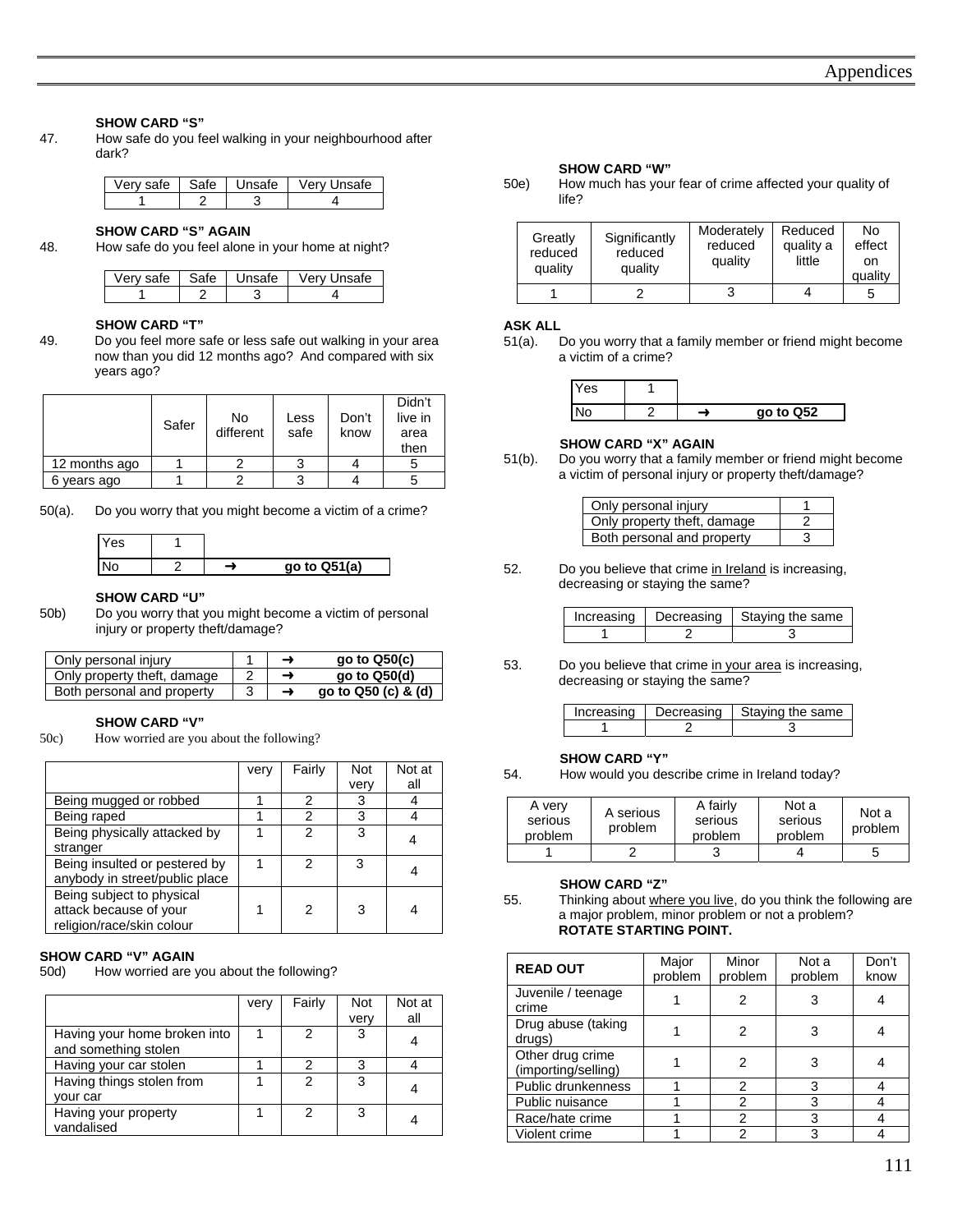## Appendices

| Rape/sexual assault |  |  |
|---------------------|--|--|
| Domestic Violence   |  |  |
| Property crime      |  |  |
| Car crime           |  |  |
| White collar crime  |  |  |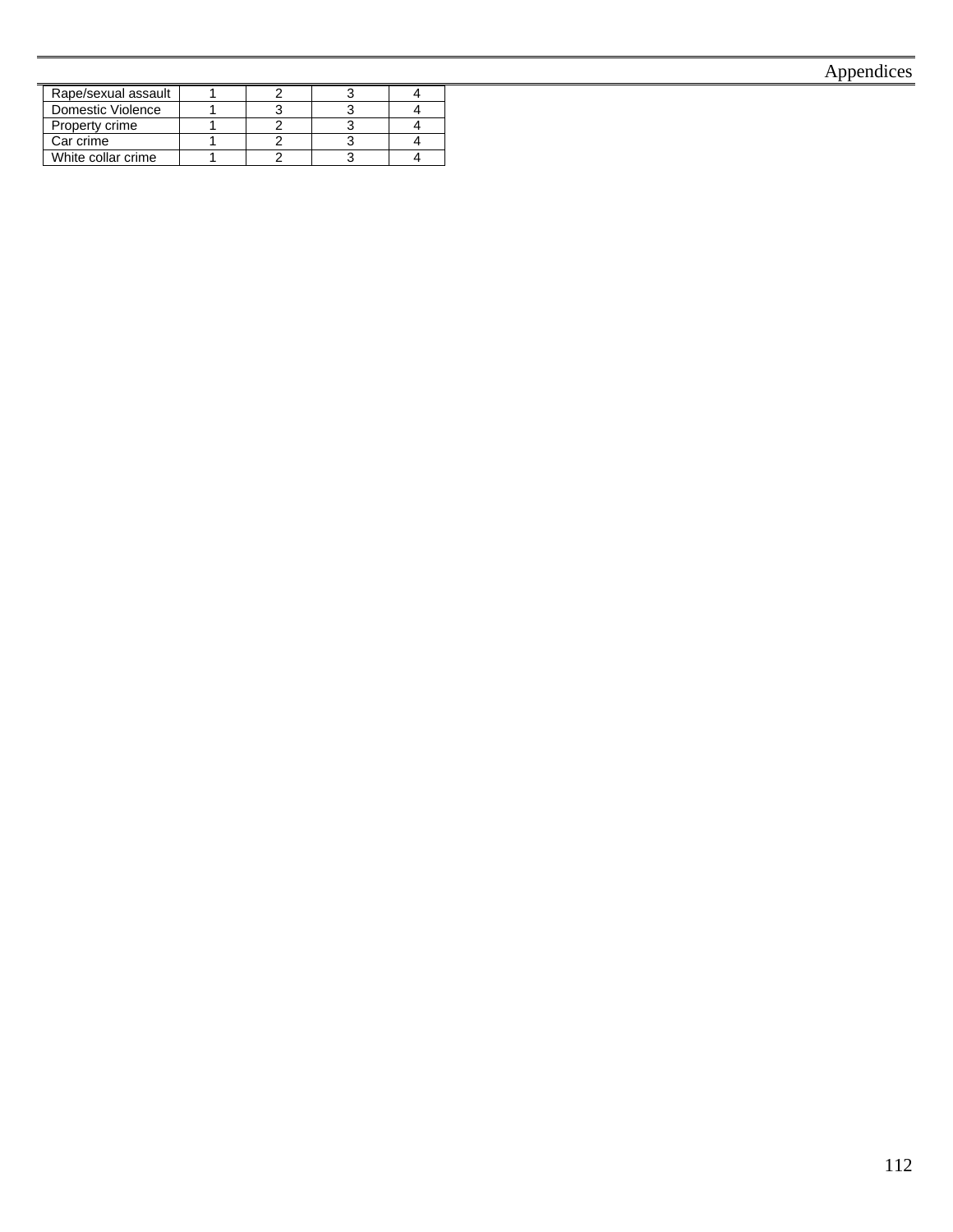#### **SHOW CARD "Z" AGAIN**

56. With regard to the country as a whole, do you think the following are a major problem, minor problem or not a problem? **ROTATE STARTING POINT.**

| <b>READ OUT</b>                         | Major<br>problem | Minor<br>problem | Not a<br>problem | Don't<br>know |
|-----------------------------------------|------------------|------------------|------------------|---------------|
| Juvenile / teenage<br>crime             |                  | 2                | 3                | 4             |
| Drug abuse (taking<br>drugs)            |                  | $\overline{2}$   | 3                | 4             |
| Other drug crime<br>(importing/selling) |                  | 2                | 3                | 4             |
| Public drunkenness                      |                  | 2                | 3                | 4             |
| Public nuisance                         |                  | 2                | 3                | 4             |
| Race/hate crime                         |                  | $\overline{2}$   | 3                | 4             |
| Violent crime                           |                  | $\overline{2}$   | 3                | 4             |
| Rape/sexual assault                     |                  | 2                | 3                | 4             |
| Domestic Violence                       |                  | 2                | 3                | 4             |
| Property crime                          |                  | 2                | 3                | 4             |
| Car crime                               |                  | 2                | 3                | 4             |
| White collar crime                      |                  | 2                | 3                | 4             |

#### **SHOW CARD "Z1"**

57. What do you believe to be the main cause of crime in Ireland today? (circle one only)

| Drugs                                                |    |
|------------------------------------------------------|----|
| Drink/alcohol                                        | 2  |
| Drugs and drink                                      | 3  |
| Reduction in moral standards                         | 4  |
| Human greed and individual deviance                  | 5  |
| An unequal society - unfair distribution of wealth   | հ  |
| Insufficient education, health and welfare provision |    |
| Lack of parental control                             | 8  |
| The Irish system of criminal justice                 | 9  |
| Poor policing                                        | 10 |
| Lenient penal system                                 | 11 |
| Other (please specify)                               | 12 |
|                                                      |    |
|                                                      |    |
| Don't know                                           | 13 |

58A. Do you believe that juvenile/teenage crime should be combated predominantly by ...?

58B. Do you believe that drug abuse (taking drugs) should be combated predominantly by ...?

|                              | Punishment | Rehabilitation<br>/counselling | Don't<br>know |
|------------------------------|------------|--------------------------------|---------------|
| Juvenile / teenage<br>crime  |            |                                |               |
| Drug abuse (taking<br>drugs) |            |                                |               |

**SHOW CARD "Z2"**<br>59. Which of the followir Which of the following do you feel is nearest to the truth? (circle one only)

| Our criminal justice system is too lenient on |   |
|-----------------------------------------------|---|
| offenders                                     |   |
| Our criminal justice system deals with        |   |
| offenders properly                            |   |
| Our criminal justice system is too harsh on   | 3 |
| offenders                                     |   |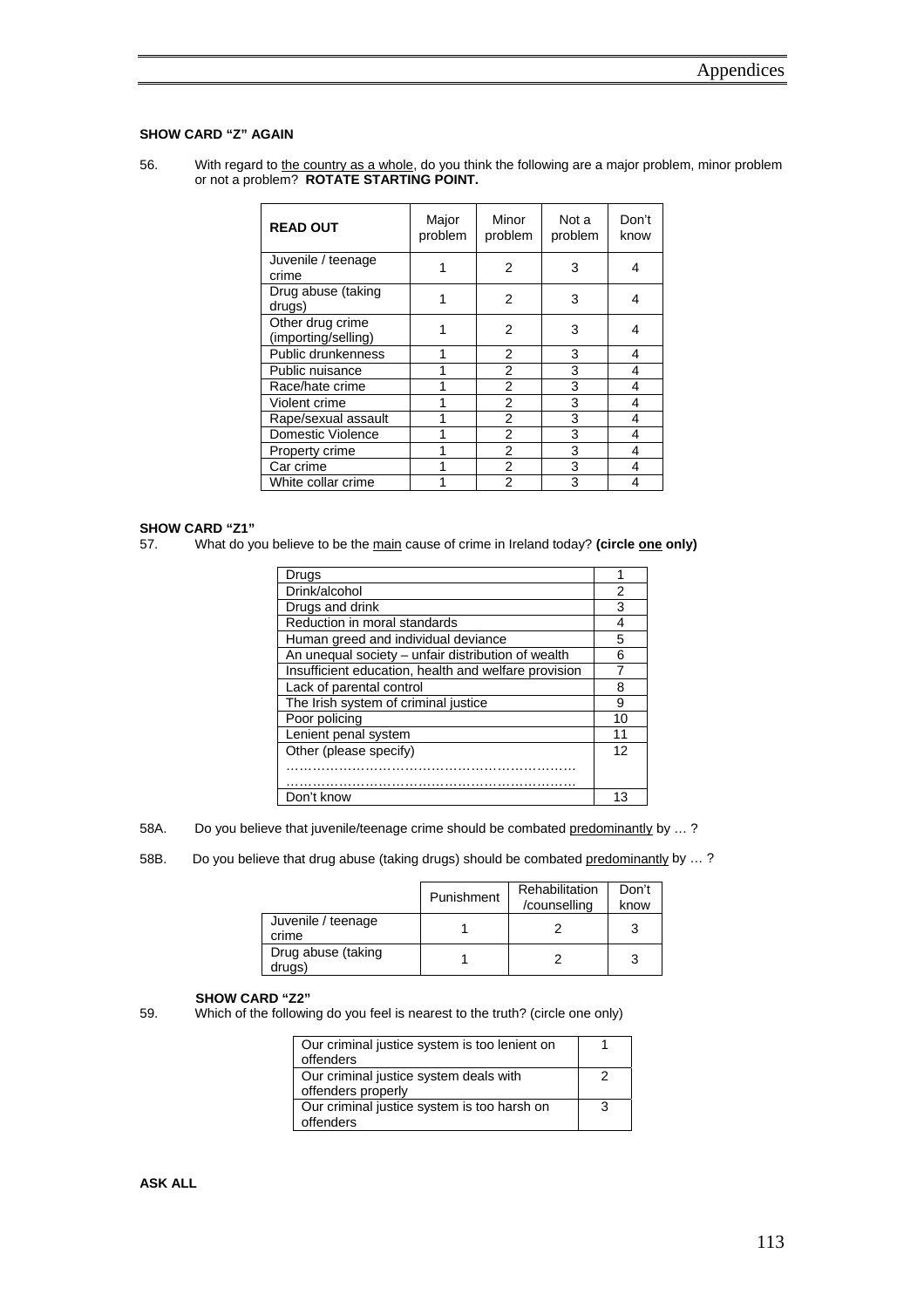**The next set of questions are about Neighbourhood Watch/Community Alert Schemes** 

60. Is your household in a Neighbourhood Watch or Community Alert Scheme?

| Yes        |   |           |
|------------|---|-----------|
| N٥         | ∸ | go to Q62 |
| Don't know |   |           |

61(a). Do your scheme co-ordinators keep residents informed about criminal activity in your area?

| Regularly | Occasionally Never |  |
|-----------|--------------------|--|
|           |                    |  |

61(b). Do you know who your scheme co-ordinator(s) are?

| ′es        |   |
|------------|---|
| N٥         |   |
| Not sure / | 3 |
| Dont know  |   |

62. How successful do you think such schemes are in preventing crime?

| Very successful    |   |
|--------------------|---|
| l Successful       | 2 |
| Make no difference | З |
| Don't Know         |   |

### **ASK ALL**

**These final questions are general background questions used for basic analysis** 

B1. What was your age last birthday… **(STATE EXACT)** 

#### **& CODE:-**

| 18-24 |   |
|-------|---|
| 25-44 | 2 |
| 45-64 | 3 |
| 65+   |   |
|       |   |

B2. Record…

| lale  |  |
|-------|--|
| emaie |  |

**SHOW CARD "Z3"**<br>B3. What is your marital What is your marital status?

| Single (never married) |   |
|------------------------|---|
| Married                | 2 |
| Co-habiting / Living   | 3 |
| together               |   |
| Separated              |   |
| <b>Divorced</b>        | 5 |
| Widowed                |   |

**SHOW CARD "Z4"**  B4. What is your nationality?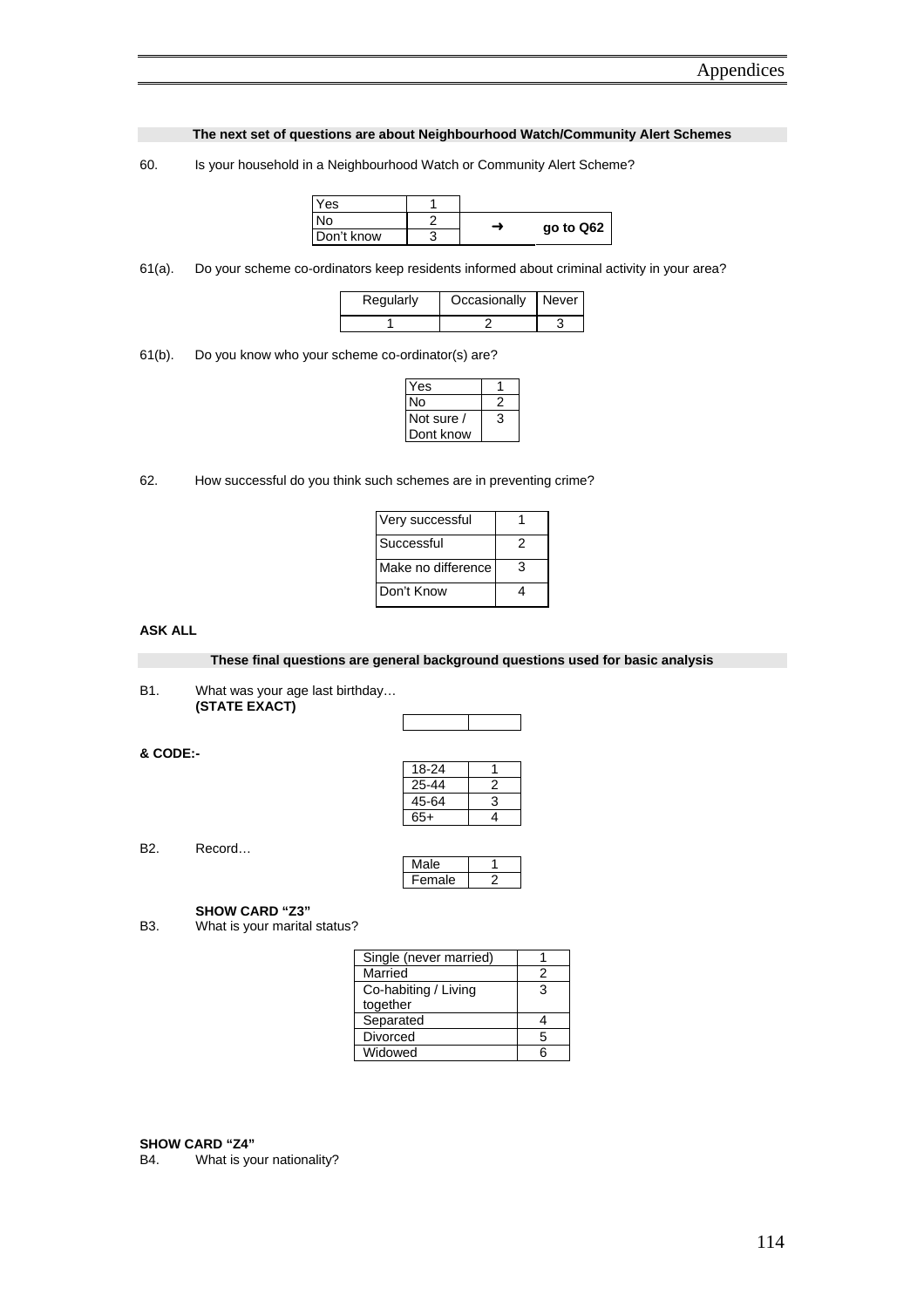| <b>Irish</b>         | 1                       |
|----------------------|-------------------------|
| English / British    |                         |
| Austrian             |                         |
| Belgian              | $\frac{2}{3}$           |
| Czech                | 5                       |
| Cypriot              | $\overline{6}$          |
| Danish               | 7                       |
| Dutch                | $\overline{\mathbf{8}}$ |
| Estonian             | $\overline{9}$          |
| Finnish              | 10                      |
| French               | $\overline{11}$         |
| German               | 12                      |
| Greek                | $\overline{13}$         |
| Hungarian            | 14                      |
| Italian              | 15                      |
| Latvian              | 16                      |
| Lithuanian           | $\overline{17}$         |
| Luxembourg           | 18                      |
| Maltese              | $\overline{19}$         |
| Polish               | 20                      |
| Portuguese           | $\overline{21}$         |
| Slovakian            | 22                      |
| Slovenian            | $\overline{23}$         |
| Spanish              | 24                      |
| Swedish              | 25                      |
| Other Non EU Country | 26                      |
| (please specify)     |                         |
|                      |                         |
| .                    |                         |
|                      |                         |

**SHOW CARD "Z5"**<br>B5. What is your highest What is your highest Educational Qualification? (circle one only).

| Primary education                                                |    |
|------------------------------------------------------------------|----|
| Lower secondary (Junior/Group/O Level)                           |    |
|                                                                  |    |
| <b>Upper secondary</b>                                           |    |
| - Technical or Vocational                                        | 3  |
| - Leaving Certificate                                            | 4  |
|                                                                  |    |
| - Both Technical/Vocational and Leaving Certificate              | 5  |
|                                                                  |    |
| <b>Third Level</b>                                               |    |
| - Non degree qualification                                       | 6  |
| - Primary degree                                                 |    |
| - Professional qualification (of at least primary degree status) | 8  |
| - Primary degree and professional qualification                  | 9  |
| - Postgraduate degree (excluding postgraduate diplomas)          | 10 |

### B6. Which one of these areas would best describe your locality?

| Dublin City                                    |   |
|------------------------------------------------|---|
| Other city (Cork, Galway, Limerick, Waterford) |   |
| Town (10,000 - 40,000 pop.)                    |   |
| Town (1,000 - 10,000 pop.)                     |   |
| Village/rural/open country                     | b |

B7. Do you have any dependent children?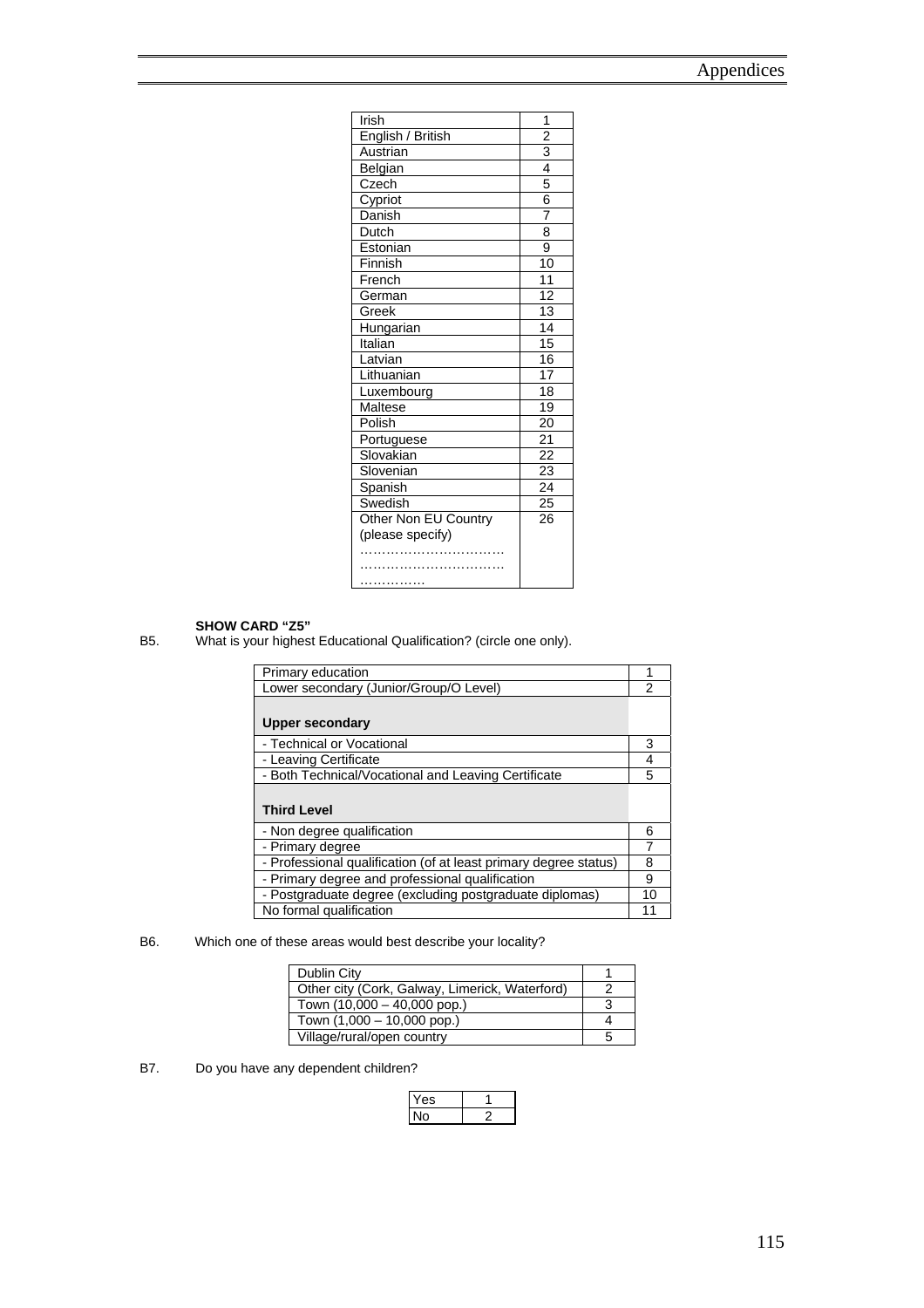**SHOW CARD "Z6"**<br>B8. Is the home you live Is the home you live in...(circle one only)

| Owned occupied with loan               |   |
|----------------------------------------|---|
| Owned occupied without loan            | 2 |
| Being purchased from a Local Authority | 3 |
| Rented from a Local Authority          |   |
| Rented privately unfurnished           | 5 |
| Rented privately furnished             | 6 |
| Occupied free of rent                  |   |
| Other (please specify)                 | 8 |
| Don't know                             | q |

**SHOW CARD "Z7"**<br>B9. Employment status Employment status (circle one only):

| Self-employed                                          | 1  |
|--------------------------------------------------------|----|
| Working full-time                                      | 2  |
| Working part-time                                      | 3  |
| Seeking work for the first time                        | 4  |
| Unemployed (having lost or given up a job)             | 5  |
| Home (domestic) duties                                 | 6  |
| Unable to work due to permanent illness / disability   | 7  |
| Not working (seeking work)                             | 8  |
| Not working (not seeking work)                         | 9  |
| On a government training / education scheme (e.g. Fás) | 10 |
| On government employment scheme (CE, Jobs-option       | 11 |
| etc.                                                   |    |
| Retired                                                | 12 |
| Student (further education)                            | 13 |
| Other (please specify)                                 | 14 |
|                                                        |    |

B10. Have you ever had a paid job?



B11. If at work (either self-employed or employee) what is your main occupation **OR** If unemployed, retired, engaged in home duties or on government training scheme and previously employed, what is the main occupation you previously held (please give as full a description as possible).



B12. If currently / previously a farmer or farm worker, please state the NUMBER OF ACRES of land farmed.



INTERVIEWER RECORD CLASS

- AB C1 C2 D E F50 +
- F50 -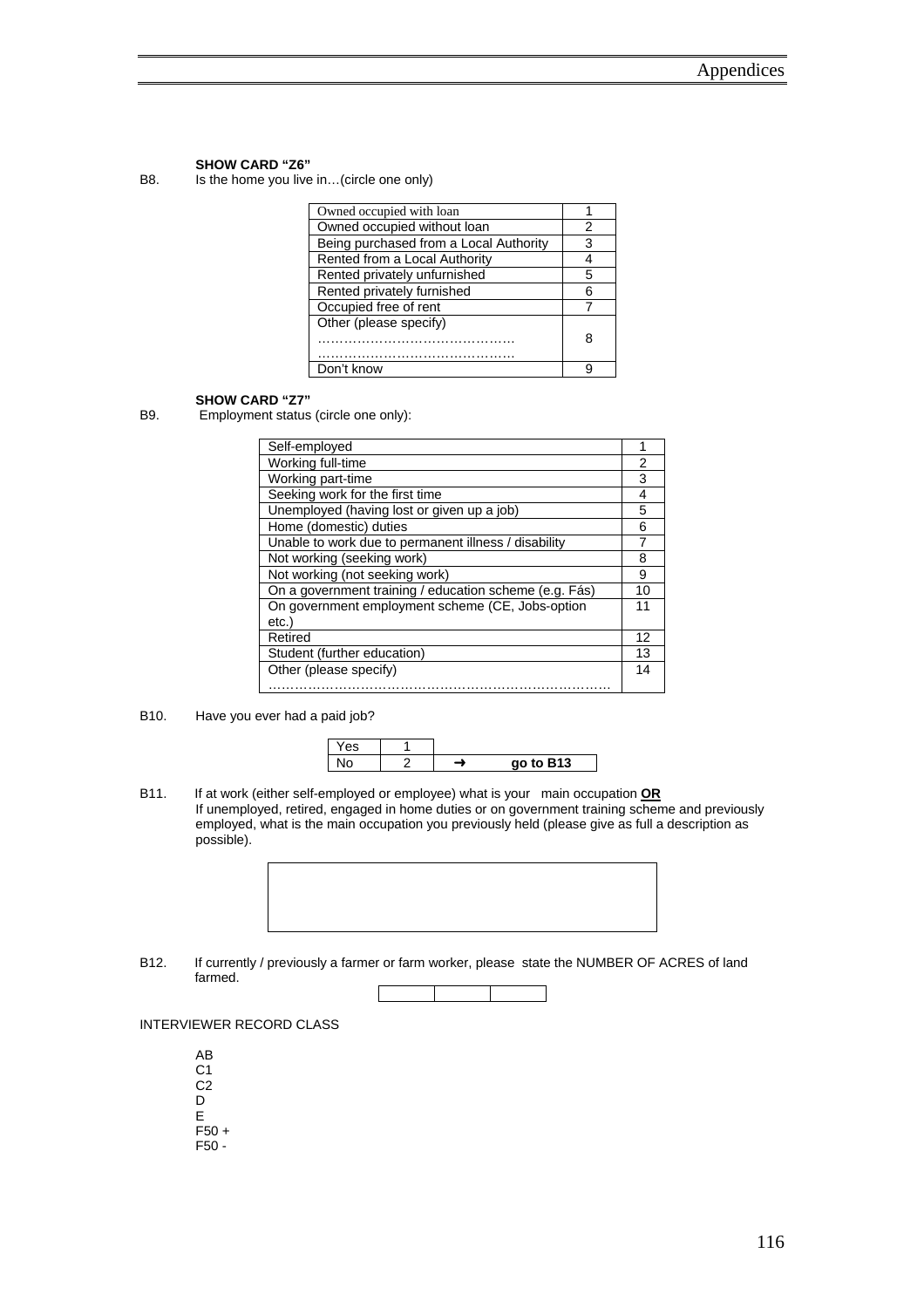B13. Do you have a telephone land-line?

|       |                                                                                                  | Yes |  |   |
|-------|--------------------------------------------------------------------------------------------------|-----|--|---|
|       |                                                                                                  | No  |  | 2 |
| B14a. | Including yourself, how many people<br>aged 18 years and over usually live<br>in your household? |     |  |   |
| B14b. | How many people aged under 18<br>usually live in your household?                                 |     |  |   |

## **Finally, do you have any further comments**

| If no suggestions, please tick<br>box |  |
|---------------------------------------|--|
|                                       |  |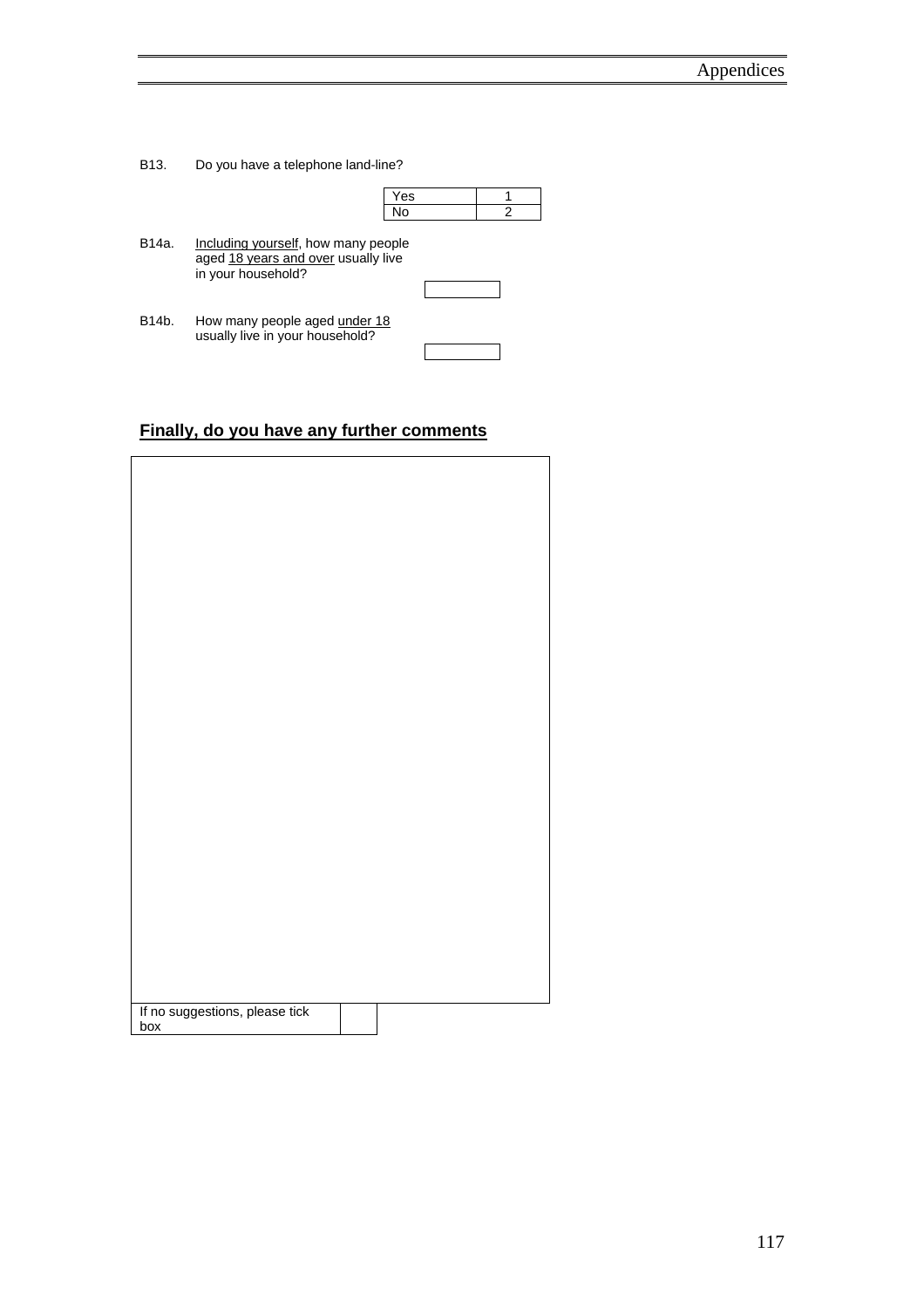# **Appendix C**

Fear of Crime Regression Results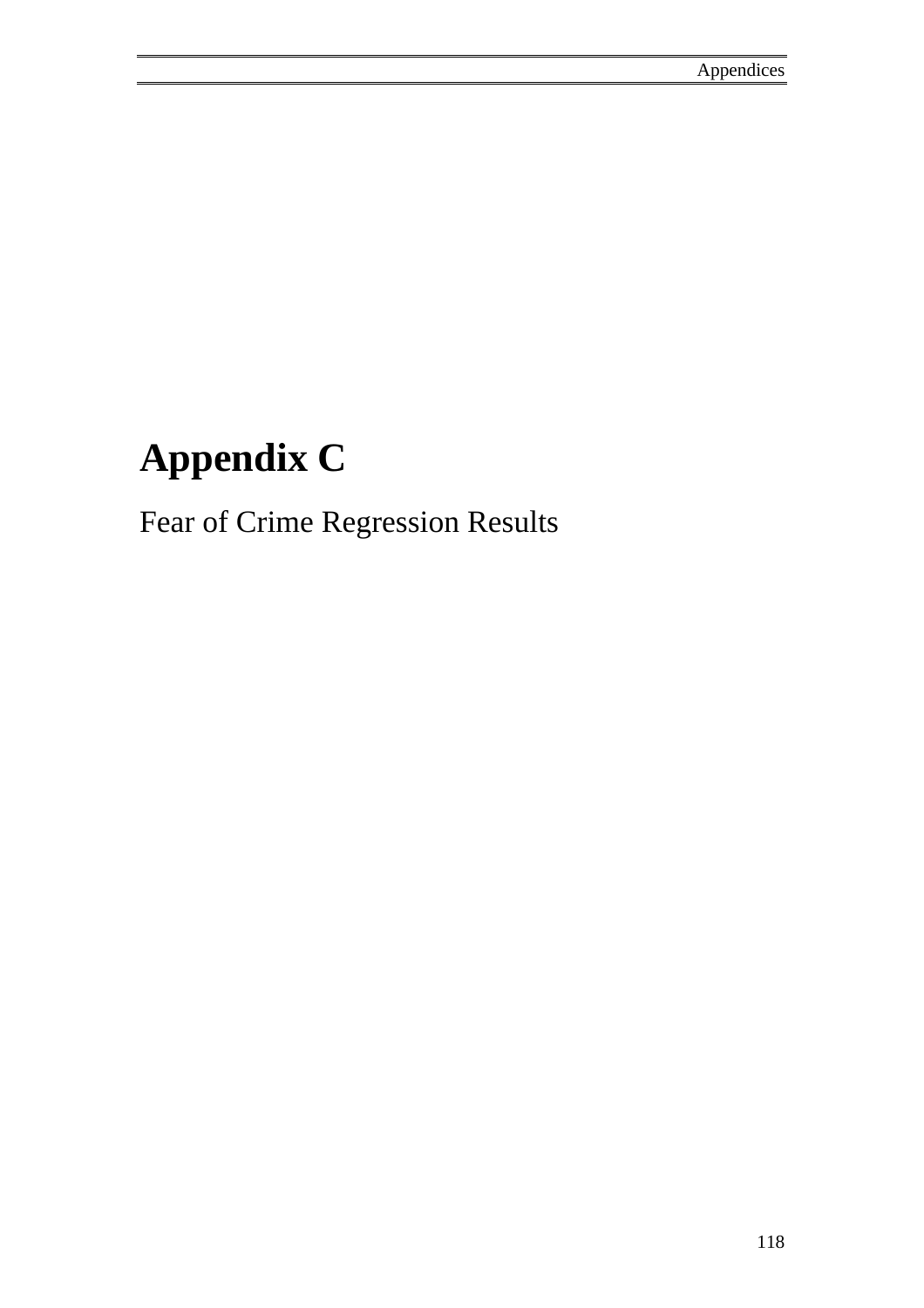| Variable                        | <b>Model 1</b>         |                  | <b>Model 2</b> |            | Model 3    |            | <b>Final Model</b> |             |
|---------------------------------|------------------------|------------------|----------------|------------|------------|------------|--------------------|-------------|
|                                 | Concerned              | Fearful of       | Concerned      | Fearful of | Concerned  | Fearful of | Concerned          | Fearful of  |
|                                 | About                  | $C$ rime $^{23}$ | About          | Crime      | About      | Crime      | About              | Crime       |
|                                 | $C$ rime <sup>22</sup> |                  | Crime          |            | Crime      |            | Crime              |             |
| Gender (ref = male)             |                        |                  |                |            |            |            |                    |             |
| Female                          | 177%***                | 218%***          | 178%***        | 223%***    | 181%***    | 232%***    | 181%***            | 239%***     |
| $Age$ (ref = 25-44)             |                        |                  |                |            |            |            |                    |             |
| 18-24                           | ns                     | $-35\%$ ***      | ns             | $-31\%**$  | ns         | $-35\%**$  | ns                 | $-34\%$ *** |
| 45-64                           | ns                     | ns               | ns             | ns         | ns         | ns         | ns                 | ns          |
| $65+$                           | 127%*                  | ns               | 136%**         | 150%**     | 136%**     | 151%**     | 135%**             | 154%***     |
| Nationality ( $ref = Irish$ )   |                        |                  |                |            |            |            |                    |             |
| <b>British</b>                  | ns                     | ns               | ns             | ns         | ns         | ns         | ns                 | ns          |
| Other EU                        | $-36\%**$              | ns               | $-32\%$ *      | ns         | $-40\%$ ** | ns         | $-34%$ *           | ns          |
| Non EU                          | $-50\%$ **             | ns               | $-48%$ **      | ns         | $-58\%***$ | ns         | $-52\%***$         | ns          |
| Socio-Economic Status           |                        |                  |                |            |            |            |                    |             |
| (ref=Lower Middle)              |                        |                  |                |            |            |            |                    |             |
| <b>Upper Middle/Middle</b>      | ns                     | $-26\%$ *        | ns             | $-24%$     | ns         | $-26\%$ *  | ns                 | $-26\%$ *   |
| <b>Skilled Working</b>          | ns                     | ns               | ns             | ns         | ns         | ns         | ns                 | ns          |
| <b>Other Working</b>            | ns                     | ns               | $-15%$         | ns         | ns         | ns         | $-15%$             | ns          |
| <b>Lowest Subsistence Level</b> | ns                     | ns               | ns             | ns         | ns         | ns         | ns                 | ns          |
| Farmer                          | $-23%$ *               | $-30\%$ *        | $-24%$ *       | $-28%$ *   | $-23%$ *   | $-27%$ *   | ns                 | ns          |
| Missing                         | $-22\%$ *              | $-31\%**$        | $-22\%$ *      | $-32\%**$  | $-22%$ *   | $-30\%**$  | $-22%$ *           | -29%*       |

Table 7: Change in Probability of Being 'Concerned About Crime' or 'Fearful of Crime'

<span id="page-133-1"></span><span id="page-133-0"></span><sup>&</sup>lt;sup>22</sup> 'Concerned About Crime' is used to refer to those respondents whose fear of crime does not affect their quality of life.

 $23$  'Fearful of Crime' is used to refer to the fear of crime affects quality of life group.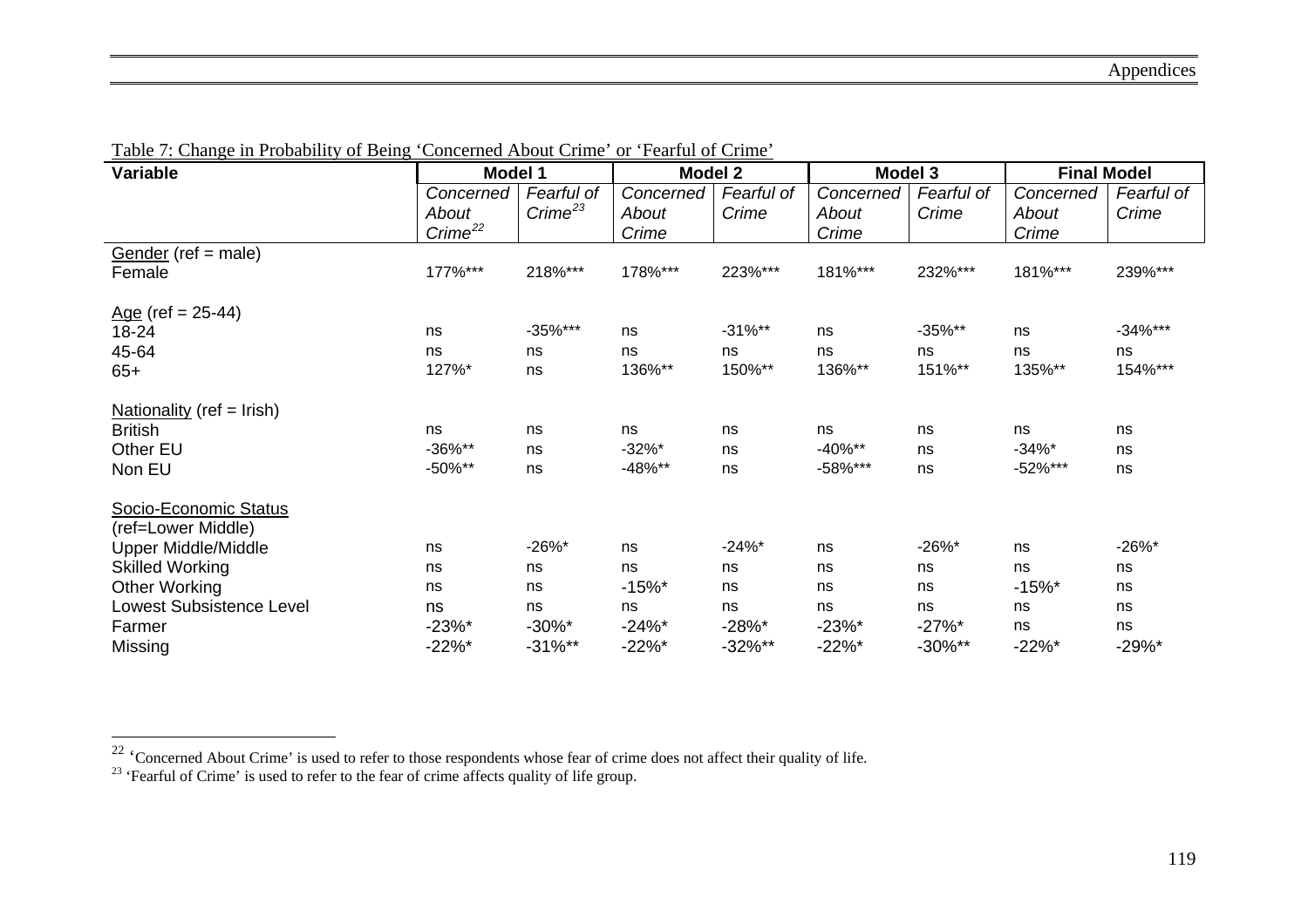| <b>Martial Status</b>                |            |           |            |           |            |            |            |            |
|--------------------------------------|------------|-----------|------------|-----------|------------|------------|------------|------------|
| (ref = Married/Cohabitating)         |            |           |            |           |            |            |            |            |
| Single                               | $-15%$     | ns        | $-15%$ *   | ns        | $-15%$ *   | ns         | $-14%$     | ns         |
| Separated/Divorced                   | ns         | 133%*     | ns         | ns        | ns         | ns         | ns         | ns         |
| Widowed                              | ns         | ns        | ns         | 135%*     | ns         | $-134\%$ * | ns         | $-141\%**$ |
| <b>Education Status</b>              |            |           |            |           |            |            |            |            |
| (ref = Upper Secondary)              |            |           |            |           |            |            |            |            |
| No Formal/Primary Only               | ns         | 129%*     | ns         | 143%**    | ns         | 145%**     | ns         | 144%**     |
| Lower Secondary                      | ns         | 137%***   | ns         | 126%**    | ns         | 124%**     | ns         | 123%*      |
| Non-Degree Qualification             | 121%*      | ns        | ns         | ns        | ns         | ns         | ns         | ns         |
| Degree or Higher                     | 116%*      | ns        | 117%*      | 100%      | ns         | ns         | 118%*      | ns         |
| <b>Employment Status</b>             |            |           |            |           |            |            |            |            |
| $(ref = Work Full-time)$             |            |           |            |           |            |            |            |            |
| Unemployed/Not Working               | ns         | 138%*     | ns         | 146%**    | ns         | 137%*      | ns         | 133%*      |
| <b>Domestic Duties</b>               | ns         | ns        | ns         | ns        | ns         | ns         | ns         | ns         |
| <b>Further Education/Training</b>    | ns         | ns        | ns         | ns        | 131%*      | ns         | 137%*      | ns         |
| <b>Work Part-time</b>                | 120%*      | ns        | 122%*      | ns        | 122%*      | ns         | 126%*      | ns         |
| Retired                              | ns         | 128%*     | ns         | ns        | ns         | 129%*      | ns         | 132%*      |
| Locality (ref = Town 10-40K)         |            |           |            |           |            |            |            |            |
| <b>Dublin City</b>                   | $-41\%***$ | ns        | $-30\%***$ | ns        | $-31\%***$ | ns         | $-34\%***$ | ns         |
| <b>Other City</b>                    | ns         | ns        | ns         | 137%*     | ns         | 137%*      | ns         | 129%*      |
| Small Town (1-10K)                   | $-28%***$  | ns        | $-28%***$  | ns        | $-27\%***$ | ns         | $-27\%$ ** | ns         |
| Village/Countryside                  | $-18\%**$  | $-22\%**$ | ns         | ns        | ns         | ns         | ns         | ns         |
| <b>Crime Rates by Garda Division</b> |            |           |            |           |            |            |            |            |
| Burglary per 1,000 population        |            |           | $-3%***$   | $-2\%***$ | $-4%***$   | $-2\%***$  | $-4%***$   | $-2\%***$  |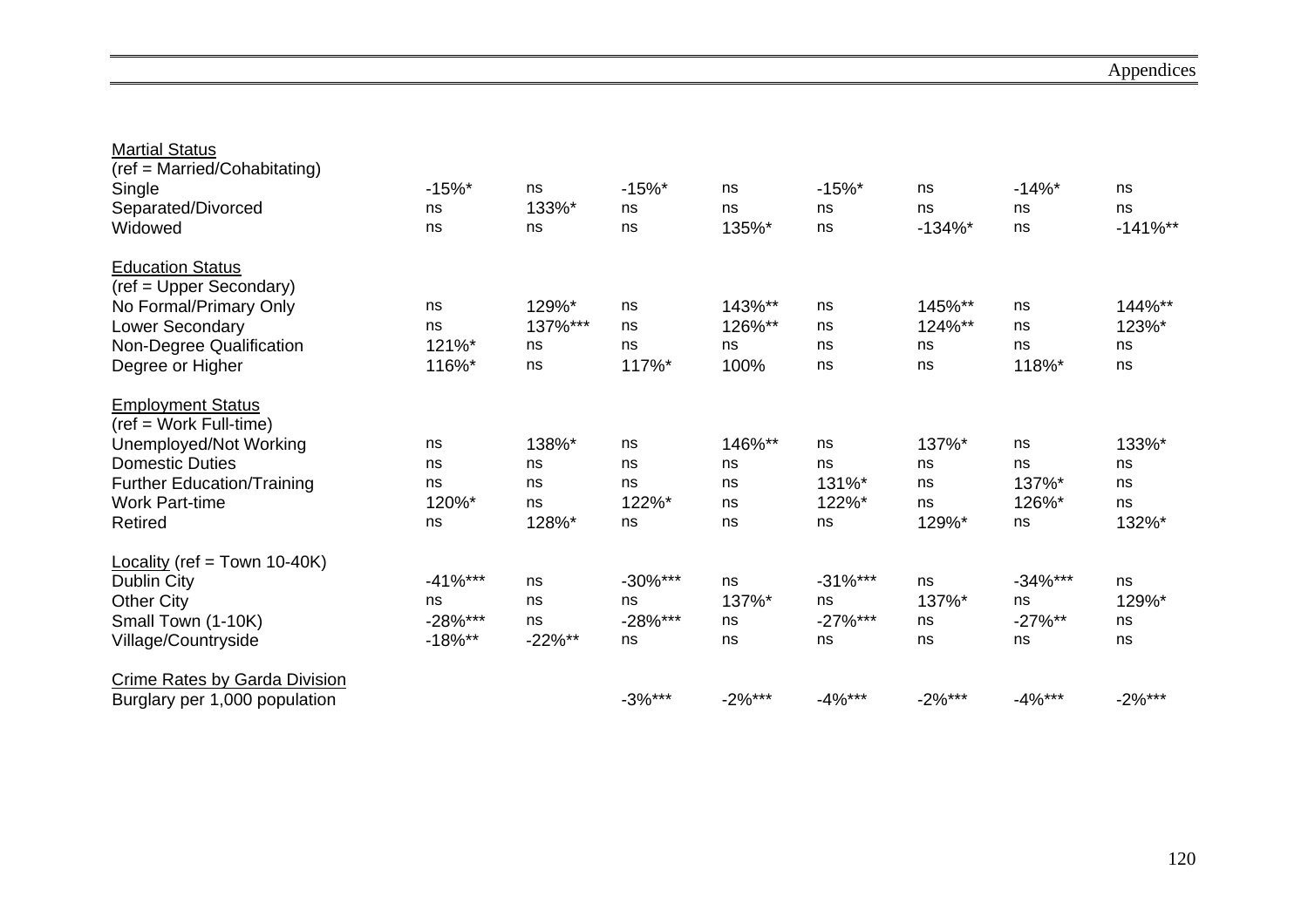| Perceived Change in Local Crime<br>(ref = Staying the Same/Decreasing)<br>Increasing                           | 170%*** | 390%*** | 166%***                    | 369%***                       | 153%***                 | 327%***                       |
|----------------------------------------------------------------------------------------------------------------|---------|---------|----------------------------|-------------------------------|-------------------------|-------------------------------|
| Perceive Property Crime as a Problem<br>$(ref = No)$<br>Yes                                                    | 126%*** | 152%*** | 124%**                     | 148%***                       | 124%***                 | 139%***                       |
| Perceive Youth Crime as a Problem<br>$(ref = No)$<br>Yes                                                       | 114%    | 136%**  | ns                         | 135%**                        | ns                      | 134%**                        |
| Perceive Public Nuisance as a<br>Problem<br>$(ref = No)$<br>Yes                                                | 108%    | 142%*** | ns                         | 143%***                       | ns                      | 140%***                       |
| Recent Victim of a Crime (ref = No)<br>Personal<br>Household<br><b>Both</b>                                    |         |         | 161%***<br>166%**<br>193%* | 291%***<br>246%***<br>448%*** | 147%***<br>152%**<br>ns | 241%***<br>204%***<br>346%*** |
| Victim of a Racist Attack (ref = $No$ )<br>Yes                                                                 |         |         | 238%***                    | 336%***                       | 223%***                 | 295%***                       |
| <b>Satisfaction with Garda Visibility</b><br>(ref = Satisfied/Very Satisfied<br>Dissatisfied/Very Dissatisfied |         |         |                            |                               | 148%***                 | 188%***                       |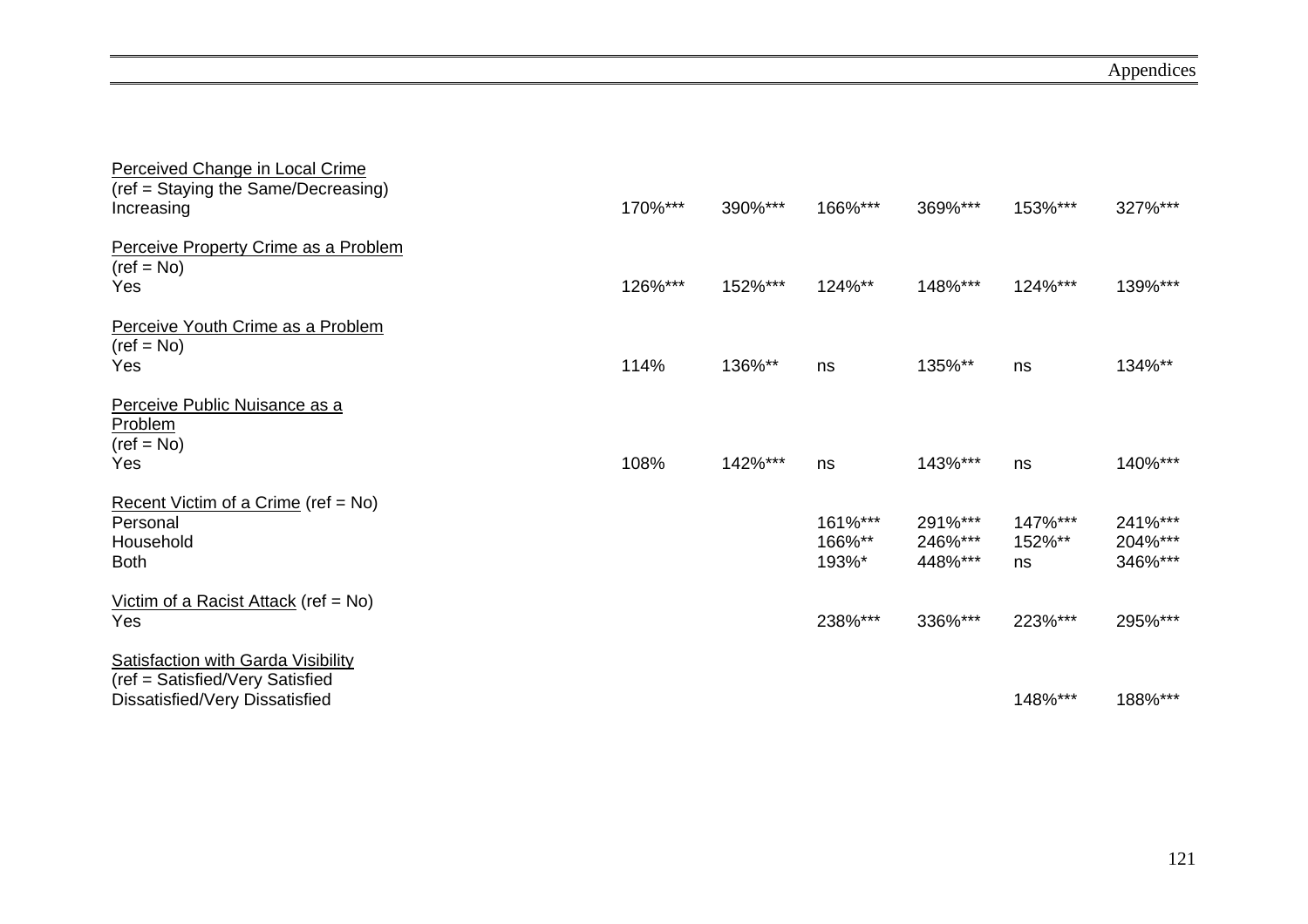| Satisfaction with Garda Performance<br>(ref = Satisfied/Very Satisfied<br>Dissatisfied/Very Dissatisfied |                     |                     |                     | 133%***             | 172%*** |
|----------------------------------------------------------------------------------------------------------|---------------------|---------------------|---------------------|---------------------|---------|
| <b>Model Significance</b><br>Log Likelihood                                                              | p<.001<br>10,170.34 | p<.001<br>16,133.11 | p<.001<br>16,041.30 | p<.001<br>15,735.34 |         |
| Nagelkarke R Square                                                                                      | 6.7%                | 15.9%               | 17.8%               | 20.2%               |         |
| *** $p<.001$                                                                                             |                     |                     |                     |                     |         |

\*\* *p*<.01 \**p*<.05